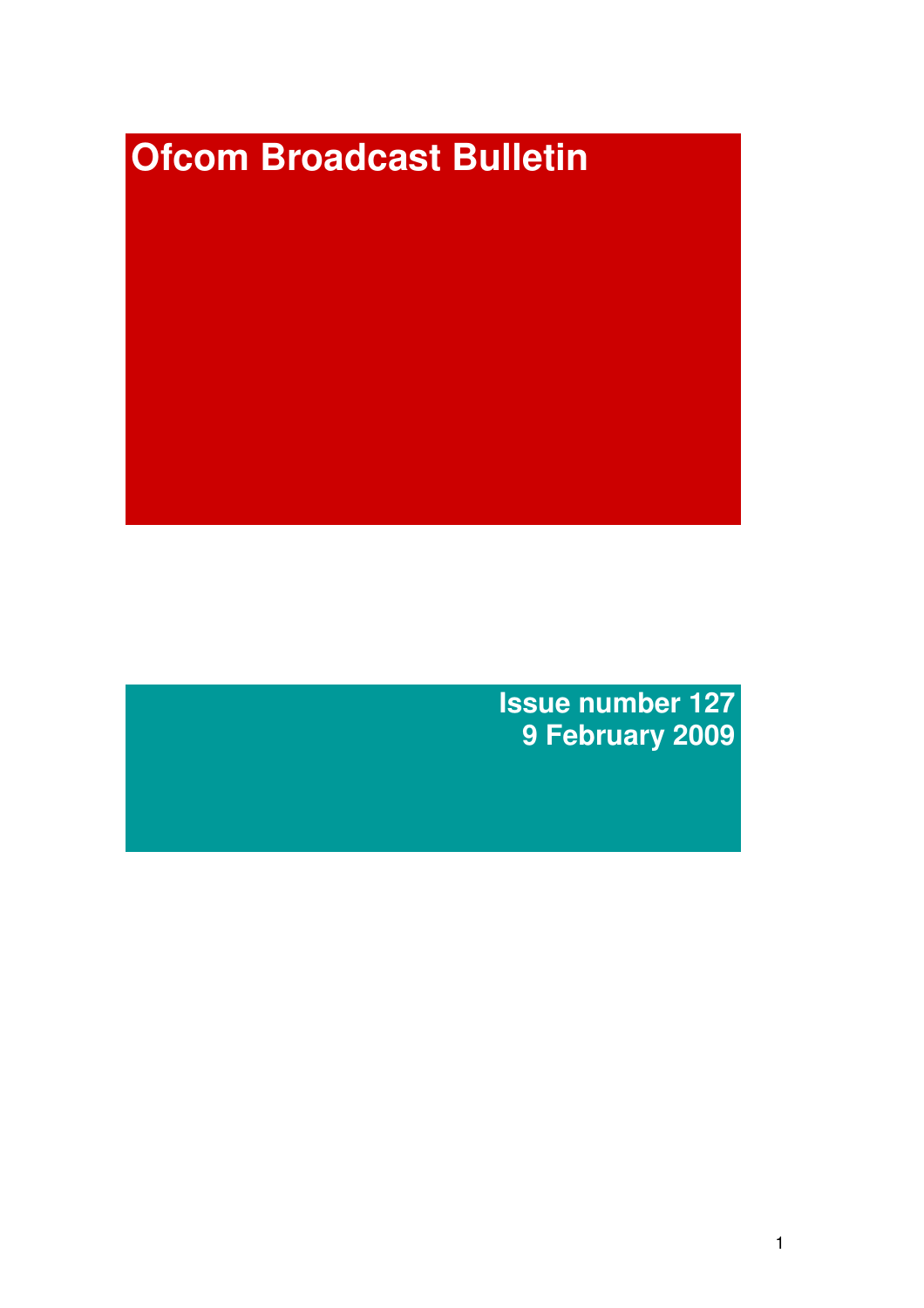# **Contents**

**Introduction** 

# **Standards cases**

| <b>In Breach</b>                                                                                                           |    |
|----------------------------------------------------------------------------------------------------------------------------|----|
| Penn & Teller: Bullshit!<br>TV6 Sweden, 27 September 2008 at 19:55                                                         | 5  |
| <b>Axe Gamekillers</b><br>TV6 Sweden, 12 October 2008, 13:30                                                               | 9  |
| <b>Overnight Hit Mix</b><br>Your Radio (West Dunbartonshire, Argyll & Bute),<br>11 October 2008, 00:00                     | 13 |
| Northern Media Group radio stations (Northern Ireland),<br>6 September 2008, 18:00                                         | 15 |
| <b>Various programmes</b><br>Channel U, August 2008, various dates and times<br>Fizz, August 2008, various dates and times | 18 |
| 'Minx Girl' Promotion<br>Chart Show TV, 20 October 2008 at 17:50                                                           | 19 |
| <b>Hell's Kitchen USA</b><br>ITV2, 12 November 2008, 20:00                                                                 | 20 |
| Resolved                                                                                                                   |    |
| <b>Funniest Ever You've Been Framed</b><br>ITV1, 1 November 2008 at 18:00                                                  | 21 |
| <b>George Lamb</b><br>BBC 6 Music, 5 November 2008, 10:00                                                                  | 23 |
| <b>The Alex Zane Breakfast Show</b><br>XFM, 20 August 2008, 07:20                                                          | 24 |
| <b>Programme trailer</b><br>Viking FM, 21 October 2008, 17:20                                                              | 27 |
| <b>Music Express</b><br>Nepali TV, 1 October 2008, 17:15                                                                   | 29 |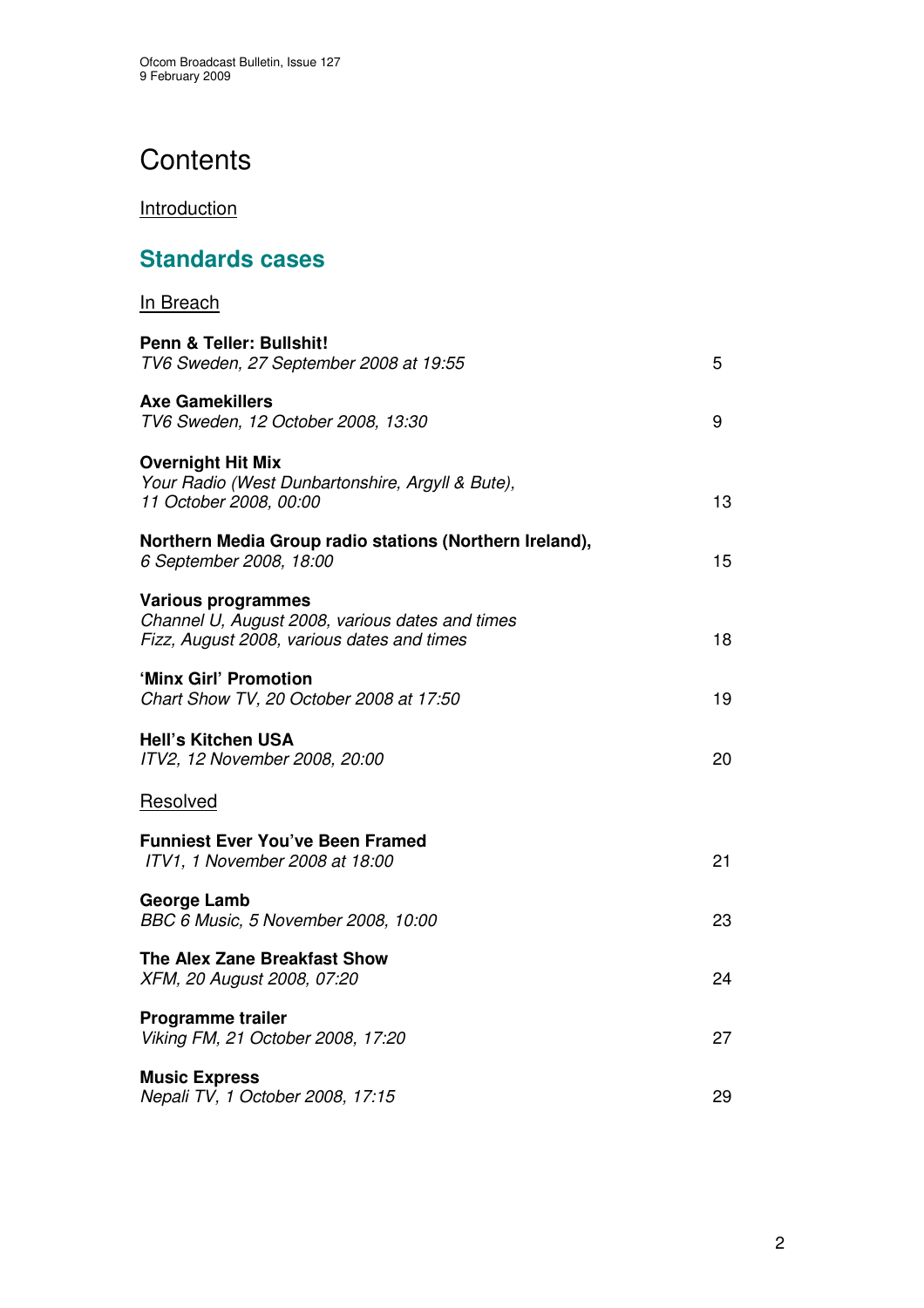# **Fairness & Privacy cases**

## Partly Upheld

| <b>Complaint by Dr Christian Farthing</b><br>Conning the Conmen, BBC3, 29 March 2007<br>(repeated 4 April 2007 and 30 July 2007) | 30 |
|----------------------------------------------------------------------------------------------------------------------------------|----|
| <b>Complaint by Dr Peter Proud</b><br>Conning the Conmen, BBC3, 29 March 2007<br>(repeated 4 April 2007 and 30 July 2007)        | 65 |
| Other programmes not in breach/resolved                                                                                          | 89 |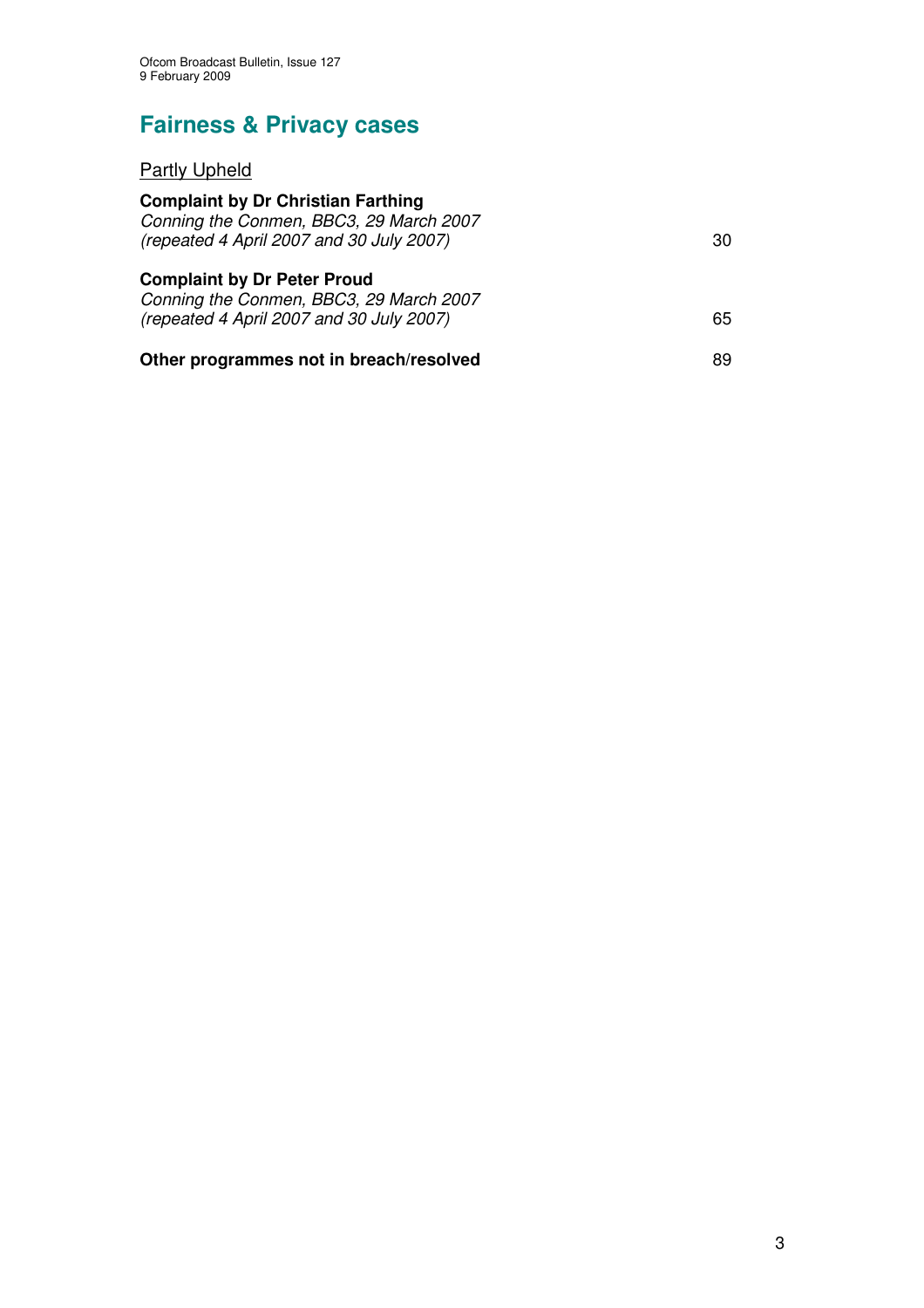# Introduction

The Broadcast Bulletin reports on the outcome of investigations into alleged breaches of those Ofcom codes which broadcasting licensees are required to comply. These include:

- a) Ofcom's Broadcasting Code ("the Code") which took effect on 25 July 2005 (with the exception of Rule 10.17 which came into effect on 1 July 2005). This Code is used to assess the compliance of all programmes broadcast on or after 25 July 2005. The Broadcasting Code can be found at http://www.ofcom.org.uk/tv/ifi/codes/bcode/
- b) the Code on the Scheduling of Television Advertising ("COSTA") which came into effect on 1 September 2008 and contains rules on how much advertising and teleshopping may be scheduled in programmes, how many breaks are allowed and when they may be taken. COSTA can be found at http://www.ofcom.org.uk/tv/ifi/codes/code\_adv/tacode.pdf.
- c) other codes and requirements that may also apply to broadcasters, depending on their circumstances. These include the Code on Television Access Services (which sets out how much subtitling, signing and audio description relevant licensees must provide), the Code on Electronic Programme Guides, the Code on Listed Events, and the Cross Promotion Code. Links to all these codes can be found at http://www.ofcom.org.uk/tv/ifi/codes/

From time to time adjudications relating to advertising content may appear in the Bulletin in relation to areas of advertising regulation which remain with Ofcom (including the application of statutory sanctions by Ofcom).

It is Ofcom policy to state the full language used on air by broadcasters who are the subject of a complaint where it is relevant to the case. Some of the language used in Ofcom Broadcast Bulletins may therefore cause offence.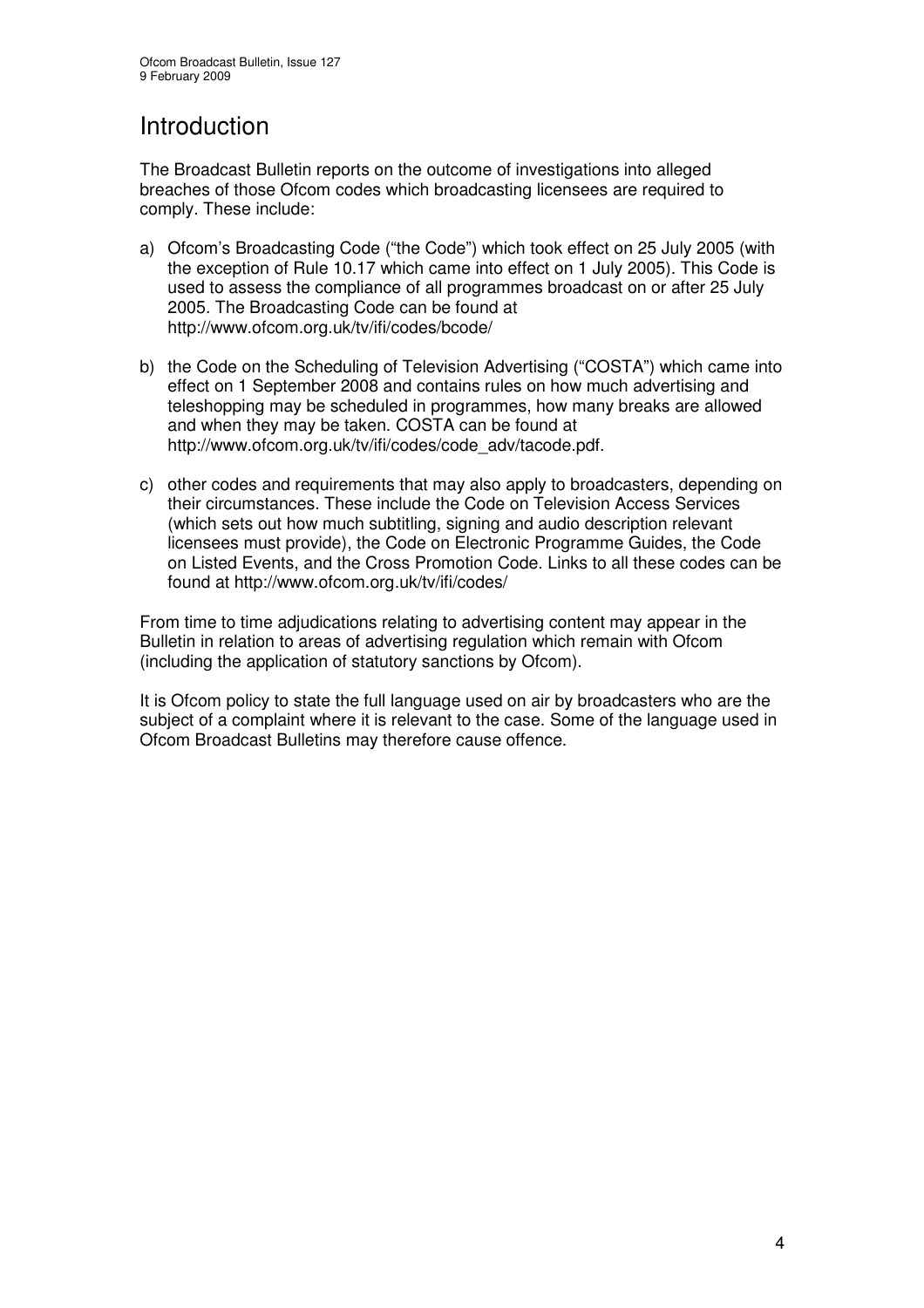## **Standards cases**

## **In Breach**

## **Penn & Teller: Bullshit!**

*TV6 Sweden, 27 September 2008 at 19:55*

#### **Introduction**

TV6 is a Swedish language channel licensed by Ofcom that is controlled and complied by Viasat Broadcasting UK Limited ("Viasat"). Viasat holds 27 Ofcom licences for separate television channels which broadcast from the United Kingdom to various Scandinavian countries, including Sweden. The Viasat compliance department is based in London and manages compliance for all these licensees centrally. TV6 is not on the Sky Electronic Programme Guide and cannot be received in this country on normal satellite equipment.

*Penn & Teller: Bullshit!* is a US entertainment series, originally broadcast on the US subscription channel Showtime. The series is hosted by the two American comedians/magicians Penn Jillette and Teller (known as Penn & Teller). The programme is described on the official Showtime website as a "high-octane, weird, wacky, entertaining journey through some bizarre territory that no one else is brave enough to touch" and aims to cause controversy by applying Penn & Teller's critical approach to various beliefs and philosophies. Previous topics featured in the series had included 'new age medicine', 'being green' and 'world peace'. The episode complained of was called *'War on Porn'* and was broadcast in English with Swedish subtitles.

Ofcom received a complaint from a Swedish viewer about the sexual content included in the programme. The viewer was particularly concerned that the programme was inappropriately scheduled before the watershed on a Saturday evening, when young children were likely to be watching.

Ofcom obtained a copy of the programme from Viasat. It featured frequent, but brief, clips of adult sexual content. These included shots of men and women simulating sexual intercourse, women touching themselves and other women in a sexual manner, shots of naked breasts and footage of an adult industry convention including shots of sex toys, such as dildos and whips.

The programme also contained varying levels of offensive language. It was broadcast in English with Swedish sub-titles. The original sound-track in English contained several uses of the word *"fuck"* together with references to *"cunt"* and *"motherfucker."* It also featured milder language such as, *"dick", "tits", "cock",* and *"pissed".*

Ofcom commissioned an independent translation of the Swedish subtitles used in the broadcast in order to identify how the language used in the English original soundtrack was translated for the Swedish audience. The English translation indicated that the Swedish subtitles also included references to the word *"fuck"* and *"cunt",* together with references to milder language, such as *"cock"* and *"tits."*

We asked Viasat for its comments in relation to the following Rules of the Code: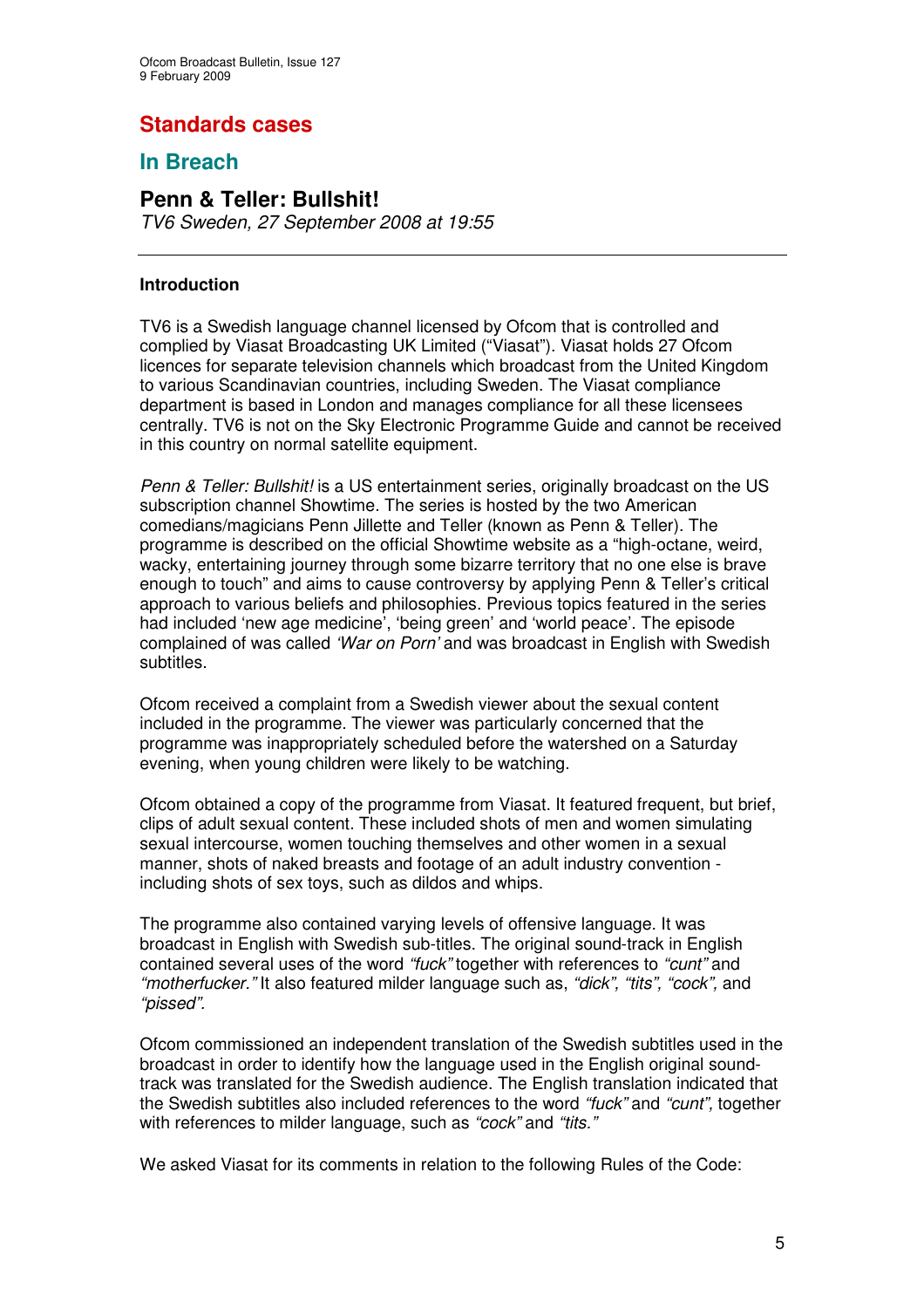- Rule 1.3 Children must be protected by appropriate scheduling from material that is unsuitable for them;
- Rule 1.14 The most offensive language must not be broadcast before the watershed or when children are particularly likely to be listening;
- Rule 1.16 Offensive language must not be broadcast before the watershed, or when children are particularly likely to be listening, unless it is justified by the context;
- Rule 1.17 Representations of sexual intercourse must not occur before the watershed, or when children are particularly likely to be listening, unless there is a serious educational purpose; and
- Rule 2.3 Material which may cause offence must be justified by the context.

#### **Response**

Viasat highlighted that TV6 Sweden is aimed at men from the ages of 15 to 49 and therefore its viewers expect more challenging programming.

With regard to the offensive language featured in the programme, the broadcaster pointed out that although the language is offensive in English the same words are not regarded as offensive in Swedish. It stated that, although English offensive language is used throughout the programme, the majority of this offensive language was either not translated into Swedish or translated into mild or inoffensive language in the subtitles. Viasat also highlighted that the broadcast of offensive language in Sweden is not restricted to post-watershed programmes, and the viewer expectations of a Swedish audience are different from those of an English speaking audience. Viasat therefore believed the programme was suitable for the time of broadcast with regard to language.

Concerning the sexual content, however, Viasat acknowledged that the scheduling of the programme was in breach of its compliance procedures. The programme had been given a post-watershed restriction but nonetheless the scheduling team took an independent decision to show this programme at 19:55, without prior consultation with the Viasat compliance department.

Viasat said it has pointed out the seriousness of this error to those involved. It has also employed new staff in the scheduling department to ensure that proper compliance procedures are adhered to at all times in the future.

#### **Decision**

#### Offensive language

Ofcom noted that the programme was broadcast in English, with Swedish subtitles. It had regard to Viasat's comments concerning the language used in the programme, including its statement that offensive language is not restricted to post-watershed programmes in Sweden. It also took into account that some of the most offensive language that featured in the English original sound-track of the programme, such as *"motherfucker",* was either omitted or replaced with milder language when translated in the Swedish subtitles. However, Ofcom was concerned that certain references to the most offensive words in English were also broadcast in the subtitles translated into their Swedish equivalent. These included references to *"fuck"* and *"cunt."*

Ofcom recognises that Swedish audiences may have different expectations regarding the use of offensive language before the watershed. However, Viasat is a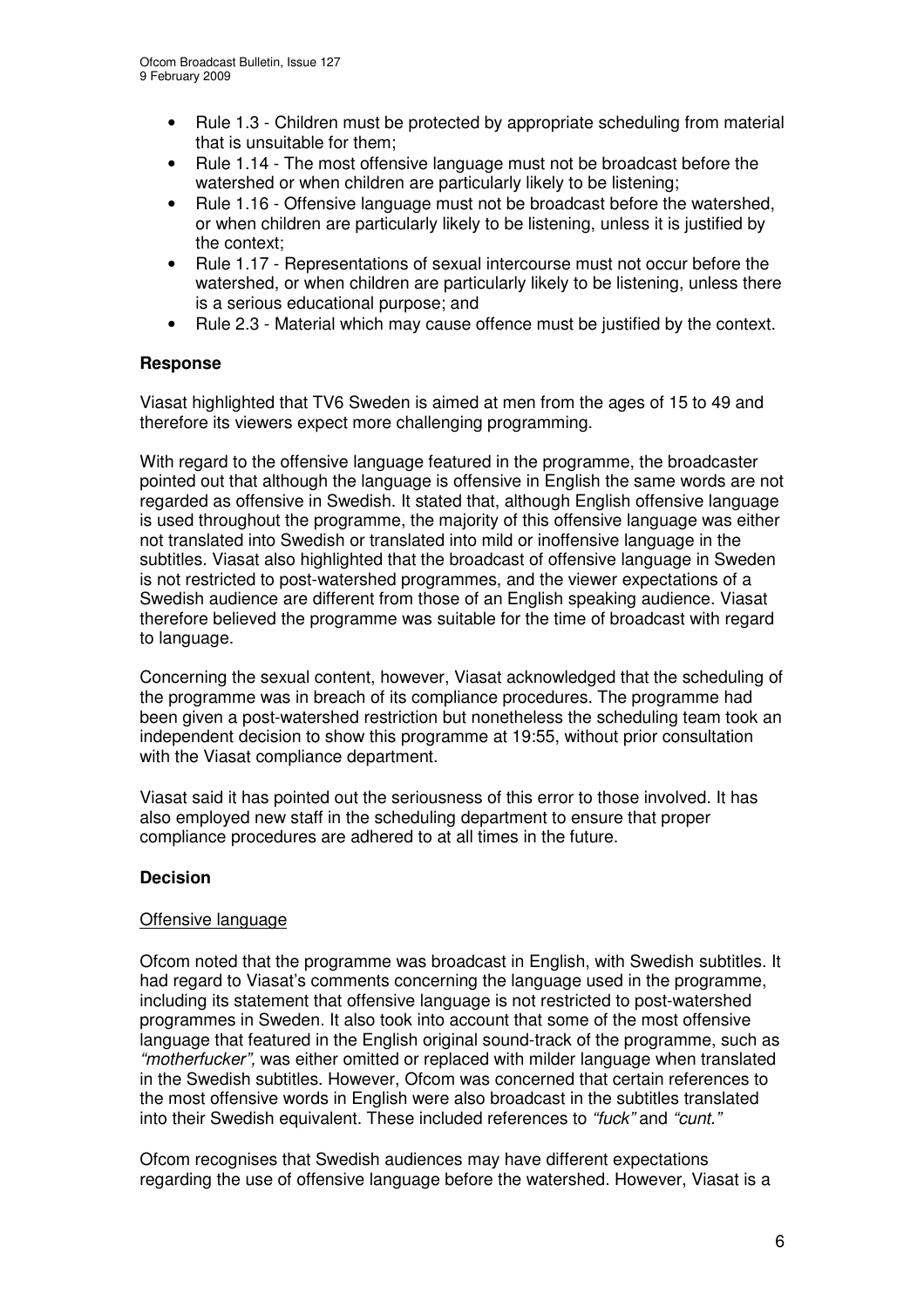broadcaster licensed by Ofcom and therefore it is required to comply with its licensing obligations in the United Kingdom. This includes ensuring that all of its broadcast output complies with the Code. Rule 1.14 of the Code states unequivocally that "the most offensive language must not be broadcast before the watershed…" Ofcom therefore concluded that the broadcast of *"fuck"* and *"cunt"* before the watershed was clearly unacceptable and Rule 1.14 of the Code was breached.

Rule 1.16 of the Code states that "offensive language must not be broadcast before the watershed, or when children are particularly likely to be listening, unless it is justified by the context. In any event, frequent use of such language must be avoided before the watershed."

With regard to context, Ofcom noted that the programme was broadcast on a Saturday night at 19:55, and not preceded by any warning. Ofcom acknowledges that the channel is aimed at men from the ages of 15 to 49. However, child audience figures provided by the independent Swedish regulator, GRN, indicate that approximately 7,000 children between the ages of 4 and 15 watched this programme. Therefore, Viasat must take account of the fact that the programme was scheduled and broadcast at a time when children could have been (and in fact were) viewing. In light of this, Ofcom considered that the frequency and nature of the offensive language used was not justified by the context and was therefore in breach of Rule 1.16 of the Code.

#### Sexual content

With regard to the sexual content of the programme, Ofcom noted Viasat's acknowledgement that the programme was broadcast at an inappropriate time and its explanation for this error. Rule 1.17 of the Code states that "representations of sexual intercourse must not occur before the watershed, or when children are particularly likely to be listening, unless there is a serious educational purpose." Ofcom noted that that the programme included brief scenes of sexual acts, including men and women simulating sexual intercourse. Given that the programme's format was an entertainment series and was not used for educational purposes, Ofcom considered that this material was therefore in breach of Rule 1.17.

Given these breaches of Rules 1.14, 1.16 and 1.17 relating to material shown before the watershed, Ofcom also considered the programme in breach of Rule 1.3, which requires that "children must…be protected by appropriate scheduling from material that is unsuitable for them".

With regard to Rule 2.3, this makes clear that "in applying generally accepted standards broadcasters must ensure that material which may cause offence is justified by the context." "Context" in turn includes a variety of different potential factors such as the editorial content of the programme, the time of broadcast, the effect of the material on viewers who may come across it unawares and audience expectation.

With regard to the language used in the programme, in general, offensive material can be broadcast, so long as it is justified by the context. Ofcom again noted that the channel was aimed at a male audience aged 15 to 49. However, given factors such as the time of broadcast - Saturday night at 19:55 - and the effect that the material might have had on viewers who may have come across it unawares, Ofcom considered that the broadcast of this offensive language at this time was not justified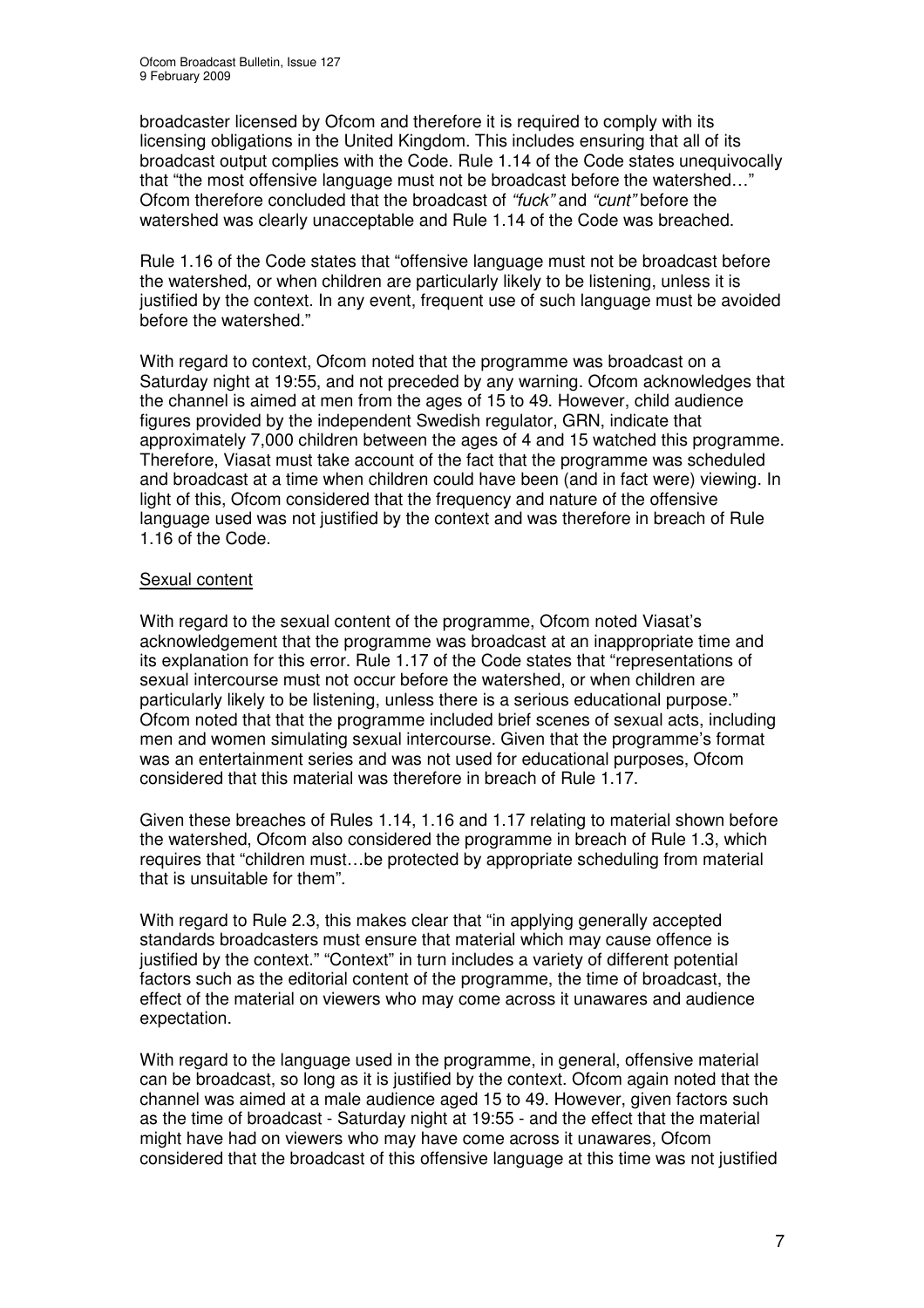by the context. The programme therefore did not apply generally accepted standards and breached Rule 2.3 of the Code.

With regard to the sexual imagery in the programme, Ofcom considered that, given the nature and strength of the material, this had a clear potential to cause offence. Therefore its treatment by the broadcaster required justification in the context to provide adequate protection for viewers. Ofcom acknowledges that the channel is aimed at an adult male audience and has an audience expectation for more challenging content. However, Ofcom was particularly concerned with the nature of the content and the time of broadcast. The programme contained numerous clips of simulated sexual intercourse and nudity. Taking into account the scheduling of the programme and that it was transmitted without a warning, Ofcom was concerned by the degree of offence likely to be caused to viewers watching at this time and the significant effect this material would have had on those who came across it unawares. In Ofcom's view, in light of these factors, the broadcast of this offensive material was not justified by the context and was a breach of generally accepted standards. Therefore Rule 2.3 was also breached with regard to the sexual content of the programme.

#### **Breach of Rules 1.3, 1.14, 1.16, 1.17 and 2.3**

Please see note on page 12 concerning Viasat's compliance record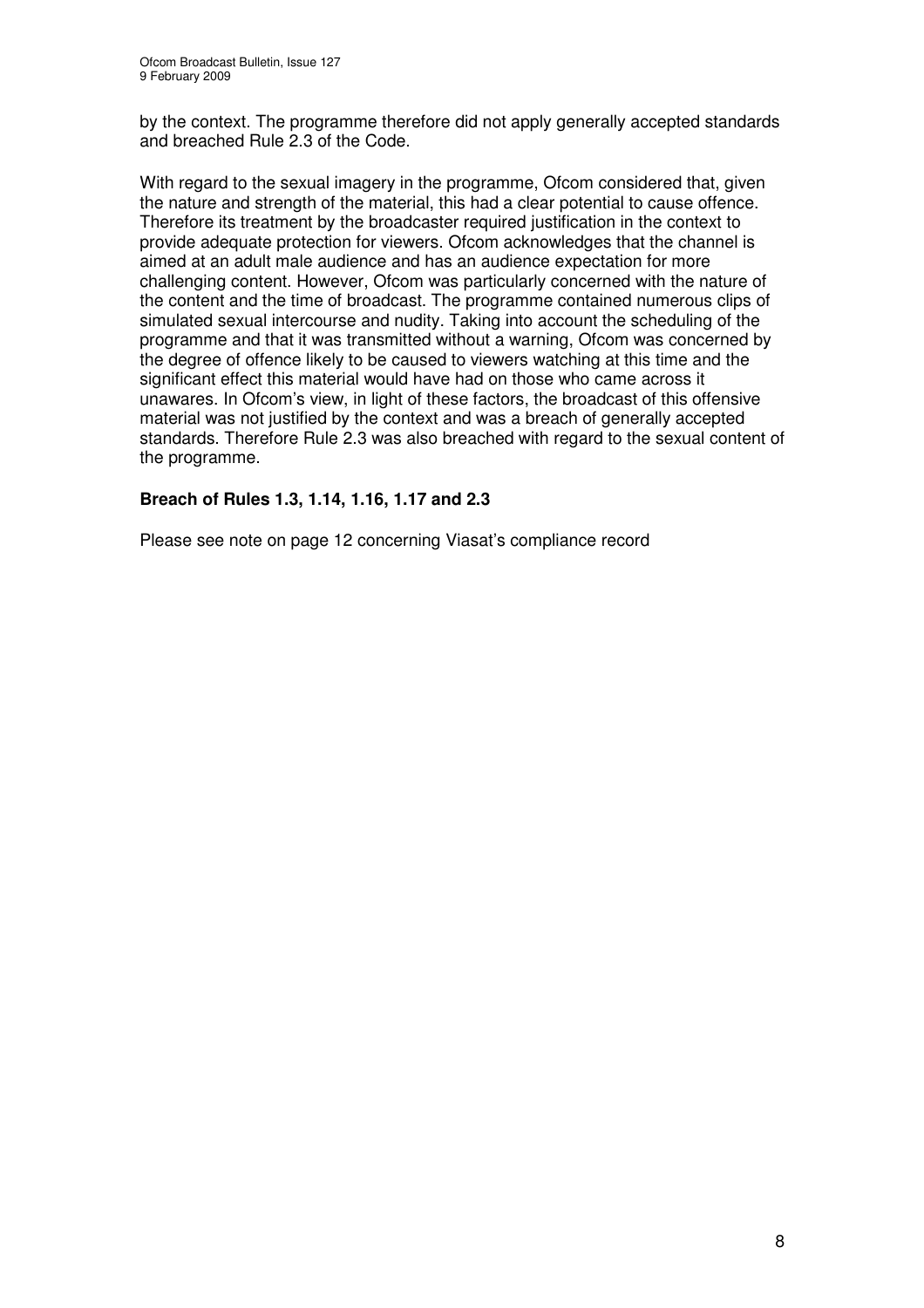## **Axe Gamekillers**

*TV6 Sweden, 12 October 2008, 13:30*

#### **Introduction**

TV6 is a Swedish language channel operated by Viasat Broadcasting UK Limited ("Viasat").

*Axe Gamekillers* is a programme in which a male contestant who believes he is on a reality dating show, goes on a series of dates with an actress who he believes to be a fellow contestant. Every situation he finds himself in is staged, and during every date he is confronted by a 'Gamekiller' (an actor or actress whose purpose is to throw the date off course and ruin the contestant's chances of success). If the contestant overcomes the challenges faced on the date his name is etched onto the *Axe Gamekillers* chalice.

The series was fully funded by Axe (a brand of men's deodorant) and acquired by Viasat from the USA. The programme contained the following references to Axe:

- Axe was etched on the *Axe Gamekillers* chalice which was shown on two occasions;
- On three occasions, during the sections of the programme where the contestant's score was calculated, the word 'Axe' appeared at the bottom of the screen; and
- On three occasions, during sections of the programme called 'Axe Tips', the narrator referred to 'Axe Tips' and this appeared as text in the centre of the screen. The word 'Axe' also appeared at the bottom of the screen during these sections.

A viewer complained that the purpose of the programme was to "expose the AXE trademark".

On viewing a recording of the programme, Ofcom noted that, in addition to Axe funding the series, the programme was also sponsored by Viasat-To-Go (Viasat's mobile TV business). The voice-over in the sponsorship credits at the beginning and end of the programme, as well as either side of the commercial break, stated:

*"Axe Gamekillers sponsored by Viasat-To-Go, Real TV in your mobile. Learn more on viasat.se/mobil-tv".*

We asked Viasat for its comments in relation to the following Code Rules:

• Rule 9.5 - there must be no promotional reference to the sponsor, its name, trademark, image, activities, services or products or to any of its other direct or indirect interests. There must be no promotional generic references. Nonpromotional references are permitted only where they are editorially justified and incidental.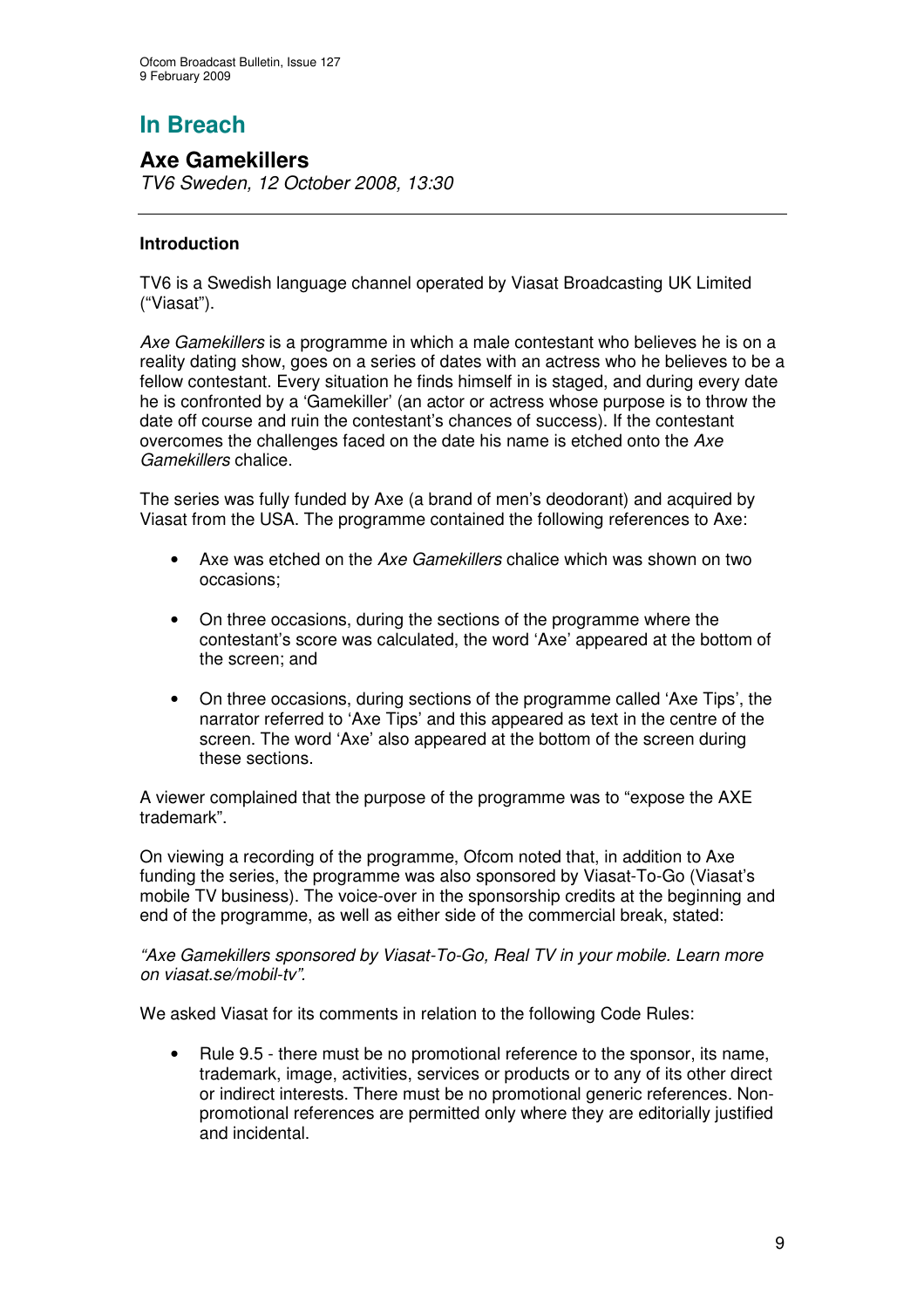- Rule 9.7 the relationship between the sponsor and the sponsored channel or programme must be transparent.
- Rule 9.13 sponsorship must be clearly separated from advertising. Sponsor credits must not contain advertising messages or calls to action. In particular, credits must not encourage the purchase or rental of the products or services of the sponsor or a third party.

#### **Response**

#### Rule 9.5 – sponsor references

Viasat said that the references to Axe within the programme appeared "occasionally" on the *Axe Gamekillers* chalice and during the 'Axe Tips' sections. It said that it did not consider the references to be unduly prominent, nor promotional in the context of the programme, and stated that they formed "an integral part of the of the programme editorially". The broadcaster added that it considered the reference to Axe on the chalice to be editorially justified because "Axe is the sponsor of the programme and therefore eligible to provide a prize to the winning contestants".

#### Rule 9.7 - transparency of sponsorship arrangement

Viasat said that the programme was sponsored by Axe and Viasat-To-Go. The original name of the programme was 'The Gamekillers', but when TV6 acquired the programme, it chose to refer to it as *Axe Gamekillers* in the sponsorship credits, in the viewer competition at the end of the programme, and in Swedish programme listings. Viasat added that, in its view, these references to Axe made the sponsorship arrangement transparent.

#### Rule 9.13 – sponsorship must be clearly separated from advertising

In relation to the Viasat-To-Go sponsorship credit, the broadcaster said that the statement *"Real TV in your mobile. Learn more on viasat.se/mobil-tv"* provided a brief description of the service plus contact details for the viewer to find out more about the sponsor's service. Viasat said that "the inclusion of *'Learn more on'* [was] not promotional or encouraging, but a standard way of communicating in relation to a website address".

#### **Decision**

Ofcom's rules on programme sponsorship prevent "unsuitable sponsorship" by ensuring that:

- the editorial independence of the broadcaster is maintained and that programmes are not distorted for commercial purposes;
- sponsorship arrangements are clearly identified and transparent; and
- sponsor credits are separated from programme content and distinct from advertising.

#### Rule 9.5 – sponsor references

Programme sponsorship<sup>1</sup> provides sponsors with an opportunity to associate their brands/products with programmes. It does not however provide sponsors with an opportunity to 'place' their brands within programme content. There must be no promotional references (actual or generic) to a sponsor or a sponsor's product or service within a programme it is sponsoring. Any non-promotional reference to a

 $1$  The sponsorship rules in the Code also apply to advertiser-funded programmes.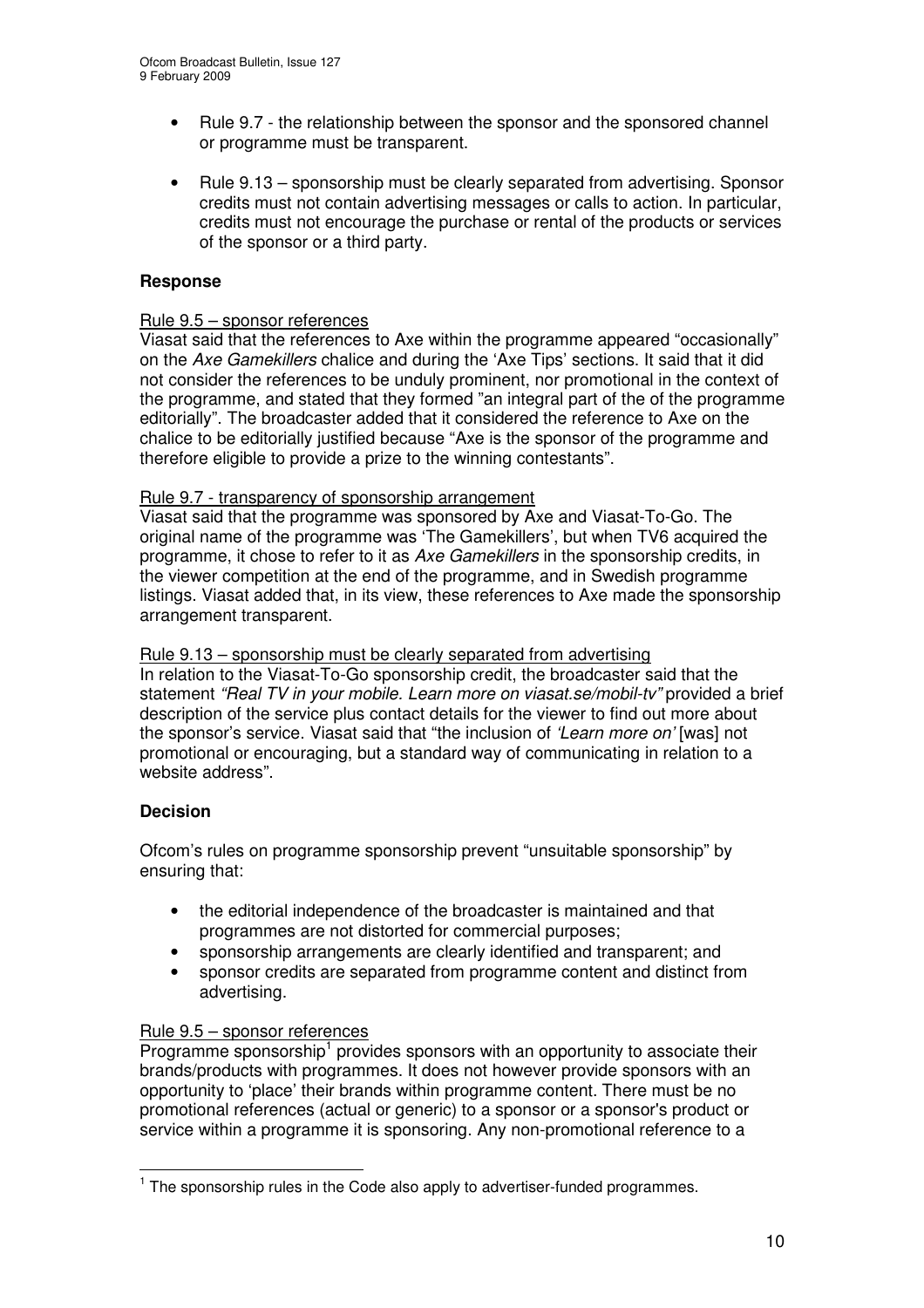sponsor or its product or service must be editorially justified and must also be incidental. Guidance<sup>2</sup> issued by Ofcom states that "A reference to the sponsor within a programme must not be a condition of the sponsorship arrangement. Broadcasters should be aware that a reference to a sponsor within a programme may create a higher presumption of editorial influence by the sponsor".

Ofcom is aware that the programme was originally produced for broadcast as part of an advertising campaign for Axe Dry deodorant in the USA. The references to Axe throughout the programme were therefore likely to have been included specifically for the purpose of promoting the brand.

Ofcom did not accept the broadcaster's argument that the references to Axe during the programme were editorially justified. The references to Axe within the tips and scoring sections of the programme, and on the chalice did not appear to serve any clear editorial function other than as prominent references to the sponsor's brand. These therefore appeared to Ofcom to have been included for the purpose of promoting the sponsor within the programme. The programme was therefore in breach of Rule 9.5 of the Code.

#### Rule 9.7 – transparency of sponsorship arrangement

Ofcom noted that Viasat had re-named the programme *Axe Gamekillers* as the broadcaster considered that this made Axe's sponsorship of the programme clear. Ofcom also noted that the broadcaster had used sponsor credits around the programme to identity Viasat-To-Go's sponsorship.

Ofcom considered that the use of these different methods of identifying the two sponsors had the potential to create viewer confusion over the nature of the relationship between Axe, Viasat-To-Go and the programme. As it was not apparent who the programme sponsor was and who had funded the programme, Ofcom judged the programme to be in breach of 9.7 of the Code.

Rule 9.13 – sponsorship must be clearly separated from advertising Rule 9.13 states that sponsorship must be clearly separated from advertising. Sponsor credits must not contain advertising messages or calls to action. In particular, credits must not encourage the purchase or rental of the products or services of the sponsor or a third party.

Guidance issued by Ofcom<sup>3</sup> states:

"If sponsor credits contain contact details, these include the minimum information necessary to allow viewers to make initial contact with the sponsor should they so wish. Contact details may include a description of the means of contact (e.g. tel:, text:) but must not invite or exhort viewers to contact the sponsor. Any direct appeals to the viewer to buy or try the sponsor's goods or services or to contact the sponsor for more information are likely to breach Rule 9.13"

Ofcom judged *"Learn more on viasat.se/mobil-tv"* to be an invitation to the viewer to contact the sponsor, in breach of Rule 9.13.

#### **Breach of Rules 9.5, 9.7 and 9.13**

<sup>&</sup>lt;sup>2</sup> http://www.ofcom.org.uk/tv/ifi/guidance/bguidance/guidance9.pdf

<sup>&</sup>lt;sup>3</sup> See footnote 2.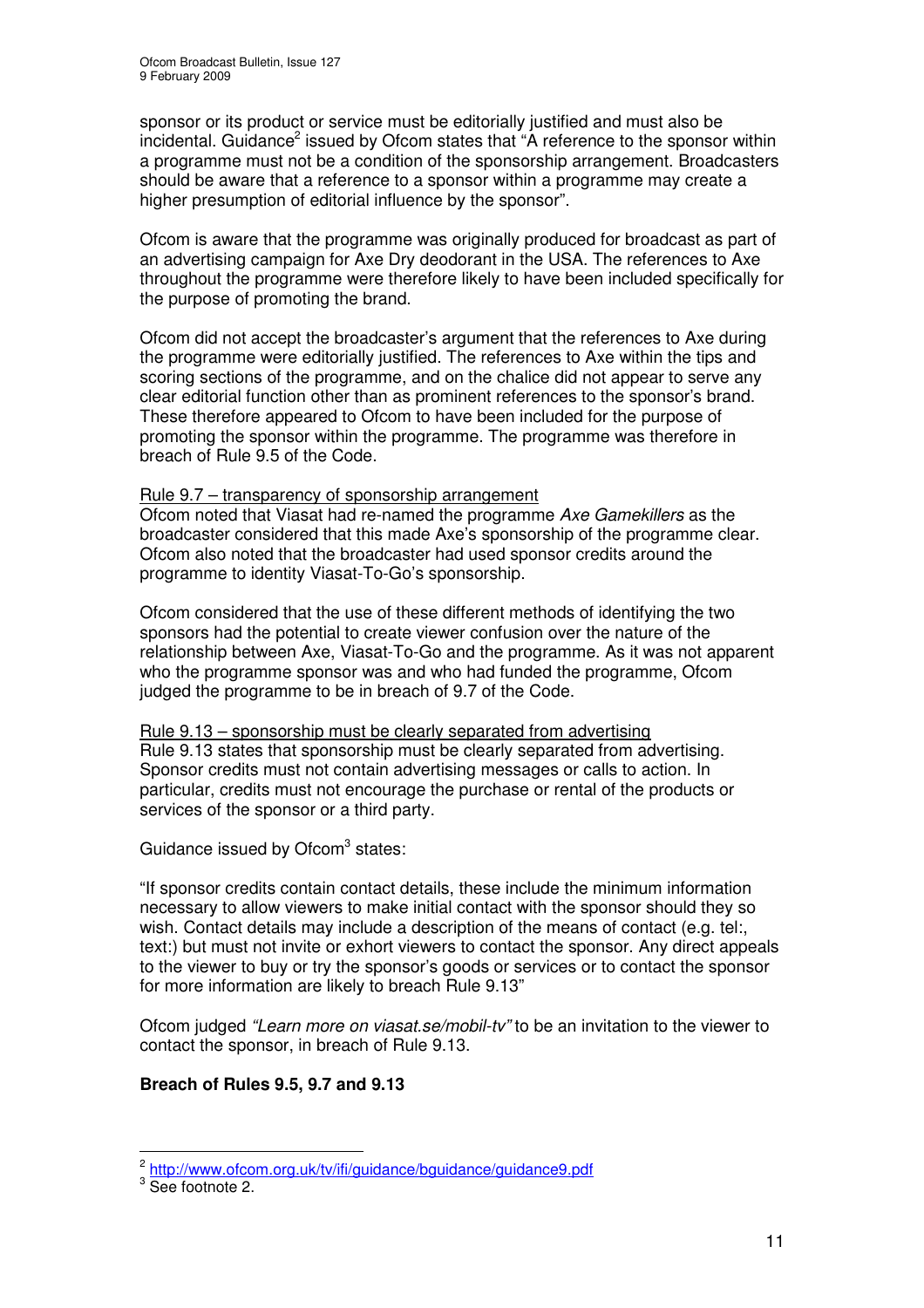#### **Note regarding Viasat's compliance record**

Ofcom has significant concerns regarding the overall compliance record of a number of television services operated by Viasat and broadcast from the United Kingdom to Scandinavia. The 27 licences held by Viasat are complied and managed centrally by a compliance department based in London. Ofcom considers that a Licensee which holds multiple licences and chooses to comply them centrally should exercise appropriate care in the management and supervision of all of its channels. Should breaches occur on separate channels in these circumstances Ofcom may consider the contraventions together.

It appears to Ofcom that the broadcaster may have inadequate procedures in place to ensure compliance with the Code. In light of this, Ofcom will meet with Viasat at the broadcaster's office, to discuss its compliance record and processes.

Viasat is also put on notice that any further significant breaches of the Code will be taken extremely seriously and, in such circumstances, Ofcom will consider the imposition of a statutory sanction, which includes financial penalties.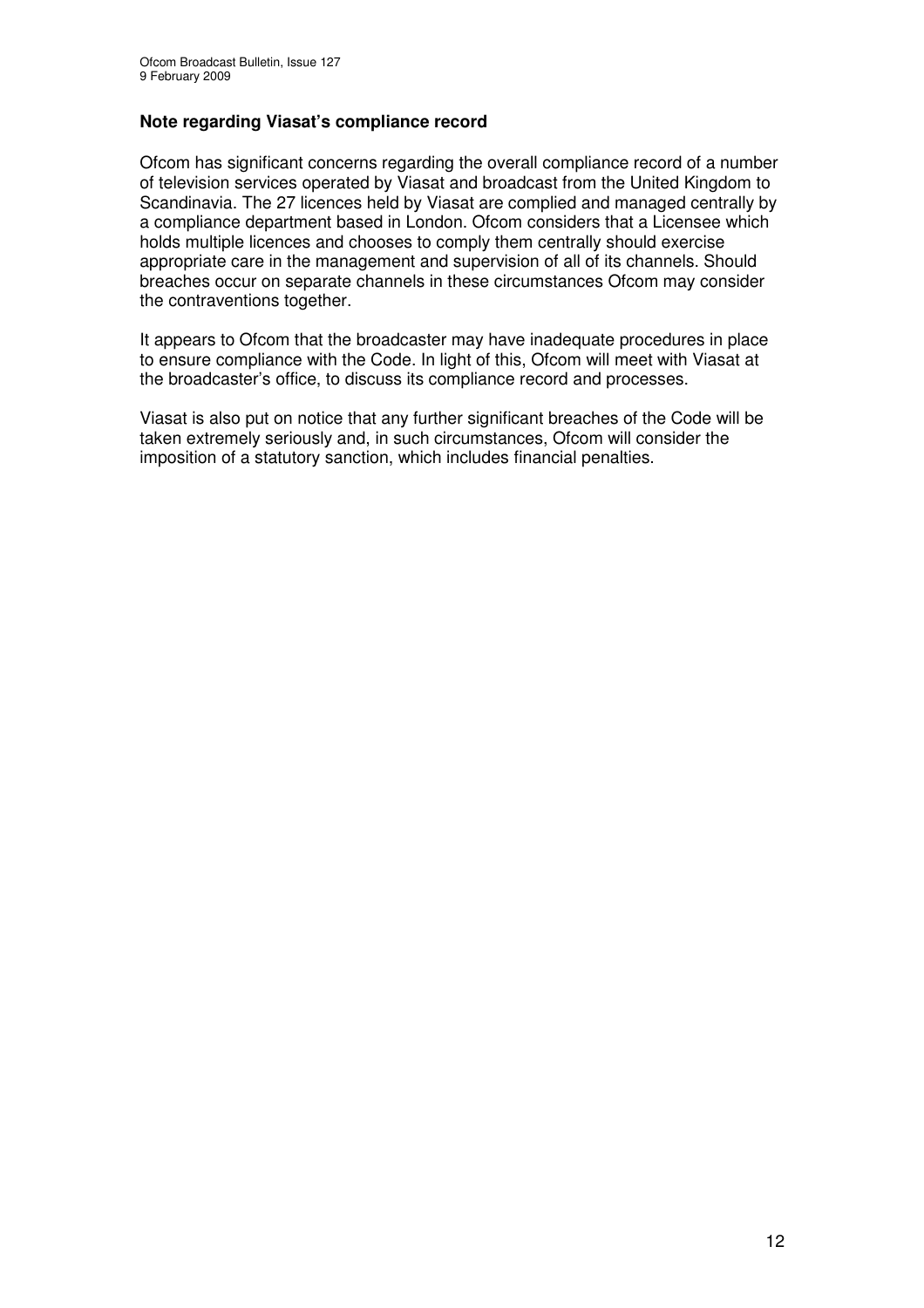## **Overnight Hit Mix**

*Your Radio (West Dunbartonshire, Argyll & Bute), 11 October 2008, 00:00*

#### **Introduction**

This programme was pre-recorded and broadcast 'as live'. During the programme, the presenter announced her forthcoming birthday and then solicited texts for anyone having a birthday *"this weekend"*.

The presenter said: *"…text me in if you want a 'Happy Birthday' to yourself, to somebody, to your friend – 60300 – and we'll get them on air next…"*

A listener who responded to the invitation subsequently accessed the station's website which indicated that the programme had been pre-recorded. The listener therefore realised that her message could not have been acknowledged on air at the time of the broadcast.

We asked Your Radio for its comments on the matter, with reference to Rule 2.2 of the Code, which requires that "…items or portrayals of factual matters must not materially mislead the audience."

#### **Response**

Your Radio said that the presenter's invitation to listeners to text the programme was "a spur of the moment error of judgement" and that, "in trying to make her show more entertaining and interactive [the presenter] gave out part of the text contact details." The broadcaster said that the presenter was "a young and inexperienced broadcaster." Your Radio stressed that there was never any deliberate attempt to mislead its audience.

Your Radio said it had taken the matter very seriously. It said that all presenters who pre-record programmes had been made aware that there should be no attempt to encourage listeners" to contact a show that does not have a live presenter in the studio". Further, all pre-recorded overnight shows had been suspended and would be presented by experienced presenters if reintroduced. The broadcaster advised that it had also changed its approach to training new presenters.

#### **Decision**

Presenters should avoid broadcasting any 'call to action' that states or implies the prospect of audience interaction with a programme, if such interaction is not possible. In this case, during a pre-recorded programme which was broadcast 'as live', the presenter mistakenly invited listeners to text in birthday messages for her to broadcast. While we accept that this was not intentional, this materially misled listeners into believing they could interact directly with that programme when they could not.

Ofcom notes the extensive action taken by Your Radio to avoid recurrence. However two Ofcom Findings have been published previously (on 25 February and 11 August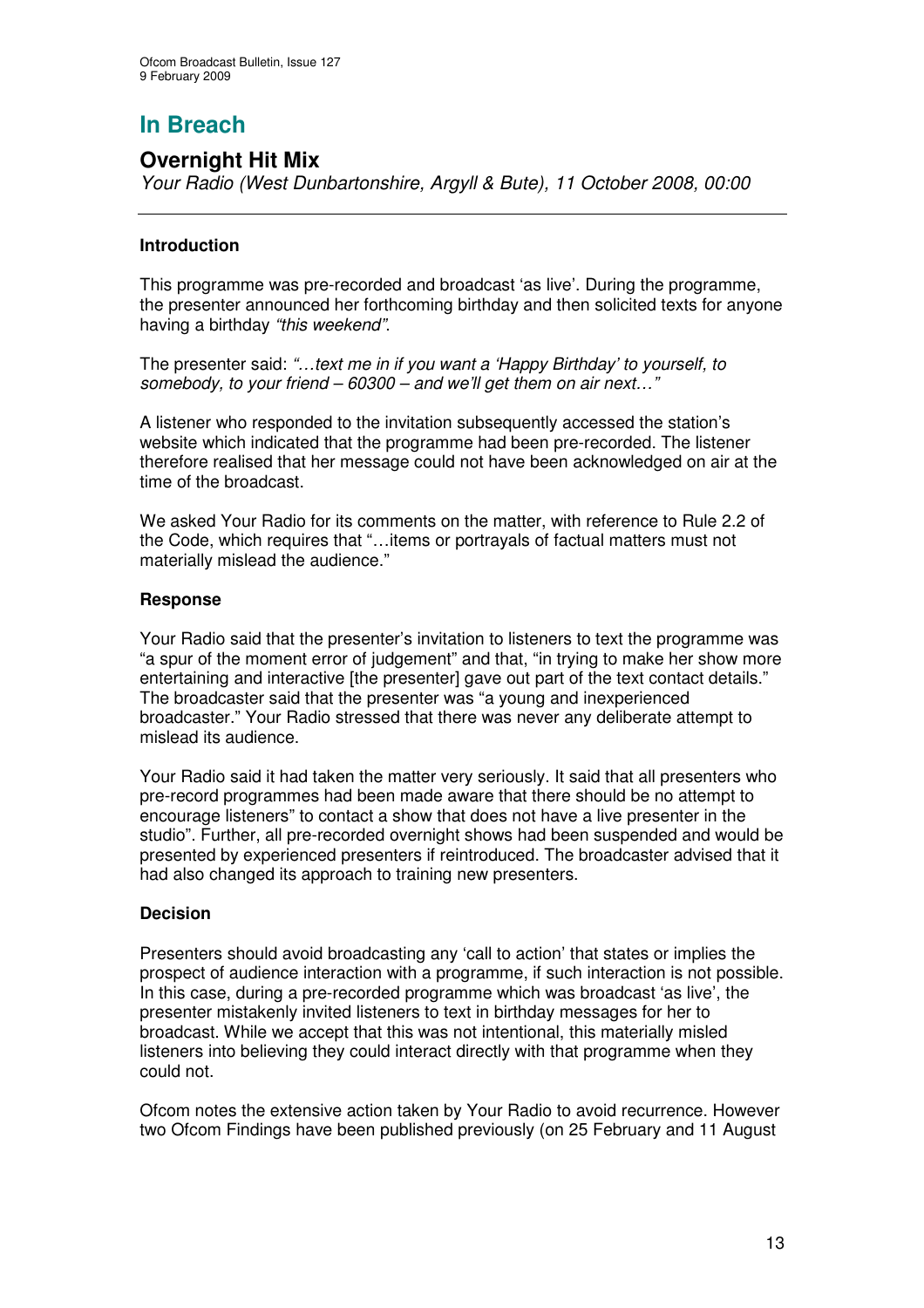2008) concerning similar issues<sup>1</sup>. The broadcaster therefore should have been aware of the problems associated with inviting listeners to interact with pre-recorded programmes and should have taken steps to ensure the inexperienced presenter was aware of the need to take special care with regard to this issue.

The broadcast materially misled listeners, in breach of Rule 2.2 of the Code.

#### **Breach of Rule 2.2**

Please see the Note to Broadcasters, below (page 17)

<sup>&</sup>lt;sup>1</sup> Findings concerning Dream 100 FM, in Broadcast Bulletins 103 and 115, at: http://www.ofcom.org.uk/tv/obb/prog\_cb/obb103/ and http://www.ofcom.org.uk/tv/obb/prog\_cb/obb115/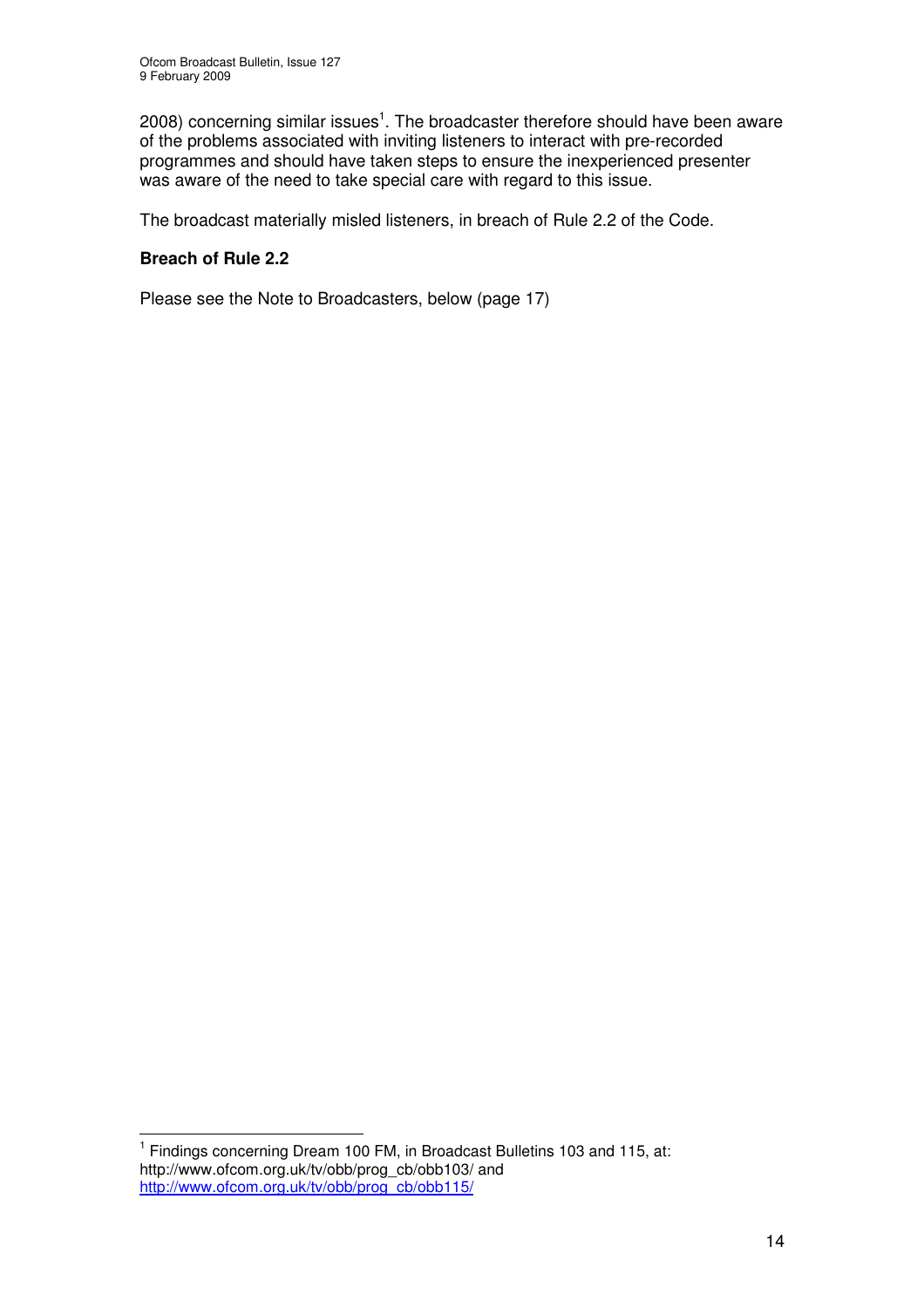## **Saturday Night Warm-Up**

*Northern Media Group radio stations (Northern Ireland), 6 September 2008, 18:00*

#### **Introduction**

*Saturday Night Warm-up* was a dance music show. This edition of the programme was pre-recorded and broadcast 'as live' and networked across Northern Media Group's six commercial radio stations in Northern Ireland: Five FM, Six FM, Seven FM, Q97.2, Q101 West and Q102.

During the programme, the presenter invited listeners to contact the show on a number of occasions. These invites included:

- *"…your chance to be part of the show. All you've got to do is text us, let us know what songs you want to hear – what you're up to on the biggest party night of the week. Pick up your cellphone, insert the number 7, write your message and send it to us at eight double-three double-nine"*;
- *"…let us know what you're up to tonight, if you want to be part of the show. It's the biggest party night of the week – we're with you all the way. This is your official Saturday Night Warm-up…"*;
- *"Tonight from 8 o'clock we're playing Planet Love anthems. Just text what song made it for you at this year's Planet Love or any year over the last decade – Text…"*;
- *"OK we're going to go live in 'The Mix' in minutes – we've got the Pioneer C DJs ready – and we're still taking your texts. What song has made it for you at Planet Love over the last ten years? It could be a new song but, er, judging by your response on the text, most of them are old school anthems. Let us know what song you want to hear inside the next five minutes on…"*; and
- *"Thanks for all your texts tonight – a lot of texts requesting that one from Underworld 'Born Slippy'."*

A listener complained that the presenter invited the audience to interact with the programme by using a text short code "which notoriously generates money for the company." The complainant was concerned that, as the programme was prerecorded, "listeners' dedications and other contributions [had] no chance of being used or featured."

We asked Northern Media Group (referred to in this finding as "NMG" or "the broadcaster") for its comments with reference to Rule 2.2 of the Code, which requires that "…items or portrayals of factual matters must not materially mislead the audience."

#### **Response**

NMG confirmed that the programme was pre-recorded but said that there had been no intention to harm or mislead listeners. There was no commercial motivation for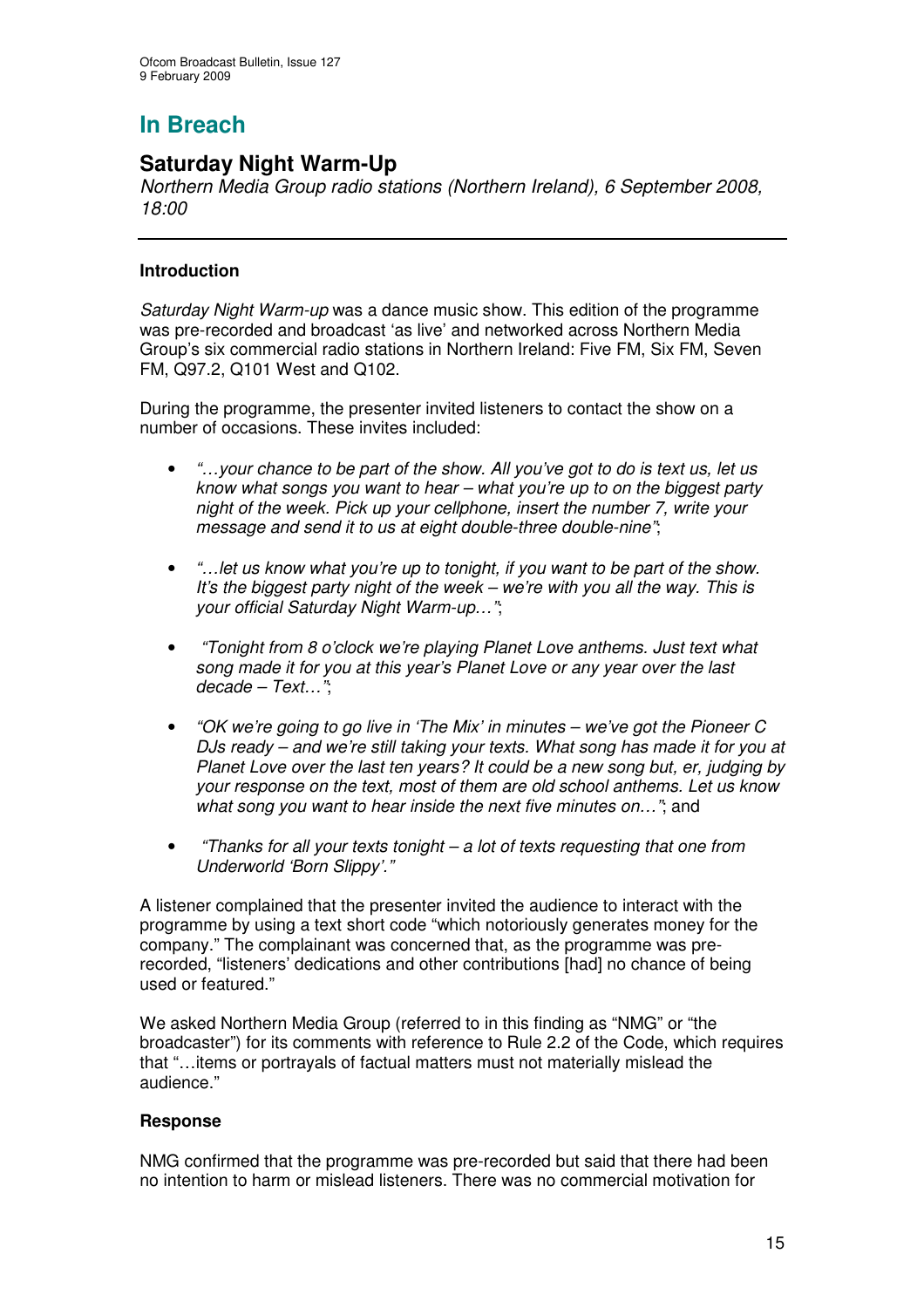encouraging listeners to contact the station as it received no income from the text service promoted. However, NMG acknowledged that it was unacceptable to suggest to listeners that they could interact with a pre-recorded programme when this was not possible. It apologised for doing so.

NMG explained that the presenter included the invitations to "make the show more interesting". Messages that were sent to the broadcaster during the pre-recorded programme were checked in the days that followed and the presenter was encouraged to use them in the next available programme.

The broadcaster said that the practice resulted from deficiencies in its policies and procedures. It advised that it had amended its procedures to ensure listeners are not encouraged to interact "as-live with pre-recorded programmes". All presenters of prerecorded programmes have been instructed not to encourage listener interaction in such broadcasts. NMG added that where presenters invite listeners to correspond with them, it will be clear to the listener that their contribution will not be used immediately.

In response to specific questions raised by Ofcom, NMG advised that some of the messages referred to during the programme in question were not genuine but made up by the presenter. The broadcaster also explained that *The Saturday Night Warm Up* was broadcast weekly from 9 August 2008 and the majority of shows broadcast were pre-recorded. The broadcaster explained that, prior to the issue being brought to its attention, it was likely that most shows would have encouraged listeners to interact. However, following notification of the complaint and copies of Ofcom's Findings in this area, no pre-recorded editions of the programme had encouraged audience interaction.

NMG added that listeners who submitted texts in response to the on air invitations paid only their "standard network rate". While the text shortcode used provided the station with an option to charge a premium for each SMS received, the charge would be applied only when a return message was sent to the sender of the original message. As the broadcaster did not reply to the inbound messages, the cost to listeners of sending a text to the number promoted would have been their standard network rate.

#### **Decision**

Ofcom notes NMG's apology and the action it has taken to avoid recurrence.

However, Ofcom is extremely concerned that the broadcaster failed to have sufficient procedures in place to prevent the deception of its audience. In this case the presenter not only pre-recorded 'calls to action' that stated or implied the possibility of immediate audience interaction with the programme but also reported on fictitious messages, which the presenter claimed to have received during the programme. This was unacceptable and in breach of the Code.

Ofcom accepts that this was not pre-meditated in order to deliberately deceive the audience. However, Ofcom considers that it should have been clear to those involved in producing the programme that to deceive the audience in this way was unacceptable. Further, the breaches occurred after Ofcom published Findings<sup>1</sup>

<sup>&</sup>lt;sup>1</sup> Findings concerning Dream 100 FM, in Broadcast Bulletins 103 and 115, at: http://www.ofcom.org.uk/tv/obb/prog\_cb/obb103/ and http://www.ofcom.org.uk/tv/obb/prog\_cb/obb115/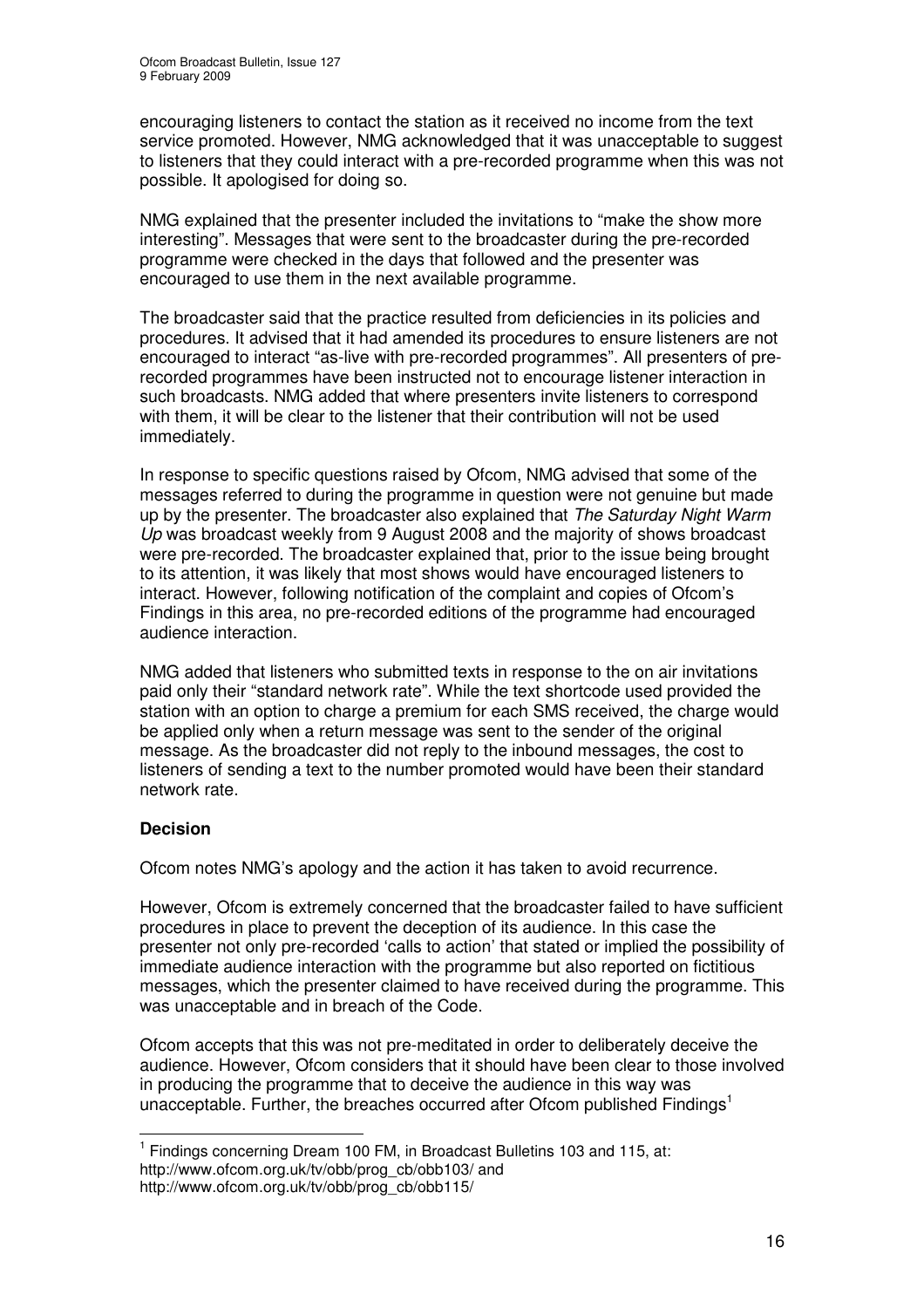against other broadcasters for similar Code breaches. NMG should therefore have been aware of Ofcom's concerns in this area and taken steps to prevent this practice.

Ofcom noted that listeners' texts were not charged at premium rate but at standard network rates. Nevertheless, by repeatedly telling listeners that they could interact with the programme when they could not, the audience was materially misled. As the programme progressed, the audience would have believed that some listeners had interacted with it. The presenter appeared to intend deliberately to deceive listeners, in a serious breach of listener trust. The broadcast materially misled listeners, in breach of Rule 2.2 of the Code.

This is a serious breach of the Code. Ofcom will consider further regulatory action in the event of any similar breach by any NMG station.

#### **Breach of Rule 2.2**

#### **Note to Broadcasters: Calls to action in pre-recorded output broadcast 'as live'**

To date, Ofcom has published four Findings concerning material broadcast in prerecorded radio programmes. In each case the broadcast stated or implied that listeners could interact with the programme when they could not [the two Findings above and two Findings against Dream 100 FM published previously, on 25 February and 11 August 2008].

Ofcom acknowledges that broadcasters may wish to make pre-recorded programming as 'natural' as possible. However, broadcasters must not materially mislead their audience by, for example, encouraging listeners to interact with a programme by telephone, when this is not possible. This is particularly important if significant charges are levied (e.g. for contact using phone/text services charged at premium rate ("PRS")), when the potential to cause material harm is greater. However, broadcasters should note that, where lesser (non-premium rate) or no such charges are levied in pre-recorded programmes, an audience can still be materially misled by the inaccurate portrayal of factual matters. In particular, licensees should consider the risk of a fundamental breach of trust between a broadcaster and its audience.

Generally, immediate interaction in pre-recorded programmes is not possible. Requests for members of an audience to correspond with a view to interacting in subsequent output may, however, be possible (e.g. requests for dedications to be included in a subsequent pre-recorded radio programme). Broadcasters must consider carefully whether information they choose to include in pre-recorded programmes broadcast 'as live' (e.g. calls to action) has the potential to materially mislead their audiences.

Ofcom puts broadcasters on notice that we regard breaches of Rule 2.2 of the Code, due to overt deception or a lack of thorough consideration for compliance, as serious. Such breaches result in a fundamental breach of trust between the broadcaster and its audience and Ofcom will not hesitate to consider further regulatory action, when necessary.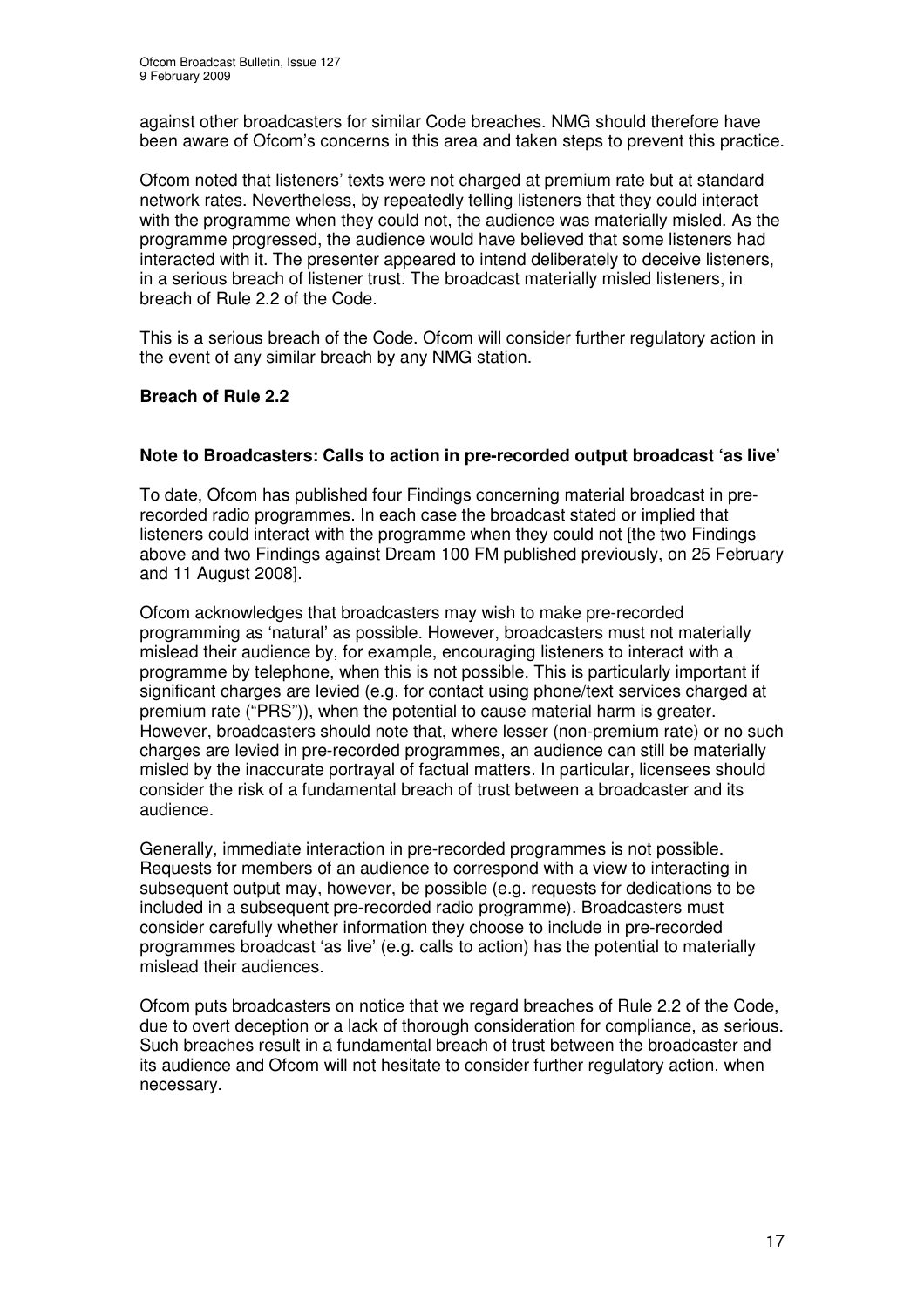#### **Various programmes**

*Channel U, August 2008, various dates and times Fizz, August 2008, various dates and times*

#### **Introduction**

Ofcom monitored the output of Channel U, an urban music channel, and Fizz, a pop music channel, on various dates and times in August 2008. At the time, both channels were owned by Video Interactive Television plc $^{\rm 1}.$ 

Ofcom noted that at the end of some of the videos on the channels, the following text appeared on the screen *"Check www.channelu.tv for Video's, MP3's and Realtones!"* or *"Check www.fizzmusic.co.uk for Video's, MP3's and Realtones!"*

We noted that the channels' websites advertised realtones and mp3s for sale.

Ofcom asked the broadcaster for its comments in relation to Rule 10.3, which states that "products and services must not be promoted within programmes. This rule does not apply to programme-related material".

#### **Response**

The broadcaster responded that the on screen messages *"Check www.channelu.tv for Video's, MP3's and Realtones!"* and *"Check www.fizzmusic.co.uk for Video's, MP3's and Realtones!"* were no longer displayed on Channel U and Fizz. It added that the messages had "acted as a signpost to the website where artist information and news is available and as such, [were] programme related items".

#### **Decision**

Rule 10.3 prevents products and services from being promoted in programmes, the only exception to this is where promotions relate to programme-related material ("PRM"). Broadcasters must bear in mind that the ability to promote a product or service as PRM in or around programmes is permitted purely by way of exception to the fundamental broadcasting principle that advertising and programme content must be kept separate. For material to qualify as PRM, it must not only be directly derived from a specific programme but also allow viewers to benefit fully from, or interact with, that programme.

In this case the broadcaster promoted not simply the websites but the availability of products and services (videos, mp3s and realtones) that could be purchased via the websites. These products and services did not meet the definition of PRM in that they were not directly derived from the programmes. As such, it was not appropriate for the broadcaster to promote their availability within a programme and the material was therefore in breach of Rule 10.3 of the Code.

#### **Breach of Rule 10.3**

<sup>&</sup>lt;sup>1</sup> The licences for these channels were transferred from Video Interactive Television plc to Factor 15 Records Limited on 23 January 2009.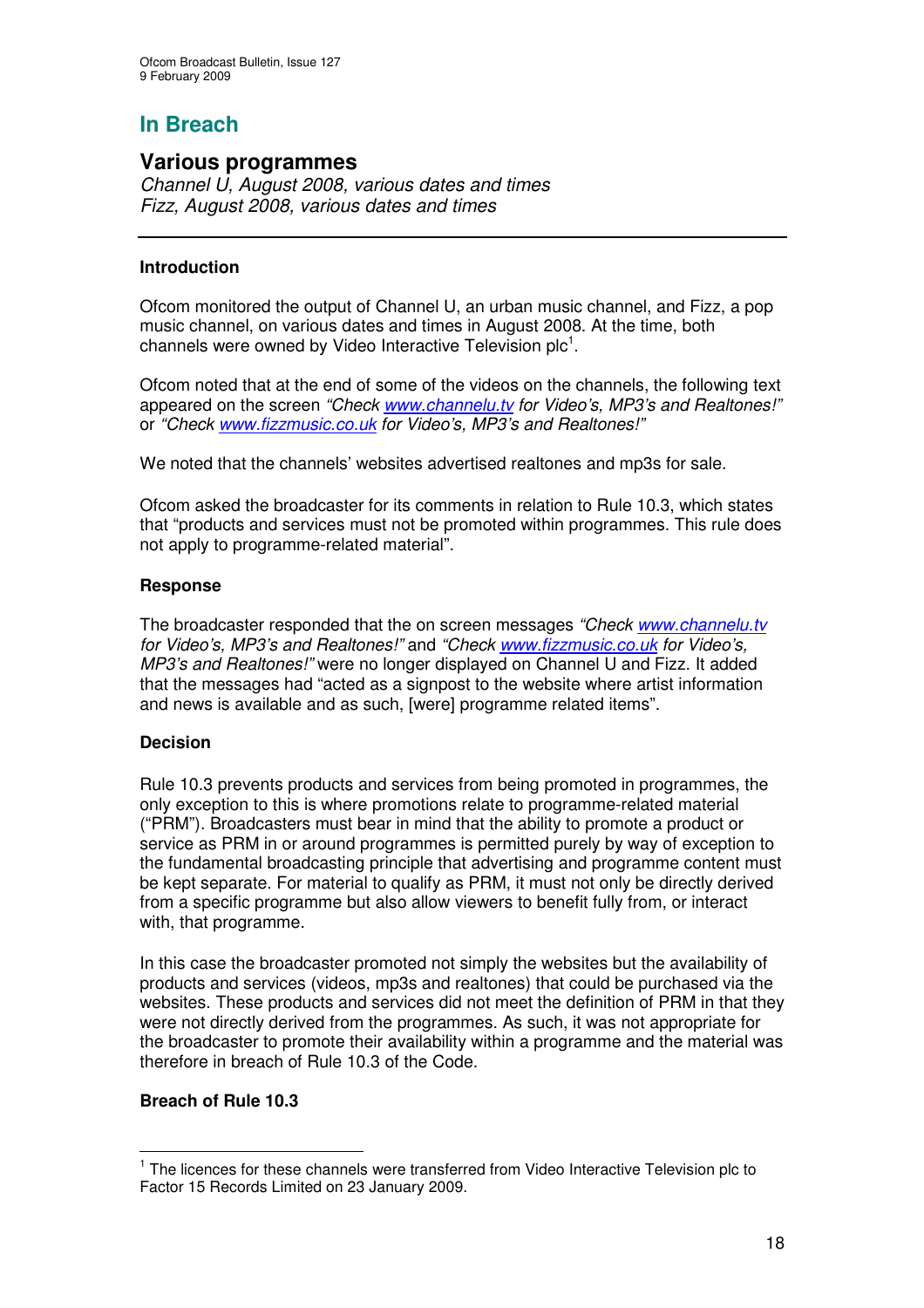### **'Minx Girl' Promotion**

*Chart Show TV, 20 October 2008 at 17:50*

#### **Introduction**

Chart Show TV is a pop music video channel operated by CSC Media Group ("CSC"). The channel broadcast a promotion, which was transmitted before the watershed, called *'Minx Girl'.* The promotion stated:

*"Are you confident, feisty and easy on the eye? If you are, Chart Show TV wants to hear from you. We are on the look out for a proper Minx Girl for some knicker–cladnaughtiness. We want you to tell us some of your naughtiest secrets and become a proper minx. Just send us a photo of yourself and tell us why you want to be a proper Minx"*.

The promotional details were voiced over an excerpt of the music video 'Dirrty' by Christina Aguilera - which featured the singer dressed and dancing in a sexually provocative way - and footage of a model (from her waist up) in her underwear lying on a bed, moving in a suggestive manner.

A viewer complained about the inappropriate scheduling of the promotion.

Ofcom asked CSC to comment on the broadcast in relation to Rule 1.3 of the Code (children must be protected by appropriate scheduling from material that is unsuitable for them).

#### **Response**

CSC acknowledged that the promotion was unsuitable for a pre-watershed broadcast and apologised for any offence caused. It explained that the error occurred after the promotion was mistakenly marked for 'daytime' rather than 'post-watershed' broadcast.

In response to the complaint, the channel's producers have been reminded of their responsibilities under the Code and of the importance of correctly marking content for 'daytime' and 'post-watershed'. The broadcaster stated that it has a rigorous policy for ensuring under-eighteens are protected and regretted this error.

#### **Decision**

In Ofcom's opinion this promotion was clearly unsuitable to be broadcast in the early evening when it was likely that a number of children could be watching. There was a teasing script accompanied by visual material, which was mildly sexually provocative. Ofcom notes that the broadcast of this promotion pre-watershed resulted from human error. It also notes the broadcaster's response to the complaint and its assurances of rigorous compliance for protecting under-eighteens.

However, the broadcast of this material before the 21:00 watershed is a clear breach of Rule 1.3.

#### **Breach of Rule 1.3**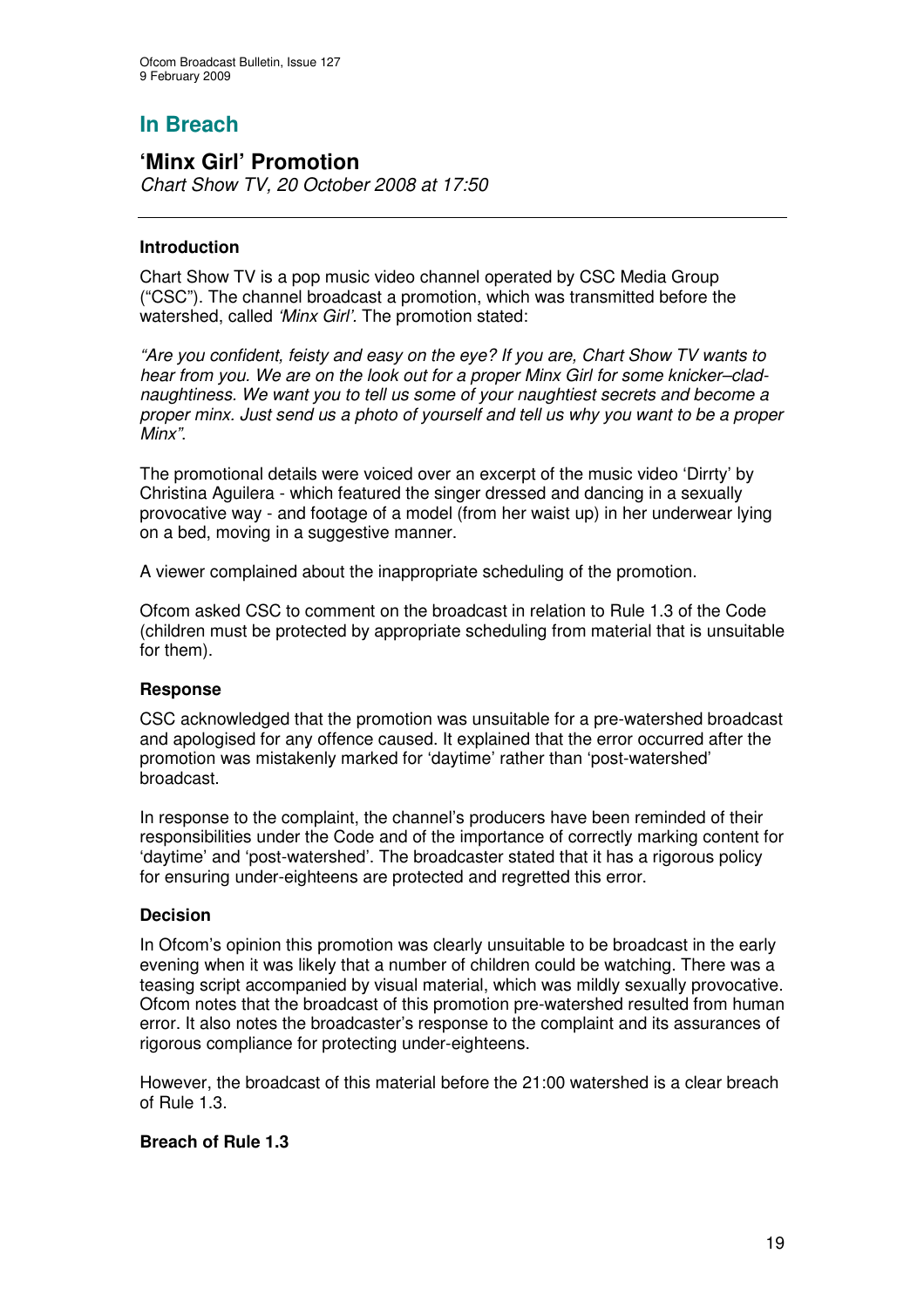**Hell's Kitchen USA** *ITV2, 12 November 2008, 20:00*

#### **Introduction**

Ofcom received a complaint that one of the contestants taking part in this series of *Hell's Kitchen USA* said "fuck me" in an interview to camera. The broadcaster was asked to comment under Rule 1.14 of the Code which states that the most offensive language must not be broadcast before the watershed.

#### **Response**

The broadcaster explained that this programme was subject to a well established and robust compliance process, particularly given that it originally included a considerable amount of strong language and this had to be removed for the programme to be shown ay 20:00. However, the intonation and accent of the speaker meant that the word was missed through human error although the broadcaster accepted that it was audible.

The broadcaster accepted that the word should not have been broadcast and apologised. In addition ITV has said that it will further review its internal procedures in the light of this incident.

#### **Decision**

The Code requires that licensees do not broadcast the most offensive language before the watershed. The use of the phrase *"fuck me"* in this episode of *Hell's Kitchen USA* was a clear example of this language.

While noting the broadcaster's apology and the fact that this one instance occurred as a result of human error, Ofcom expects all broadcasters to ensure that material broadcast before 21:00 does not include the most offensive language.

Ofcom has therefore recorded a breach of Rule 1.14.

#### **Breach of Rule 1.14**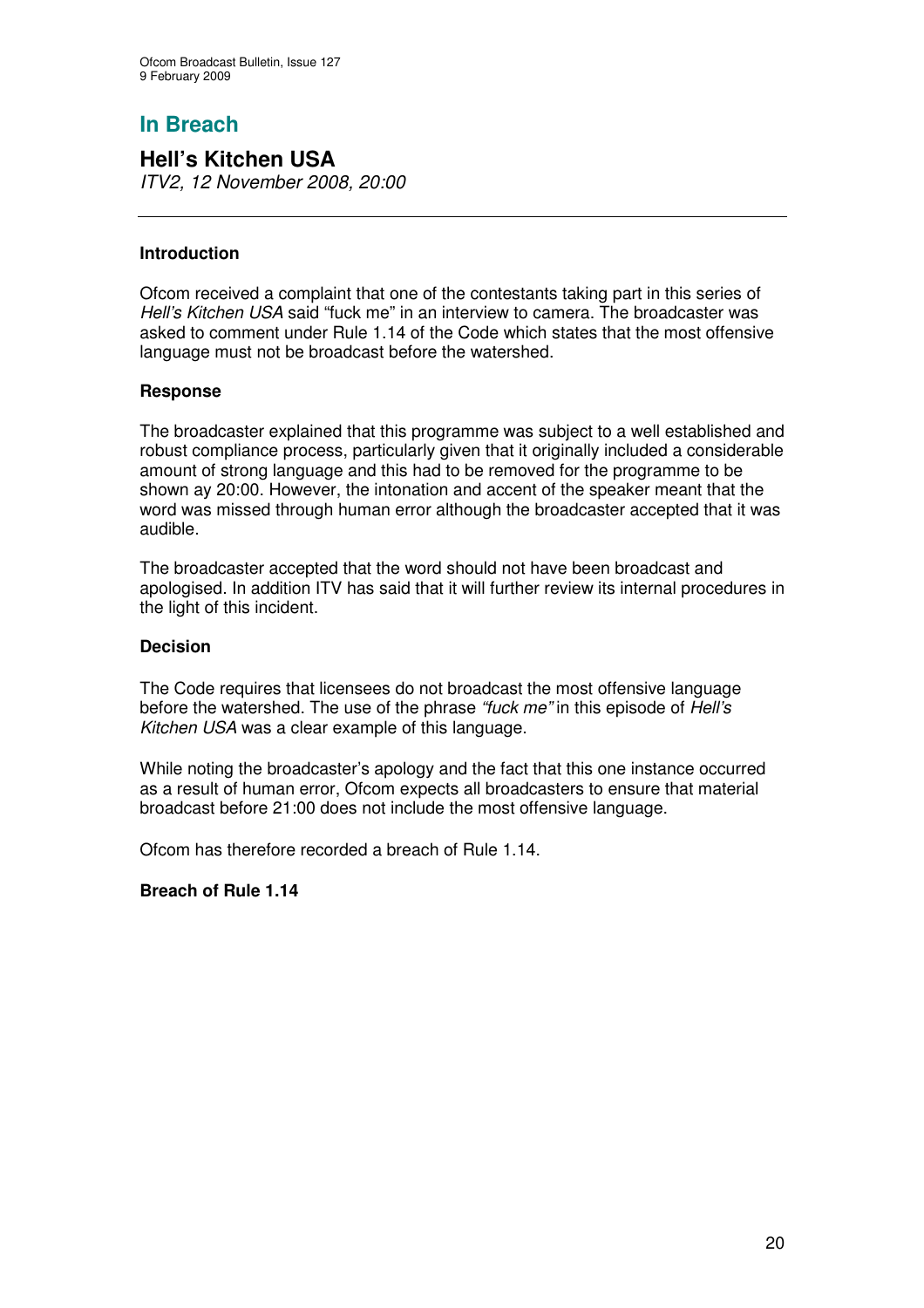## **Resolved**

## **Funniest Ever You've Been Framed**

*ITV1, 1 November 2008 at 18:00*

#### **Introduction**

*Funniest Ever You've Been Framed* featured a selection of humorous home video clips, including unseen material and clips shown in previous series of *You've Been Framed.*

This programme broadcast a clip in which a teenage boy microwaved an egg in its shell. The boy was filmed as he removed the heated egg (with its shell intact) from the microwave and held it up to the camera. Moments after this the egg exploded with a loud 'bang', spraying its content over the camera lens.

During the clip the voice over said:

Voice over (at the beginning of the clip): *"Rule one of many, here's why you should never, ever put whole eggs in the microwave…"*

Voice over

(at end of the clip): *"For pity sake don't try it yourself."*

A viewer felt that the broadcast of this clip was inappropriate and would encourage children to imitate dangerous behaviour.

Ofcom asked ITV to comment with reference to Rule 1.13 of the Code, which includes, "Dangerous behaviour, or the portrayal of dangerous behaviour, that is likely to be easily imitable by children in a manner that is harmful, must not be broadcast before the watershed, or when children are particularly likely to be listening, unless there is editorial justification."

#### **Response**

ITV stated that *You've Been Framed* is a "very long running and popular family entertainment show, familiar to most viewers". It said that where clips show any potentially dangerous behaviour ITV always takes care to consider whether the behaviour is likely to be easily imitable by children in a manner that might be harmful.

The broadcaster considered the clip to show an unwise but not seriously dangerous prank. It stated that the clip in question was broadcast in at least three previous *You've Been Framed* series, without raising any viewer concerns.

ITV highlighted the warning given by the voice over at the beginning and end of the clip, which it said "makes it clear that this is not an activity that should be imitated by viewers". ITV stated that, in the context of the repeated warnings and the overall tone of the programme mocking this sort of prank, it considered that the behaviour was not likely to be imitated in a harmful way by children. It also considered that, given the nature of the programme, there was editorial justification for including the clip.

However, in response to the complaint ITV said it removed the clip from the programme (and from all the previous programmes in which it has featured) in order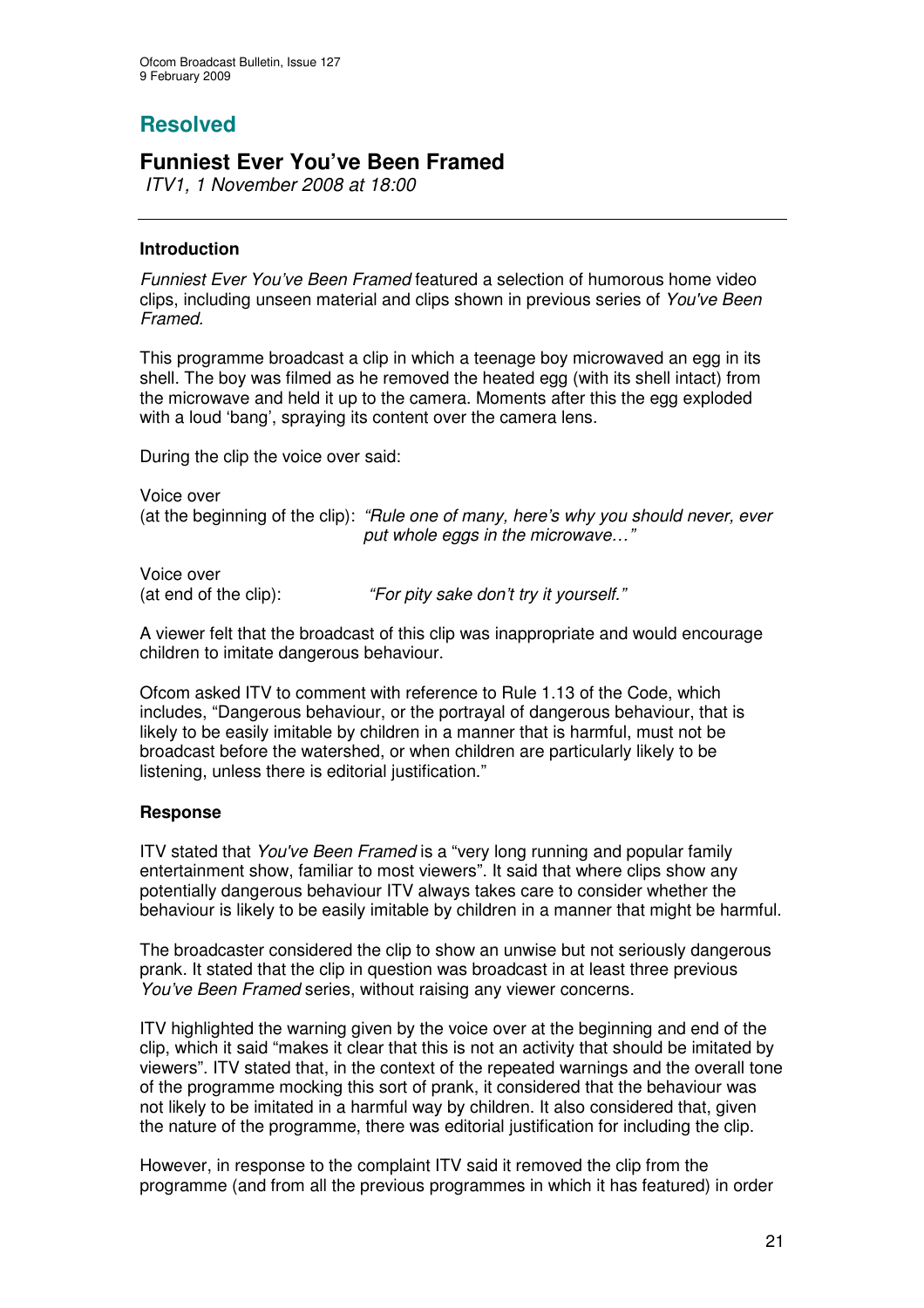to prevent any further repeat broadcast. The broadcaster apologised for any distress caused to the complainant.

#### **Decision**

Ofcom notes *You've Been Framed* is an established programme that has a familiar style of ridiculous and irreverent humour.

However, the clip in question featured everyday household items: a microwave and an egg. Both items are regularly used and are of easy access. The clip itself clearly showed viewers how to make an egg explode. A potentially dangerous activity which, given its visual impact, may appeal to children. In light of these factors, Ofcom had concerns about the broadcast of this material at a time when a significant number of children were watching; audience data shows that 15.9% of the audience consisted of children under the age of 15 (a total of approximately 864,000 individual children).

Ofcom noted the warning's provided at the beginning and end of the clip. However, given the clip presented laughter from the studio audience after the egg exploded and showed no negative consequences (e.g. any physical harm or pain to the individuals involved), Ofcom considered that this would have weakened the impact of these warnings. As a result, the clip could have been interpreted as both humorous and harmless, therefore encouraging children to imitate such behaviour.

While Ofcom had concerns about the broadcast of this material, it noted ITV's apology and its assurance not to repeat the material. In light of this, Ofcom considers the matter resolved.

#### **Resolved**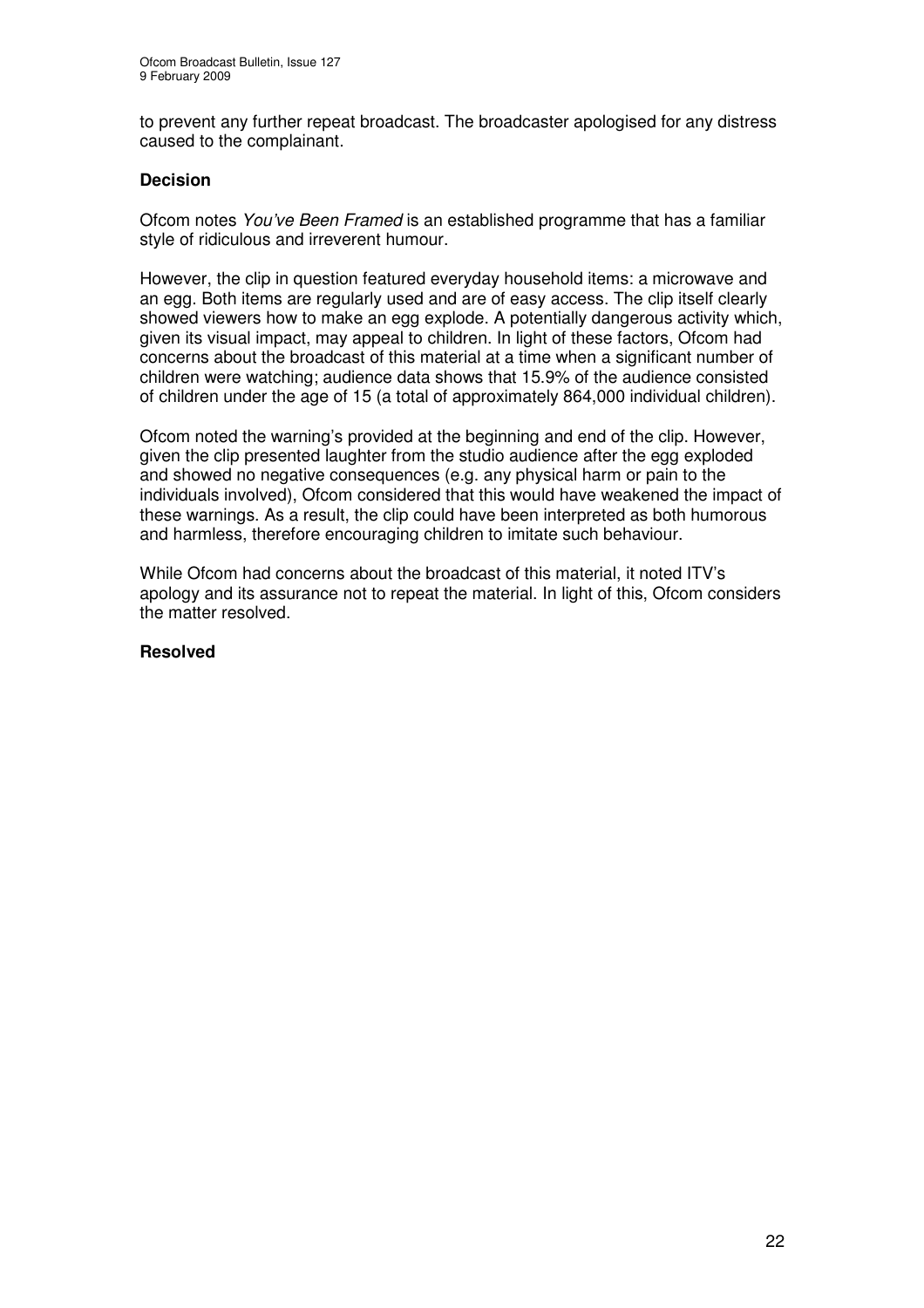## **Resolved**

## **George Lamb**

*BBC 6 Music, 5 November 2008, 10:00*

#### **Introduction**

George Lamb presents a live week day show on the BBC digital radio station, 6 Music. The show, co-hosted by Marc Hughes, is described as "inane banter plus amazing bands and guests playing live nearly every morning!" by the official BBC 6 Music website.

During this programme, the presenter discussed a news story concerning a bid by the American property tycoon, Donald Trump, to build a luxury golf course in Scotland and his battle with local fisherman, Michael Forbes, whose farm lies on the site initially approved for the complex. As part of the discussion the presenter said the following:

| George Lamb: | "He's [i.e. Mr Forbes] now said 'I'll give my land to travellers<br>before I give it to Trump'                                       |
|--------------|--------------------------------------------------------------------------------------------------------------------------------------|
| Marc Hughes: | Did he say that? Brilliant                                                                                                           |
| George Lamb: | And you ain't moving travellers off basically. Travellers is [sic]<br>like asbestos basically. The whole gaff is getting condemned." |
|              |                                                                                                                                      |

Ofcom received six complaints from listeners who believed George Lamb's comment was racist towards the travelling community.

Ofcom asked the BBC to comment with reference to Rule 2.3 (In applying generally accepted standards broadcasters must ensure that material which may cause offence is justified by the context).

#### **Response**

The BBC stated that George Lamb's show is an established feature of the 6 Music schedule and the show has a "loyal following of listeners who understand and enjoy its somewhat quirky format and direction".

While the BBC accepted that the term "traveller" was used in a negative way during the broadcast, it said that the comment was "not intended to be, nor was it, racist". However, the BBC said that while the presenter did not set out to be offensive, the station acknowledged that offence might have been caused to some listeners. In consequence the recording of the programme, available on the BBC iPlayer, was withdrawn on the day of broadcast and re-edited to remove the section in question. George Lamb also made an on-air apology the day after his comments were broadcast.

#### **Decision**

Ofcom notes the BBC's acknowledgement of the potential offence the presenter's comments could have caused to some viewers and the actions taken by the station shortly after the broadcast to mitigate it. In view of the presenter's on-air apology and subsequent action taken by the BBC, Ofcom considers this matter resolved.

#### **Resolved**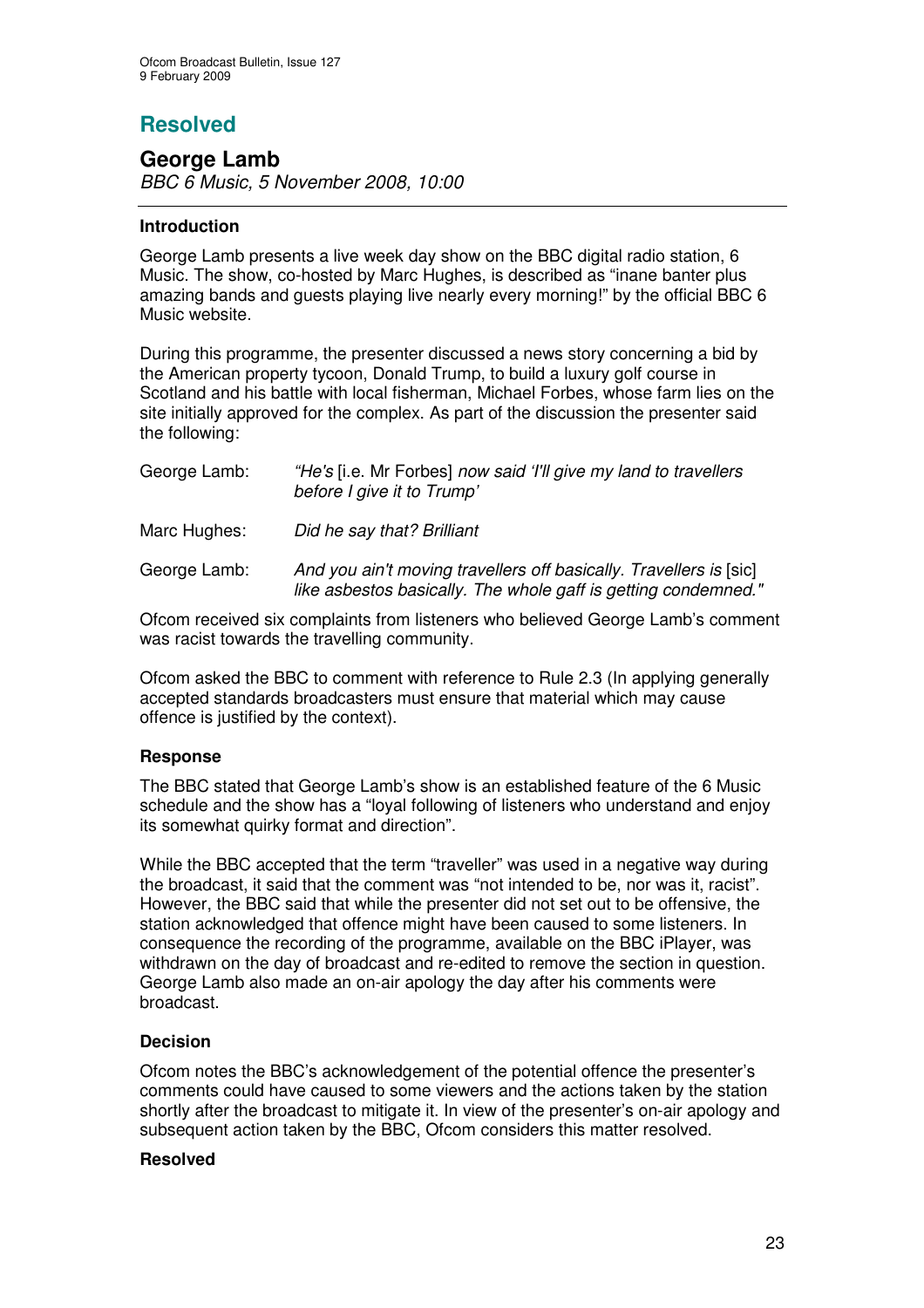# **Resolved**

### **The Alex Zane Breakfast Show**

*XFM, 20 August 2008, 07:20*

#### **Introduction**

In this edition of the *Alex Zane Breakfast Show*, the programme discussed a song which it said was acceptable in the 1960's but would now be *"questionable at best"*. The song was "Code of Love" by Mike Sarne and had been released in 1963. The presenter then played the following sample from "Code of Love":

*"Number 1 you find someone, 2 you hold her hand, 3 you kiss her on the cheek. Number 4 you squeeze her, number 5 you tease her, 6, 7, 8, 9, 10, too late to say when."*

The presenters then explained that they had been inspired to write and produce their own song, which like Sarne's song would be considered to be inappropriate now but may have been acceptable in the 60's. Before playing their song, one of the presenters said that it would only be played on the radio once but it would be available on the internet later where *"the laws are different".*

The presenters' song was then played which featured a man describing his amorous and, at times, physical advances, and a woman attempting to refuse them. Lyrics to the song included:

| Man:           | "What's a girl like you doing out at this time?<br>Such a crackin bird, like to make you all mine<br>and I ain't taking 'no' for an answer tonight.                                        |
|----------------|--------------------------------------------------------------------------------------------------------------------------------------------------------------------------------------------|
| Woman:         | What are you doing let go of my arm!                                                                                                                                                       |
| Man:           | Just settle down and you'll come to no harm<br>cause I ain't taking 'no' for an answer tonight.                                                                                            |
| Man:           | I walked her down to where there ain't no big lights.                                                                                                                                      |
| Woman:         | I'm telling you I'll put up a big fight!                                                                                                                                                   |
| Man:           | But I ain't taking 'no' for an answer tonight."                                                                                                                                            |
| Man:           | "Do any of your friends know where you are?                                                                                                                                                |
| Woman:         | Ere you've only gone and torn my new bra.                                                                                                                                                  |
| Man:           | That's cause I ain't taking 'no' for an answer tonight.                                                                                                                                    |
| Man:           | Why don't you take off some of your clothes?                                                                                                                                               |
| Woman:<br>Man: | I swear I am going to punch you in the nose!<br>Don't care I'm not taking 'no' for an answer tonight."                                                                                     |
|                |                                                                                                                                                                                            |
| Man:           | "Well she's the type of girl who knocks you right off your feet. That's<br>what I tried to do to her, only she don't seem that interested. Looks<br>like I'm going to have to try harder." |
| Woman:         | "What are you doing, now why won't you leave me?                                                                                                                                           |
| Man:           | Have a look at this - it's great believe me.                                                                                                                                               |
| Woman:         | I told you 'no' and that's my answer tonight.                                                                                                                                              |
| Man:           | If this was fish and chips it'd be a double portion.                                                                                                                                       |
| Woman:         | You're going to get another police caution!                                                                                                                                                |
| Man:           | Look I ain't taking 'no' for an answer tonight."                                                                                                                                           |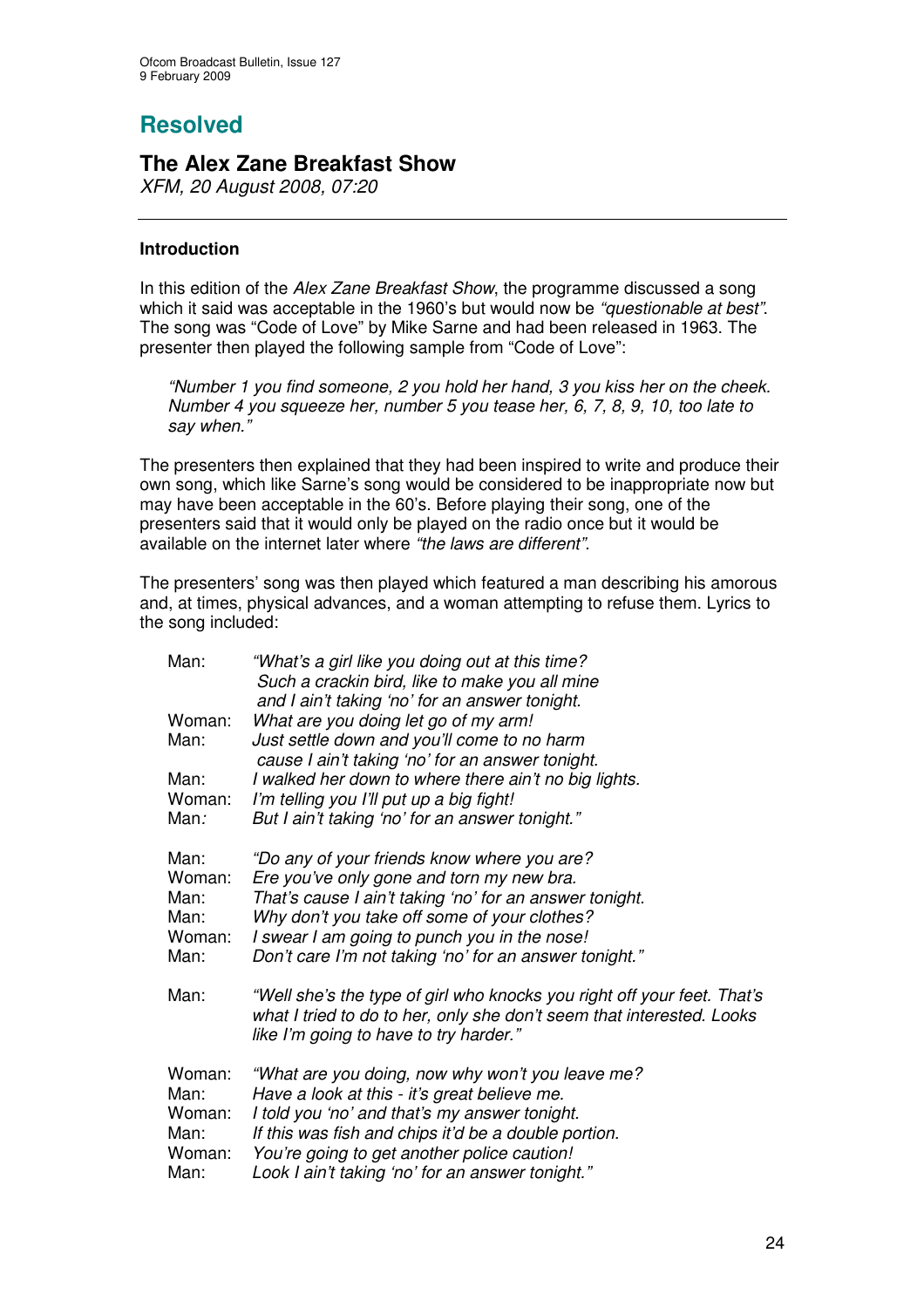Woman: (Police sirens in background.) *Here come the cop cars, sirens wailing.* Man: *My pickup technique must be failing, I'll grudgingly accept 'no' as an answer tonight."*

A listener complained that the song had contained connotations of rape.

Ofcom requested XFM's comments in relation to Rule 2.3 of the Code which says, "In applying generally accepted standards broadcasters must ensure that material which may cause offence is justified by the context."

#### **Response**

XFM explained that the previous day's programme had featured a song from the 1960s by the song writer Mike Sarne called "The Code of Love", which had been discussed as now being politically incorrect. The breakfast team then decided to record their own politically incorrect song called "Won't Take 'No' For An Answer".

Notwithstanding this, the broadcaster stated that the programme makers had not sought advice in advance from XFM's management about the inclusion of the song. It considered the song to have been "inappropriate for broadcast" and that its inclusion had been a "serious misjudgement". As a result, XFM stated that its management had taken steps to remedy the situation, including disciplinary action and compliance training for the staff involved. XFM also broadcast an on-air apology the following day.

XFM also said the station is known for its cutting edge content, and is not aimed at a conservative audience. As such regular listeners would expect content which is at times satirical and irreverent. It added that the proportion of listeners aged under-18 to *The Alex Zane Breakfast Show* is 3.5%.

#### **Decision**

Ofcom recognises the sensitivities involved when comedy makes reference to or deals with challenging subjects. Comedy and satire in particular has a long tradition of pushing boundaries and challenging what is acceptable. Taste in comedy can also vary widely between people. Ofcom is not an arbiter of good taste but rather it must judge whether a broadcaster has applied generally accepted standards by ensuring that the audience was given adequate protection from offensive material. In each case when reaching a decision on whether material breached the Code, Ofcom must take into account the broadcaster's right to freedom of expression, which includes the right to hold opinions and to receive and impart information and ideas without interference by public authority unless prescribed by law<sup>1</sup>.

The Code itself places no restrictions on the subjects covered by broadcasters, or the manner in which such subjects are treated, so long as offensive material that is broadcast is justified by the context. Context includes such factors as the editorial content of the programme, the degree of harm and offence likely to be caused, the likely expectation of the audience and the time of broadcast.

It is clear from the introduction to the song that the programme was aiming to make a pastiche of Sarne's original song. The presenters were attempting to satirise what used to be acceptable in the 1960's but would now be considered totally

<sup>&</sup>lt;sup>1</sup> As enshrined in Article 10 of the European Convention on Human Rights.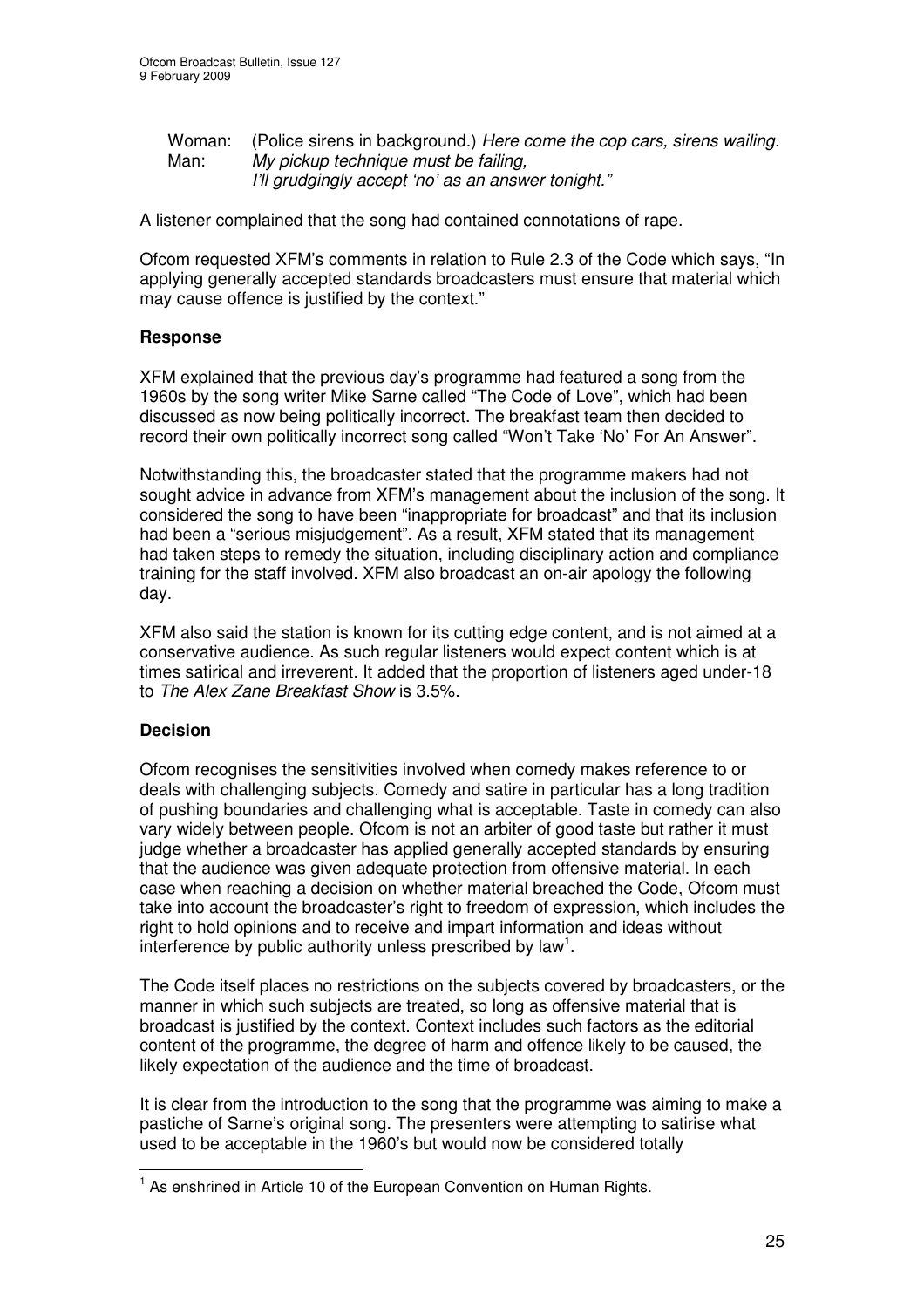inappropriate by today's standards. If was therefore always possible that the result could be offensive and therefore the context that such material was presented would be particularly important. .

However, the extract from Sarne's song played by the presenters bore little relation to the pastiche they attempted. The subject matter and tone of "Code of Love" were vastly different to the presenters' own song (which was supposedly inspired by the former). In Ofcom's view, the presenters' song was likely to have been perceived by listeners as recounting a physical and sexual assault. As such, the actions of the man in this song shared little resemblance to those of the suitor in the "Code of Love" extract played by the broadcaster. Ofcom also noted that the subject matter of the presenters' song was portrayed as a light-hearted joke and the material was transmitted at breakfast-time, when children may be in the audience.

Ofcom considers that it is, of course, possible to deal with challenging and sensitive subject matter in a satirical manner. To restrict such treatments would be an unnecessary and inappropriate restriction on freedom of expression. However, broadcasters need to take extra care when attempting such treatments and ensure that the context fully justifies the potential for offence and it is appropriately executed.

Ofcom notes XFM's actions following the broadcast. The Licensee initiated its own investigation into how the material had been broadcast without consultation with senior management. The broadcaster also aired its own on-air apology. Ofcom also noted that XFM introduced compliance workshops for those involved.

In dealing with satire, there is often a fine line between what is and what is not acceptable. It was clear there was an *attempt* in this case to parody what was considered to be acceptable in the 1960's. Although not necessarily appropriately executed, Ofcom acknowledges the actions taken by the broadcaster following transmission of the material and therefore considers the matter resolved.

#### **Resolved**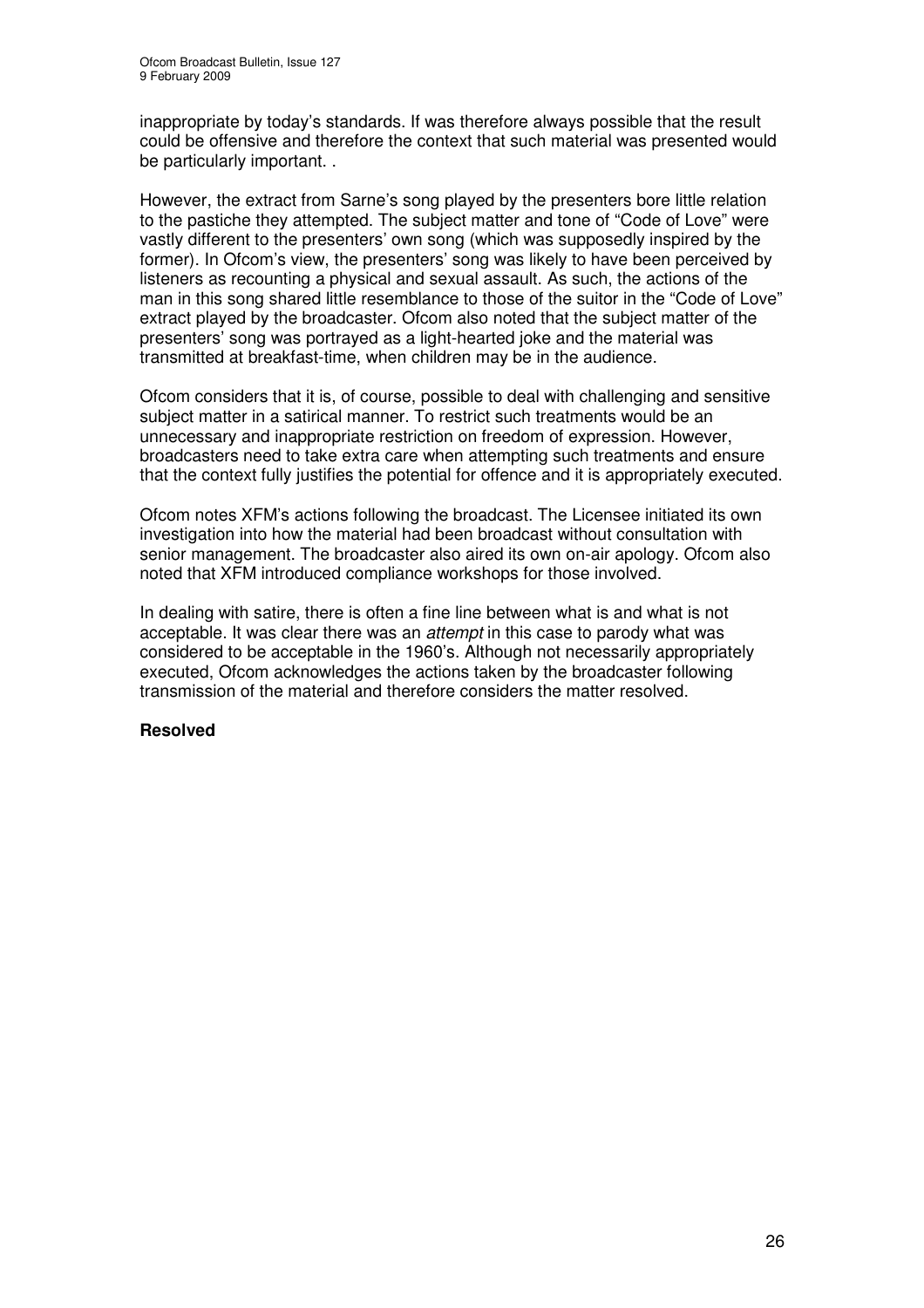## **Resolved**

## **Programme trailer**

*Viking FM, 21 October 2008, 17:20*

#### **Introduction**

Viking FM is a commercial radio station, which broadcasts chart music shows and local information to the East Yorkshire and Northern Lincolnshire area. It is operated by Bauer Media ("Bauer").

Ofcom received a complaint about the broadcast of a promotion for the radio station's late night programme called *The Confessional*. The programme invites listeners to share their stories and experiences in frank and honest discussion with the show's presenters.

The trailer said the following:

- Voice over: *"Tonight on 'The Confessional'… We're looking for your stories all about dogging 1 .*
- Vox pop: *There was people having sex… there were a lot of guys really and then another couple came over and kinda joined with them so it ended up being like a big groupie.*
- Voice over: *We'll be with you from ten. 'The Confessional', a show of secrets on Viking FM."*

A listener complained that the trailer had been scheduled inappropriately.

Ofcom asked Bauer to comment with reference to the following Rules of the Code:

- Rule 1.3 "Children must be protected by appropriate scheduling from material that is unsuitable for them";
- Rule 1.16 "Offensive language must not be broadcast before the watershed, or when children are particularly likely to be listening, unless it is justified by the context"; and
- Rule 2.3 "In applying generally accepted standards broadcasters must ensure that material which may cause offence is justified by the context".

#### **Response**

Bauer acknowledged that the trailer did not comply with Rules 1.3 or 2.3 of the Code. It apologised to the complainant and stated that it sincerely regretted that the trailer was transmitted at a time when the audience was likely to include children. Bauer explained the error by stating that the trailer was flagged with timing restrictions. However, due to an oversight, the restrictions were overlooked and the trailer was aired at 17.20. It further stated that the error was spotted immediately and the trailer removed from the playout system to prevent any further recurrence.

<sup>1</sup> The term "dogging" refers to the act of having sex with one or more partners in a public place and/or watching others do so.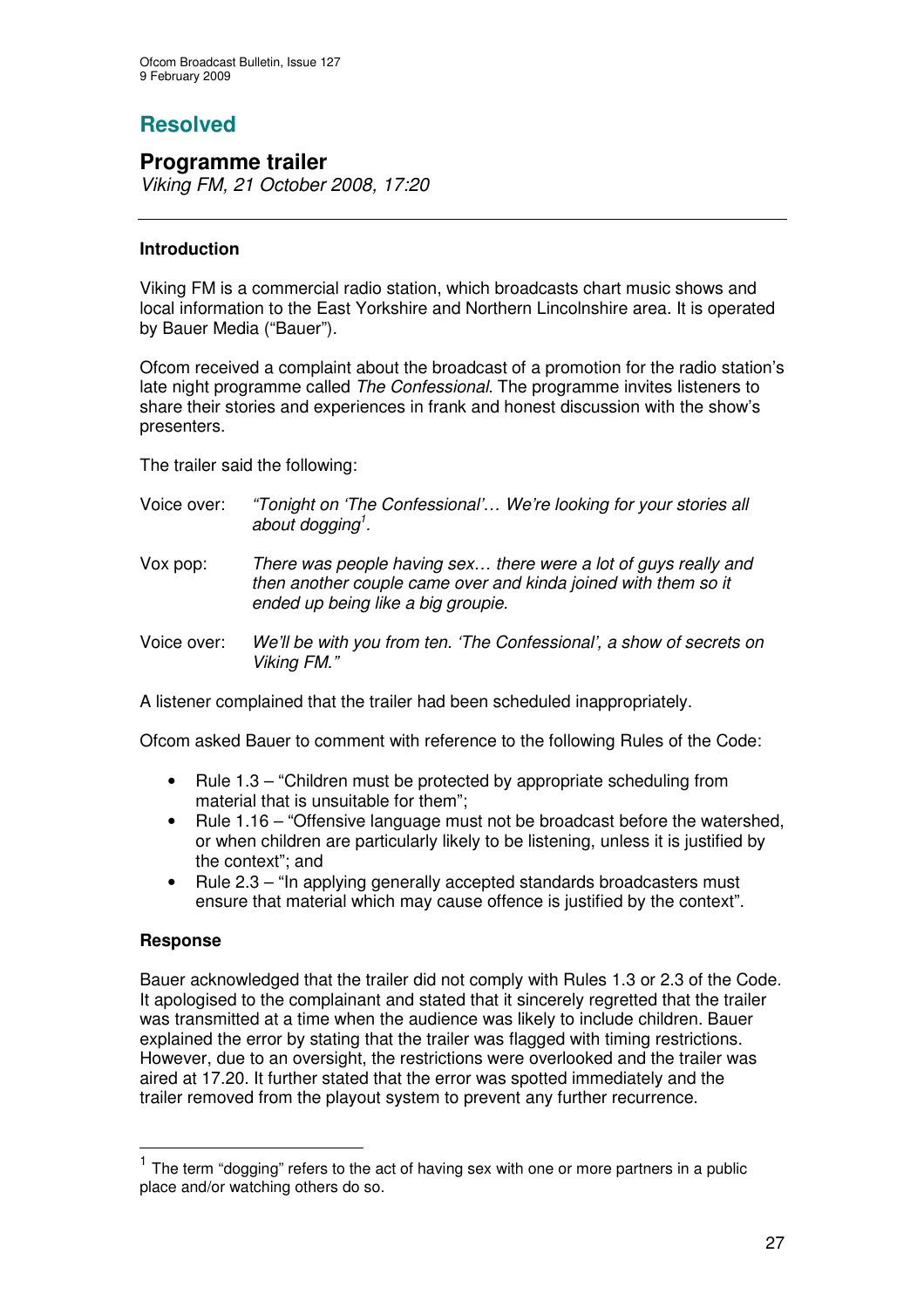As a result of this error Bauer said it carried out a full review of its playout procedures to ensure that any material which is not appropriate for broadcast at particular times cannot be incorrectly scheduled. In addition, as part of its review, Bauer stated that it will no longer pre-record and schedule trailers for *The Confessional* programme, as the content of the programme may include material that is not suitable for younger listeners.

#### **Decision**

Ofcom notes Bauer's acknowledgement that the scheduling of the trailer did not comply with the Code. Ofcom welcomes the broadcaster's apology to the complainant and the swift compliance measures taken in response to this scheduling error. In view of these actions, Ofcom considers this matter resolved.

#### **Resolved**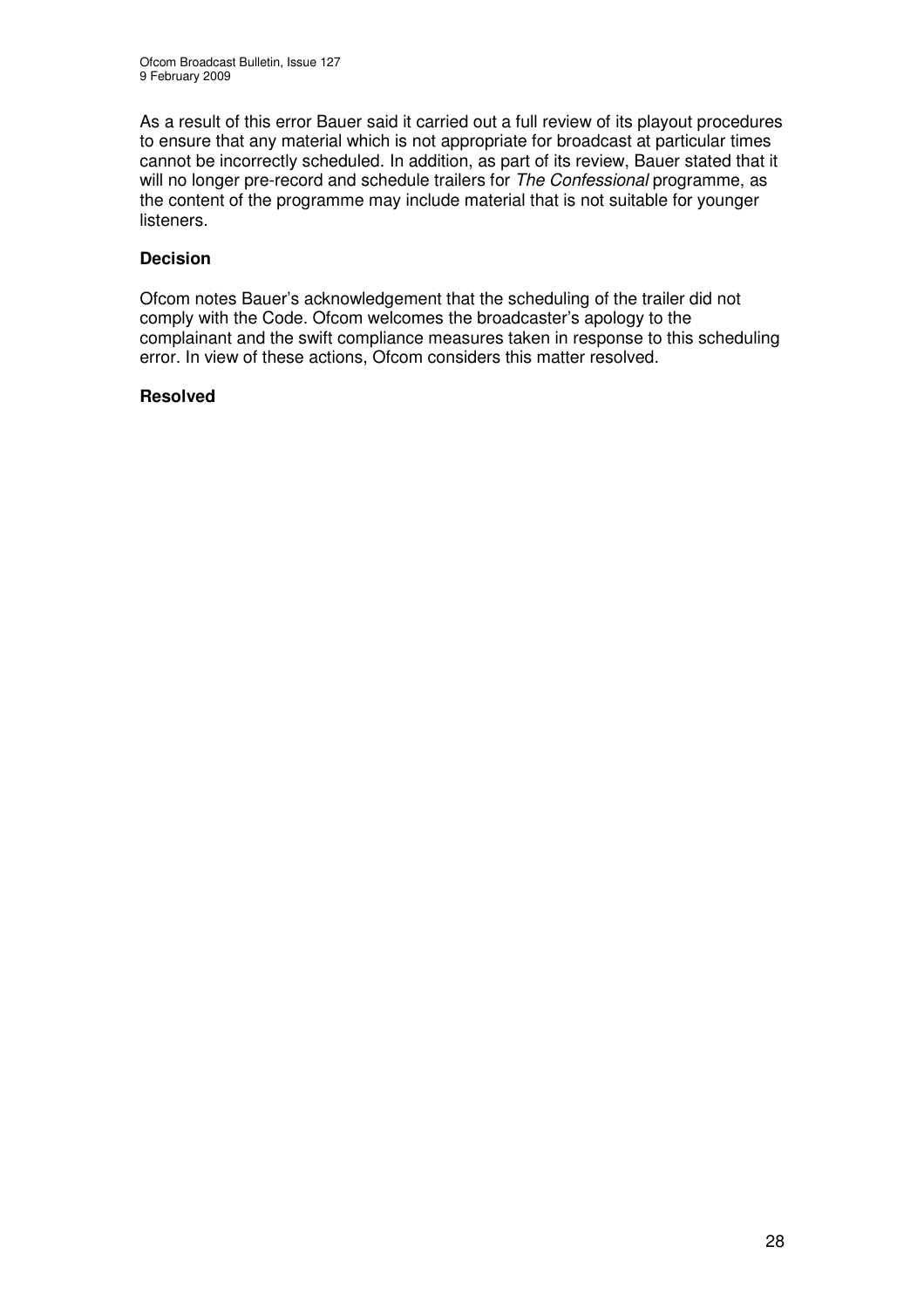## **Resolved**

**Music Express** *Nepali TV, 1 October 2008, 17:15*

#### **Introduction**

Nepali TV is a general entertainment channel aimed at a UK Bangladeshi audience. Ofcom received one complaint that the opening titles of the programme, *Music Express*, broadcast on 1 October 2008, contained computer-generated visual effects. Some of these effects consisted of rapidly changing images, leading to a 'flashing' effect on the screen.

Certain flashing images present a danger of triggering seizures in viewers who are susceptible to photosensitive epilepsy ("PSE"). Rule 2.13 of the Code therefore requires broadcasters to take precautions to maintain a low risk to viewers who have PSE. Ofcom asked Nepali TV how this opening sequence complied with this Rule.

#### **Response**

Nepali TV stated that once it had received the correspondence from Ofcom, it immediately reviewed the opening credits and removed the flashing effects. The opening sequence was then replaced with a still image.

#### **Decision**

A technical assessment by Ofcom concluded that the opening titles of the programme contained five distinct sequences where the rate, intensity and screen area occupied by the flashing images exceeded the maximum limits set out in Ofcom's Guidance Note on Flashing Images.

In view of the swift response by Nepali TV, however, Ofcom is treating this matter as resolved.

#### **Resolved**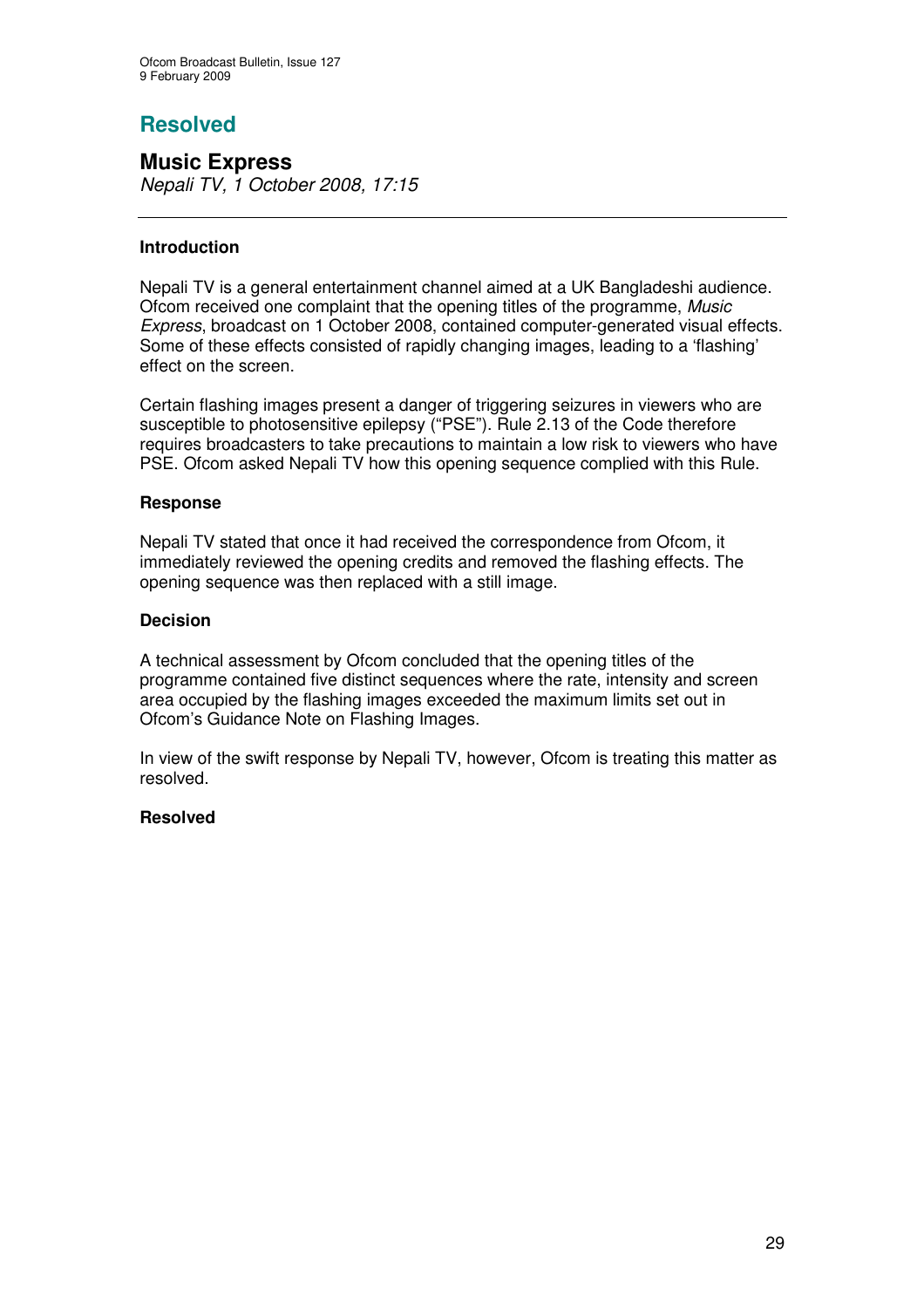## **Fairness and Privacy Cases**

## **Partly Upheld**

## **Complaint by Dr Christian Farthing**

*Conning the Conmen, BBC3, 29 March 2007(repeated 4 April 2007 and 30 July 2007)*

**Summary:** Ofcom has partly upheld this complaint of unfair treatment and unwarranted infringement of privacy made by Dr Christian Farthing.

Dr Christian Farthing's complaint was considered by the Executive Fairness Group.

In summary Ofcom found the following:

- Ofcom found that in light of the evidence gathered by the BBC at the time of the broadcast Dr Farthing was not portrayed unfairly in relation to the inclusion in the programme of allegations that he provided unnecessary treatments for which he charged large amounts of money and that he used scare tactics in order to get patients to sign up and pay for his treatments. It also found that neither the inclusion of testimony from people with first-hand experience of the complainant's practice nor the tone and context of the programme resulted in unfairness to the Dr Farthing.
- However, Ofcom found that the way in which the programme portrayed Dr Farthing's diagnosis of and recommendations to the three BBC reporters who visited him posing as 'patients' resulted in unfairness to the complainant. This was because despite claiming that Dr Farthing had recommended unnecessary treatment to all three 'patients', the programme did not establish that this was the case.
- In addition, Ofcom found that Dr Farthing was given an appropriate and timely opportunity to respond to the allegations made about him and that his response was represented fairly in the programme.
- In relation to the complaint that Dr Farthing's privacy was unwarrantably infringed due to the obtaining and subsequent use of surreptitiously recorded footage of the BBC 'patients' visits to his practice Ofcom made the following findings:
	- o that in relation to the circumstances pertaining to the obtaining of this footage Dr Farthing had a legitimate expectation of privacy and that his privacy was infringed. However, Ofcom also found that this infringement was warranted because the BBC had prima facie evidence that the story was in the public interest, and reasonable grounds to suspect that the surreptitious filming would provide further material in the public interest and that the candid view of the way in which Dr Farthing practised could not be gained through other means; and,
	- $\circ$  that in relation to the circumstances pertaining to the inclusion of this footage in the programme Dr Farthing had a legitimate expectation of privacy and that his privacy was infringed. Ofcom also found that in light of the earlier finding that the way in which the programme portrayed Dr Farthing's diagnosis of and recommendations to the three BBC reporters who visited him posing as 'patients' resulted in unfairness to him, the inclusion of this footage was not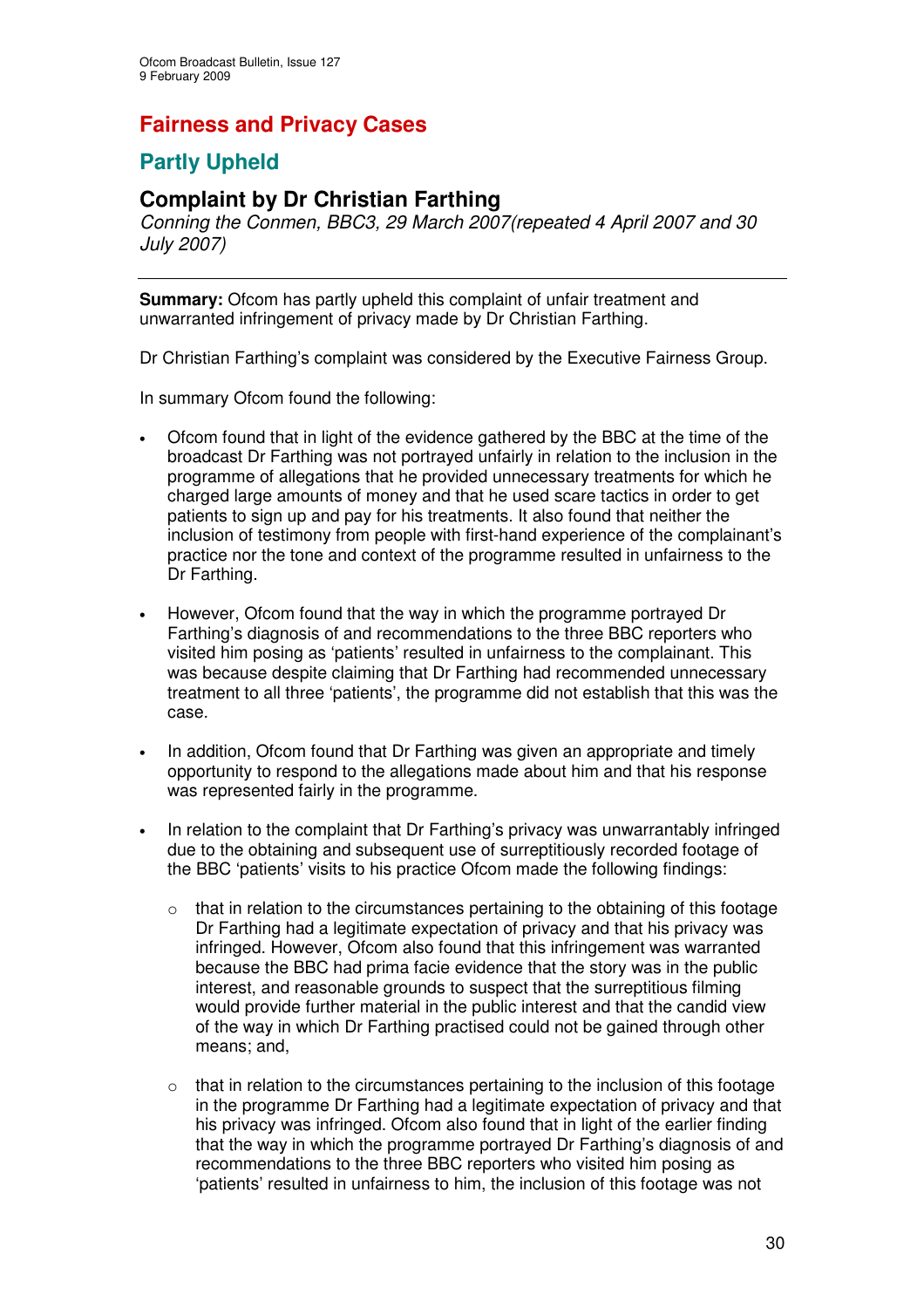warranted. Ofcom therefore found that Dr Farthing's privacy had been unwarrantably infringed in the broadcast of the programme in this respect.

#### **Introduction**

On 29 March 2007, BBC3 broadcast an edition of *Conning the Conmen*. The BBC3 website described *Conning the Conmen* as a new series in which "a maverick team of undercover reporters turns the tables on Britain's rogues and conmen". It added that the series "has launched a new generation of undercover investigations" and that it "combines daring undercover stings with wicked comedy".

*Conning the Conmen* features intercut reports on people who the programme makers believe to have poorly served or 'conned' the public and the presenters' attempts to con these people in turn. This edition of the programme showed one of the presenters trying to get a drug dealer to take a non-cash payment and a report into a *"dodgy plumber"* who the programme tried to get to sit in a bath full of baked beans. It also included an investigation into two back specialists, one of whom was Dr Christian Farthing. The programme alleged that these back specialists had been involved in recommending unnecessary treatment to their patients for a condition called *"subluxation"* or spinal malfunction.

The programme included four sections dealing with subluxation. Dr Farthing was referred to and/or appeared in the each of these sections. During the first two, the presenters staged a pretend 'game show' called *"subluxation nation"*. The 'game show' featured two of the presenters as 'contestants' who, it was explained, were 'representing' one of two back specialists, namely Dr Peter Proud and Dr Christian Farthing. The first part of the 'game show' introduced the two back specialists and set out allegations which the programme was making against them. With regard to Dr Farthing, the programme stated that *"Christian charges patients thousands for treatments they don't need"* and that *"he uses scare tactics to separate them from their cash"*. In addition, the programme said that Dr Farthing was suspended by the General Chiropractic Council in 2004. This section of the programme also included extracts from interviews with one of Dr Farthing's former patients (Ms Shingleston), who said *"he did scare the living daylights out of me"*, and one of his former employees (Mr Collins), who said that *"patients were purposely being frightened"*.

The second section of the programme dealing with subluxation featured the concluding part of the 'game show'. It included covertly filmed footage of undercover reporters posing as 'patients' and attending consultations with Dr Proud and Dr Farthing. Viewers were told that these 'patients' had previously been given the all clear by a chiropractor appointed by the programme. The 'game show' was used as a device to establish which of the two back specialists featured was the *"winner"* (i.e. which of the two had recommended more unnecessary treatments) and would therefore be *"conned"* by the programme. Dr Farthing was pronounced the *"winner"* in that he had recommended treatment for all three 'patients' sent to him while Dr Proud diagnosed two of the three 'patients' sent to him as having "subluxation" or spinal malfunction and recommended treatment.

The third part of the programme in which Dr Farthing featured showed the first of two visits made by the programme to 'con' Dr Farthing. In this section Dan (one of the presenters) said that *"As well as charging patients thousands of pounds for treatment they don't need, he* [Dr Farthing] *also takes too many x-rays".* The programme then showed Dan visiting Dr Farthing posing as a patient and then 'revealing' to him that his hobby was collecting x-rays and that he was from a weekly magazine called *"ARSE" or "Amateur Radiologist Scientific Enthusiasts"*.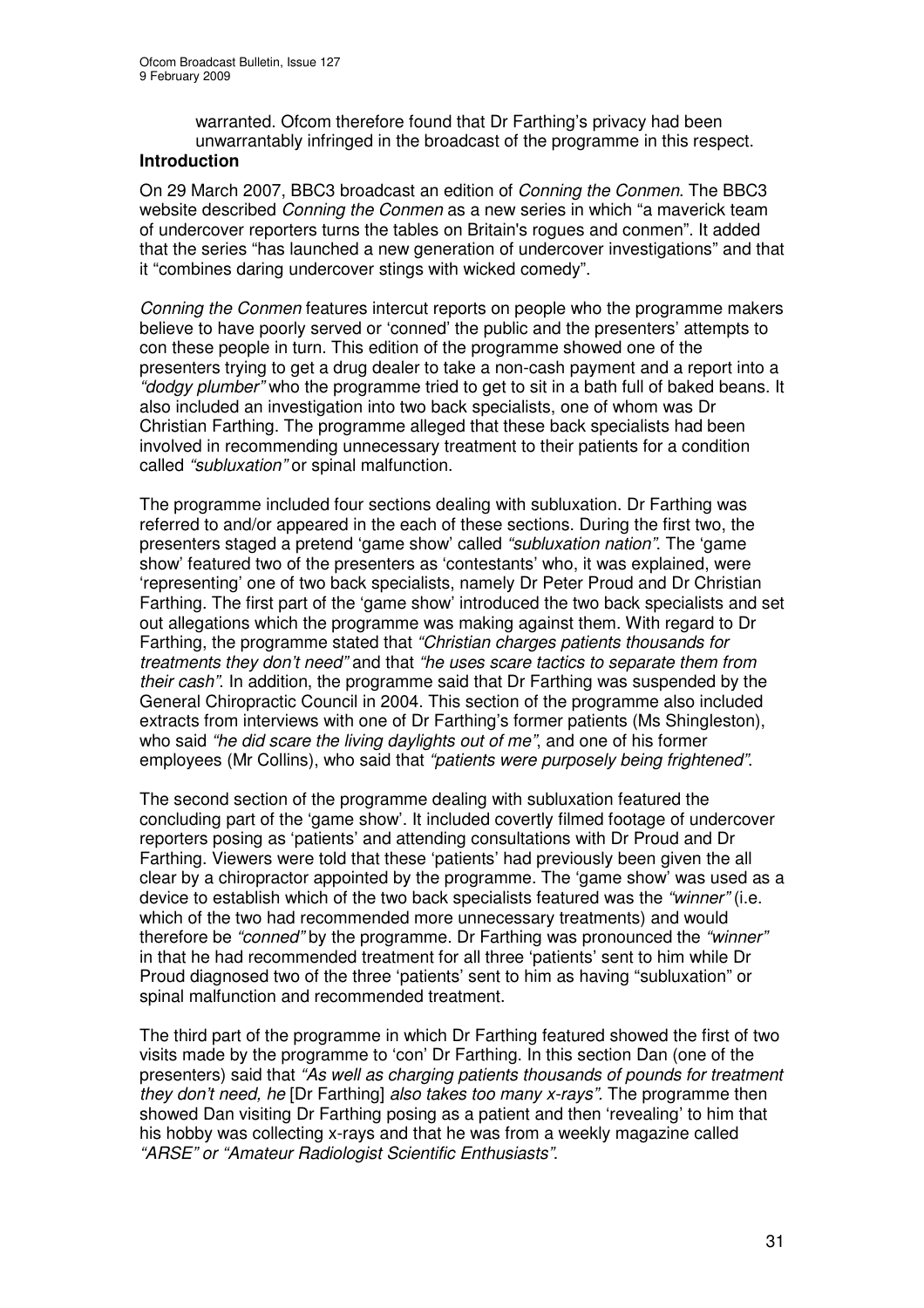The fourth and last part of the programme which featured Dr Farthing showed another one of the presenters (Rebecca) posing as a surveyor outside his practice (The Ideal Spine Centre). She informed Dr Farthing that the building was not structurally sound due to subsidence. For this section of the programme the presenters said they had "*stolen Dr Farthing's sales script to see if he would recognise his own sales pitch"* and used the word subsidence in place of the word subluxation. At the end of this section of the programme one of the presenters said that Dr Farthing had responded to its allegations against him by saying that he stood by his diagnosis of the 'patients' who visited him and the x-rays he took, his method of treatment is supported by experts around the world, he tells patients the costs before treatment, and he not only corrects subluxation but tries to improve overall wellbeing. The presenter also explained that the programme had received many testimonials from Dr Farthing's patients who were satisfied customers.

As well as the covertly filmed footage of Dr Farthing advising the 'patients' sent by the BBC, the programme included footage of the outside of Dr Farthing's practice. It also included the following details about Dr Farthing: his nationality, age, his marital status and that he was a local councillor from Canterbury.

Dr Farthing complained to Ofcom that he was treated unfairly in the programme as broadcast and that his privacy was unwarrantably infringed in both the making and the broadcast of the programme.

#### **The Complaint**

#### **Dr Farthing's case**

In summary, Dr Farthing complained that he was treated unfairly in the programme as broadcast in that:

- a) Dr Farthing complained that the programme had portrayed him and his work unfairly. Specifically he stated that it had:
	- i) tarnished and destroyed his reputation and personal name which includes his reputation as a city councillor;
	- ii) claimed that he was a conman;
	- iii) made a mockery of his book;
	- iv) indicated that he was wrong when he told people that they had "[spinal] problems" and that he had recommended treatments "unnecessarily";
	- v) suggested that the opinion of the BBC's chiropractor (whom the complainant stated had given each of the undercover reporters a "clean bill of health") was superior to his opinion despite his having provided "extensive research, clinical data, x-ray findings and other opinions to support [his] judgement" that they required treatment;
	- vi) broadcast the distorted views of a disgruntled ex-employee who claimed that the practice was driven by a desire to make money rather than to care for its patients (views which Dr Farthing described as "non-substantiated hearsay");
	- vii) broadcast an interview with a member of the public about his practice despite the fact that she had not received any treatment from him;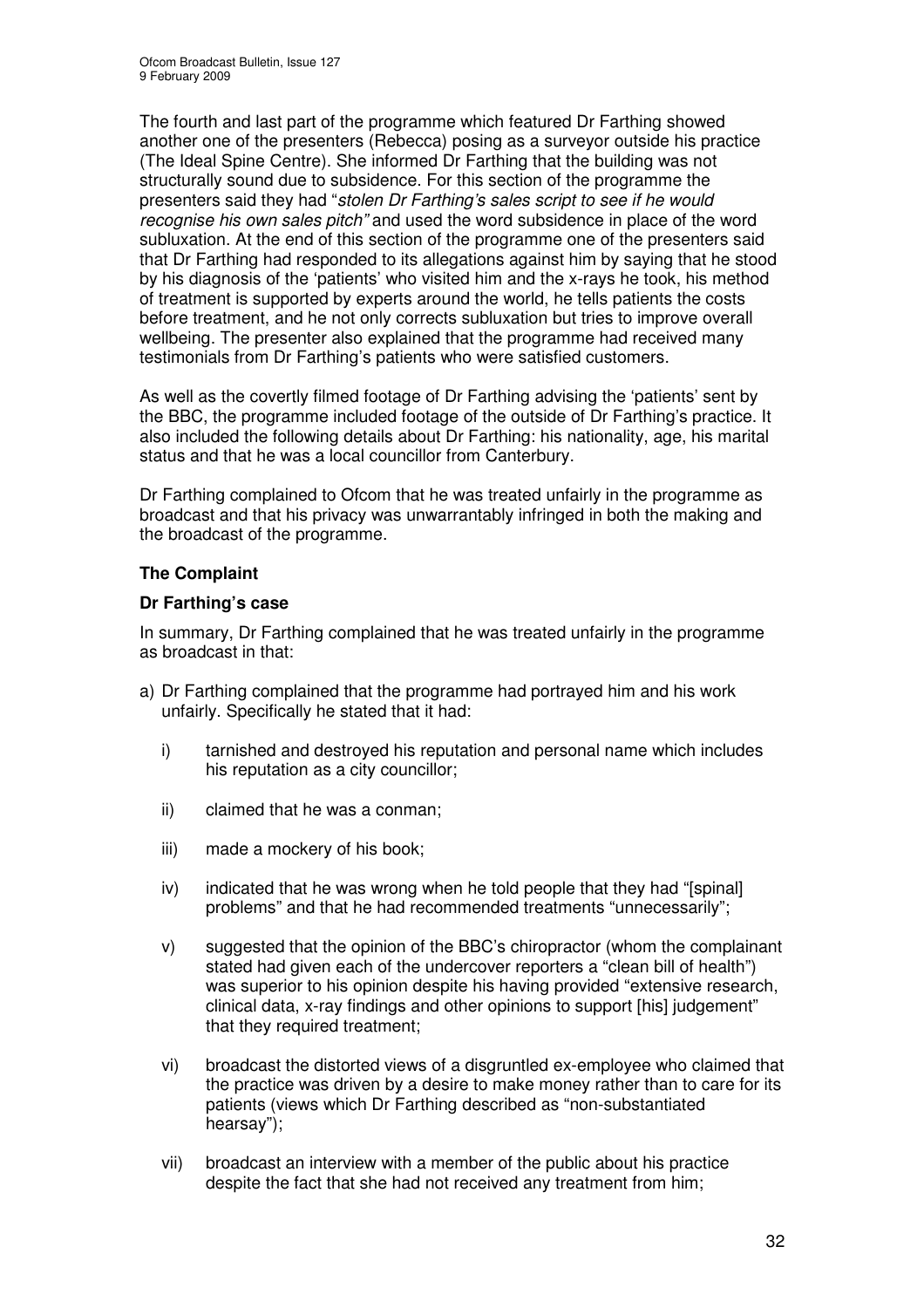- viii) made a "television mockery" of [his] findings, [his] education process and the methods [he used] to correct the spine" in the programme as broadcast. Dr Farthing noted that within the full programme the segment on his practice was placed in the context of a segment on "dodgy plumbers" and another segment with a man "lying in a bath full of baked beans";
- ix) unfairly treated the issue of vertebral subluxation as a "complete joke", notably through its use of a game show format, and unfairly ignored the differences in scientific opinion on the issue of subluxation, and unfairly ignored the peer-reviewed research provided by Dr Farthing, which supported the complainant's position on "vertebral subluxation". Dr Farthing also stated that the BBC had undermined the World Health Organisation's definition of health as "a state of complete physical, mental and social wellbeing, and not merely the absence of disease or infirmity" by suggesting that an individual cannot have a back or spinal problem unless they experience pain;
- x) been unbalanced in that it gave only thirty seconds at the end to talk about positive feedback from patients and none of the patients were interviewed; and,
- xi) relied upon only one "expert, namely, another chiropractor ", when that chiropractor had not seen all the relevant information and that the BBC failed to take account of his full documentation indicating the presence of vertebral subluxation in each undercover reporter.
- b) The BBC did not give him an appropriate and timely opportunity to respond to its accusations. Specifically Dr Farthing complained that:
	- i) Despite his continual requests the broadcaster did not provide him with signed medical release forms for the undercover reporters until two weeks prior to the broadcast. Dr Farthing complained that this was unfair because the BBC's expert witnesses were "in a biased situation" because they were informed about the purpose of the show and the fact that it was trying to "expose" him prior to giving their opinion.
	- ii) Dr Farthing also noted that he was not provided with "any examination or assessment notes" compiled by the BBC's own chiropractor. In this context, Dr Farthing also complained that the programme was unfair because the BBC's expert witnesses were "in a biased situation" because they were informed about the purpose of the show and the fact that it was trying to "expose" him prior to giving their opinion.
	- iii) He also noted that none of his questions to the BBC about the training and background of these witnesses, which were noted in a letter sent to it on 22 February 2007 (i.e. just over a month prior to the broadcast), were answered.
	- iv) The BBC did not represent his contributions fairly in the programme as broadcast, notably the documentation and research data and the reports from supportive doctors which he had supplied.
- c) He was filmed covertly while giving consultations to three undercover reporters without securing his consent for the broadcast and without justification.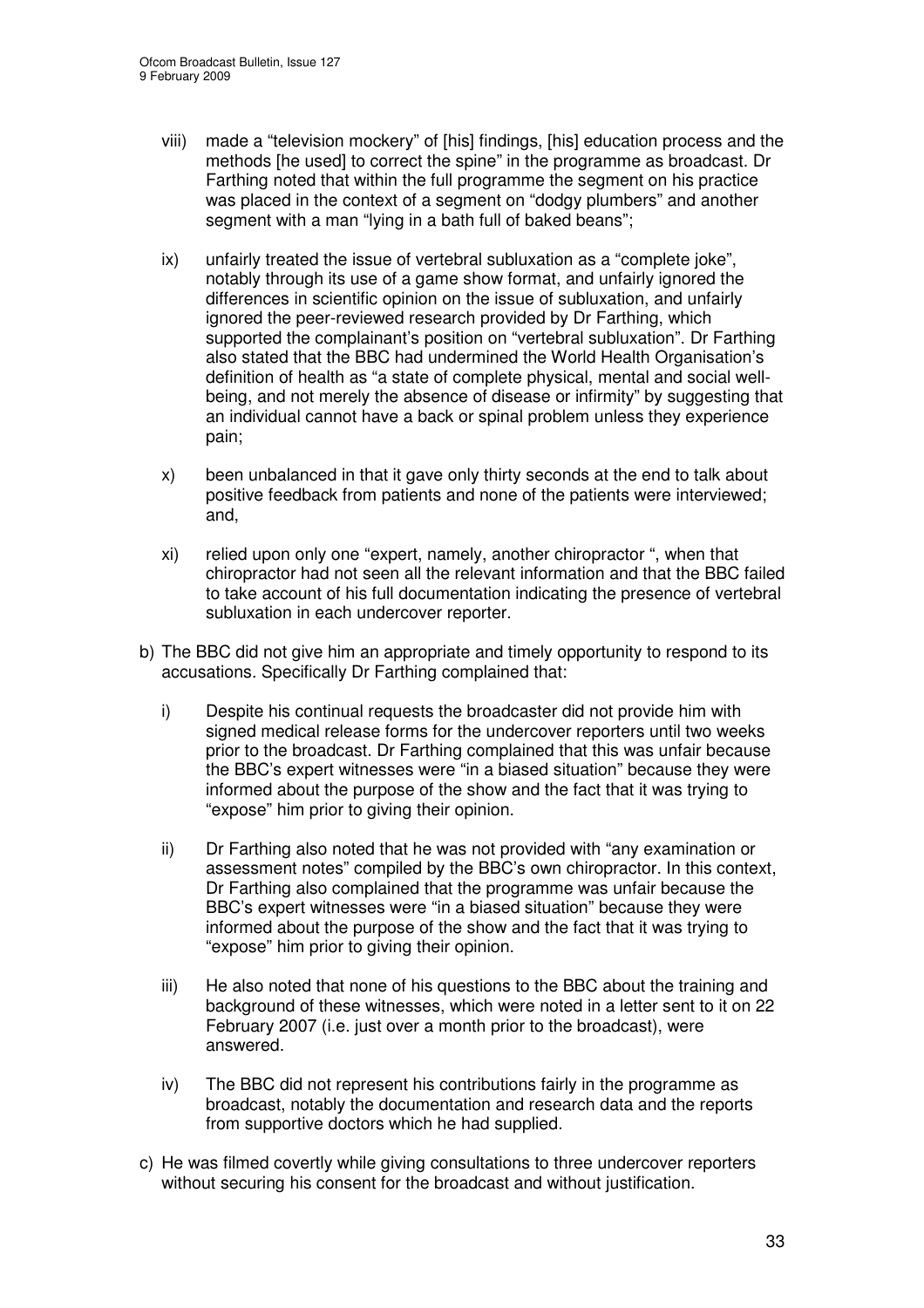Specifically, Dr Farthing stated that the BBC had not established that his diagnoses were incorrect. Dr Farthing also stated that all his patients were "well informed" about his background before they commenced treatment.

In summary, Dr Farthing complained that his privacy was unwarrantably infringed in the making and the broadcast of the programme in that:

d) He was filmed covertly while giving consultations to three 'patients', whom he later discovered to be undercover reporters, without securing his consent. Dr Farthing stated there was no public interest in filming him because the BBC had not established that his diagnoses were incorrect, and stated that all his patients were "well informed" about his background before they commence treatment. In this context, Dr Farthing noted his belief that there "was no prima facie evidence substantial enough for a story to be created in the public interest".

#### **The BBC's case**

In summary, the BBC responded to Dr Farthing's complaint as follows:

By way of background to the entire complaint, the BBC said that Dr Farthing was first suspended by the General Chiropractic Council ("the GCC") in 2003 and that the GCC had reviewed its decision twice and that he remained suspended. The BBC included copies of both the most recent GCC's finding (dated 23 March 2007) and the first finding against Dr Farthing which was made in June 2003. The BBC noted that the first finding referred to Dr Farthing having failed to act in the best interests of patients. The BBC argued that regardless of whether "vertebral subluxation" was a real condition, the primary concern of the programme was the way Dr Farthing ran his business. It said that the findings of the GCC supported its view that Dr Farthing's approach to his patients was unethical in that he sought to convince healthy people that they had a condition called 'vertebral subluxation', he made excessive and improper use of x-rays and and he used scare tactics and high pressure sales to get people to spend large amounts of money.

The BBC said that during preparation for the programme a former employee at Dr Farthing's practice, Mr Dominic Collins, had given them a sales script that Dr Farthing's employees were obliged to follow. This script was confirmed by a second former employee. The BBC said that this script demonstrated a disdain for patient care and a drive to maximise revenue. They said that there could be no clearer indication that Dr Farthing did not assess his patients' needs and then decide on a course of action – he simply set out to recommend treatment to anyone who walked in through his door. The BBC also noted that Dr Farthing had an Advertising Standards Agency ("ASA") finding upheld against him due to his selling techniques in August 2006.

The BBC noted that there was more than one definition of the term 'subluxation'. It said that in medical terms subluxation meant "a significant structural displacement to any joint or organ which is short of dislocation". It noted that the World Health Organisation ("the WHO") said that subluxation would be visible on a static imaging system, such as an X-Ray.

The BBC also said that according to the WHO the chiropractic definition of subluxation was:

"A lesion or dysfunction in a joint or motion segment in which alignment, movement integrity and/or physiological function are altered, although contact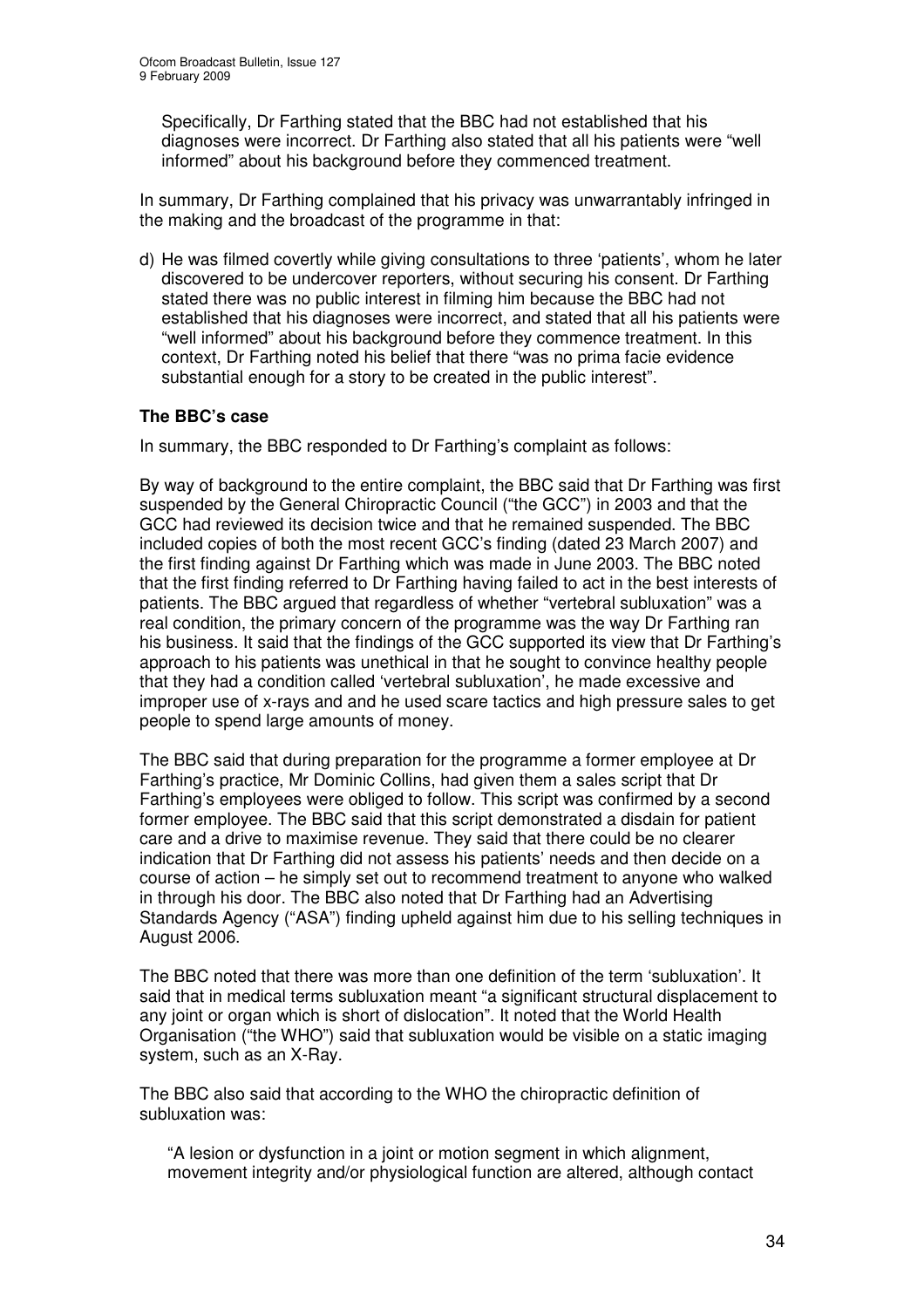between the joint surfaces remains intact. It is essentially a functional entity, which may influence biomechanical and neural integrity".

The BBC noted that Dr Farthing offered treatment for 'vertebral subluxation' and added that the WHO defines this, under the name 'subluxation complex (vertebral)', as a "theoretical model".

The BBC said that there was a dispute in the world of chiropractic treatment between those who believed that 'vertebral subluxation' was a theoretical model and those who viewed it as a real condition. It said that the mainstream profession in Britain, which was regulated by the GCC, believed the former while Dr Farthing believed the latter.

The BBC acknowledged that there was no law against someone setting up a business to treat conditions with no medically agreed definition (and no apparent symptoms) but argued that Dr Farthing had been included in this programme to show the public that people who consult him would almost always be told they need his treatment regardless of whether it was appropriate.

The BBC said that during preparation for the programme the producers had consulted a consultant orthopaedic surgeon, Mr John Getty, and put Dr Farthing's definition of 'vertebral subluxation' to Mr John Getty. The BBC said that Mr John Getty was intensely sceptical of the concept of "vertical subluxation". The BBC said it also approached two registered chiropractors (recommended by the GCC) and an osteopath to advise them in the programme. The BBC said that one of the chiropractors examined all the BBC's dummy patients and gave his professional opinion they were in no need of treatment. The BBC also said that the same chiropractors who had, in fact, diagnosed two other potential dummy patients with genuine spinal problems and recommended that they seek treatment. The BBC said that all the 'patients' who were shown consulting Dr Farthing were examined by one of the chiropractors who had examined two other potential 'patients' and recommended that they seek treatment. The broadcaster explained that with the exception of Mr Getty, its medical experts had wished to remain anonymous.

The BBC then responded to Dr Farthing's complaint of unfair treatment in the broadcast of the programme:

- a) The BBC argued that Dr Farthing was not portrayed unfairly in the programme.
	- $i) + ii)$

In response to the complaint that Dr Farthing's reputation and personal name was tarnished, and that the programme claimed he was a conman, the BBC argued that Dr Farthing was described in the programme as a "conman" because he had used a high-pressure sales operation and scare tactics to persuade people, only some of whom were suffering from back problems, to undergo expensive and unnecessary treatment. The BBC said that its position was supported by the fact that the BBC had sent him three healthy 'patients' who he nonetheless suggested should all be treated.

- iii) In response to the complaint that the programme had mocked his book, the BBC said that it was not a serious work but a promotional tool for generating more sales.
- iv) In response to the complaint that the programme had unfairly indicated that Dr Farthing was wrong when he told people they had "[spinal] problems" and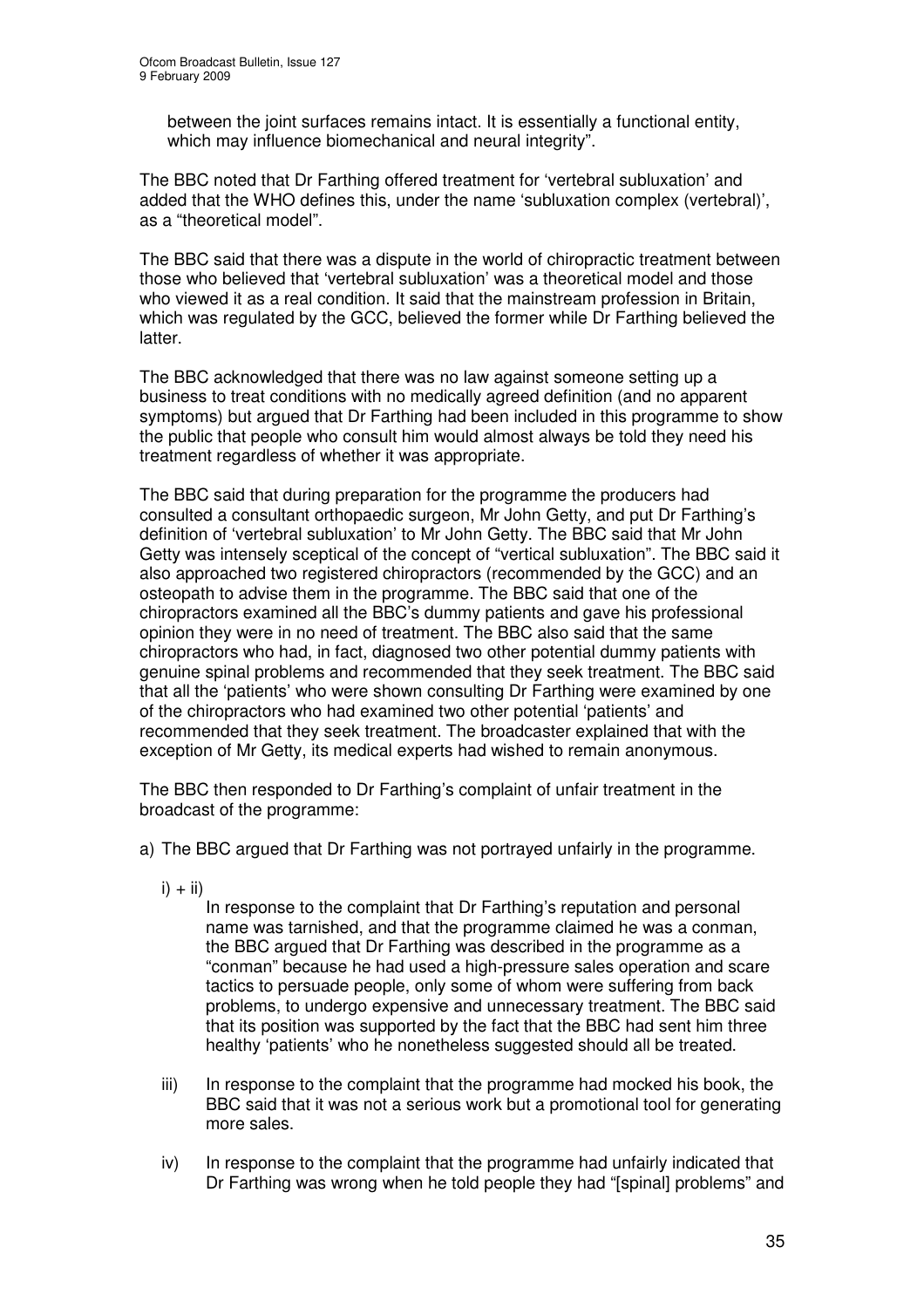unfairly indicated that Dr Farthing had unnecessarily recommended treatment, the BBC said that a chiropractor had found nothing wrong with the three 'patients' it sent to Dr Farthing and that therefore this was a factual statement.

- v) In response to the complaint that the programme had suggested that the opinion of the BBC's chiropractor was superior to Dr Farthing's despite Dr Farthing having provided material to support his judgement, the BBC said that this material did nothing more than try to provide a justification for Dr Farthing's approach. The BBC argued that although general statements can be made about appropriate treatments for particular conditions, the programme had evidence from the sales script provided for particular conditions that most people who consulted him received the same diagnosis, of vertebral subluxation, and therefore were offered similar treatments.
- vi) In response to the complaint that the programme included the distorted views of a disgruntled ex-employee (Mr Dominic Collins), the BBC said that Mr Collins' views were corroborated by another former employee of Dr Farthing.
- vii) In response to the complaint that the programme had broadcast an interview with a member of the public [about his practice] despite the fact that she had not received any treatment from him. The BBC said that this woman (Ms Toni Shingleston) was a registered nurse who consulted Dr Farthing when she had a stiff neck in October 2005 and Dr Farthing had examined her and taken four x-rays. The BBC said that for the reason she gave in the programme *("he did scare the living daylights out of me"*) she had declined to have him manipulate her spine and consulted a registered chiropractor instead.
- viii)  $+$  ix)

In response to the complaint that the programme (and notably the context of the other people featured) – i.e. the *"dodgy plumber"* or the presenter in the bath of beans) had mocked Dr Farthing and the issue of 'vertebral subluxation', the BBC referred back to its position on subluxation (see above) and said that while it accepted that one could have back problems without experiencing pain it did not agree with Dr Farthing that many people had an asymptomatic condition called 'vertebral subluxation'.

- x) In response to the complaint that the programme was unbalanced in that it gave Dr Farthing only 30 seconds to talk about positive feedback from his patients and did not interview any of those patients, the BBC said that the programme had adequately represented the views of those patients.
- xi) In response to the complaint that the BBC had relied on one expert, namely, another chiropractor, when that chiropractor had not seen all the relevant documentation, and that the BBC failed to take account of his full documentation indicating the presence of vertebral subluxation in each undercover reporter, the BBC said that its experienced and competent chiropractor had found that the 'patients' seen by Dr Farthing did not have spinal problems. The BBC also noted that the same expert had found that some other BBC employees (who were being considered as potential dummy patients for the programme) did have back problems.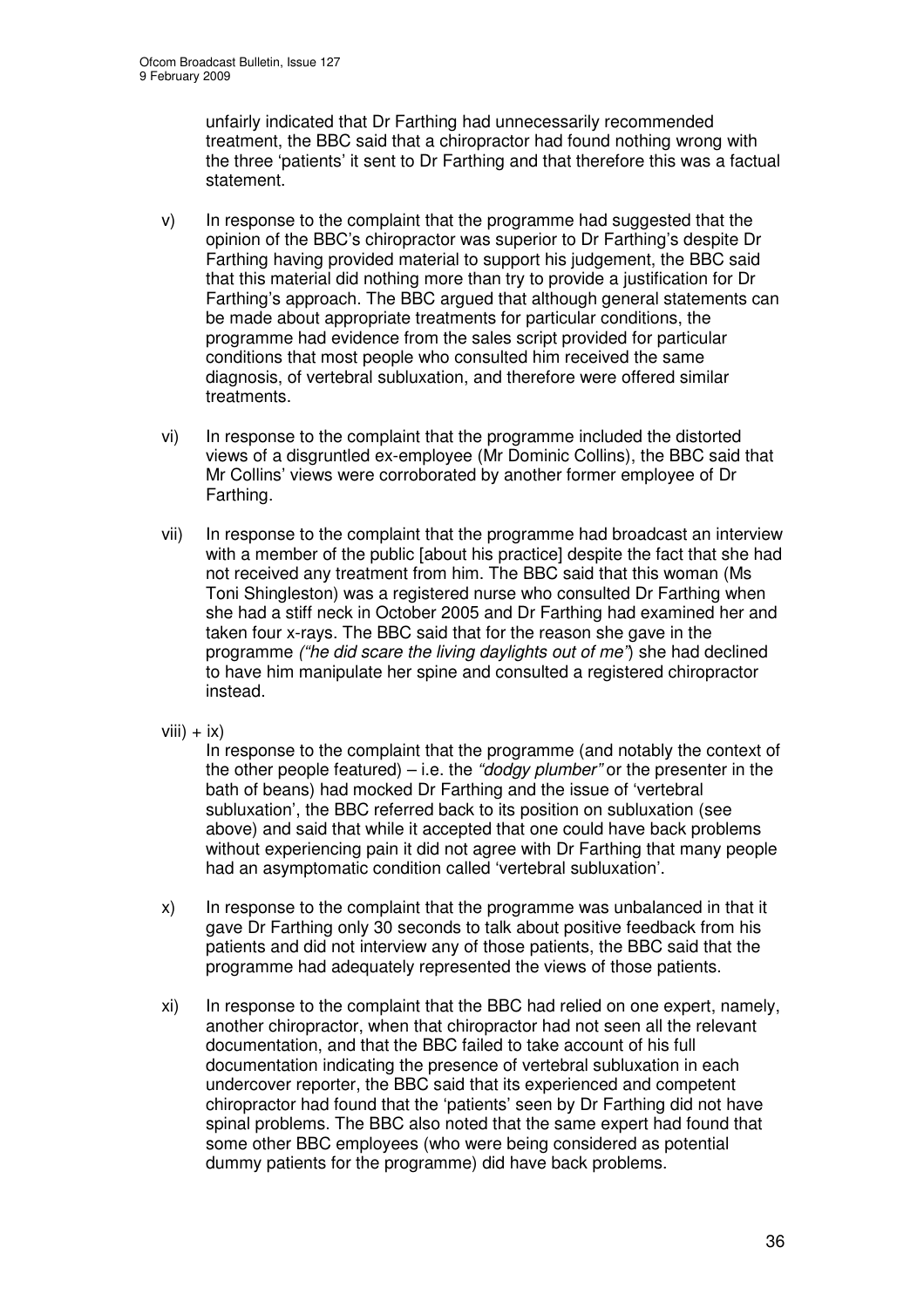- b) The BBC argued that Dr Farthing was given an appropriate and timely opportunity to respond to the allegations made about him in the programme.
	- i) In response to the complaint that the BBC had not provided signed medical release forms for the 'patients' until two weeks prior to the broadcast, the BBC said that it had written to Dr Farthing on 12 and 15 February 2007 and that he had replied on 17 February 2007. They said that thirty or so letters and e-mails were exchanged over the following weeks and that the medical release forms were sent to Dr Farthing by fax and letter on 26 February 2007 (31 days prior to the broadcast). The BBC noted that Mr Farthing had continued to contact it and that on 12 March 2007 Carter-Ruck Solicitors ("Carter-Ruck") had written, at Dr Farthing's behest, to demand the patient release forms. The BBC also noted that it had replied on 13 March 2007 to point out that it had sent these forms to Mr Farthing two weeks previously.
	- $ii) + iii)$

In response to the complaints that Dr Farthing had not received any examination notes compiled by the BBC's own chiropractor and that the BBC's experts were biased because they had been informed that the purpose of the programme was to 'expose' him, the BBC said that it was not seeking Dr Farthing's views of the chiropractors it had used. It added that it was Dr Farthing, rather than its experts, who had been suspended by the GCC and that he was therefore not licensed by a regulatory body to carry out spinal manipulation.

- iv) The BBC denied that the programme had unfairly represented Dr Farthing's contributions (notably the documentation and the research data he had provided). The BBC said that in his responses to the allegations made about him (i.e. that he charged large amounts of money for unnecessary treatment, he used scare tactics to encourage patients to sign up for his services, and he took x-rays without sufficient medical justification) Dr Farthing was evading the key issue by providing a great quantity of material about the theory of 'vertebral subluxation'. The BBC argued that this material was not relevant because the issue was whether he had provided appropriate treatment for back pain.
- c) In response to the complaint that it was not justified for the BBC to have filmed Dr Farthing covertly, the BBC said that the filming had established that his diagnoses in the case of the three patients were incorrect. It also disagreed with Dr Farthing's claim that his patients were well informed about his background. In particular, it noted that there was no indication within the 'scripts' used by employees that patients were informed that he had been suspended by the GCC.
- d) In summary and in response to Dr Farthing's complaint of unwarranted infringement of privacy in the making and the broadcast of the programme, the BBC stated that the GCC's finding against Dr Farthing in 2004 and the renewal of his suspension in March 2007 had provided a public interest justification for filming Dr Farthing surreptitiously and broadcasting this footage.

# **The complainant's response to the broadcaster's comments**

In summary, the complainant responded to the BBC's statement as follows.

By way of background, Dr Farthing said that the BBC had not answered any of the entertained heads of complaint, had not provided all the untransmitted footage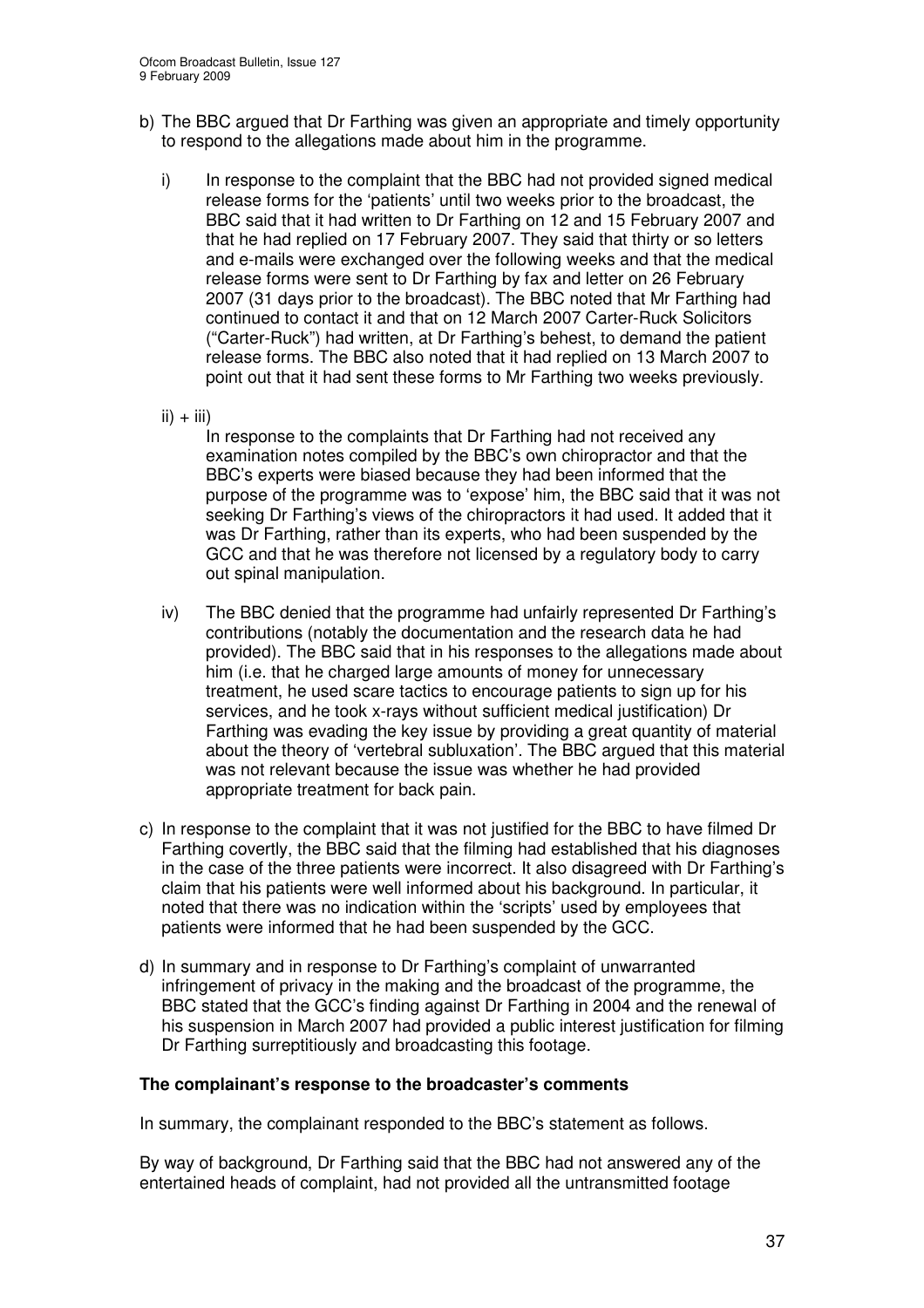required, had unfairly edited its surreptitiously filmed footage of the treatment he gave the three 'patients', and had underrepresented him in the report. In particular, he noted his concern that less than 2.7% of the untransmitted material was broadcast and that he was shown responding to the allegations for only 28 seconds out of a total of 820 seconds of transmitted footage. Dr Farthing also argued that the BBC had manipulated evidence to support its position and that its rationale for featuring him in the programme was flawed.

With regard to the meaning of 'vertebral subluxation', Dr Farthing noted that the GCC's website indicated that subluxation "can affect the quality of your life" and argued that it did not say that one had to have experienced back pain to have subluxation. Dr Farthing argued that, contrary to the BBC's position in its statement, the primary concern of the programme was the diagnosis of the subluxation rather than the way in which he ran his business.

Dr Farthing denied that he used scare tactics and high-pressure sales techniques. He argued that the BBC had not provided evidence to support these claims made in the programme. He added that satisfied patients had complained to the BBC about the programme's claims against him, and that current colleagues and professional associates supported him. Dr Farthing also argued that the patient history procedure used by his clinic had been unfairly misrepresented and Mr Collins had lied about the script used for new patients and the clinic's procedures. Dr Farthing also questioned why the BBC had not interviewed other members of the staff to get a balanced view of his practice.

With respect of the ASA finding against him, Dr Farthing acknowledged that he might have worded his advert "better" but argued that this finding was not relevant to the complaint made about the programme.

Dr Farthing denied that his book was "no more than a promotional leaflet" and argued that this comment illustrated the BBC's lack of respect.

Dr Farthing said that the BBC had used "a biomedical pain-based model of health care" when discussing the definition and validity of 'vertebral subluxation' (i.e. its position was that if an individual had no symptoms no intervention was required) whereas he had based his decisions on whether or not to intervene on "postural abnormality rather than symptoms". He argued that there was a split among chiropractic professionals on this issue and that the BBC had unfairly misrepresented subluxation and ignored substantial evidence provided to it in support of his view of subluxation. Dr Farthing said that the BBC was not entitled to rely on the GCC's findings about him because he did not wish to be listed on the GCC's register and did not recognise the GCC's right to regulate him.

Dr Farthing questioned whether the experts used by the BBC were suitably qualified and suggested that they were biased. He argued that Mr John Getty had assessed whether they had medical subluxation which was quite distinct to 'vertebral subluxation'. He reiterated his view that rather than having had "a clean bill of health" each of the three 'patients' had back problems which required treatment.

Dr Farthing said that he was concerned that except for Mr Getty none of the experts used by the BBC was identified to him and he was not informed about their educational background and training (notably with regard to the detection and treatment of 'vertebral subluxation').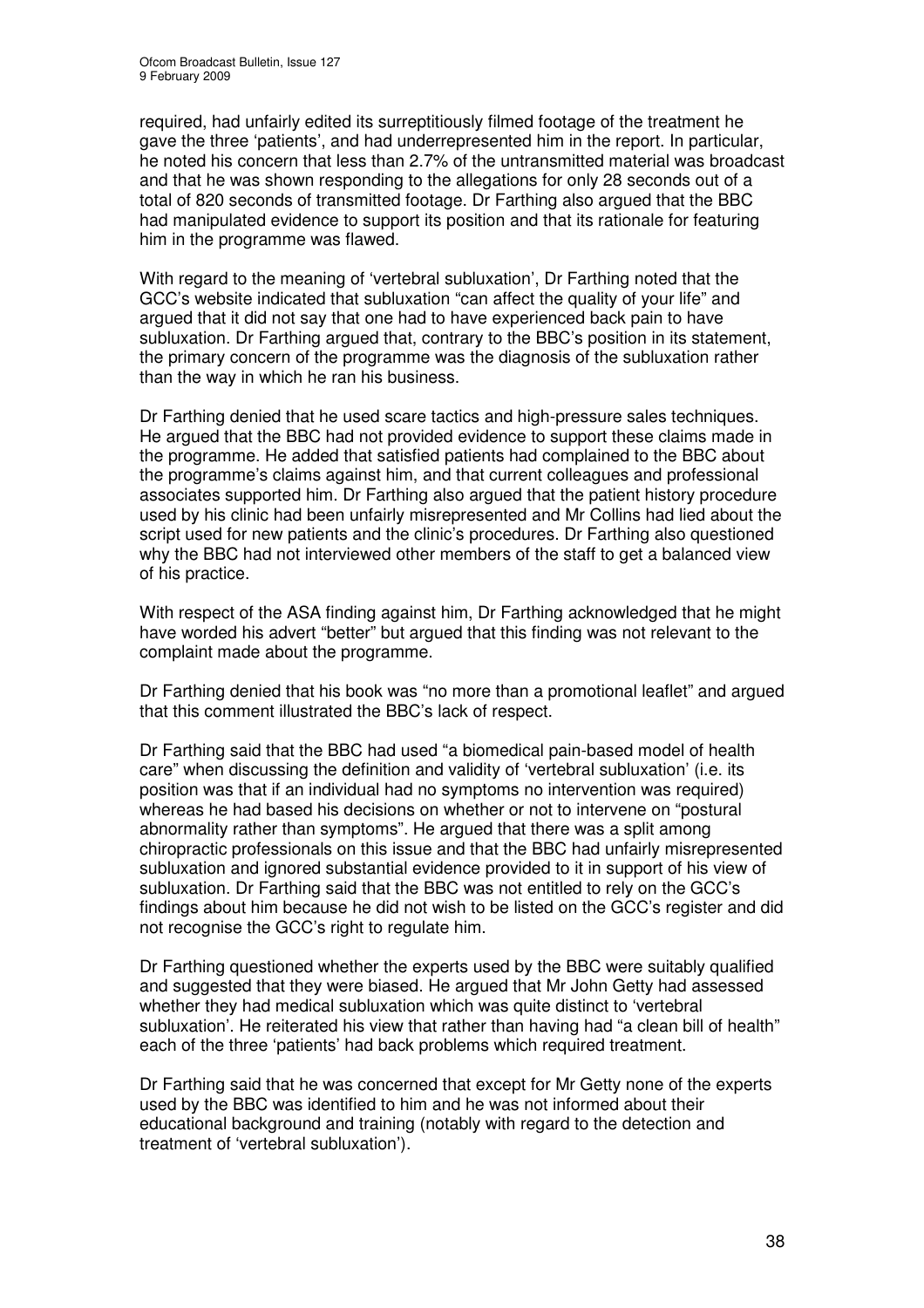Turning to the specific heads of the fairness complaint Dr Farthing made the following comments in response to some heads of the broadcaster's statement:

- a) iv) In relation to the complaint that he had recommended unnecessary treatment, Dr Farthing said that while all three 'patients' might not wish to accept his findings, it had been proven that they did have spinal problems.
- v) In relation to the complaint that the programme had suggested that the opinion of its chiropractor was superior to Dr Farthing's, Dr Farthing said that the material he had supplied to the BBC was evidence-based, not just opinion-based. With regard to the BBC's point that many of his patients received similar treatment, Dr Farthing said that this was because the protocols he followed showed that they needed it.
- vi) In relation to the complaint that the programme had unfairly broadcast the views of Mr Collins, Dr Farthing argued that the BBC had manipulated this interview by coaching Mr Collins. Dr Farthing said that this was apparent from the rushes of the interview during which the interviewer was leading Mr Collins and using techniques which allowed for editing that resulted in his being portrayed unfairly. Dr Farthing also noted that these rushes made it clear that Mr Collins and Dr Farthing's former patient (Ms Shingleston) had met and stated that this demonstrated that the BBC's interview process was a conspiracy. He also argued that Mr Collins had lied about him during the interview and that he had left the Ideal Spine Centre practice because he was unhappy that he did not receive a pay rise, not because he was unhappy with the procedures at the practice. Dr Farthing noted that the BBC had also relied on the testimony of another ex-employee, but said that as this person was an anonymous witness his or her evidence should be dismissed.
- vii) In relation to the complaint that the programme had unfairly broadcast the views of a member of the public (Ms Shingleston), Dr Farthing argued that she had been coached and that techniques had been used to unfairly edit the programme. Dr Farthing argued that it was Ms Shingleston's internet research rather than his diagnosis of subluxation which had scared her and that, contrary to her claim in the rushes, the person who referred her (Mr Heatlie) had not said that he (Dr Farthing) was a chiropractor. The complainant added that Ms Shingleston had been misinformed and had lied about him during her interview.
- $viii) + ix)$

In relation to the complaint that the programme mocked him and the issue of 'vertebral subluxation' (notably the occurrence of the condition without symptoms), Dr Farthing reiterated his view that the BBC had ignored his diagnosis that the 'patients' had back problems. He asked what evidence the BBC had to support its position that many people did not have 'vertebral subluxation' and he pointed to supplementary documentation indicating that it was a common condition and that it was possible for it to be asymptomatic. Dr Farthing also argued that the BBC had not addressed his complaint that the programme had made a mockery of him and 'vertebral subluxation' and that the context in which he was placed was unfair.

x) In relation to the complaint that the programme gave him only 30 seconds to respond, Dr Farthing acknowledged that the programme had mentioned the positive testimonials of his patients. However, Dr Farthing said that the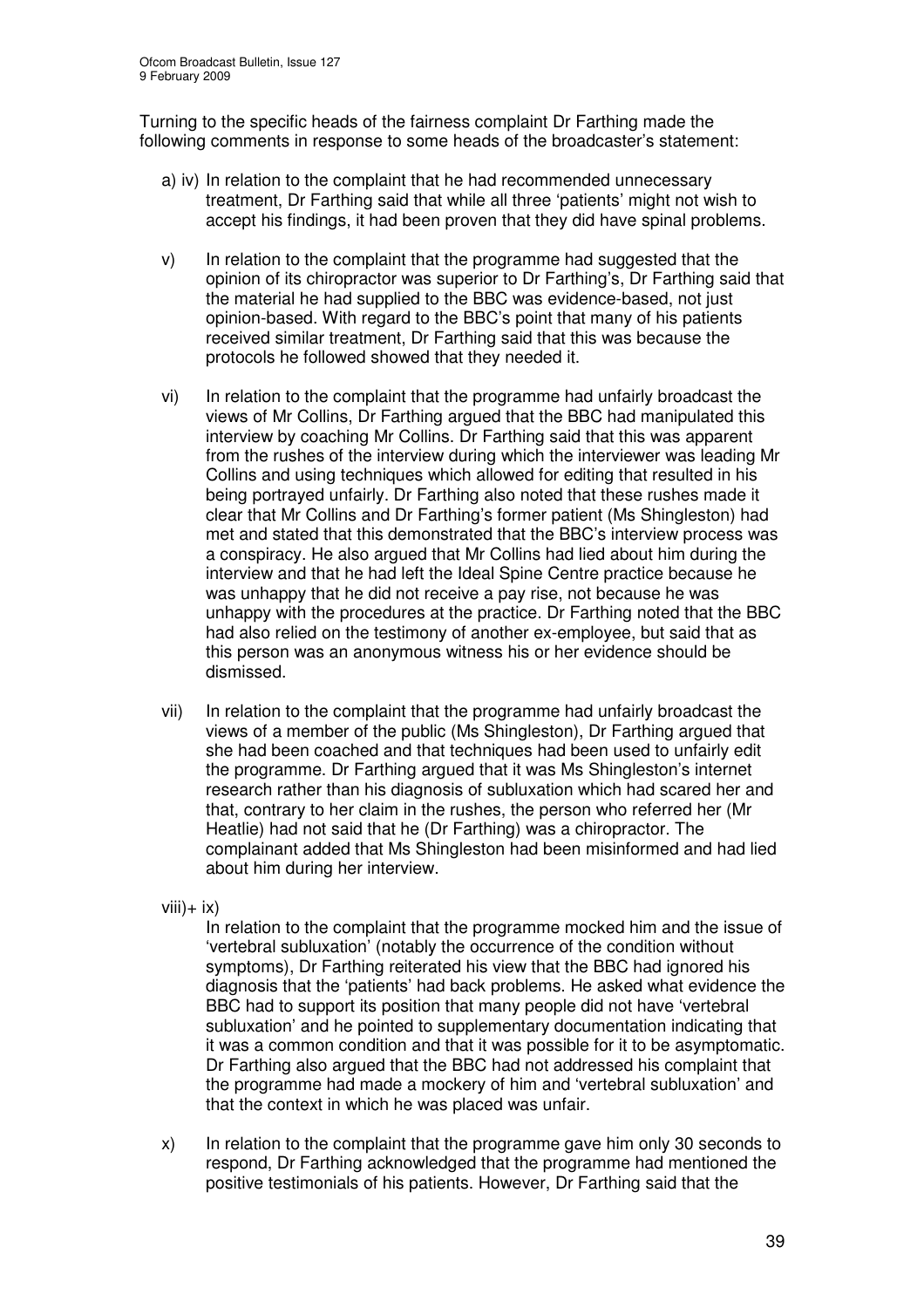programme had failed to mention his patients' complaints to the programme's producer, to BBC complaints units and to the Director General. He argued that it was unfair that the programme had not sought the views of his patients or staff and reiterated that the programme gave him only 30 seconds to respond and unfairly edited the rushes. Dr Farthing also said that the BBC had ignored a wide range of information (which he had supplied pre-transmission) and thereby presented him unfairly. Dr Farthing also alleged that the BBC had not provided all the rushes requested by Ofcom.

- xi) In relation to the complaint that the programme had relied on one expert, who had not seen the relevant documentation and unfairly failed to take account of his documentation indicating that the three 'patients' had 'vertebral subluxation', Dr Farthing maintained that the BBC's expert was "obviously mistaken".
- b) i) Dr Farthing reiterated that he had not been provided with signed medical release forms for the 'patients' until two weeks prior to broadcast. Dr Farthing said that the BBC had delayed providing these and did not use appropriate means (recorded delivery) to ensure that he received the forms when it first sent them (26 February 2007). He said that he did not receive these forms until after his solicitors, Carter-Ruck, wrote to the BBC again to request these forms (on 12 March 2007). Therefore he had had only 13 days to respond. Dr Farthing argued that this had not left him sufficient time to gather expert testimony in support of his position and that it was disproportionate given that the BBC had prepared its report over some months. Dr Farthing also argued that it was unreasonable for the BBC to have broadcast the programme once it had received Carter-Ruck's follow-up letter challenging the BBC's position that the three 'patients' did not need treatment for back problems and its doubt about the validity of 'asymptomatic vertebral subluxation'.
- $ii) +iii)$

Dr Farthing reiterated that he had unfairly not been provided with the examination notes made by the BBC's expert chiropractor and that the BBC's experts were biased because they had been informed that the purpose of the programme was to 'expose' him. He added that the BBC was wrong to say in its statement that "he is not licensed to carry out spinal manipulation by any regulatory body" because he is licensed in Australia. He added that one does not need to be licensed to carry out spinal adjustments (or manipulation) in the UK and that the GCC only governs those who work under the title "chiropractor" not the function of giving spinal adjustments. He said that the BBC had not addressed his complaint that it had not responded to his questions about the training of the experts upon which it relied.

iv) Regarding the BBC's response to the complaint that the programme did not represent his contribution fairly, Dr Farthing denied that he had evaded the key issues. He argued that the theoretical material was "absolutely" essential because it explained why he practised as he did. He also said that the BBC had failed to recognise the foundation on which his practice was based and ignored evidence from leaders within the chiropractic profession. This included independent analyses of the three 'patients' X-Rays by Dr Paul Stick, Dr Jane Cook and Dr Ivan Ratnayake. Dr Farthing noted that he had only been able to secure Dr Stick's opinion prior to the transmission of programme, but said that while he helped people reduce their levels of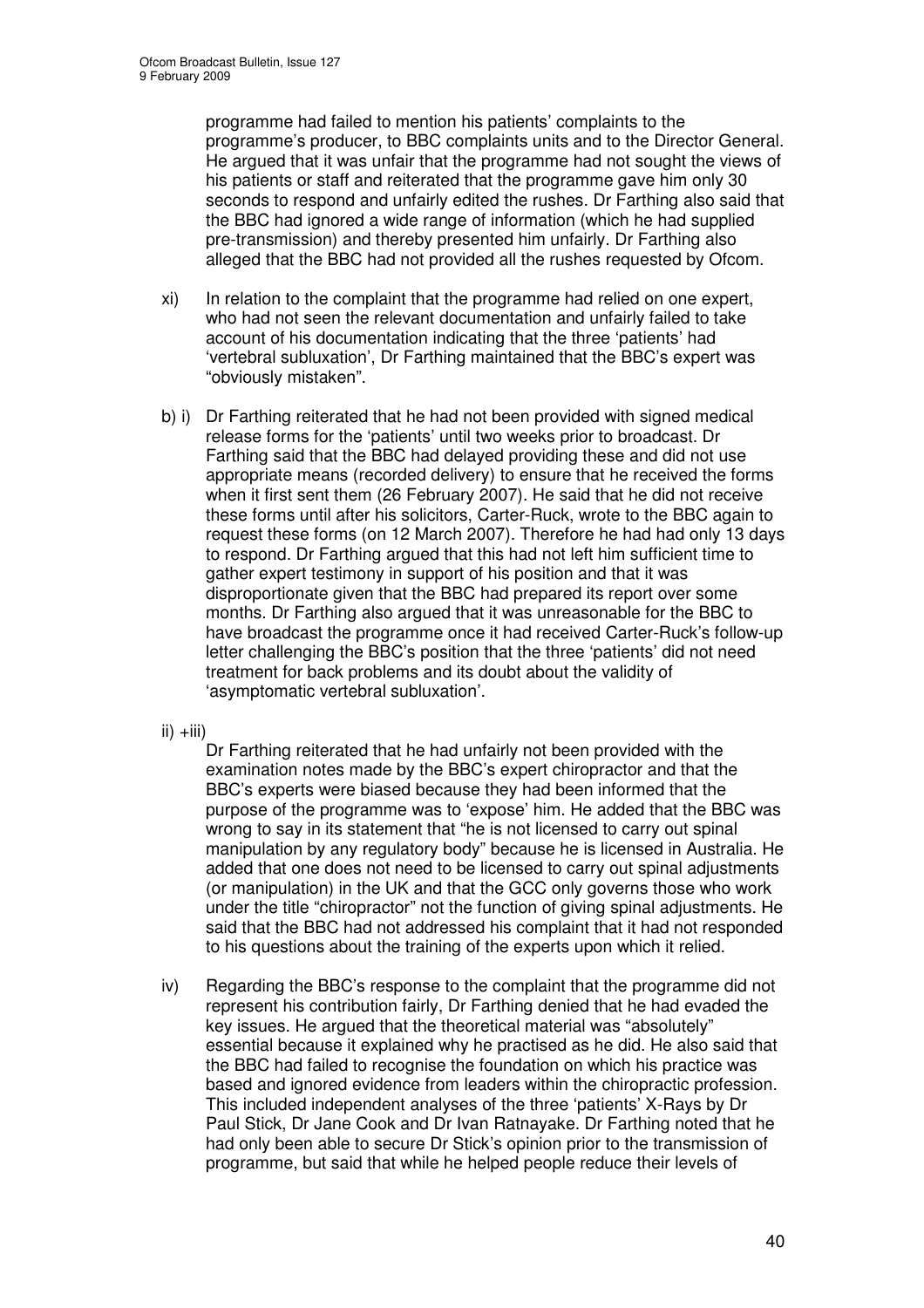suffering his primary focus was to correct vertebral subluxation and empower people to live a "wellness lifestyle".

In addition, Dr Farthing said that he had offered the BBC an interview but that this offer was neither acknowledged nor taken up.

- c) Dr Farthing repeated his argument that the BBC was not justified to have filmed him covertly because it had not established that his diagnoses were incorrect. He said that opinion of the three 'patients' that they did not require treatment was irrelevant because they were prejudiced as was the opinion of the BBC's expert. He also argued that the BBC was wrong to have said in its statement that patients were not informed about this during their consultations. Dr Farthing stated that the untransmitted footage of one of his consultations with a BBC presenter pretending to be a 'patient', (namely Sion Taylor) showed that he told Mr Taylor that he had been suspended from the GCC. Dr Farthing added that the documentation which Mr Taylor took away included a letter, which was given to all patients, in which the suspension was detailed.
- d) Finally, in relation to his complaint of unwarranted infringement of privacy in the making and the broadcast of the programme, Dr Farthing maintained that his suspension from the GCC was not relevant because it had occurred four years ago. In addition, he had repeatedly asked to withdraw from the GCC and he did not work under the title 'chiropractor'. Dr Farthing also noted that the GCC was being investigated for incompetence and failing to provide a fair hearing. He added that due to a loss of confidence in the GCC many chiropractors were voluntarily removing themselves from its register.

# **The broadcaster's second statement in response to the complaint**

The BBC provided a second statement in response to the complaint as follows:

- a) In summary and specifically in response to the complaint that the programme had ignored the material which Dr Farthing had supplied, the BBC argued that Dr Farthing had misrepresented the qualifications of one of the experts to whom he had sent the medical records of the three 'patients' (Dr Ratnayake) and that in contrast to Dr Farthing's claim in these comments, Dr Ratnayake had assessed whether it would have been safe for these 'patients' to have received "conservative manipulative treatment" not whether or not they had needed it. The BBC also argued that Dr Ratnayake had said that in his opinion these three 'patients' "may benefit from spinal manipulation" not that they would benefit from it, which Dr Farthing claimed was Dr Ratnayake's opinion.
- b) In summary and in response to the complaint that Dr Farthing had not been given an opportunity to respond, the BBC said that Dr Farthing had not presented its pre-transmission dealings with him accurately. The BBC referred back to the correspondence to support its position. It reiterated that it had given Dr Farthing adequate notice of the programme's intentions and that it had supplied the additional information which he had requested 31 days prior to broadcast.

The BBC denied Dr Farthing's claim that he had offered it an interview and argued that none of the pre-transmission correspondence regarding Dr Farthing's response to the allegations about him (including the letters written by Carter-Ruck) mentioned him offering to be interviewed.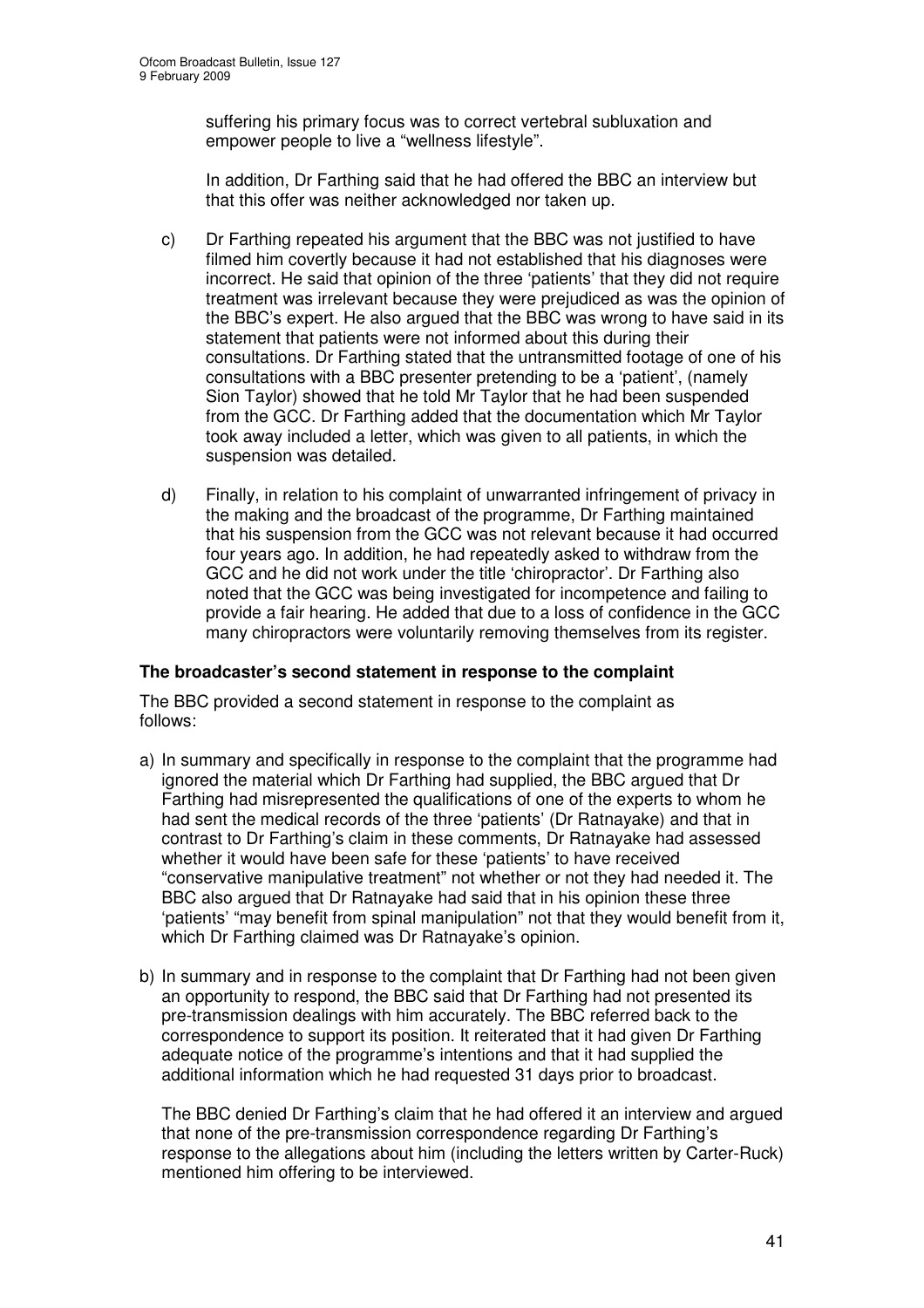# **The broadcaster's addendum to its second statement in response to the complaint**

The BBC also supplied a further statement in which it noted that a complaint made to the Advertising Standards Agency ("the ASA") had argued that a number of claims made in Dr Farthing's advertisements (which had appeared in the regional press) were dubious – those relating to 'vertebral subluxation' in particular.

The BBC stated that prior to the broadcast it had received a large volume of material, which Dr Farthing claimed substantiated his position that the majority of the population silently suffered from vertebral subluxation and that further similar material was submitted to Ofcom in January 2008. The BBC stated that the ASA had received the advertising complaint on 13 November 2007 and said in correspondence regarding this complaint Wellness News (the organisation which responded to the ASA complaint on behalf of Dr Farthing) had told the ASA that it was "unable to send evidence to substantiate the claims made [made in the advertisements] at this point in time" but assured the ASA that it would not repeat the claims made in the advertisements until it could send evidence to support them.

The BBC noted the ASA's conclusion that Dr Farthing's "claims were unsubstantiated and the ads were misleading". It further stated that the information which Dr Farthing sent to the BBC and to Ofcom in 2007 and 2008 was available when the ASA was considering the advertising complaint but was not sent to it. The BBC therefore argued that "Dr Farthing has acknowledged to the ASA that large quantities of the material passed to the BBC and Ofcom do not substantiate his claims about vertebral subluxation" and that therefore his complaint about the programme's treatment of the topic is groundless.

# **The complainant's further comments in response to the broadcaster's addendum to its second statement**

Dr Farthing alleged that the BBC was trying to mislead Ofcom and suggested that it might be involved in a campaign to bring a complaint to the ASA about every advertisement he placed. Dr Farthing stated that because he had already had adjudications from the ASA he arranged for an independent company, Wellness News UK, to handle this particular advertising complaint. He said that the owner of Wellness News, Ms Ivy Hancock, had assured him that all the evidence necessary to support his advertising claims was available but that she had been away when the ASA needed this material and therefore could not get to it to the ASA within the time limit. Dr Farthing also said that he had explained this to the ASA and therefore did not feel that it was necessary for him to forward the material which he had previously sent to the BBC and Ofcom to the ASA. Dr Farthing added that Ms Hancock was taking legal proceedings against the ASA.

# **The broadcaster's statement in response to the complainant's comments on the addendum**

The BBC said that it was Dr Farthing who was trying to mislead Ofcom. It said that Dr Farthing had acknowledged that he had been in touch with the ASA, and had chosen not to provide it with the material he had already sent to the BBC and Ofcom but had instead put the onus for defending his advertising claims on to a third party who was apparently unavailable to deal with the ASA's five month long investigation.

In addition, the BBC argued that given the GCC's position on Dr Farthing (which the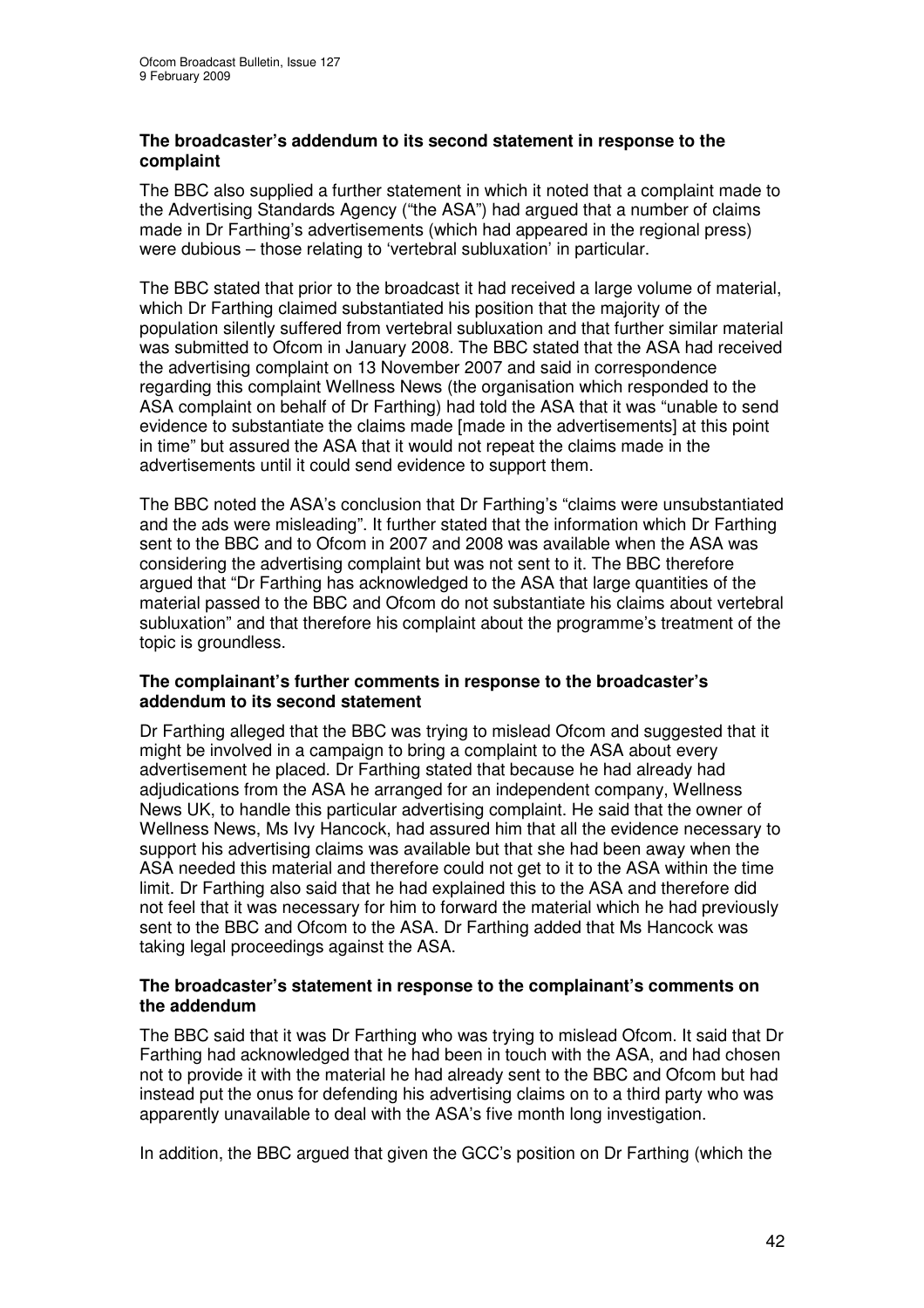broadcaster discussed in its first statement) and the ASA's position on his advertising claims he was an appropriate subject for the programme.

# **Decision**

Ofcom's statutory duties include the application, in the case of all television and radio services, of standards which provide adequate protection to members of the public and all other persons from unfair treatment and unwarranted infringement of privacy in, or in the making of, programmes included in such services.

Where there appears to have been unfairness in the making of the programme, this will only result in a finding of unfairness if Ofcom finds that it has resulted in unfairness to the complainant in the programme as broadcast.

In carrying out its duties, Ofcom has regard to the need to secure that the application of these standards is in the manner that best guarantees an appropriate level of freedom of expression. Ofcom is also obliged to have regard, in all cases, to the principles under which regulatory activities should be transparent, accountable, proportionate and consistent and targeted only at cases in which action is needed.

Dr Farthing's complaint was considered by Ofcom's Executive Fairness Group. In reaching its decision, Ofcom carefully considered all the relevant material provided by both parties. This included a recording of the programme as broadcast and transcript, both parties' written submissions (along with supporting material including correspondence between the parties), and the available untransmitted footage and transcripts of visits made to Dr Farthing surreptitiously filmed by undercover BBC reporters posing as 'patients'.

a) Ofcom first considered Dr Farthing's complaint that the programme unfairly portrayed him and his work. Ofcom considered this complaint in light of the requirement on broadcasters in Rule 7.1 of Ofcom's Broadcasting Code ("the Code") to avoid unjust or unfair treatment of individuals or organisations in programmes. Ofcom also took particular account of Practice 7.9 of the Code, which states that before broadcasting a factual programme broadcasters should take reasonable care to satisfy themselves that material facts have not been presented, disregarded or omitted in a way that is unfair to an individual or organisation.

Ofcom first looked at the individual concerns raised by Dr Farthing in head a) of his complaint, in turn.

 $i) + ii)$ 

In Ofcom's view the complaint at head a) i) (that the programme tarnished and destroyed Dr Farthing's reputation and personal name, which included his reputation as a city councillor) was linked to the complaint at head a) ii) (that the programme unfairly claimed that he was a conman). It therefore considered these sections of Dr Farthing's complaint together.

In assessing these sections of Dr Farthing's complaint Ofcom considered the allegations made about him in the programme.

Ofcom noted that the first section of the programme that dealt with subluxation included the following commentary about Dr Farthing which was voiced over sections of a covertly filmed visit made to his practice by one of the programme's presenters posing as a 'patient':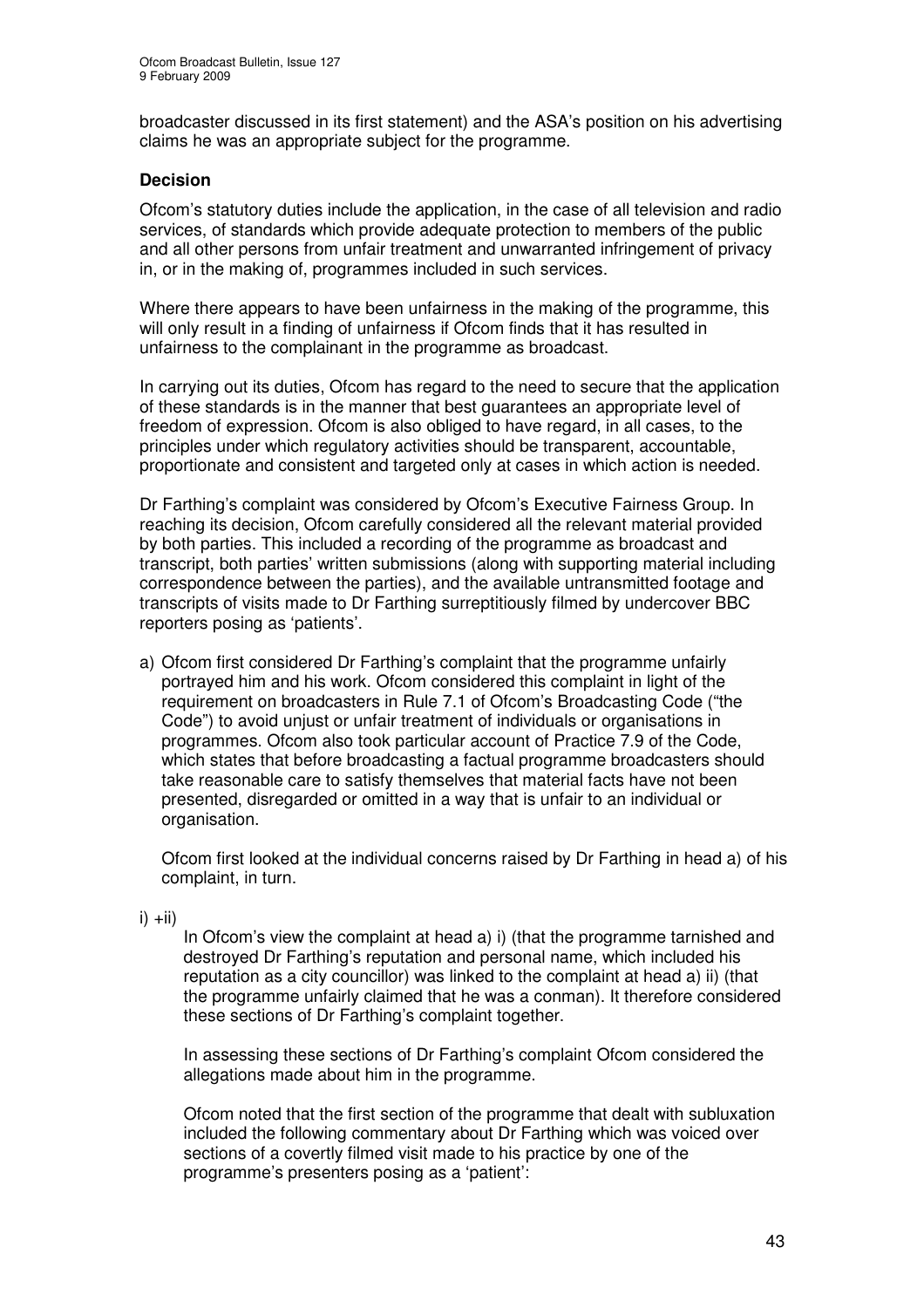*"Christian* [Farthing] *charges patients thousands for treatments they don't need. He uses scare tactics to part those patients from their cash".*

Ofcom also observed that, after a section of the covertly filmed footage during which Dr Farthing was heard speaking to some of his patients, the programme included the following voiced over commentary:

*"In 2004 he was suspended by the General Chiropractic Council. His specialist subject is also subluxation".*

In light of this commentary Ofcom considered that the programme had clearly stated that Dr Farthing provided unnecessary treatments for which he charged large amounts of money and that he used scare tactics in order to get patients to sign up and pay for his treatments.

In considering whether it was unfair for the programme to make these statements about Dr Farthing Ofcom looked at the source of these claims.

Ofcom's role was not to establish conclusively, from the broadcast programme or the submissions and supporting material, whether Dr Farthing had provided unnecessary treatments for which he charged large amounts of money and used scare tactics on his patients but rather to address itself to the issue of whether the programme makers took reasonable care in relation to material facts.

Ofcom observed that in its submission the BBC indicated that the programme had based its claims about Dr Farthing on the GCC's decision to suspend him from practising as a chiropractor in June 2003 (and twice to renew this suspension), the findings which accompanied the original decision in 2003, and the most recent renewal of the suspension on 23 March 2007. Ofcom also noted that the BBC argued that its claims about Dr Farthing were supported by the testimony of Mr Dominic Collins (a former employee of Dr Farthing's) and Ms Toni Shingleston (a former patient) both of whom were interviewed for the programme. In addition, Ofcom observed that the BBC said its claims about Dr Farthing were supported by the diagnoses and treatments he offered to the three set-up 'patients' whom the broadcaster had sent to covertly record Dr Farthing in his practice. The issue of what information Dr Farthing was given about the set-up 'patients' who visited his practice and whether or not that information was consistent with that given to the BBC's independent expert is considered in the Decision in relation to heads a) iv), v) and xi), which are dealt with jointly below.

Ofcom assessed both the GCC's 2003 and 2007 findings against Dr Farthing (copies of which were provided by the BBC within its submissions in response to this complaint).

Ofcom observed that in relation to all four patients the GCC found that Dr Farthing took x-rays that were not clinically justified. The GGC also found that in relation to patients A and B Dr Farthing kept inadequate medical records and provided inappropriate advice which made them feel compelled to comply with his recommendations, exaggerated both the gravity of their conditions (and, in patient B's case, the condition of her family) and the efficacy of his treatments. Ofcom also observed that, in relation to these two patients, the GCC found that Dr Farthing inappropriately attempted to reinforce the need for a year-long or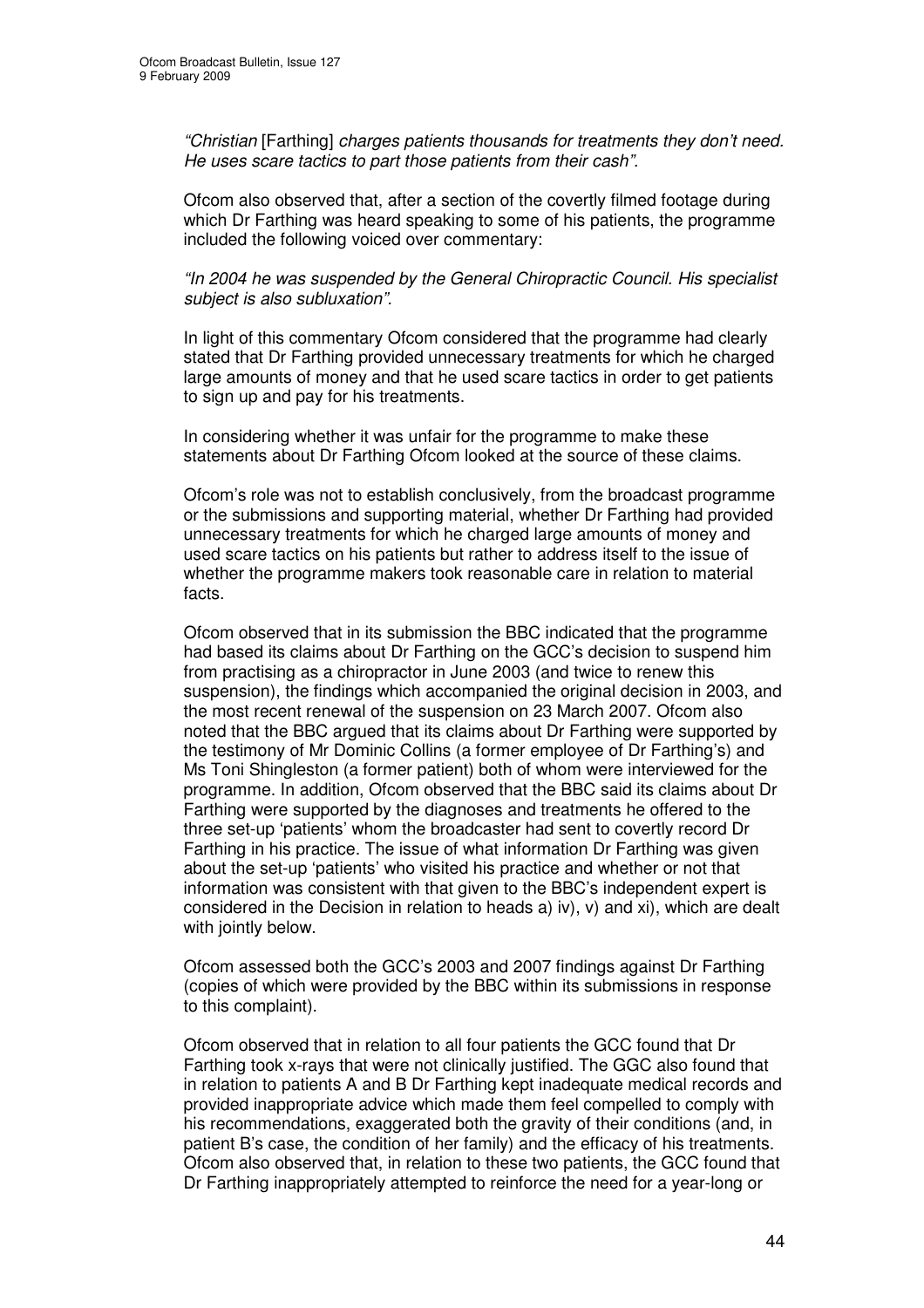lengthy treatment plan through group lectures, making pre-payment/price reduction offers and exaggerating the consequences of failing to have regular chiropractic care. The GCC also found that Dr Farthing failed to act in the best interests of Patient A in that, in an absence of an improvement in her condition after seventy-six treatments and with clear evidence of deterioration, he failed to reevaluate her condition and/or refer her to another clinician. The GCC found that with regard to Patient B he failed to take steps to minimise the need for further treatment.

Ofcom recognised that the GCC had suspended Dr Farthing from practising as a chiropractor for nine months in June 2003 and that a second finding in January 2004 resulted in this suspension being extended for the maximum period for which the GCC could suspend a chiropractor, namely three years. Ofcom also observed that the most recent finding on 23 March 2007 (six days prior to the first broadcast of this programme) resulted in Dr Farthing being suspended from practising as a chiropractor for a further three years because "the unacceptable professional conduct found [by the GCC] was very serious" and the GCC had seen no evidence that Dr Farthing had heeded the advice it gave him regarding the way in which he ran his practice in June 2003 and again in January 2004.

Ofcom acknowledged that there are different schools of thought on the diagnosis, treatment and prevalence of the condition known as subluxation and that Dr Farthing does not consider that the GCC employs the correct interpretation of this condition or that he should be subject to the GCC's rules. However, Ofcom also recognised that the GCC is the relevant professional regulatory body for the practice of chiropractic treatment in the UK and that UK legislation requires anyone practicing as a chiropractor in the UK to be registered with the GCC. In addition, Ofcom observed that in its most recent finding, the GCC reminded Dr Farthing that "although suspended from the Register, he remains a chiropractor governed by the codes and standards that apply to the profession".

Ofcom then looked at the testimony of Mr Collins (Dr Farthing's former employee) and Ms Shingleston (a former patient). Dr Farthing's complaints about the validity of the testimony of these witnesses are considered in the Decision in relation to heads a) vi) and vii), which are dealt with jointly below.

Ofcom noted that the programme included the following sections of an interview with Mr Collins, who had worked for Dr Farthing at the Ideal Spine Centre<sup>1</sup> for five months:

*"The longer I spent there the more I learnt about the role the more I learnt about what was going on behind the scenes. The way everything was scripted, the way that patients were purposely being frightened.";*

and:

*"99% of people who came through the doors had an x-ray".*

<sup>&</sup>lt;sup>1</sup> Dr Farthing closed the practice which he operated under the name Kent Family Chiropractic some time after the GCC's initial finding against him in June 2003. He set up a new practice, called The Ideal Spine Centre, at the same location in October 2003.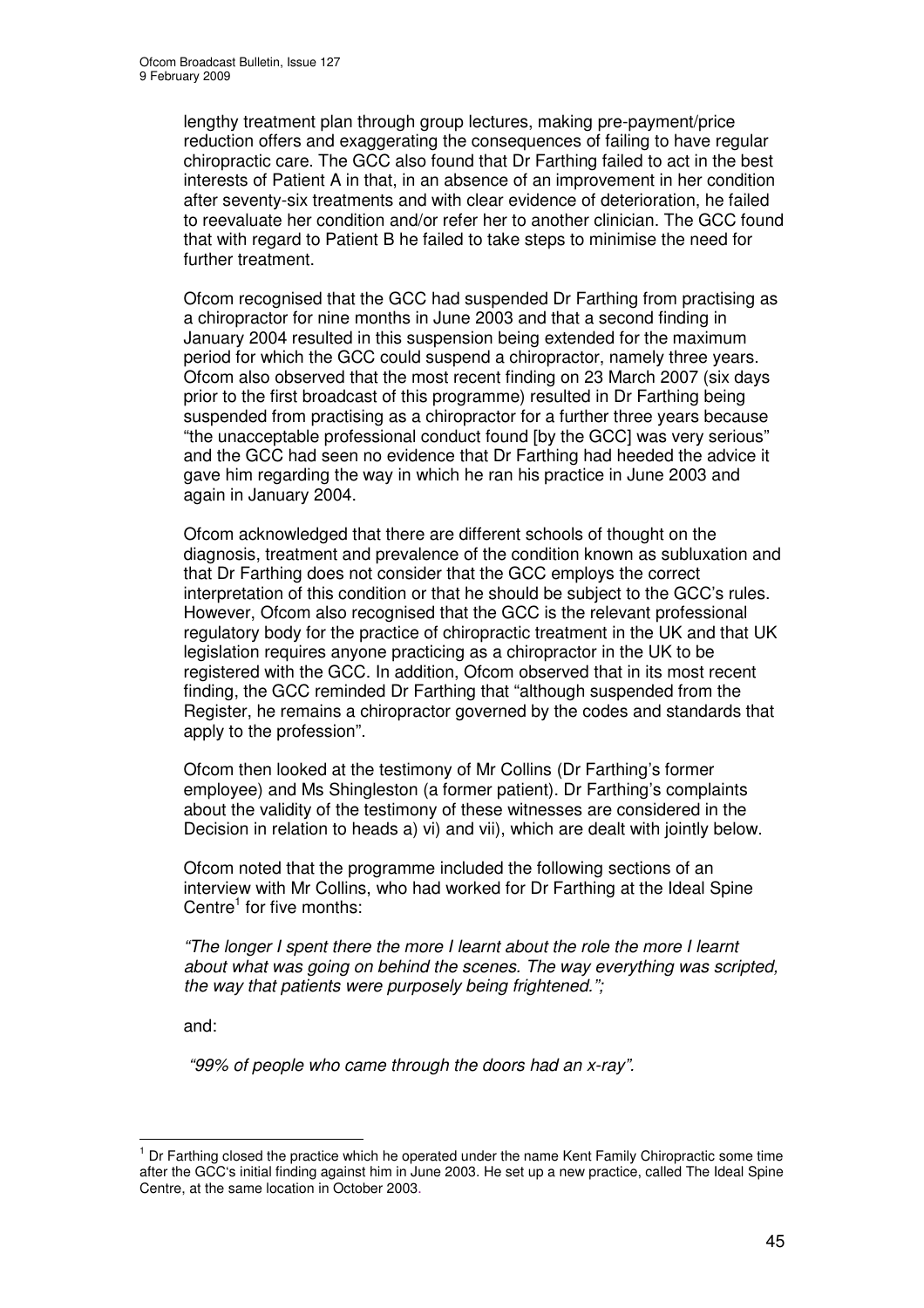In addition, Ofcom noted that the programme included the following section of an interview with Ms Shingleston who had consulted Dr Farthing in October 2005 because she had a stiff neck which was very painful:

*"He did scare the living daylights out of me. You know, I came out thinking I had a really bad spinal injury".*

Ofcom considered that broadcast comments made by Mr Collins and Ms Shingleston were consistent with the testimony on which the GCC's 2003 finding was based.

In light of the factors noted above, Ofcom considered that the BBC had gathered evidence that Dr Farthing had a history, over a period of years, of providing and charging for unnecessary treatments, as well as taking unnecessary x-rays and using scare tactics on some of his patients. It also observed that the GCC, the regulatory body governing the chiropractic profession in the UK, had suspended Dr Farthing from practising as a chiropractor for a total of more than six years. Ofcom recognised that the GCC had repeatedly imposed the sanction of suspension as a result of what it described as Dr Farthing's "unprofessional conduct" towards patients in 2000 and 2001 and his refusal in the most recent hearing to recognise the authority of the GCC. (The regulatory body noted that he chose "not to submit evidence as to the change in his practice which the [GCC] Committee recommended he make in order to rectify his shortcomings identified at the original hearing in 2003.).

Ofcom therefore found that the inclusion of the claims that Dr Farthing provided unnecessary treatments for which he charged large amounts of money and that he used scare tactics in order to get patients to sign up and pay for his treatments in the programme did not result in unfairness to the complainant.

iii) Ofcom looked at the complaint that the programme made a mockery of Dr Farthing's book.

With regard to Dr Farthing's book, Ofcom observed that at the end of the 'game show' Nana (the presenter acting as 'compare') said:

*"So the Winner is Christian Farthing. To our loser six levels of subluxation and a huge bill to treat it and to our winner a free adjustment with Christian and a copy of his book – 'The World's Best Kept Health Secret Revealed'."*

In light of this commentary Ofcom concluded that Dr Farthing's book was used as a 'pay-off' to the 'game show', in which both the back specialists featured in the programme were ostensibly 'competing' to provide the most unnecessary treatments. It also concluded that the programme included no criticism of the book per se.

Ofcom observed that in the Decision at heads a) i) and ii), it had found that the inclusion of the claims that Dr Farthing provided unnecessary treatments for which he charged large amounts of money and that he used scare tactics in order to get patients to sign up and pay for his treatments in the programme did not result in unfairness to the complainant. This was because the programme had based these claims on the GCC's findings against him, its consequent decision to suspend him repeatedly and credible first-hand testimony about the way Dr Farthing treated patients.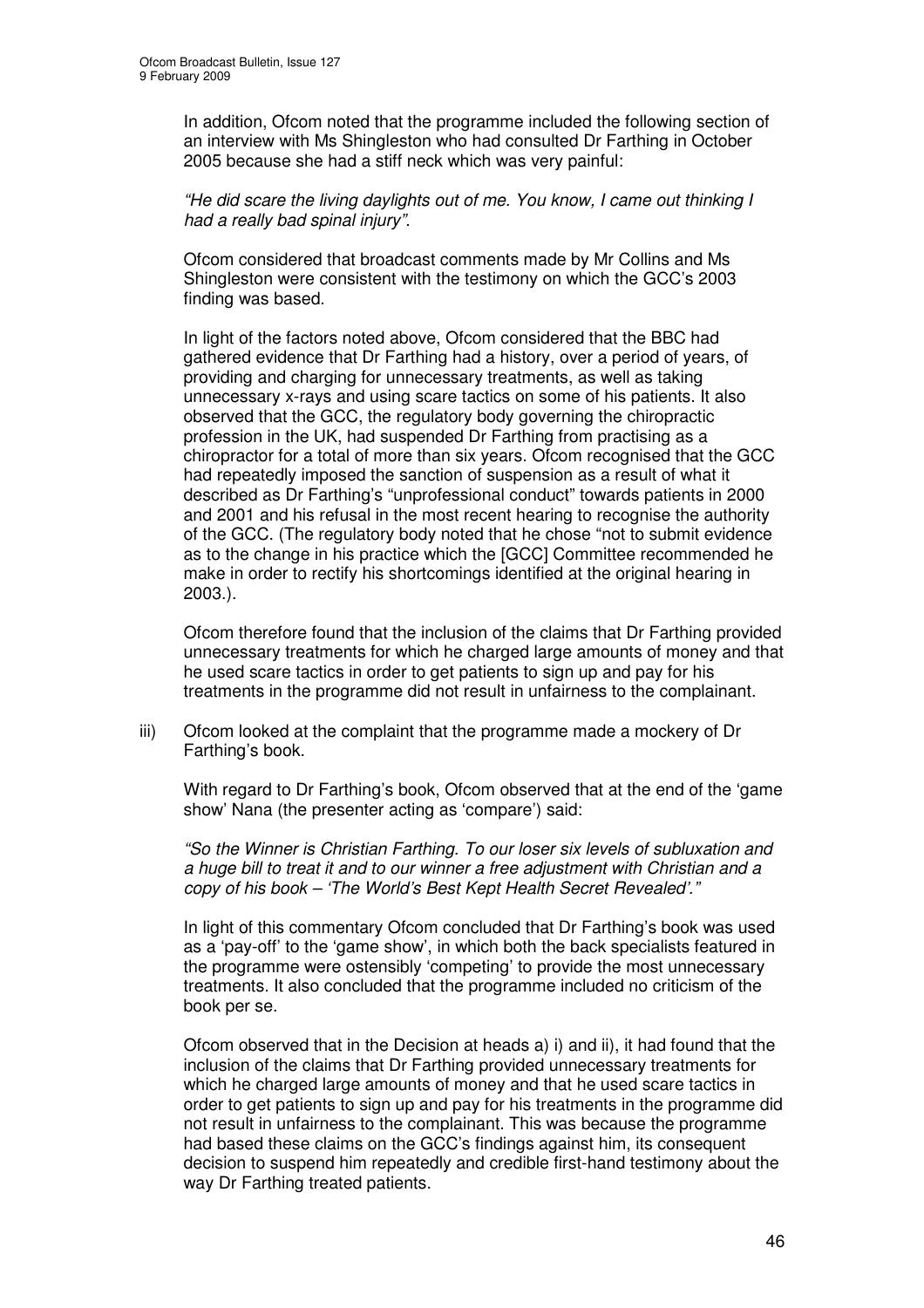In addition, Ofcom noted that the irreverent and mocking nature of the programme was made clear to viewers from the beginning by the language and tone used by the presenters. It recognised that in the introduction to the programme viewers were informed: *"we go out and we con conmen"* and *"its basically a hidden camera secret filming show*". Ofcom also observed that the mocking tone adopted by the presenters was used consistently across each of the segments of the programme (rather than only in those in which Dr Farthing was featured) as a device to emphasis the allegations being made about the various service providers included.

Given the factors noted above, notably that the programme did not specifically criticise Dr Farthing's book and that it was used as part of the 'game show', which was designed to demonstrate allegations about Dr Farthing (the inclusion of which did not result in unfairness), Ofcom found that the way in which the book was treated in the programme did not result in unfairness to the complainant.

# $iv)$ ,  $v) + xi$

In Ofcom's view the complaints at head a) iv) (that the programme indicated that he was wrong when he told people that they had spinal problems and that he had recommended treatments unnecessarily), head a) v) (that the programme suggested that the opinion of the BBC's chiropractor about the 'patients' was superior to his own despite his having provided extensive research, clinical data, x-ray findings and other opinions to support his judgement that they required treatment) and head a) xi) (that the programme relied upon only one expert, namely another chiropractor, when that chiropractor had not seen all the relevant information and that the BBC failed to take account of Dr Farthing's full documentation indicating the presence of vertebral subluxation in each undercover reporter) all relate to the visits of the set-up 'patients' to Dr Farthing's practice and the opinion of the BBC's experts about the health of these 'patients'. Therefore, these heads of complaint will be considered together in relation to whether or not the information that Dr Farthing was given about the medical backgrounds of these 'patients' was consistent with that given to the BBC's independent expert (as set out in the BBC's initial correspondence). The issue of the material provided by Dr Farthing to the BBC in regard to this programme will be considered in relation to whether or not it was incumbent on the broadcaster to offer Dr Farthing an opportunity to respond to the programme, whether it did so and, if so, whether that response was fairly represented, at the Decision at head b) below.

Ofcom first noted that it is entirely legitimate for a programme to rely upon an independent expert as long as it is editorially justified for it to do so. In addition, Ofcom acknowledged that the BBC had (at the expert's own request) not given Dr Farthing his name. However, it observed that the broadcaster had provided him with the practitioner's medical background.

In order to consider this section of Dr Farthing's complaint Ofcom assessed the covertly obtained recordings and transcripts of the visits by the 'patients' to Dr Farthing which were made available to it<sup>2</sup>. Ofcom also assessed the information

<sup>&</sup>lt;sup>2</sup> Within its submission the BBC clarified that not all of the 'patients' visits to Dr Farthing were recorded. Therefore, it was only able to provide Ofcom with untransmitted footage and transcripts of Sandra's first and second visits, Dan's second visit and Sion's second and third visits. A copy of the untransmitted footage of a recording of Dan's first visit to Dr Farthing was also provided to Ofcom.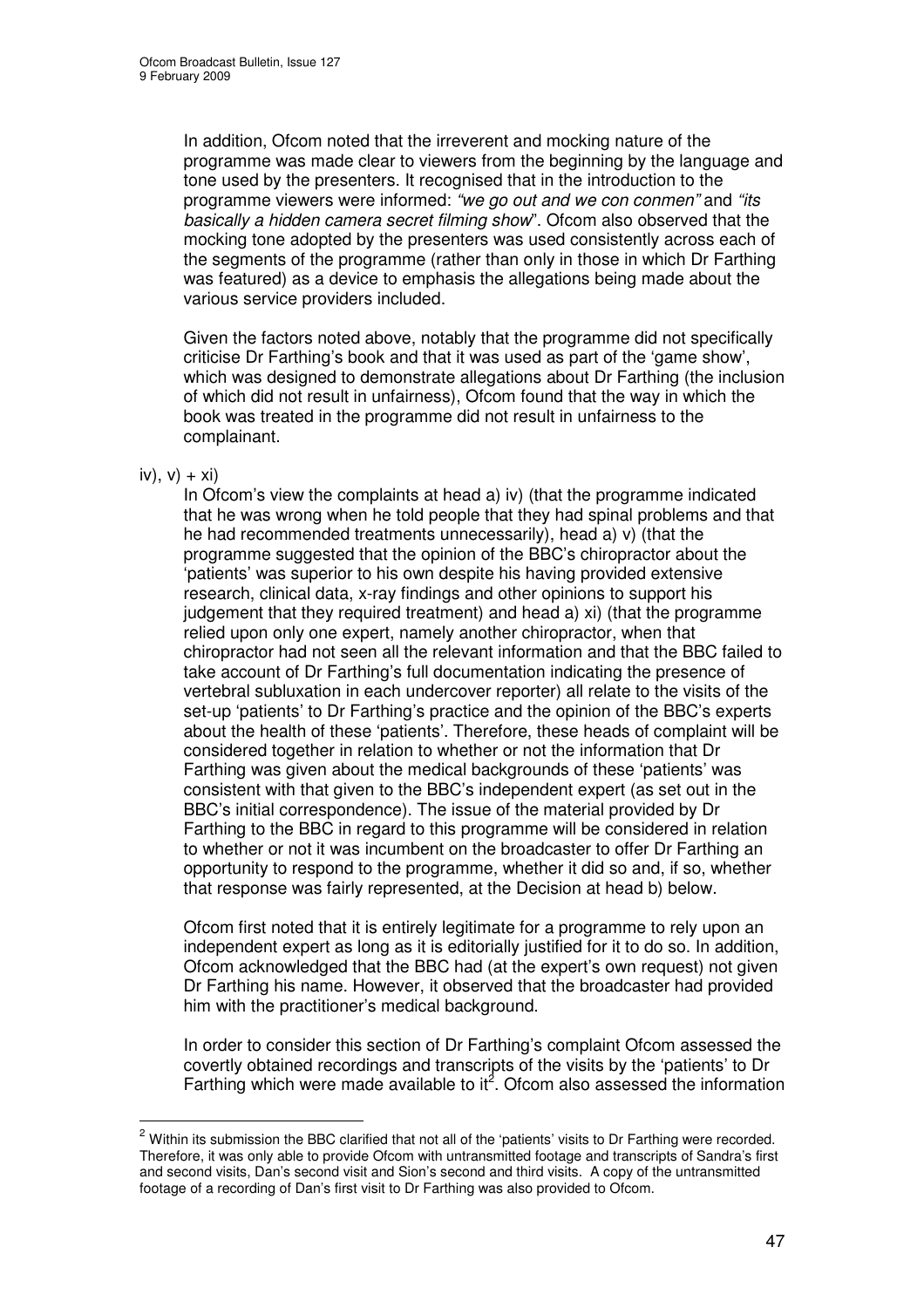which the BBC said (within its pre-broadcast correspondence with the complainant) was given to Dr Farthing about the symptoms experienced by, and medical histories of, the three 'patients'. In addition, it looked at the claims made about their symptoms and medical histories in the programme and any treatment which Dr Farthing was shown recommending, or was said to have recommended, in the programme.

Ofcom looked at the information given and the claims made about each of the 'patients'.

Ofcom observed that on 12 February 2007 the BBC wrote to Dr Farthing informing him that he would be featured in a forthcoming edition of *Conning the Conmen* (which it explained used humour to expose significant anti-social behaviour) and that three undercover members of the production team had visited his practice. The letter set out their experiences, indicated that Dr Farthing's recommendations to the 'patients' were incorrect and said that the BBC intended to allege that he "charge[d] patients large amounts for unnecessary treatment". The letter also indicated that during the consultation with the BBC's 'patients' Dr Farthing had used scare tactics to encourage them to sign up for his treatments. It added that the programme planned to report on the GCC decisions to suspend Dr Farthing from being able to practise as a chiropractor and his use of x-rays, as well as to include testimony about his mistreatment of patients from an ex-employee (Mr Collins) and a former patient (Ms Shingleston).

Ofcom noted that in a follow-up letter on 19 February 2007 to Dr Farthing the BBC said that each member of the team presented to Dr Farthing "with symptoms of short-term mild back pain".

Ofcom also noted that, within its submission in response to this complaint, the BBC said that "one of the chiropractors examined all the BBC's dummy patients, and gave his professional opinion they were in no need of treatment". It also noted that the BBC said that "the three dummy patients the programme sent to Mr Farthing not only had nothing wrong with them but had been checked over by a chiropractor" and that "the allegation the programme made was that Mr Farthing offered unnecessary treatment to three perfectly healthy individuals who claimed to have back pain".

# *Sara*

Ofcom noted that with regard to Sandra Bennett (the name used by Sara when she posed as a 'patient'), the BBC's letter of 12 February 2007 said that she had visited Dr Farthing's practice on 9 November and 22 November 2006 "complaining of lower back pain". Prior to these visits a chiropractor had told her that "there was some mild tension in [her] left shoulder and that the only treatment [she] required was massage and exercise". The letter also stated that Dr Farthing had "told Sandra she had multiple levels of subluxation, five that had been there for a long time and two that had been there for a shorter period" and that she "would need a course of treatment to correct this".

Turning to the recording of Sara's first visit to Dr Farthing, Ofcom observed that during this visit Sara said she had "been moaning about this pain I had in the bottom part of my back". Ofcom noted that when asked by Dr Tracy (one of Dr Farthing's associates) whether she had had any accidents or injuries at work, Sara said: "I remember quite a heavy load, trying to put some stationery away,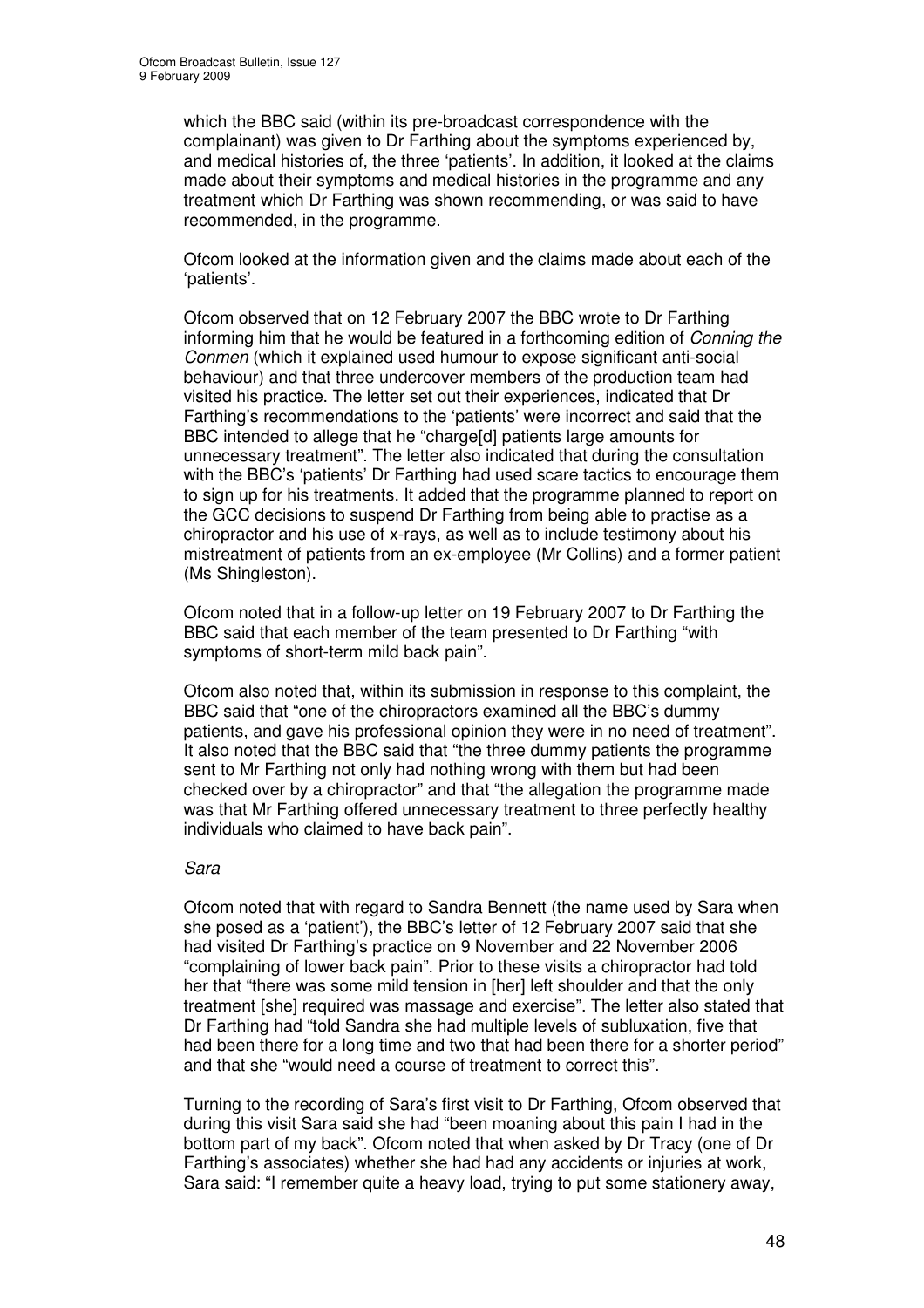maybe it was about a month ago, where I had quite a bit of a twinge, probably didn't bend my knees properly". It also noted that Sara then described working in a call centre and sitting in one place for long hours and that, when asked if this had aggravated her lower back, she replied "Well that's why I'm here, really, because I have been getting these pains kind of here", which suggested that she might not have been sitting properly and that this might explain the twinges she felt when she got home. Ofcom recognised that the camera did not show to which part of her body Sara was gesturing. However, it noted that in response to further questioning Sara referred to the back pain again, offered to show Dr Tracy where the pain was on her back and that when doing so she said that the pain was "mainly just down here" and that it was "more so on the left". Ofcom also noted that Dr Tracy had said to Sara "the pain you experience is in your lower back". Ofcom observed that during this consultation, Sara also indicated that when she was younger she used "sprint a lot", that she "used always to get sprained ankles", that she now could not wear high heels, and that she "may have fallen off a bike" when she was trying to learn. Sara also said that she had been experiencing lower back pain "for about a month and Jim (a member of the production team who was pretending to be her partner) indicated that this pain had been "constant".

Ofcom observed that one of the presenters (Nana) played the 'host' of a mock 'game show' called "subluxation nation". The 'contestants' were two back specialists, one of whom was Dr Farthing. They were 'represented' in the studio by the programme's other two presenters (Rebecca and Dan), and were supposedly 'competing' to win a conning visit from the programme.

During the second part of this mock 'game show', several sections of covertly filmed footage of the set-up 'patients' visiting the two back specialists were shown. Nana introduced this part of the programme by saying:

*"We sent Peter* [Proud] *and Christian* [Farthing] *three test patients each. They all pretended to have mild back pain. Our expert said none of them needed any treatment. This is what happened.".*

With regard to Dr Farthing, the programme then showed a section of the footage of one of each of the visits by the 'patients' to him.

In the section of footage taken from Sara's second visit, Dr Farthing was shown making the following recommendation:

*"Now the good news is this is correctable. That can all be fully corrected back to the curve too. And you will do very well".*

Nana then said:

*"Christian says this patient needs treatment. Next".*

*Dan*

Ofcom noted that the BBC's letter of 12 February 2007 to Dr Farthing indicated that James Connall (the name used by Dan when he posed as a 'patient') had visited the practice on 14 and 29 November 2006 "complaining of lower back pain" and that prior to this visit a chiropractor had "given him a clean bill of health and said he was not in need of any treatment". The BBC's letter stated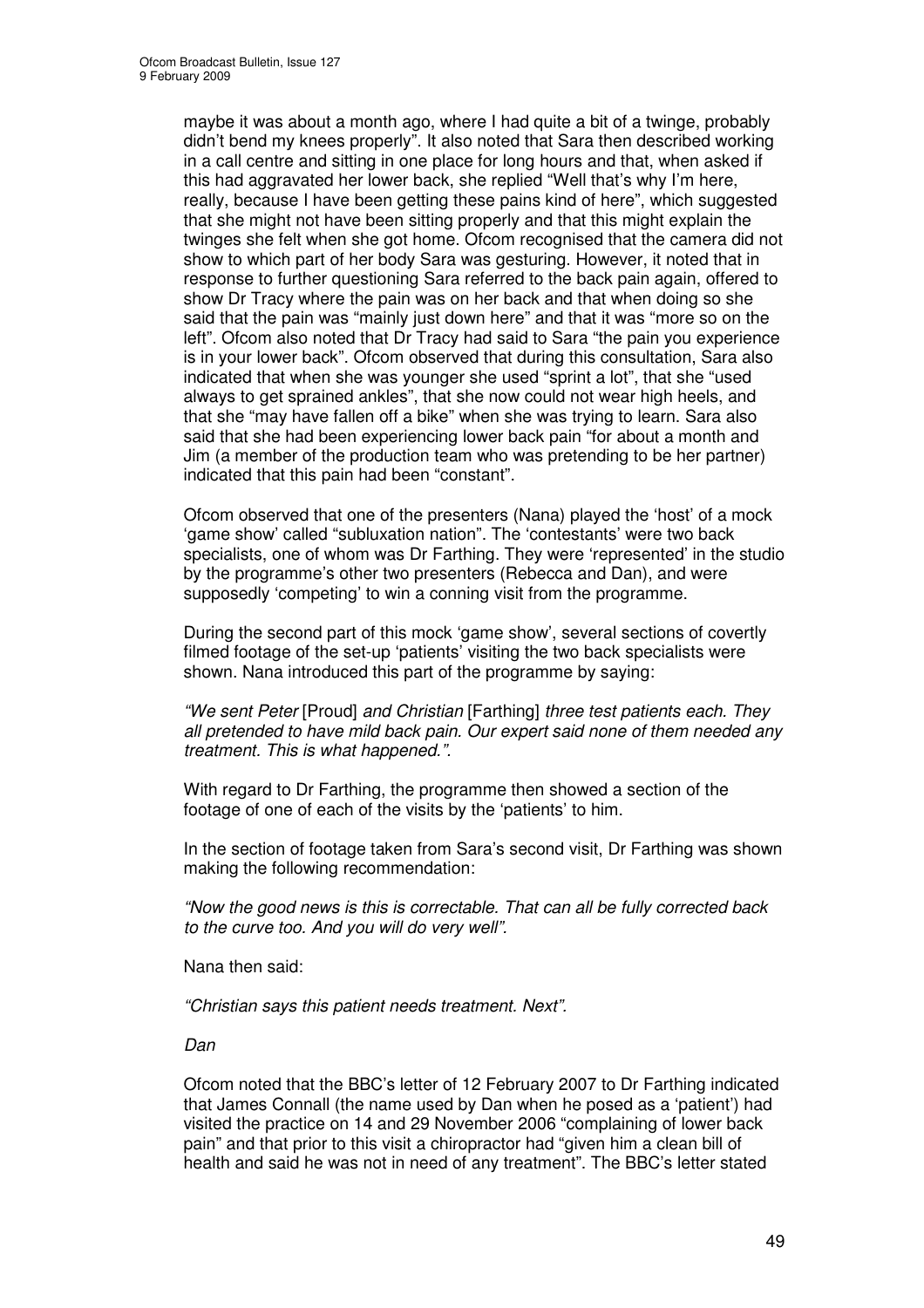that Dr Farthing had diagnosed him with "five levels of subluxation and active degeneration phase two".

Turning to the recording of Dan's first visit to Dr Farthing, Ofcom observed that during this visit Dan said to Dr Tracy (Dr Farthing's associate) that, four years prior to the consultation, he had a car accident in which someone had jumped a red light and hit the passenger side of his car at about 40 or 50 miles an hour. He said that he had been driving and that the impact had gone straight through his knee, although he had walked away from the accident and had not required treatment. Ofcom also noted that Dan said that he had "had lots of running injuries", including an occasion five years previously when he had broken his ribs after jumping over some bags and landing on his front on the curb, and an occasion two years ago when he had run a mile in five minutes and pain "hit" him in the hip. It observed that Dan had said that, other than the car crash, his worst accident had been when at the age of fourteen he was cycling quite fast and went over the handlebars. Dan explained that this resulted in a broken wrist, a fractured arm and a broken hand.

Ofcom also noted that Dan also mentioned that his "most serious" accident at work had occurred nine years ago, when he had jumped down the stairs, hit his head on the ceiling and fallen backwards, landing on the steps. He said that his only injury on this occasion was a bruise to the head. Dan also said that at thirteen he had broken his foot while jumping of the sofa with his brother on his back. Ofcom noted that, during this consultation Zoe (a member of the production team who was pretending to be Dan's partner) indicated that Dan was always falling over things.

With regard to his descriptions of pain in his lower back during this consultation, Ofcom observed that Dan said that, one year before this visit, he had been lying in bed and "[he] could not move [he] was in such pain". Dan explained that this pain "just came on", rather than being caused by a particular activity, although he added that it might have been the result of lifting his two year-old daughter. Dan added that he had been treated with anti-inflammatory drugs and painkillers. He also said that this episode had been his most painful, but that he had had pain on and off since then and that last week he had a sharp pain. In response to being asked to show Dr Tracy where he had pain, Dan put his hands on his lower back and then pointed to his right hip, saying he experienced sharp pain for a few seconds in his hip which "feels like the joint is going to come out". He also explained that the pain in his lower back was dull pain that went "on and on", that he had initially taken prescription antiinflammatory medicine for it and undertaken some recommended exercises which had helped, and that the pain was aggravated by sitting for long periods and lifting things in an awkward way. Dan also mentioned that his father had a history of back pain.

Ofcom observed that in the section of footage taken from one of Dan's visits to Dr Farthing the complainant was shown telling him:

*"If you want to look after yourself, and you think about getting this corrected. 'Cos this is correctable. You need to get this done".*

Nana was then shown saying:

*"Do I detect a pattern here? Patient number three".*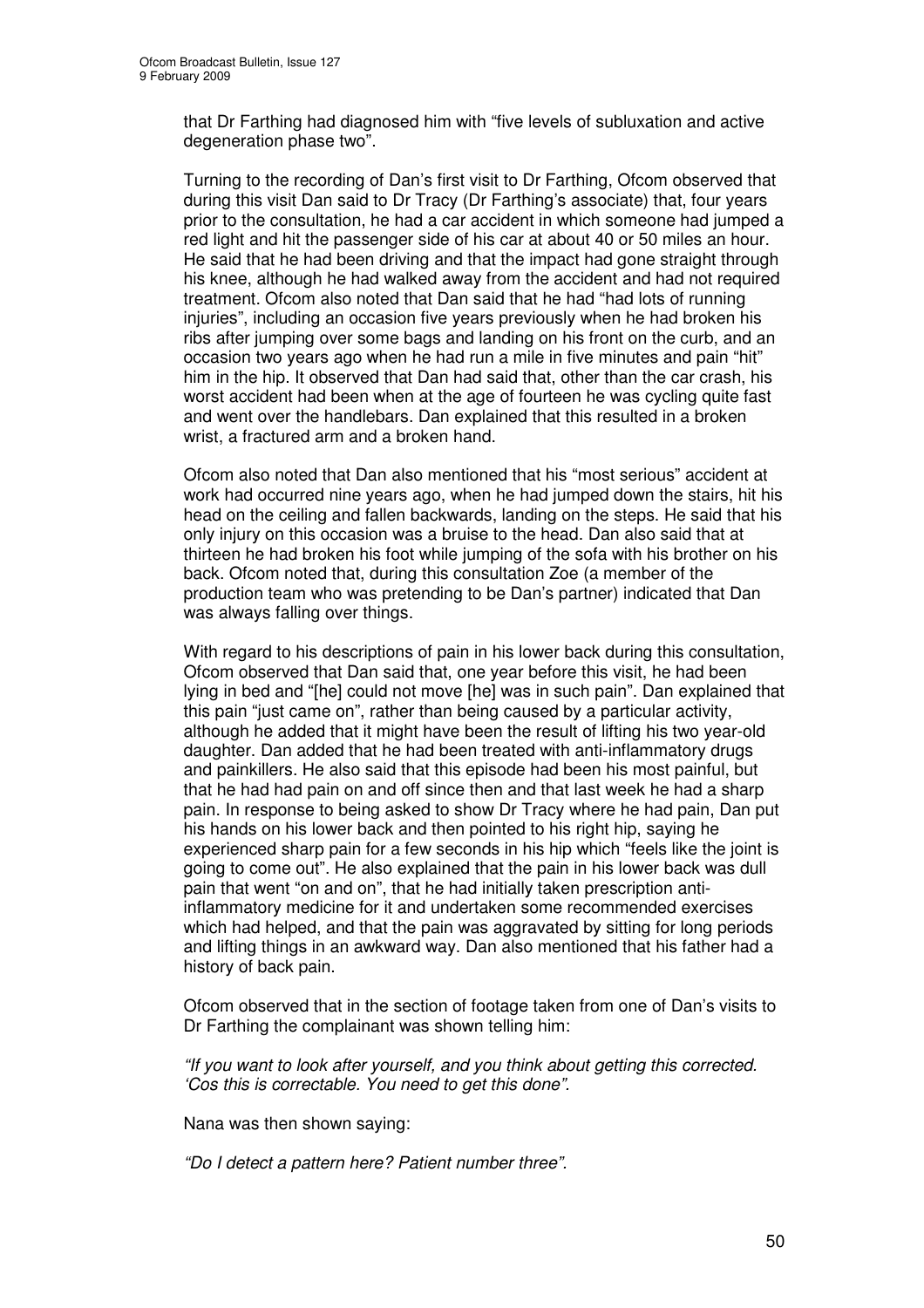#### *Sion*

Ofcom noted that the BBC's letter of 12 February 2007 to Dr Farthing indicated that Sion had visited the practice on 11, 17 and 18 January 2007. The letter said that previously a chiropractor had given him "a clean bill of health and that, if he had "reported mild short-term, lower back pain", he would have recommended losing weight and some simple exercises". The letter went on to say that when Sion had told Dr Farthing he had these symptoms he was diagnosed with "six levels of subluxation in the spine, four that been there for some time", and quoted a fee of £2,686 for the treatment he needed.

Ofcom recognised that only the second and third of Sion's visits had been recorded and were available, rather then the first in which a medical history would have been given. However, it observed that, during the second visit, Dr Farthing gave Sion his diagnosis and then referred to the significance of a car accident which Sion had had twenty years previously and that Sion responded "Well I can see I had really bad back pain in my lower back and that's kind of getting better really".

Ofcom observed that, in relation to Dr Farthing's recommended treatment for Sion, the programme showed the following exchange:

| Dr Farthing | "That's three times a week for twelve weeks. Twice a week for<br>twenty-four weeks. Then weekly adjustments".                                            |
|-------------|----------------------------------------------------------------------------------------------------------------------------------------------------------|
| Sion        | "Four thousand four hundred and seventy-seven pounds?".                                                                                                  |
| Dr Farthing | "You won't have to pay that. So what happens it reduces down<br>to a fee of two six eight six. Which gives you a saving of<br>seventeen hundred pounds". |

The programme then included this voiced over commentary:

*"Christian says this third patient needs expensive treatment too. That's three out of three for Christian";*

followed by Nana ending the 'game show' by saying:

*"So the winner is, Christian Farthing. So to our loser six levels of subluxation, and a huge bill to treat it and to our winner a free adjustment with Christian and a signed copy of his book – 'The world's best kept health secret revealed!'".*

In light of its assessment of the untransmitted recordings of Sara's and Dan's visits to Dr Farthing, Ofcom considered that in each case the complainant was given a detailed medical history of past experiences. Ofcom noted that both 'patients' had apparently indicated that they had pain for an extended period and Dan had mentioned at least one car crash, a serious cycling accident and series of other physical traumas, as well as a recurring sharp pain in his hip which felt as if the joint was going to come out.

Ofcom also considered that the untransmitted footage of Sion's visits to Dr Farthing which were available made it clear that he had given the complainant a medical history, which included at least one car accident and indicated that he had suffered from "really bad" lower back pain. In addition, Ofcom considered that, in its letter of 12 February 2007 to Dr Farthing, the BBC had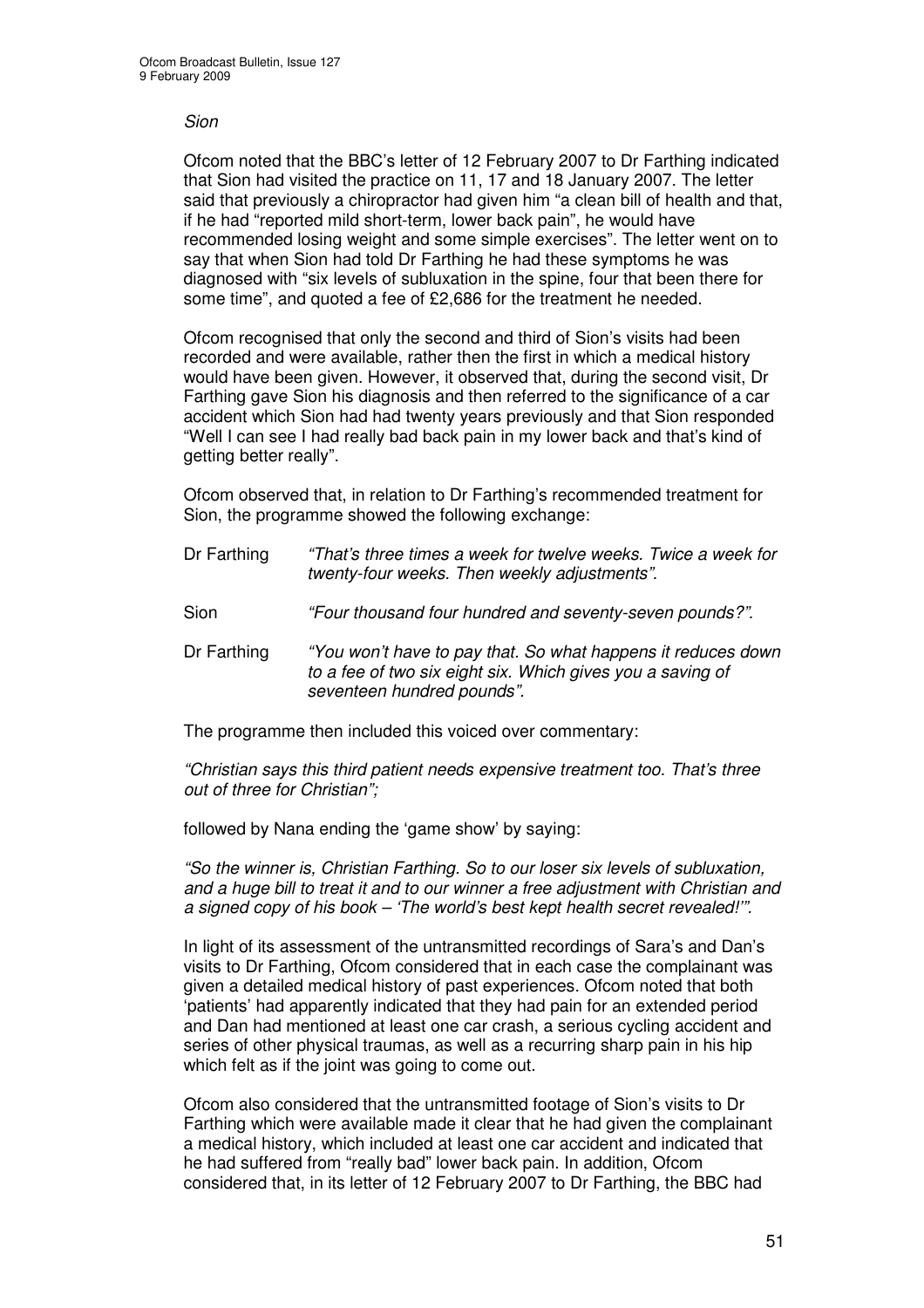implied that Sion had told Dr Farthing that he had "mild short-term, lower back pain" but had not given these same symptoms to the BBC's expert who had examined him.

Ofcom observed that in a follow-up letter of 19 February 2007 to Dr Farthing, the BBC said: "Our team gave you accurate medical histories. They each presented with symptoms of short-term mild back pain".

Ofcom also observed that, in its submission in response to this complaint, the BBC said that:

"The BBC sent him [Dr Farthing] three perfectly healthy dummy patients who he nonetheless suggested should be treated".

Having assessed all of the material noted above, Ofcom considered from the information available to it that the programme did not explain what information the independent expert was given about the medical histories or symptoms of the 'patients' and that the programme said that "*They* [the 'patients'] *all pretended to have mild back pain. Our expert said none of them needed any treatment"*. Ofcom also considered that material submitted by the BBC showed that each 'patient' had indicated to Dr Farthing that they had suffered from either long-term and/or considerable back pain and each had had accidents in the past (it noted that Dan had indicated a particularly extensive history of accidents).

In light of the material noted above, Ofcom concluded that the programme did not establish that Dr Farthing had recommended treatment for Sara, Dan and Sion which was deemed unnecessary by the independent medical expert because it did not establish that both Dr Farthing and the independent expert were given the same medical histories on which to base their judgements. Ofcom therefore found the inclusion of comments like *"Christian says this third patient needs treatment too. That's three out of three for Christian"* resulted in unfairness to the complainant.

 $vi) + viii)$ 

Ofcom considered together the complaints that the programme included the distorted views of a disgruntled ex-employee and an interview with a member of the public about Dr Farthing's practice despite the fact that she had not received any treatment from him.

Ofcom acknowledged that Dr Farthing argued that Mr Collins was a disgruntled former employee. However, having assessed all the material submitted by both parties, Ofcom considered that he was someone who had first-hand knowledge of how Dr Farthing treated patients on a daily basis.

Similarly, Ofcom recognised that within his complaint Dr Farthing said that Ms Shingleston had not received treatment from him. However, given that within his second submission Dr Farthing acknowledged that he had spoken to Ms Shingleston in a professional capacity (Dr Farthing said that contrary to her testimony included in the programme – see Decision at head a)  $i$ ) + ii) above – "she was not scared by what I had told her"), and that the untransmitted footage of Ms Shingleston's interview showed her talking about a single occasion when she attended Dr Farthing's clinic. Ofcom concluded that Ms Shingleston had seen Dr Farthing in his professional capacity, albeit that this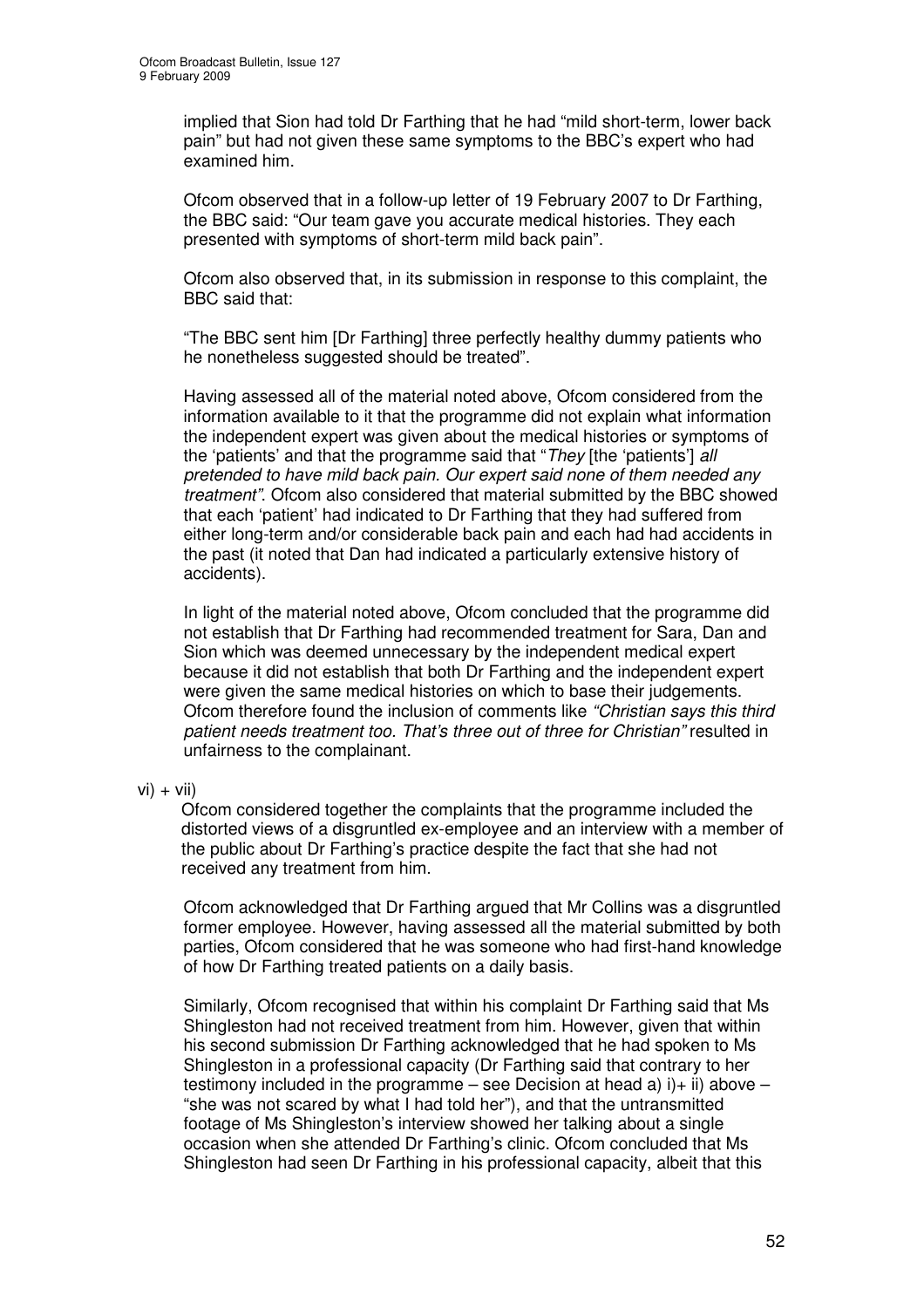was limited to the consultation stage of the process, and therefore had firsthand experience of the way in which he treated patients.

Ofcom noted that the programme had made it clear that Mr Collins was a former employee of Dr Farthing's and that Ms Shingleston had been a patient. It therefore considered that viewers would have been able to assess their testimony in light of the relationship that they had each had to Dr Farthing.

With regard to Dr Farthing's argument that each of these witnesses had been coached by the programme makers, Ofcom acknowledged that during their respective interviews each was asked to repeat themselves or to clarify points which they had made previously. However, in Ofcom's view this is a legitimate and common practice when interviewing, which is used in order to enable the programme makers to obtain material which encapsulates an interviewee's position in a coherent manner. In particular, Ofcom noted that while both Mr Collins and Ms Shingleston were asked to repeat points that they had previously made, the recollections and opinions included in these interviews were their own, and the views they articulated were consistent throughout the interviews.

Ofcom also noted that the testimony provided by Mr Collins, notably with regard to the use of scare tactics on patients, was consistent with the experience Ms Shingleston described and that, as noted in the Decision at heads a)  $i$  + ii) above, the testimony of both fitted with the pattern of treatment presented in the GCC's findings against Dr Farthing which led this body to repeatedly suspend him from practising as a chiropractor.

In light of these considerations, Ofcom found that the inclusion of the testimony of Mr Collins and Ms Shingleston did not result in unfairness to Dr Farthing.

viii) Ofcom considered Dr Farthing's complaint that the programme made a mockery of his findings, his education process and the methods he used to correct the spine (notably by including him in the context of programme which also included a segment on *"dodgy plumbers"* and another with a man lying in a bath full of baked beans).

As noted in the Decision at head a) iii) above, Ofcom observed that it had already found that the inclusion of the claims made against Dr Farthing (i.e. that he provided unnecessary treatments for which he charged large amounts of money and that he used scare tactics on patients) did not result in unfairness to the complainant (see the Decision at heads a) i) and ii) above) because the programme had based these claims on the GCC's findings, its consequent decision to suspend him repeatedly and credible first-hand testimony about the way he treated patients.

Ofcom again recognised that the irreverent and mocking nature of the programme was clear from the outset and was used consistently across each segment as a device to emphasis the allegations being made about the various service providers included. In particular, Ofcom observed that the two 'conning' visits to Dr Farthing were designed to highlight specific allegations being made against him, namely that he took too many x-rays and that he used scare tactics to encourage patients to sign on for expensive treatment plans for subluxation. In relation to Dr Farthing's specific concern that he was featured alongside a *"dodgy plumber"* and a man lying in a bath full of baked beans, Ofcom noted that it is common practice for undercover consumer affairs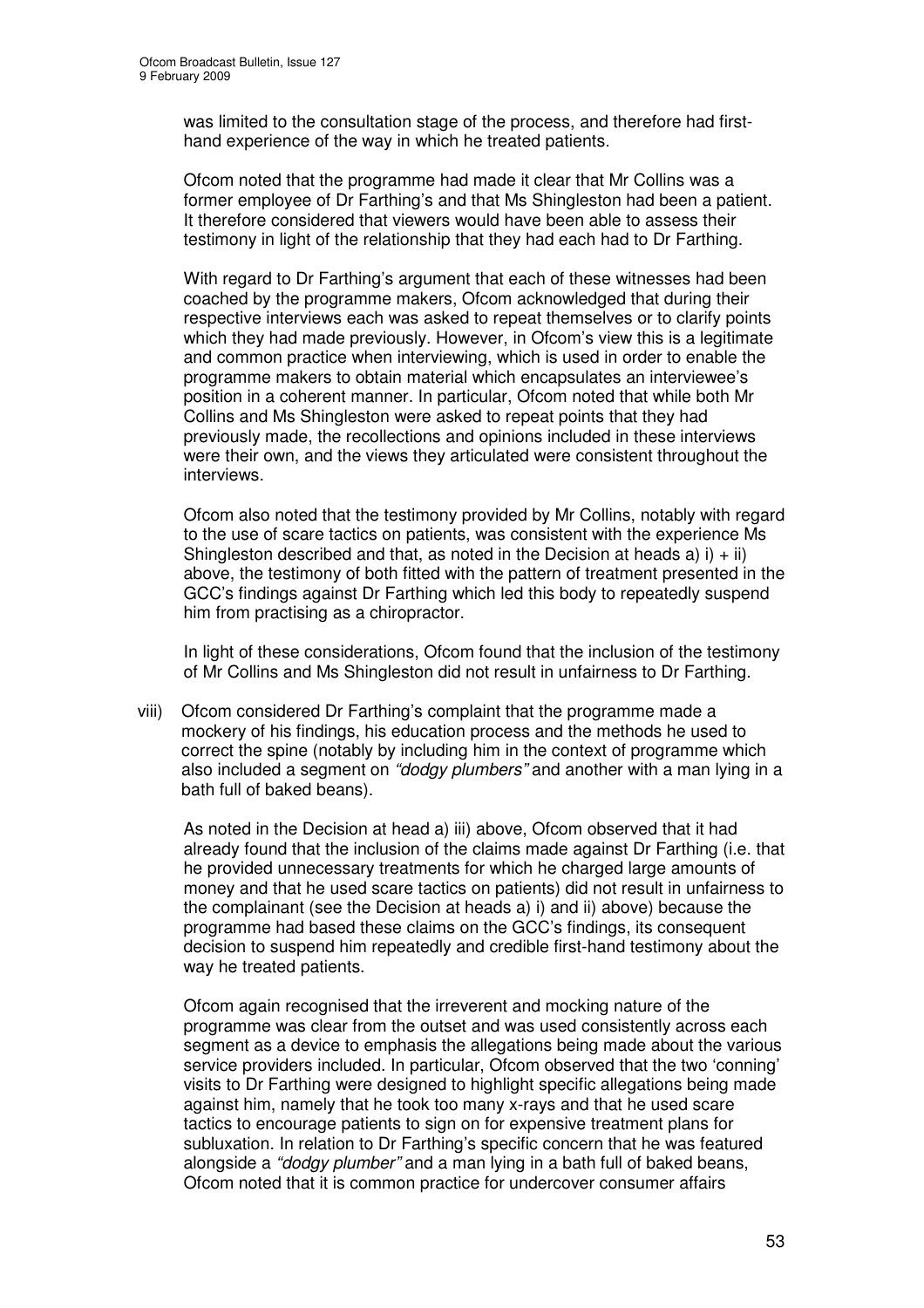programmes to feature more than one individual or company that is being accused of providing a poor quality service to the public and that this section of the programme was clearly distinct from those in which Dr Farthing was featured.

Given the clear and consistent nature of the programme, the way in which mocking set-ups and references were used to highlight the allegations being made about the people featured (including Dr Farthing) and the fact that Ofcom had found that the inclusion of the allegations against the complainant did not result in unfairness to him, Ofcom found that Dr Farthing was not treated unfairly in respect of the context in which he was shown.

ix) Ofcom turned to Dr Farthing's complaint that the programme unfairly treated the issue of vertebral subluxation as a "complete joke" notably through its use of the 'game show', and unfairly ignored the differences in scientific opinion on and the material supplied by Dr Farthing regarding subluxation.

With regard to the way in which subluxation itself, rather than either of the back specialists featured on the programme, was treated, Ofcom observed that the programme described it as *"a misalignment in the spinal bones"*. In Ofcom's view, this was a neutral description and did not mock the condition. It therefore considered that the programme did not mock vertebral subluxation.

Ofcom observed that, prior to the broadcast of the programme, Dr Farthing sent the BBC a number of letters responding to the allegations which he had been told would be made about him in the programme and setting out his position on the condition of subluxation. Ofcom also observed that the BBC's correspondence with Dr Farthing had begun on 12 February 2007 and ended on 8 March 2007, and that the BBC had acknowledged receipt of Dr Farthing's letters over this period and confirmed that it had read the material which he had sent. Ofcom also noted that on 12 March 2007 Carter-Ruck Solicitors (acting on Dr Farthing's instructions) had sent the BBC an email asking on what date(s) the programme was due to be broadcast. It also observed that on 29 March 2007 and 4 April 2007 Carter-Ruck emailed copies of letters from Dr Paul Stick who, having examined Dr Farthing's case notes on the three 'patients', gave his opinion on the complainant's diagnoses of the them. Ofcom recognised that the BBC had acknowledged receipt of the email of 12 March 2007, but did not acknowledge the last two emails containing the letters from Dr Stick. However, it also noted the first of these was sent on the day prior to the first broadcast of the programme and the second was sent on the day of the second broadcast of the programme. Ofcom considered that the BBC had acknowledged the material supplied to it by Dr Farthing prior to the broadcast of the programme.

In considering this complaint Ofcom recognised that the decision regarding the material that is included in a programme is quite rightly a matter of editorial judgement for the broadcaster.

Ofcom observed that the programme had represented the GCC's position on Dr Farthing in the following way: *"In 2004 he* [Dr Farthing] *was suspended by the General Chiropractic Council"* and that in relation to the allegation that Dr Farthing used too many x-rays it said *"Zapping everyone with radiation really isn't a good idea. And the General Chiropractic Council agree. They've suspended him* [Dr Farthing] *for it"*.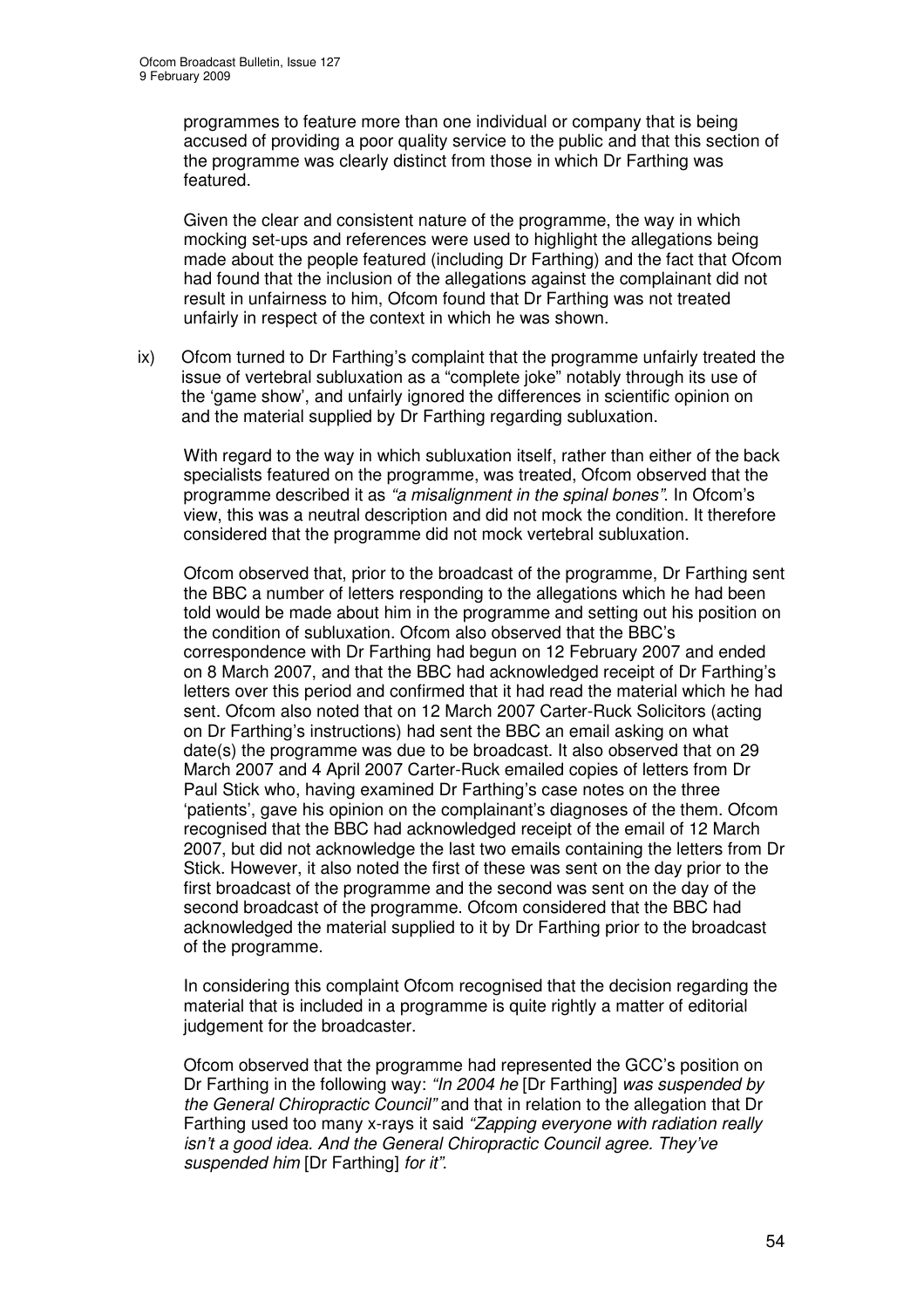With regard to the use of the material relating to Dr Farthing which was based upon the decisions published by the GCC, Ofcom recognised that, as noted in the Decision at heads a)  $i$ ) + ii) above, the GCC is the professional regulatory body for chiropractic in the UK and therefore that it was reasonable for the broadcaster to reflect this body's view of chiropractic in this country.

Having assessed the references in the programme to the GCC and the full text of the GCC's March 2007 and June 2003 findings against Dr Farthing (provided with the BBC's submission), Ofcom considered that the programme included a fair reflection of the regulatory body's position with regard to the way in which Dr Farthing practised.

Given that it was reasonable for the programme maker to have relied on the GCC's finding against Dr Farthing, Ofcom considered that the use of and references to the GCC in the programme did not result in unfairness to the complainant.

In light of the factors noted above, Ofcom found that the programme did not mock the condition of subluxation. Ofcom also found that Dr Farthing had not been treated unfairly in the programme as a result of the BBC's treatment of the material he supplied or the use of and references to the GCC within the programme.

x) The complaint at head a) x) (that the programme was unbalanced in that it gave only thirty seconds at the end to talk about positive feedback from patients and none of the patients were interviewed) will be considered in relation to whether or not it was incumbent on the broadcaster to offer Dr Farthing an opportunity to respond to the programme, whether it did so and, if so, whether that response was fairly represented, at the Decision at head b) iv) below.

Ofcom did not uphold heads a) i), ii) and, iii), vi), vii), viii) or ix) of this complaint. However, Ofcom did uphold the complaints at head a) iii), viii) and xi). Head a x) is considered in the Decision at head b) iv) below.

b) Ofcom considered Dr Farthing's complaint that he was not given an appropriate and timely opportunity to respond to the allegations that were made in the programme.

In considering this head of complaint Ofcom took particular account of Practice 7.11 of the Code, which states that if a programme alleges wrongdoing or incompetence or makes other significant allegations, those concerned should normally be given an appropriate and timely opportunity to respond.

 $i)$ ,  $ii) + iii)$ 

Ofcom considered together Dr Farthing's complaints at heads b) i) (that the time he was given to respond to the allegations was unreasonable because, despite his continual requests, the broadcaster did not provide him with signed medical release forms for the undercover reporters until two weeks prior to the broadcast), b) ii) (that he was not provided with any examination or assessment notes compiled by the BBC's own chiropractor) and b) iii) (that none of his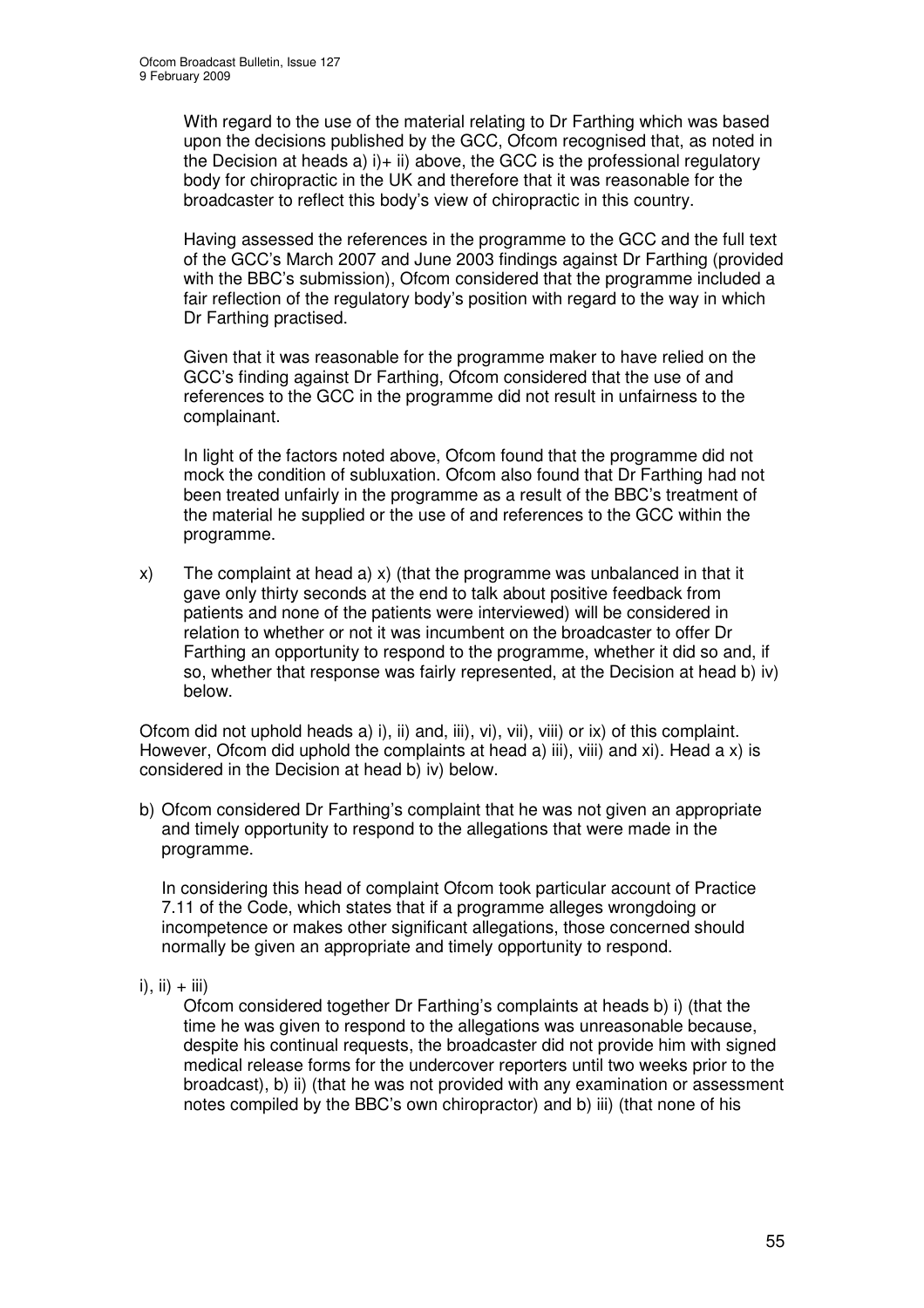questions about the training and background of the BBC's expert witnesses, which were noted in a letter sent to it on 22 February 2007, were answered<sup>3</sup>).

Ofcom observed that within this head of complaint Dr Farthing also stated that the programme was unfair to him because the BBC's expert witnesses were "in a biased situation" because they were informed about the purpose of the show and the fact that it was trying to "expose" him prior to giving their opinion. However, it noted that this aspect of Dr Farthing's complaint was considered at heads a) iii), viii) and xi) above.

In looking at this head of complaint Ofcom first assessed whether the programme included allegations about Dr Farthing in relation to which it was incumbent on the broadcaster to offer the complainant an opportunity to respond.

Ofcom observed that the programme alleged that *"Christian charges patients thousands for treatments they don't need"* and that *"he uses scare tactics to separate them from their cash"*. Ofcom also noted that the programme explained that it had sent three test patients to Dr Farthing, that its expert had said that "none of them needed any treatment" and that this was then followed by footage of Dr Farthing recommending treatment to all three of the 'patients'. In addition, Ofcom noted that the programme said that Dr Farthing *"also takes too many x-rays".*

Ofcom considered that these comments amounted to serious allegations and that therefore it was incumbent upon the broadcaster to offer Dr Farthing an appropriate and timely opportunity to respond to them. Moreover, Ofcom recognised that, as noted in the Decision at head a) iv), v) and ix) above, Dr Farthing was given such an opportunity in the letter the BBC sent to him on 12 February 2007.

Ofcom observed that the BBC's letter of 12 February 2007 detailed the nature of the report and informed Dr Farthing that he had been visited by three 'set-up patients', all of whom he had misdiagnosed. It also said that the programme would allege that he "charge[d] patients large amounts for unnecessary treatment" and report on his suspensions by the GCC (including the GCC's finding that Dr Farthing had failed to establish sufficient medical justification to take certain x-rays). The letter also noted that the programme would include testimony from Mr Collins (one of Dr Farthing's former employees) and Ms Shingleston (a former patient). Ofcom also observed that the letter invited Dr Farthing to discuss the allegations or make a statement which would be reflected in the programme, by a deadline of 19 February 2007.

Ofcom noted that on 15 February 2007 the BBC wrote to Dr Farthing (by post and fax) and that this letter referred to a telephone conversation which had taken place between the parties on the previous day (14 February 2007). The letter declined an invitation made by Dr Farthing to attend a seminar (which later correspondence made clear was being given by a chiropractor called Dr Deed Harrison), mentioned Dr Farthing's previously articulated intention to send x-rays of Sion (one of the three set-up 'patients') for further analysis and asked for the details of the third party to whom they would be sent, and, in

<sup>&</sup>lt;sup>3</sup> Ofcom noted that this letter referred to the background of the expert who examined the three BBC 'patients' and has considered this section of the complaint with regard to the information requested about and given to Dr Farthing regarding this individual.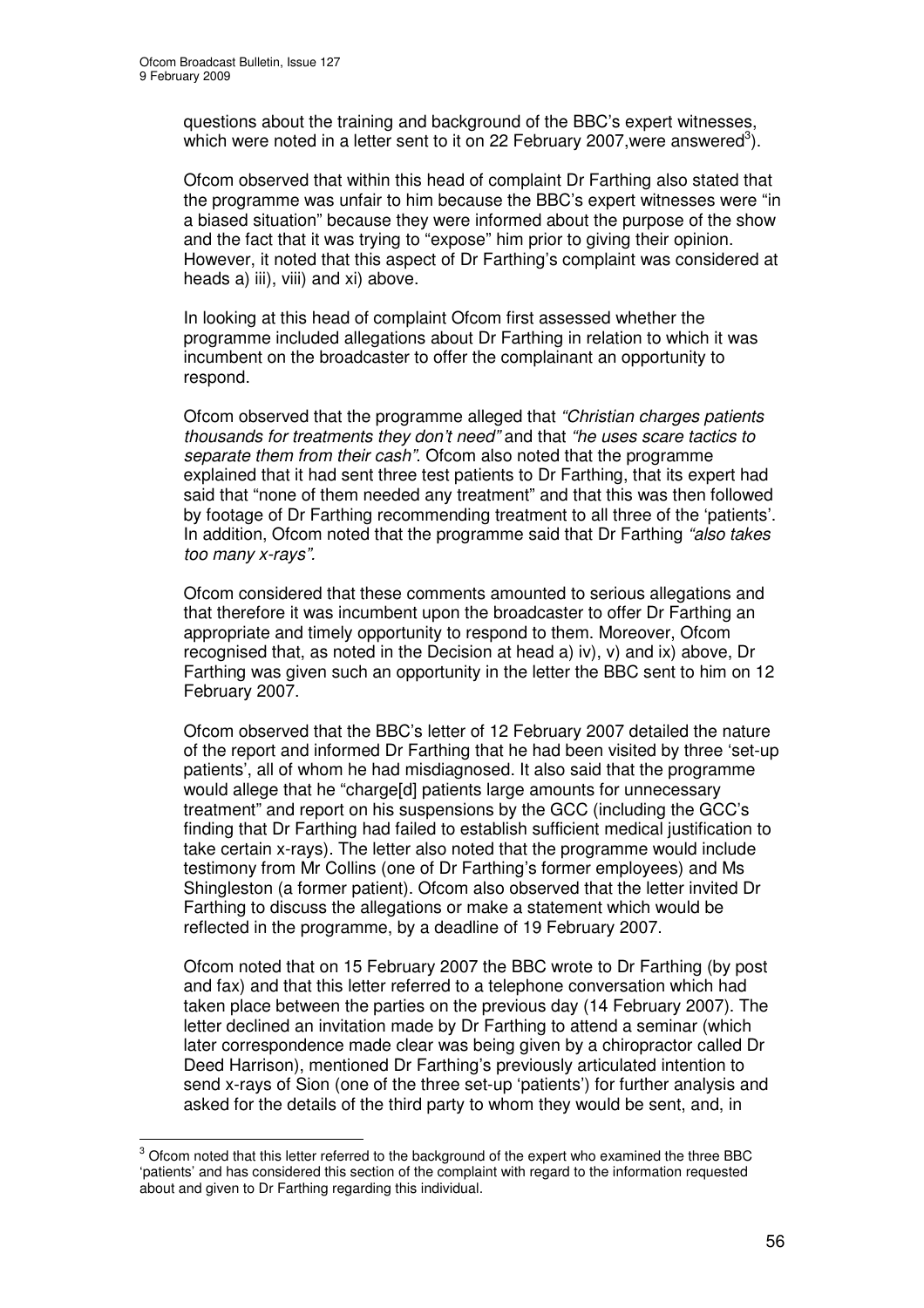response to an earlier query by Dr Farthing, gave some details about the medical background of the expert the BBC used to examine the three 'patients'. The letter also indicated that the programme maker would not extend the deadline for Dr Farthing's responses to its allegations because they concerned patients he had seen, on which he had existing records.

Notwithstanding this, Ofcom noted that Dr Farthing and the BBC continued to correspond between 16 February 2007 and 8 March 2007. This correspondence included discussion between the parties about the treatment offered by Dr Farthing to the 'patients', the BBC's provision of x-ray and medical release forms for these 'patients' and the identity and background of the independent expert used by the BBC. As noted above, Ofcom observed that Carter-Ruck had written to the BBC on 28 March and 4 April 2007 to enclose letters from Dr Stick, in which he gave his opinion of Dr Farthing's diagnoses of the three 'patients'.

# *Timeliness of opportunity to respond*

With regard to a comment made within Dr Farthing's email of 16 February 2007 to the BBC that the programme maker had nearly four months to "make investigations" for the programme, Ofcom considered that the length of time taken by the programme maker to produce a report or programme was not the key issue. Rather, the issue was whether Dr Farthing was given a timely and appropriate opportunity to respond to the allegations made about him.

In relation to Dr Farthing's complaint that he was not provided with signed medical release forms for the undercover reporters until two weeks prior to the broadcast, Ofcom recognised that the parties had repeatedly corresponded about this matter. In particular, Ofcom observed that it appeared that Dr Farthing mentioned his intention to send x-rays of Sion to a third party in a telephone conversation with the BBC on 14 February 2007 and that his first formal request for the release of Sion's x-rays and medical records was made in a letter to the BBC dated 17 February 2007. Ofcom recognised that, in response (dated 19 February), a BBC producer wrote "as you have informed me that Mr Taylor's records [i.e. Sion's] will be sent to Dr Deed Harrison, Dr Paul Stick and an independent radiologist I enclose the necessary authority". Ofcom also observed that in a follow-up letter of 26 February 2007 the BBC indicated that it had faxed through a signed release for Sion's data on 20 February 2007 and that it was attaching a second copy of the same.

Ofcom noted that Dr Farthing first requested the release of the x-rays and records for the two other 'patients' who visited him (Sara and Dan – who had adopted the names Sandra and James for these visits) in an email sent to the BBC on 26 February 2007. It also noted that on the same day the BBC informed Dr Farthing (via email) that it had tried to fax the releases for this data but that his fax machine appeared to be engaged, confirmed that Dan and Sara were happy for their records to be forwarded to the third parties already identified by Dr Farthing and indicated that it would send further copies of the release forms by post.

Ofcom observed that, in an email sent to the BBC on 12 March 2007, Carter-Ruck (writing on behalf of Dr Farthing) indicated that its "client urgently requires the patient release forms he has sent you back signed by the relevant individuals". Ofcom also noted that on the same day the BBC emailed Carter-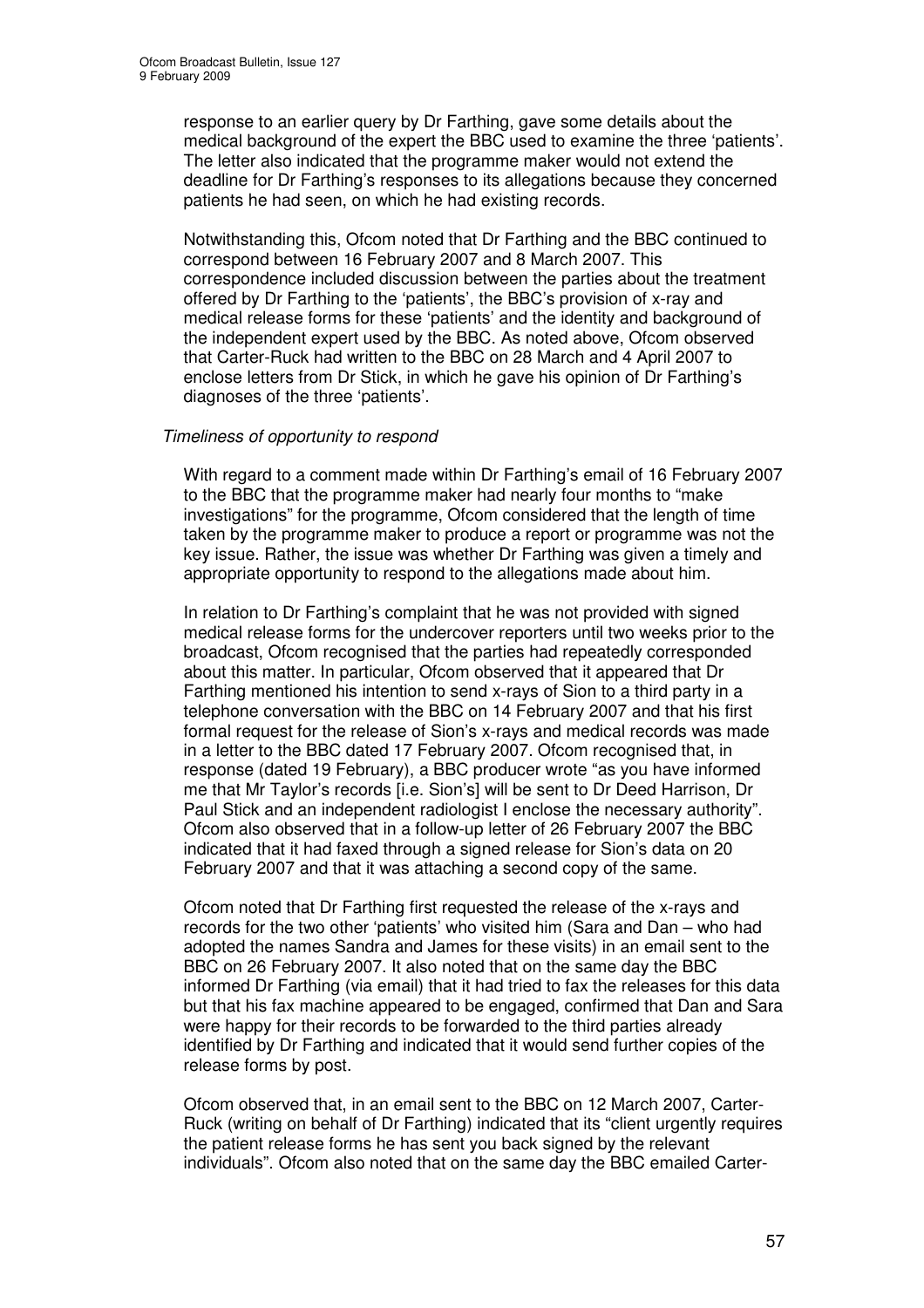Ruck to explain that it had sent the signed forms to Dr Farthing as soon as he had agreed to name the third parties who would examine the medical records.

In light of the factors noted above, Ofcom concluded that, within a day of being told to whom the data would be given, the BBC had sent a copy of the release form for Sion's x-rays and medical records to Dr Farthing. On the same day it received the request regarding Sara and Dan's records it tried to send the release forms to Dr Farthing by fax, and having failed to do so, clearly stated in an email that they would be happy for Dr Farthing to forward their records to the third parties he had specified. Ofcom also noted that that further copies of all three release forms were faxed to Dr Farthing on 28 February 2007, one month prior to the first broadcast of the programme (as well as apparently being posted on 1 March 2007). Ofcom therefore considered that the opportunity to respond given to Dr Farthing was timely.

#### *Appropriate information about the programme and allegations*

Ofcom turned to the complaints that Dr Farthing was not provided with any examination or assessment notes compiled by the BBC's own chiropractor and that none of his questions about the training and background of this person were answered.

Ofcom observed that it was not incumbent on the broadcaster to provide the notes compiled by its own chiropractor to the complainant, but rather to give Dr Farthing an appropriate and timely opportunity to respond to the allegations made about him. It also noted that the BBC had first written to Dr Farthing on 12 February 2007 setting out the nature of the programme and the allegations which would be made about him and that the programme maker had engaged in almost a month of correspondence with Dr Farthing about these issues. In particular, Ofcom recognised that in its letter to Dr Farthing of 19 February 2007 the BBC responded to queries (as opposed to statements) put to it by Dr Farthing in his earlier correspondence. This letter included a response to Dr Farthing's request for Sion's medical records, further explanation of the specific allegations that the programme planned to make about the way Dr Farthing practised, and a comment that the BBC felt that it had given Dr Farthing sufficient information and time to respond to its allegations, but that it would seriously consider the request if Dr Farthing could "demonstrate why extra time is needed". The letter also indicated that the BBC had already given Dr Farthing information about the qualifications and the expertise of the chiropractor who examined the set-up 'patients.

In relation to this last point, Ofcom observed that in a letter to Dr Farthing dated 15 February 2007 the BBC informed the complainant that the 'patients' "were examined by a fully qualified chiropractor who was a member of the British Chiropractic Association ("the BCA")and registered with the GCC. The letter also explained that this person was an internationally renowned expert in the diagnosis and management of spinal pain and said that the BBC would ask if he was happy for it to release his details. Ofcom also observed that in its submission in response to this complaint the BBC indicated that all except one of the experts it consulted for this programme wished to remain anonymous because of the contentious nature of the debate over vertebral subluxation (the expert who examined the set-up 'patients' was one of those who wished to remain anonymous).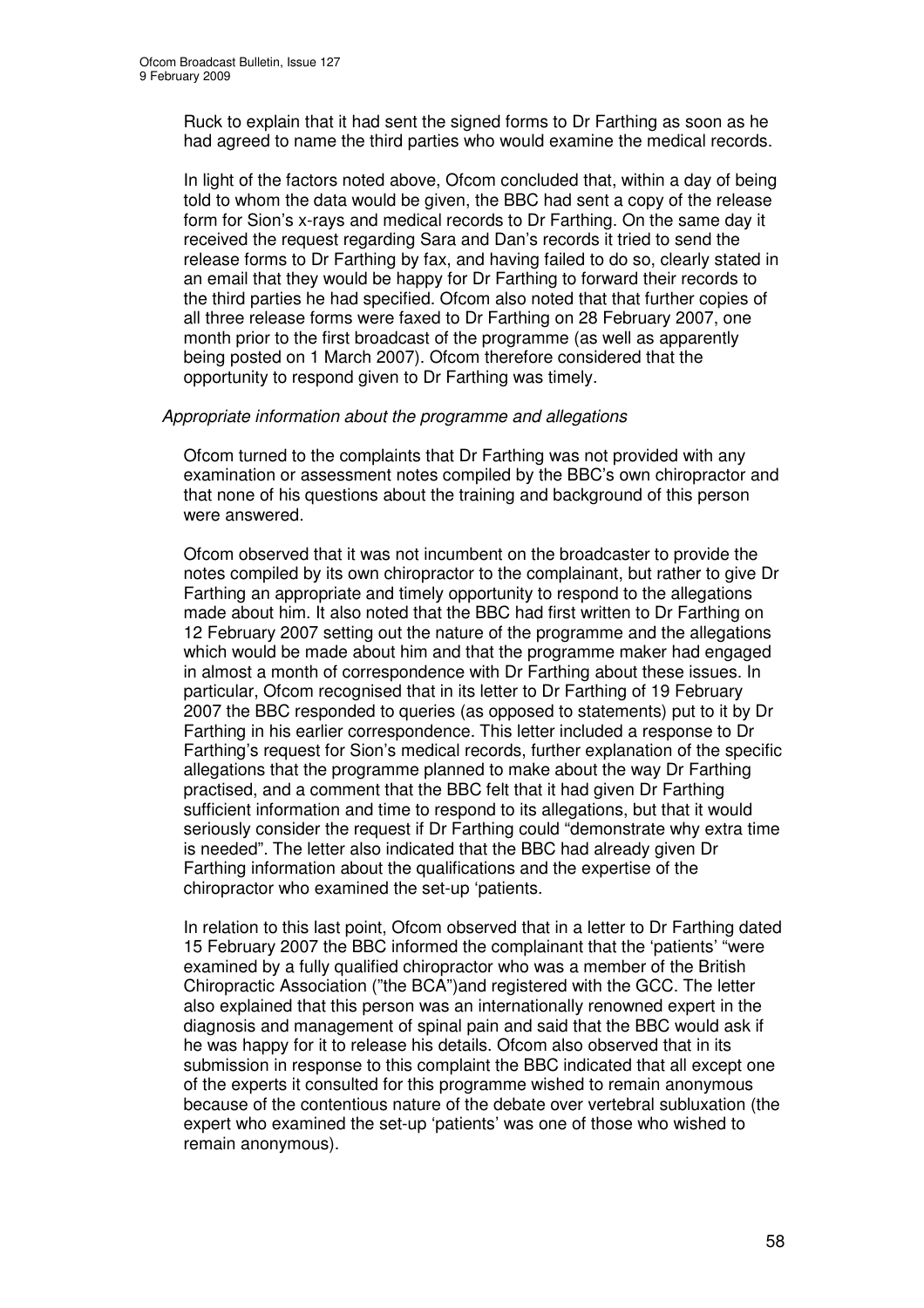Ofcom considered that the BBC responded promptly to Dr Farthing's queries over nearly a month-long period prior to transmission of the programme and that its letters to Dr Farthing included clear details about the nature of the programme in which he would be featured and the allegations about him which would be made. Furthermore, the BBC sent release forms for the x-rays and medical records of three 'patients' who visited Dr Farthing as soon as it was informed to whom they would be sent in the case of Sion, and as soon as they were requested, in the case of Sara and Dan, and this last action occurred a month before the first transmission of the programme. Ofcom therefore considered that Dr Farthing was given an appropriate and timely opportunity to respond to the allegations made in the programme.

iv) Ofcom considered the complaint that the programme did not represent Dr Farthing's contributions fairly, notably the documentation, research data and the reports from supportive doctors which he had supplied. Ofcom also considered the complaint at head a) x) that the programme was unbalanced because it gave only thirty seconds at the end to talk about positive feedback from [his] patients and none of the patients were interviewed) within this section of its Decision.

As noted in the Decisions at heads b) i), ii) and iii) above, Ofcom considered that the programme included a serious allegation of misconduct on the part of Dr Farthing, that it had been incumbent on the broadcaster to offer him an appropriate and timely opportunity to respond to this allegation and that the broadcaster had offered him such an opportunity.

Therefore, in considering this section of Dr Farthing's complaint Ofcom assessed his response to the BBC's allegations and how it was represented within the programme. In doing this Ofcom took particular account of Practice 7.6 of the Code, which states that when a programme is edited contributions should be represented fairly.

Ofcom observed that programme makers can quite legitimately select, omit or edit material contributed to a programme, as long as doing so does not result in unfairness. It recognised that this is rightly an editorial decision for programme makers to take. Therefore, Ofcom was not concerned with the nature, number or length of contributions made by Dr Farthing. Rather, it sought to determine whether the way in which the programme represented Dr Farthing's response resulted in unfairness to him.

Ofcom noted that, in his letters responding to the broadcaster's allegations, Dr Farthing denied that he had offered the 'patients' unnecessary treatment and indicated that the BBC misunderstood the theory of chiropractic that he employed, which he said was used and supported around the world. In particular, Ofcom observed that, within his 17 February 2007 letter, Dr Farthing said that "I reject the allegations in your letter as factually incorrect and see them as an attempt to slander my reputation", explained that there were divergent attitudes regarding the condition of vertebral subluxation across the world, rejected the way chiropractic was operated and regulated in the UK and indicated that he did not feel that an assessment of the BBC's set-up 'patients' made by a BCA or GCC chiropractor was relevant, as this person would not understand the basis of his diagnosis and treatment of vertebral subluxation. In this letter, Dr Farthing also said that while the practice's "focus initially is on the detection and correction of subluxation we introduce many other lifestyle factors in an attempt to improve overall lifestyle and wellbeing for our patients".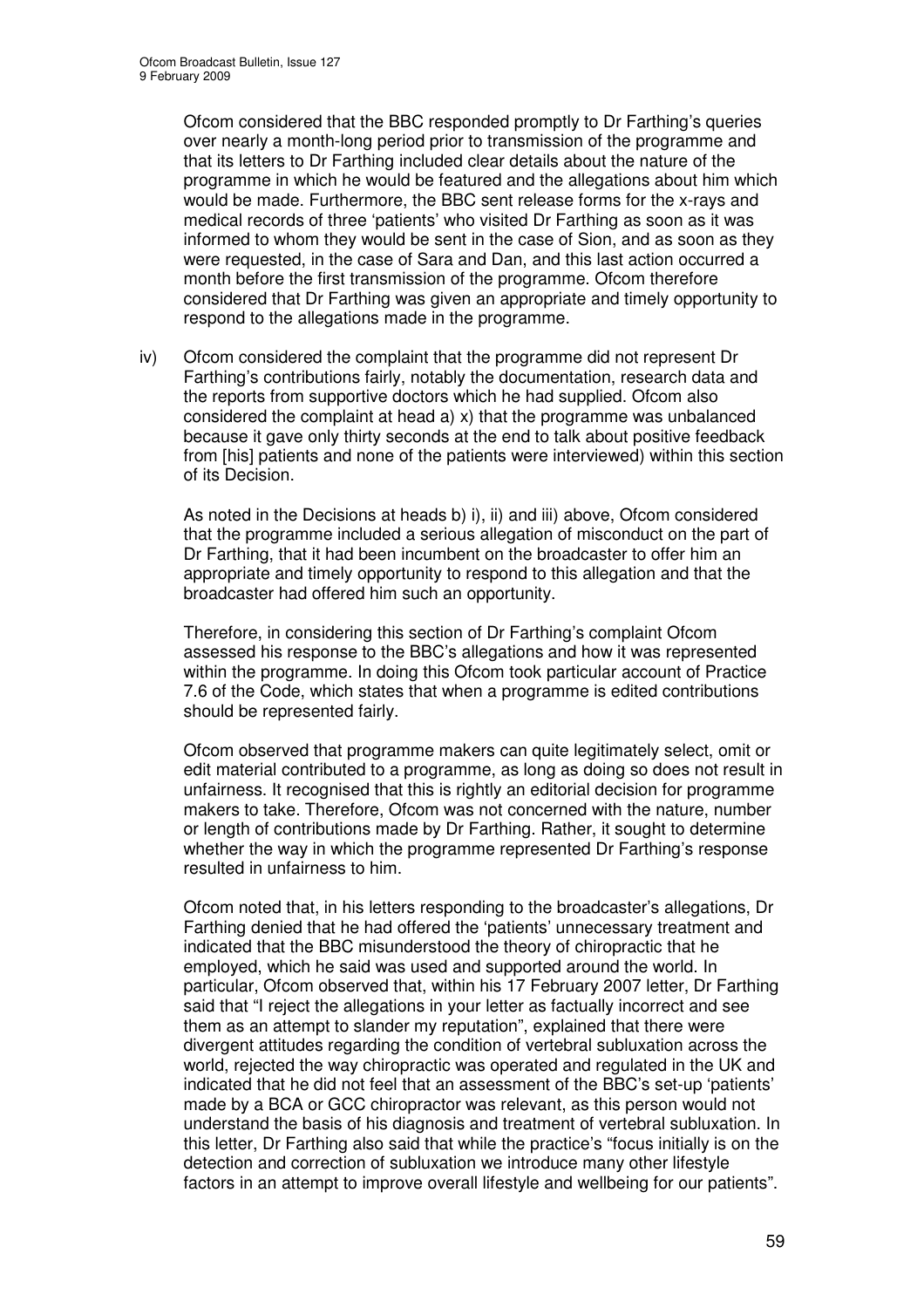With regard to the allegation that he charged excessive amounts, Dr Farthing said "I pre-inform all patients of costs, time and commitment before they commence care" and in response to that allegation that he took unnecessary xrays, he said "In regard to x-rays, I am compliant with the laws of this country". Ofcom also observed that a letter emailed on 29 March 2007 to the BBC from Carter-Ruck (on behalf of Dr Farthing) stated that "our client has numerous testimonials from patients that he can give you".

Having considered Dr Farthing's response to the broadcaster's allegations, Ofcom looked at how they were reflected in the programme. It observed that, at the end of the last section of the programme dealing with subluxation, images of Dr Farthing in his practice were shown with the following voice-over commentary:

*"Christian Farthing says he would stand by his diagnosis of subluxation based on our visits to his practice and the x-rays he took. He says his method of treatment is supported by experts through out the world and that he tells patients the costs before they start care at his practice. Mr Farthing says although his focus is initially the detection and correction of subluxation he also attempts to improve overall wellbeing. He has sent us many testimonials from satisfied customers".*

In Ofcom's view this was a fair reflection of Dr Farthing's response to the allegations of misconduct made about him in the programme, in that it included the pertinent points he made about the world-wide support for his method of chiropractic and made clear that Dr Farthing believed that the BBC's investigation into him was deeply flawed and therefore that the claims the programme made about him were untrue.

In addition, having examined Dr Farthing's letters to the BBC it did not appear to Ofcom that Dr Farthing had sent testimonials from happy customers to the broadcaster prior to the transmission of the programme, However, it noted that Carter-Ruck's letter of the 29 March 2007 indicated that he could do so and, in Ofcom's view, this statement would not have adversely affected viewers' opinion of Dr Farthing.

Given these factors, Ofcom considered that no unfairness to Dr Farthing resulted from the way in which his responses to the allegations of misconduct made about him were represented in the programme.

In light of the evidence above in relation to heads b) i) to iv) of this complaint, Ofcom found that that Dr Farthing was given an appropriate and timely opportunity to respond to the allegations made against him in the programme and that his response to these allegations was fairly represented.

c) Dr Farthing complained that he was treated unfairly in the programme as broadcast, in that it included covertly recorded footage of him giving consultations to three undercover reporters without securing his consent for the broadcast and without justification. Specifically, Dr Farthing stated that the BBC had not established that his diagnoses were incorrect. Dr Farthing also stated that all his patients were "well informed" about his background before they commenced treatment.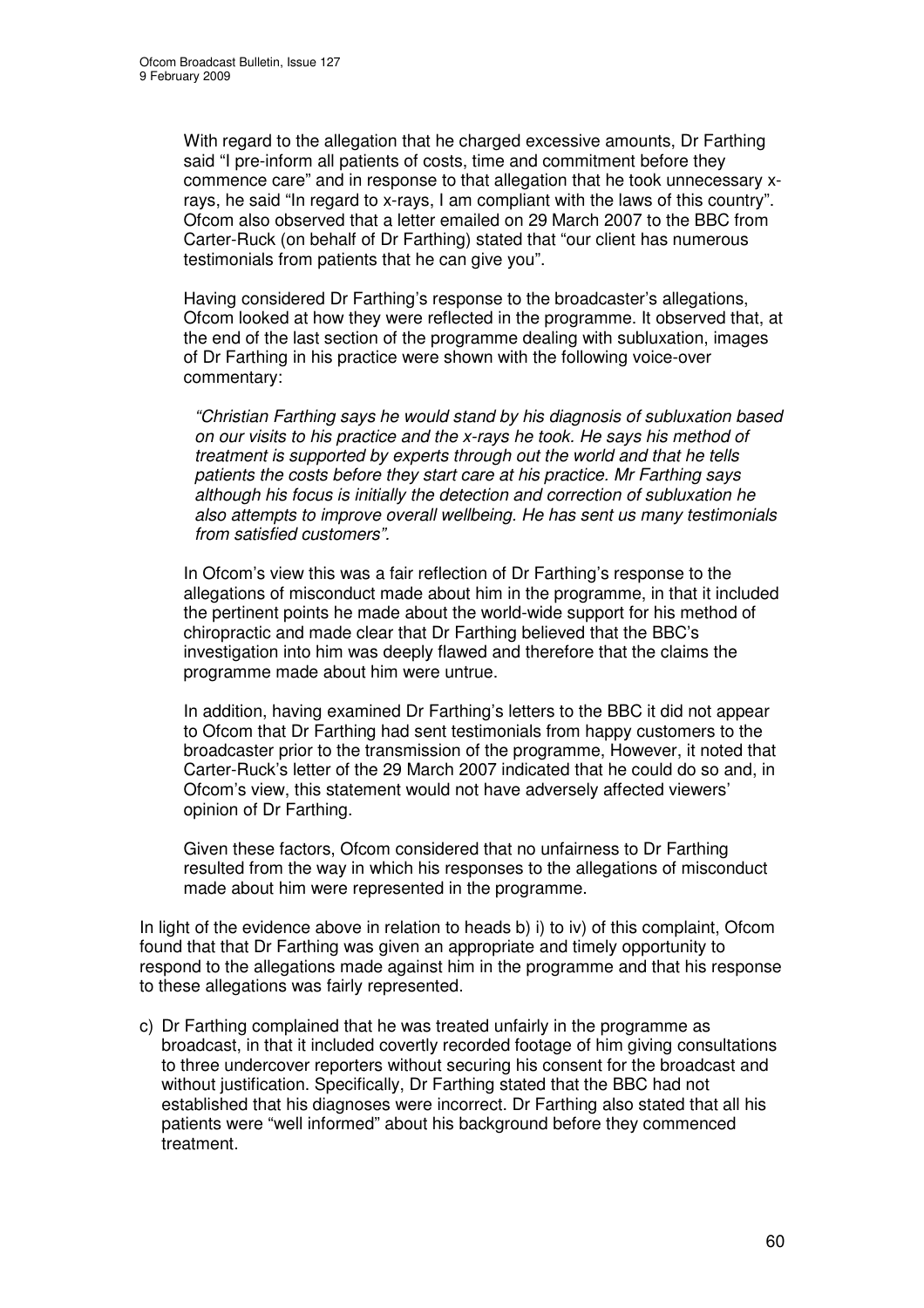Ofcom considered that this complaint related to Practice 7.14 of the Code, which states that broadcasters or programme makers should not normally obtain or seek information, audio, pictures or an agreement to contribute through misrepresentation or deception. (Deception includes surreptitious filming or recording.) However it may be warranted to use material obtained through misrepresentation or deception without consent if it is in the public interest and cannot reasonably be obtained by other means.

Nonetheless, Ofcom also recognised that this section of the Code was explicitly linked to Practices 8.11 to 8.15, the last two of which concern unwarranted infringement of privacy in the making or the broadcast of a programme as a result of the obtaining and use of footage which was filmed surreptitiously.

Given that Ofcom entertained a privacy complaint by Dr Farthing about the recording and use of surreptitiously filmed footage, the element of the overall complaint at head c) will be considered within the Decision on the privacy complaint at head d) below.

d) Ofcom addressed Dr Farthing's complaint of unwarranted infringement of privacy in the making and broadcast of the programme. Dr Farthing complained that he was filmed covertly while giving consultations to three 'patients' whom he later discovered to be undercover reporters without securing his consent. He stated that there was no public interest in filming him because the BBC had not established that his diagnoses were incorrect, and stated that all his patients were "well informed" about his background before they commence treatment. In this context, Dr Farthing noted his belief that there "was no prima facie evidence substantial enough for a story to be created in the public interest".

In Ofcom's view, the line to be drawn between the public's right to information and the citizen's right to privacy can sometimes be a fine one. In considering complaints about the unwarranted infringement of privacy both in relation to the making and the broadcast of the programme, Ofcom must consider two distinct questions: First, has there been an infringement of privacy? Secondly, if so, was it warranted? (Rule 8.1 of the Code). In the Code, "warranted" has a particular meaning. It means that where broadcasters wish to justify an infringement of privacy as warranted, they should be able to demonstrate why, in the particular circumstances of the case, it is warranted.

# *Recording of material*

In considering this head of complaint Ofcom took particular account of Practice 8.13 of the Code, which states that surreptitious filming or recording should only be used where it is warranted. Normally, it will only be warranted if:

- there is prima facie evidence of a story in the public interest;
- there are reasonable grounds to suspect that further material evidence could be obtained; and,
- it is necessary to the credibility and authenticity of the programme.

In relation to this complaint, Ofcom first considered whether Dr Farthing had a legitimate expectation of privacy in relation to the use of surreptitious filming in the making of the programme. Ofcom recognised that Dr Farthing's expectation of privacy was lowered by the fact that filming took place in his practice, which is accessed by members of the public. However, it also recognised that Dr Farthing's expectation of privacy was heightened by a number of factors including the fact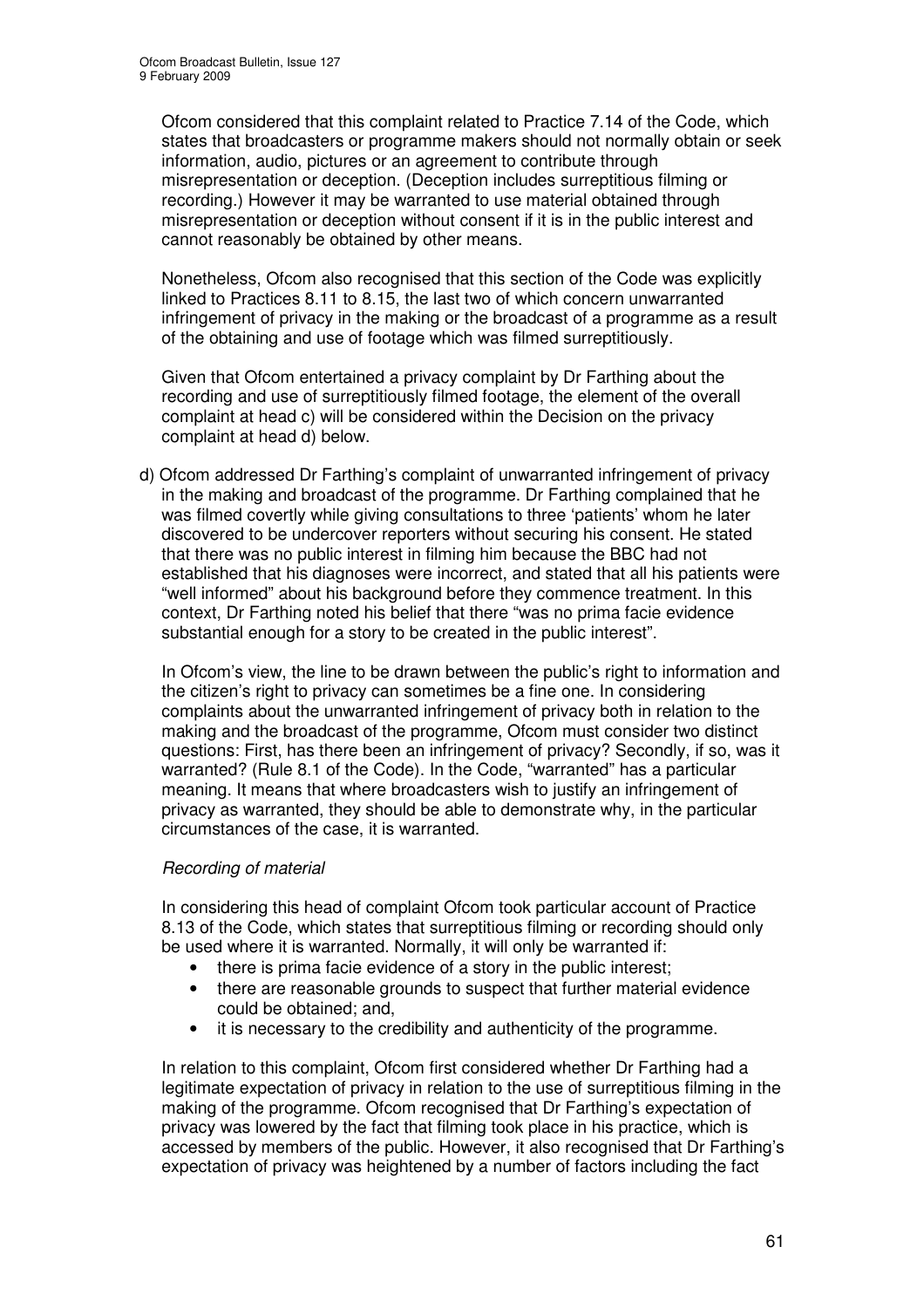that he was filmed while giving individual consultations to people whom he believed to be patients and that therefore he could reasonably have expected that matters discussed between them would be treated as being of a private, rather than a public, nature. Also, that these 'patients' were seeing Dr Farthing as a result of an invitation to attend a pre-arranged meeting, rather than because they had walked in off the street. Ofcom also recognised that Dr Farthing's expectation of privacy in these circumstances was heightened because actions which took place during these meetings were filmed surreptitiously. Therefore, on balance, Ofcom considered that Dr Farthing had a legitimate expectation that his privacy would not be infringed by the surreptitious filming of actions which took place in his practice.

Given these factors Ofcom considered that Dr Farthing's privacy had been infringed by recording of the visits by the 'patients' to his practice.

Ofcom then turned to consider whether the infringement of Dr Farthing's privacy in the making of the programme by virtue of surreptitious filming was warranted.

Ofcom observed that, in its 12 February letter 2007 to Dr Farthing, the BBC informed him of the dates on which the three 'patients' had visited his practice. The letter stated Sandra [real name Sara] had visited Dr Farthing on 9 November and 22 November 2006, James [real name Dan] had visited him on 14 and 29 November 2006 and Sion on 11, 17 and 18 January 2007.

Ofcom then assessed what prima facie evidence of a story in the public interest was available to the programme makers at the time each of these 'patients' visited Dr Farthing.

Ofcom observed that when the three 'patients' made their visits to Dr Farthing the programme maker was aware that, as noted in the Decision at head a) i)  $+$  ii) above, Dr Farthing had been twice been suspended from practising as a chiropractor by the GCC because he was found to have provided inappropriate or unnecessary treatments to four patients, and that the second suspension was for the maximum period available as a sanction to the GCC (three years).

Ofcom also noted that at this time (i.e. prior to the 'patients' visits) the programme maker had the testimony of Mr Collins (a former employee of Dr Farthing's) who had indicated in an interview during the making of the programme that Dr Farthing had taken x-rays of and diagnosed subluxation in almost all of the people who came to see him and used scare tactics to get people to signup for treatments, and Ms Shingleston (a former patient) who, in an interview given at the same time, indicated that Dr Farthing had misdiagnosed her and unduly scared her about the seriousness of her condition.

In light of the above observations Ofcom considered that the BBC had presented evidence that, at the stage when it sent reporters to surreptitiously record Dr Farthing's actions with regard to patients visiting his practice (i.e. prior to filming), it had information which clearly indicated that Dr Farthing had a history of providing some patients with unnecessary treatments, using an unduly alarmist manner and taking too many x-rays. Therefore, it considered that at the time of the visits by the 'patients' the BBC had sufficient information to conclude that the story about Dr Farthing was in the public interest. Ofcom also considered that the BBC had reasonable grounds to suspect that surreptitious filming of Dr Farthing would provide further material in the public interest and that it was necessary to the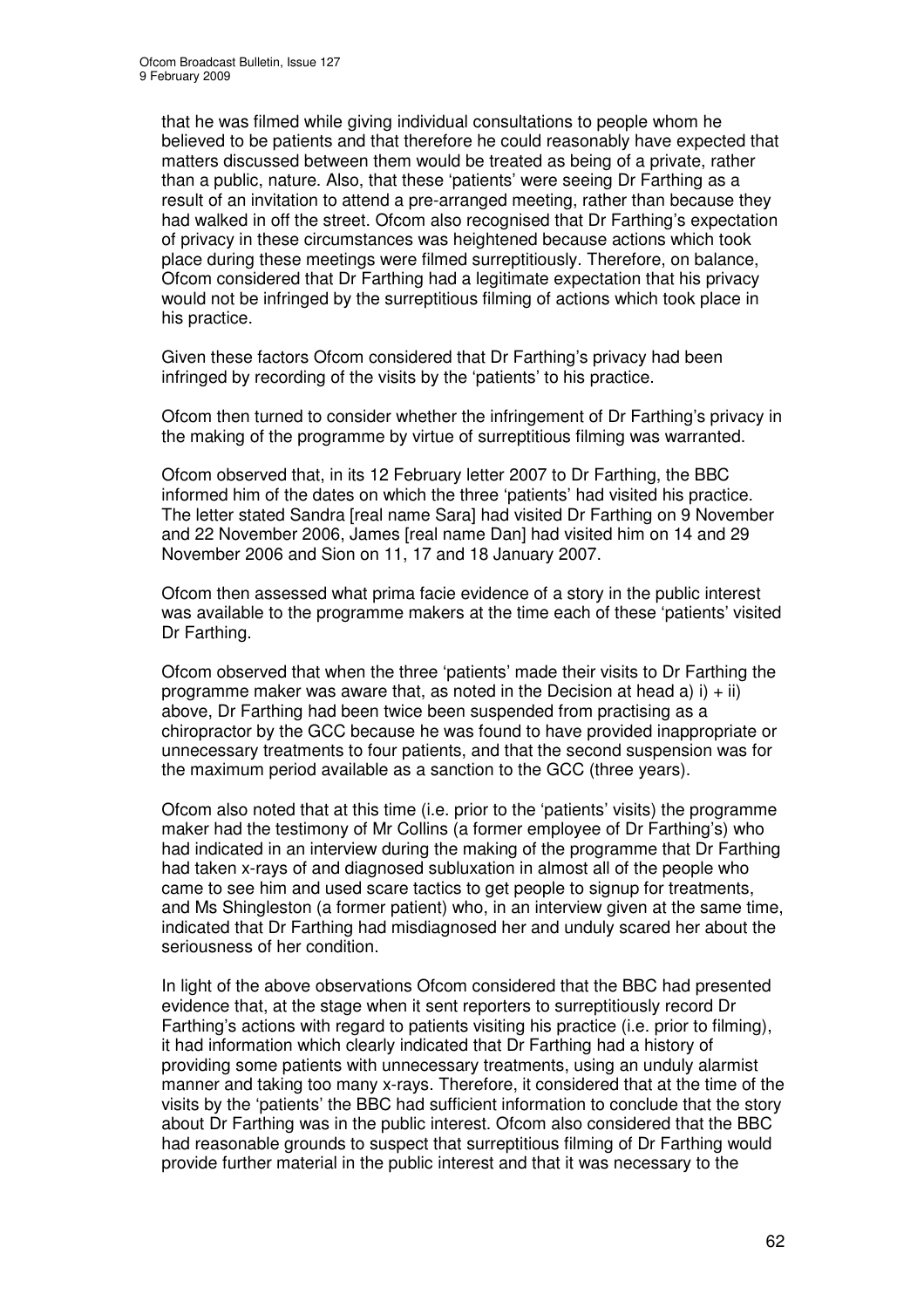authenticity and credibility of the story, as a candid view of the way in which Dr Farthing practiced could only be obtained through surreptitious filming.

Taking these factors together, Ofcom found that with regard to the making of the programme, the infringement of Dr Farthing's privacy due to surreptitious filming of his consultations with the three 'patients' was warranted.

# *Broadcast of material*

Ofcom then addressed Dr Farthing's complaints of unwarranted infringement of privacy in the broadcast of the programme due to the inclusion of covertly filmed footage of him while giving consultations to three 'patients', whom he later discovered to be undercover reporters, without his consent.

In considering this part of this head of complaint Ofcom took particular account of Practice 8.14 of the Code, which states that material gained by surreptitious filming and recording should only be broadcast when it is warranted.

Ofcom first considered whether Dr Farthing had a legitimate expectation of privacy in these circumstances.

Ofcom recognised that Dr Farthing's expectation of privacy was lowered by the fact that material in question was footage of his practice, which is accessed by members of the public. However, it also recognised that Dr Farthing's expectation of privacy was heightened by a number of factors, including the fact that the footage broadcast was of him giving individual consultations to people whom he believed to be patients (and that therefore he could reasonably have expected that matters discussed between them would be treated as being of a private, rather than a public nature) and that he had invited the 'patients' included in the footage to pre-arranged meetings, rather than having them walk in off the street. Ofcom also recognised that Dr Farthing's expectation of privacy in these circumstances was heightened because the footage of the actions which took place during these meetings was filmed surreptitiously.

Therefore, on balance, Ofcom considered that Dr Farthing had a legitimate expectation of privacy with regard to broadcast of the footage filmed in these circumstances.

Given that surreptitiously filmed footage of Dr Farthing's consultations with the 'patients' was included in the programme, Ofcom considered that his privacy had been infringed in the broadcast.

Ofcom turned to consider whether the infringement of Dr Farthing's privacy in the broadcast of the programme by virtue of surreptitious filming was warranted. As noted above, the Code indicates that the word "warranted", in the context of justifying an infringement of privacy, has a particular meaning. It means that a broadcaster must be able to demonstrate why the infringement was justified and, if the justification put forward is that it is in the public interest, why, in the particular circumstances of the case, the public interest outweighed the complainant's right to privacy.

Ofcom observed that, by the time the programme was first transmitted, the GCC had again renewed Dr Farthing's suspension from being able to practice as a chiropractor for the maximum three-year period available to it as a sanction.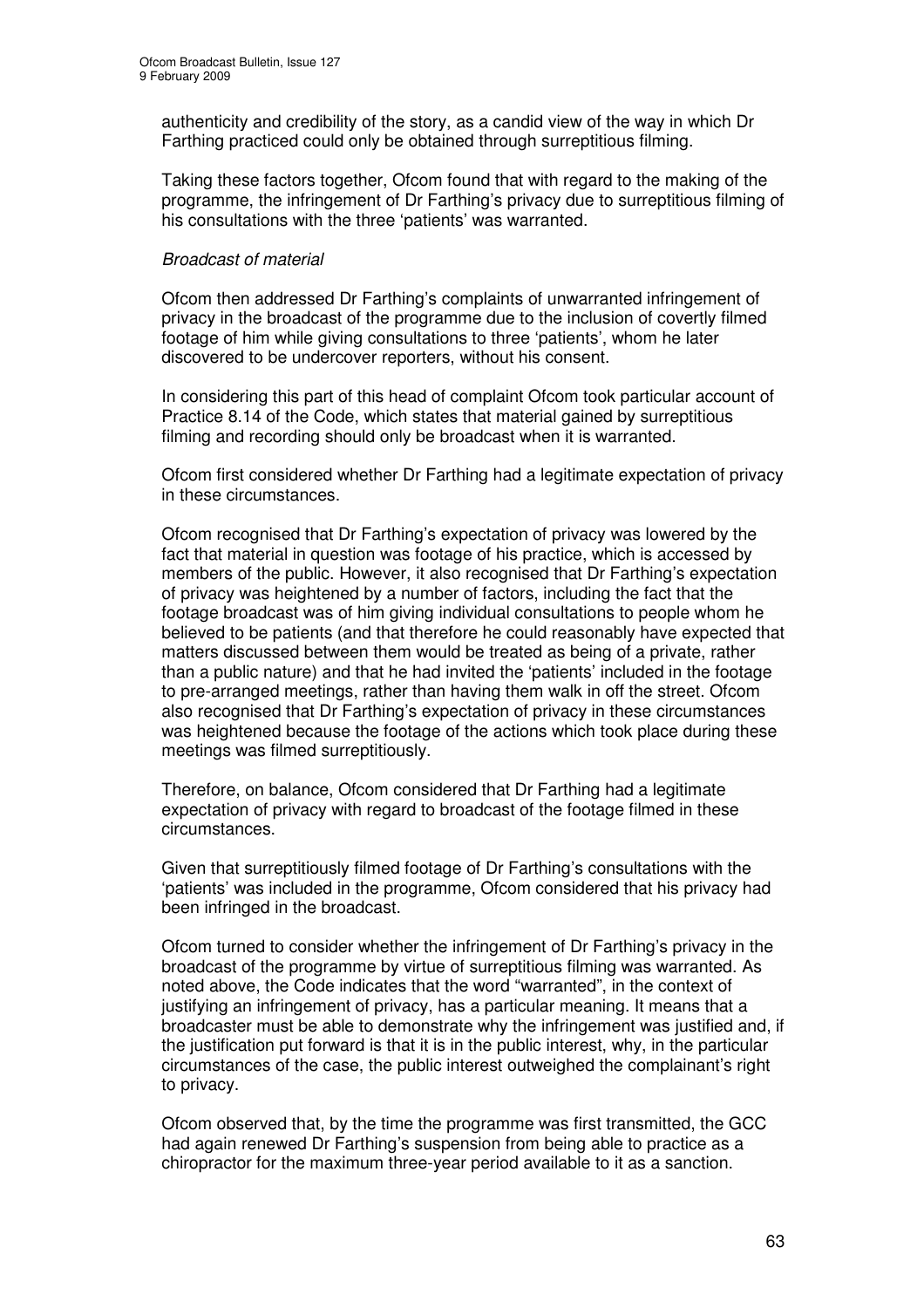However, Ofcom also observed that in the Decision at heads a) iv, v) and xi) above (which concerned the way in which the complainant's diagnosis of and recommendations to the three BBC reporters who poised as 'patients' was portrayed) it had found that Dr Farthing had been treated unfairly.

Ofcom recognised that it had made this finding because it considered that the programme did not explain what information the independent expert (who examined these 'patients' prior to their visits to Dr Farthing) was given about the medical histories or symptoms of the 'patients', despite including the following assertion: "*They* [the 'patients'] *all pretended to have mild back pain. Our expert said none of them needed any treatment"*. Ofcom also considered that material submitted by the BBC showed that each 'patient' had indicated to Dr Farthing that they had suffered from either long-term and/or considerable back pain and each had had accidents in the past (it noted that Dan had indicated a particularly extensive history of accidents).

In light of the material noted above, Ofcom concluded that the programme did not establish that Dr Farthing had recommended treatment for Sara, Dan and Sion (the three 'patients') which they did not need and that, in the context of the 'game show' comments like *"Christian says this third patient needs treatment too. That's three out of three for Christian"* resulted in unfairness to the complainant.

Given this earlier finding, Ofcom considered that the inclusion of sections of the surreptitiously recorded visits of Sara, Dan and Sion to Dr Farthing did not provide information that was in the public interest and consequently that their inclusion was not warranted.

Therefore, Ofcom found that the broadcast of the surreptitiously recorded footage of these consultations unwarrantably infringed the complainant's privacy.

**Accordingly, Ofcom has not upheld heads a) i) to iii) and vi) to ix) and heads b) i) to iv), but has upheld heads a) iv), v) and xi) of Dr Farthing's complaint of unfair treatment. Head a) x) of the fairness complaint (which concerned the time given to Dr Farthing's contribution in the programme) was considered within the Decision about the representation of the complainant's response at head b) iv). In addition, Ofcom has not upheld Dr Farthing's complaint of unwarranted infringement of privacy in the making of the programme but has upheld his complaint of unwarranted infringement of privacy in the broadcast at head d). Given its view that head c) of the fairness complaint was inextricably linked with Dr Farthing's privacy complaint Ofcom considered this complaint as part of the Decision at head d).**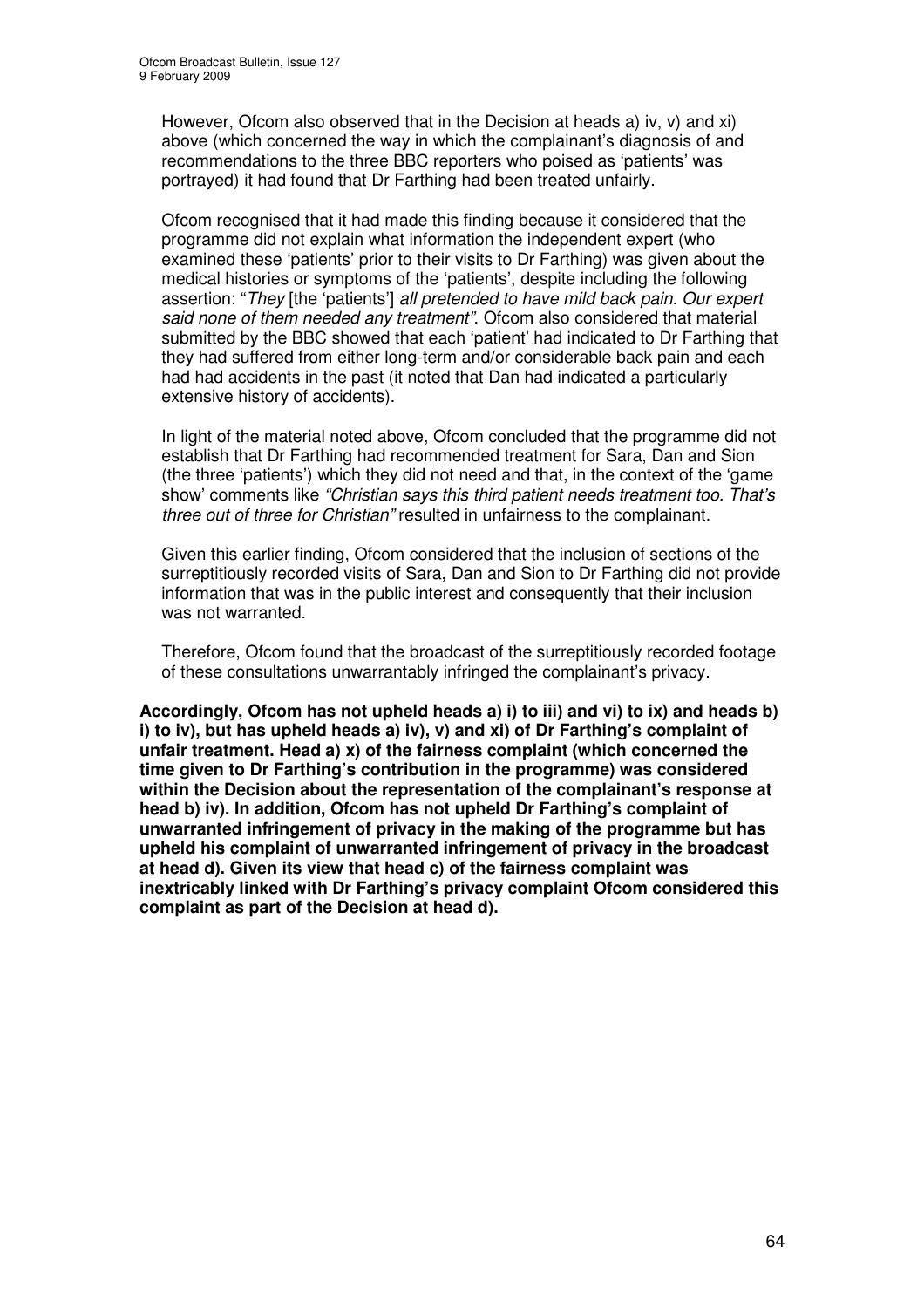# **Partly Upheld**

# **Complaint by Dr Peter Proud**

*Conning the Conmen, BBC3, 29 March 2007 (repeated 4 April 2007 and 30 July 2007)*

**Summary:** Ofcom has partly upheld this complaint of unfair treatment and unwarranted infringement of privacy made by Dr Peter Proud.

Dr Peter Proud's complaint was considered by the Executive Fairness Group.

In summary Ofcom found the following:

- Ofcom found that in light of the evidence gathered by the BBC at the time of the broadcast, Dr Proud was not portrayed unfairly in relation to the inclusion in the programme of allegations that he provided unnecessary treatments for which he charged large amounts of money and that he used scare tactics in order to get patients to sign up and pay for his treatments. It also found that neither the way in which the General Chiropractic Council's position was reflected nor the tone of the programme resulted in unfairness to the Dr Proud.
- However, Ofcom found that the way in which the programme portrayed Dr Proud's diagnosis of and recommendations to the three BBC reporters who visited him posing as 'patients' resulted in unfairness to the complainant. This was because despite claiming that Dr Proud had recommended unnecessary treatment to all three 'patients', the programme did not establish that this was the case.
- In addition, Ofcom found that Dr Proud was given an appropriate and timely opportunity to respond to the allegations made about him and that his response was represented fairly in the programme.
- In relation to Dr Proud's complaint that his privacy was unwarrantably infringed in the making of the programme due to the obtaining of surreptitiously recorded footage of the BBC reporters' visits to his practice, Ofcom found that in relation to the circumstances pertaining to the obtaining of this footage Dr Proud had a legitimate expectation of privacy and that his privacy was infringed. However, Ofcom found that this was warranted because the BBC had prima facie evidence that the story was in the public interest, and reasonable grounds to suspect that the surreptitious filming would provide further material in the public interest and that the candid view of the way in which Dr Proud practised could not be gained through other means.
- In relation to the complaint that Dr Proud's privacy was unwarrantably infringed in the broadcast of the programme Ofcom made the following findings:
	- in light of the fact that personal details disclosed about Dr Proud in the programme were already in the public domain, he did not have a legitimate expectation of privacy in relation to their inclusion in the programme and his privacy was not infringed in this respect;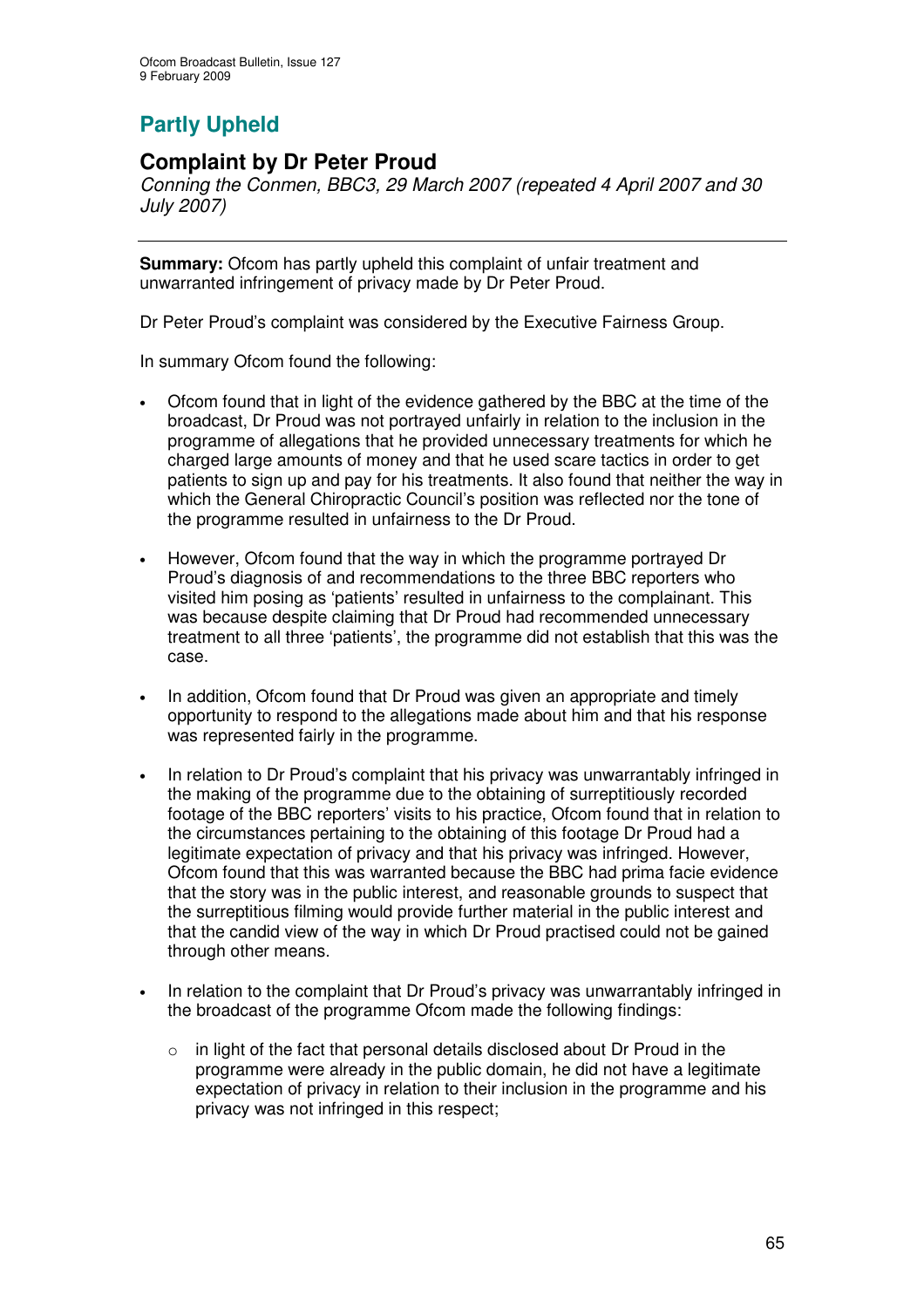- $\circ$  in light of the fact that the location of Dr Proud's home was not disclosed in the programme, he did not have a legitimate expectation of privacy in relation to this information and his privacy was not infringed in this respect; and,
- $\circ$  in relation to the circumstances pertaining to the inclusion of the surreptitiously filmed footage of the BBC reporters' visits to his practice in the programme Dr Proud had a legitimate expectation of privacy and his privacy was infringed. Ofcom also found that in light of the earlier finding that the way in which the programme portrayed Dr Proud's diagnosis of and recommendations to the three BBC reporters who visited him posing as 'patients' resulted in unfairness to him, the inclusion of this footage was not warranted. Ofcom therefore found that Dr Proud's privacy had been unwarrantably infringed in the broadcast of the programme in this respect.

# **Introduction**

On 29 March 2007, BBC3 broadcast an edition of *Conning the Conmen*. The BBC3 website described *Conning the Conmen* as a new series in which "a maverick team of undercover reporters turns the tables on Britain's rogues and conmen". It added that the series "has launched a new generation of undercover investigations" and that it "combines daring undercover stings with wicked comedy".

*Conning the Conmen* features intercut reports on people who the programme makers believe to have poorly served or 'conned' the public and the presenters' attempts to con these people in turn. This edition of the programme showed one of the presenters trying to get a drug dealer to take a non-cash payment and a report into a *"dodgy plumber"* who the programme tried to get to sit in a bath full of baked beans. It also included an investigation into two back specialists, one of whom was Dr Peter Proud. The programme alleged that these back specialists had been involved in recommending unnecessary treatment to their patients for a condition called *"subluxation"* or spinal malfunction.

The programme included four sections dealing with subluxation. Dr Proud was referred to and/or appeared in the first two of these sections. During these two sections of the programme the presenters staged a pretend 'game show' called *"subluxation nation"*. The 'game show' featured two of the presenters as 'contestants' who, it was explained, were 'representing' one of two back specialists, namely Dr Peter Proud and Dr Christian Farthing. The first part of the 'game show' introduced the two back specialists and set out allegations which the programme was making against them. With regard to Dr Proud, the programme stated that *"Peter charges patients hundreds for treatment they don't need"* and that *"This year he was struck off the General Chiropractic Council for exaggerating how bad his patients' backs were and recommending treatment patients didn't need"*. This section of the programme also included an interview with one of Dr Proud's former patients who said she felt that she had been 'conned' by him.

The second part of the 'game show' included covertly filmed footage of undercover reporters posing as 'patients' and attending consultations with Dr Proud and Dr Farthing. Viewers were told that these 'patients' had previously been given the all clear by a chiropractor appointed by the programme. The 'game show' was used as a device to establish which of the two back specialists featured was the *"winner"* (i.e. which of the two had recommended more unnecessary treatments) and would therefore be *"conned"* by the programme. Dr Farthing was pronounced the "winner" in that he had recommended treatment for all three 'patients' sent to him while Dr Proud diagnosed two of the three 'patients' sent to him as having "subluxation" or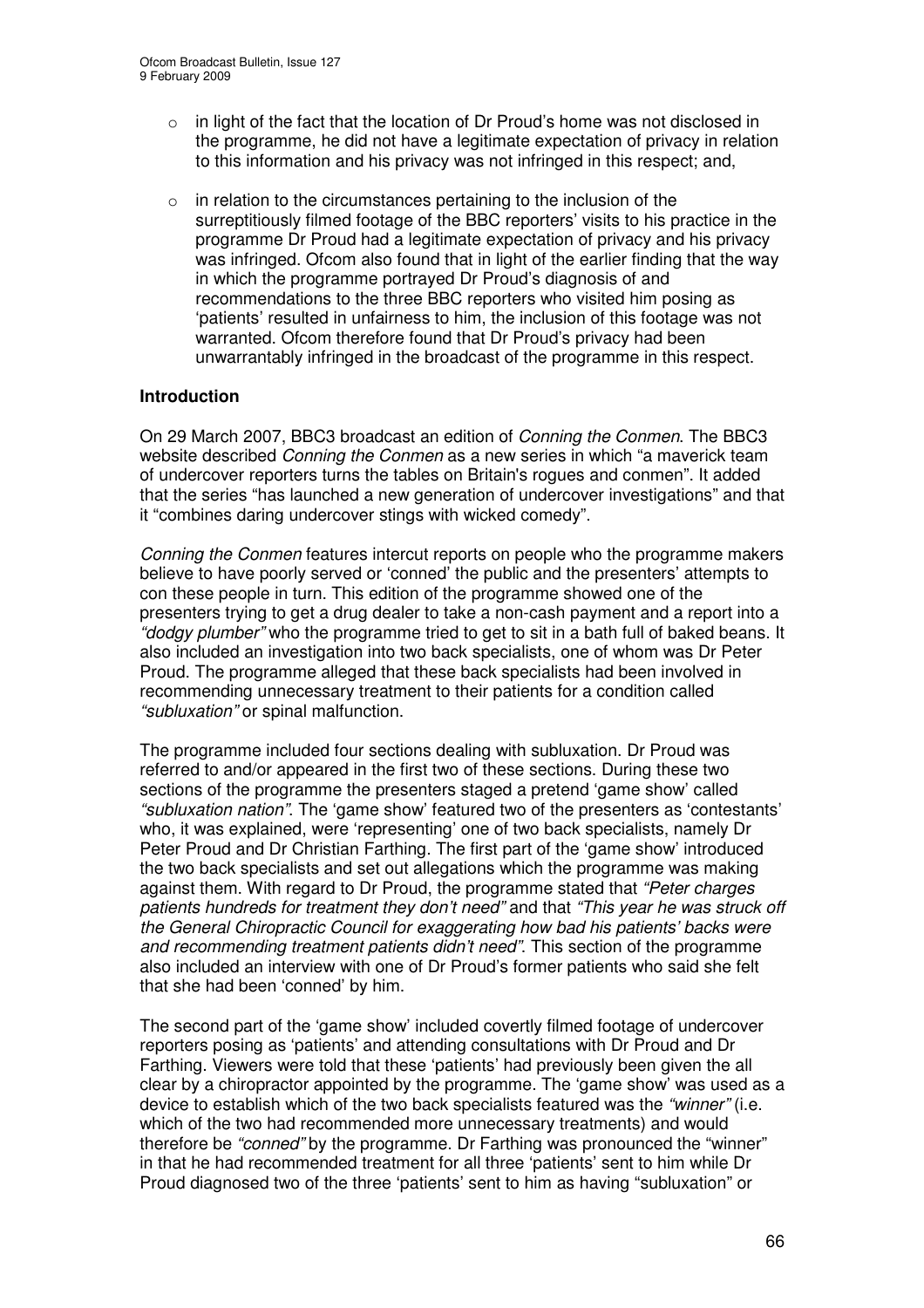spinal malfunction and recommended treatment. At the end of the second part of the 'game show' one of the presenters said that Dr Proud had responded to its allegations against him by saying that the programme was not impartial, independent or honest and that many spinal specialists around the world agreed with the way he practised. The presenter also explained that the programme had received many testimonials from Dr Proud's patients who were happy with their treatment.

As well as the covertly filmed footage of Dr Proud advising the 'patients' sent by the BBC the programme included the following details about Dr Proud: his nationality, age, marital status and the name of the town in which he lived and worked.

Dr Proud complained to Ofcom that he was treated unfairly in the programme as broadcast and that his privacy was unwarrantably infringed in both the making and the broadcast of the programme.

# **The Complaint**

# **Dr Proud's case**

In summary, Dr Proud complained that he was treated unfairly in the programme as broadcast in that:

- a) The programme unfairly and unjustly portrayed him as a 'conman'. Specifically he stated that:
	- i) the allegation that he provided unnecessary treatment and charged large amounts was unfounded by the recommendations he gave in the programme;
	- ii) the information given by the 'set-up' patients was inconsistent with the initial correspondence sent by the BBC, in that the actors lied about their names, and the information that he was given about their medical background was not consistent with the conditions the BBC said they presented with;
	- iii) the recommendations he made to the actors for treatment and his wider work were supported by international research, and evidence from the World Health Organisation (WHO), Dr Paul Stick, an independent expert, and Dr Deed Harrison from Clinical Biomechanics of Posture, but the BBC did not listen to or make any mention of this in the show choosing only to be guided by the General Chiropractic Council ("the GCC") who do not understand or recognise his form of treatment. Dr Proud complained that this made a mockery of vertebral subluxation.
- b) He was not given an opportunity to respond to the allegations that were made in the programme. Specifically he stated that:
	- i) the time frame that he was given to respond to the allegations was unreasonable and did not allow him time to formulate a thorough response. He stated that he was allowed one week when the programme makers had had months to plan the programme.
	- ii) the BBC was uncooperative when he requested consent to access medical records of the three actors who attended his practice for a diagnosis, resulting in him being unable to obtain third party expert opinions in relation to those actors, and preventing him from defending himself against the BBC's allegations.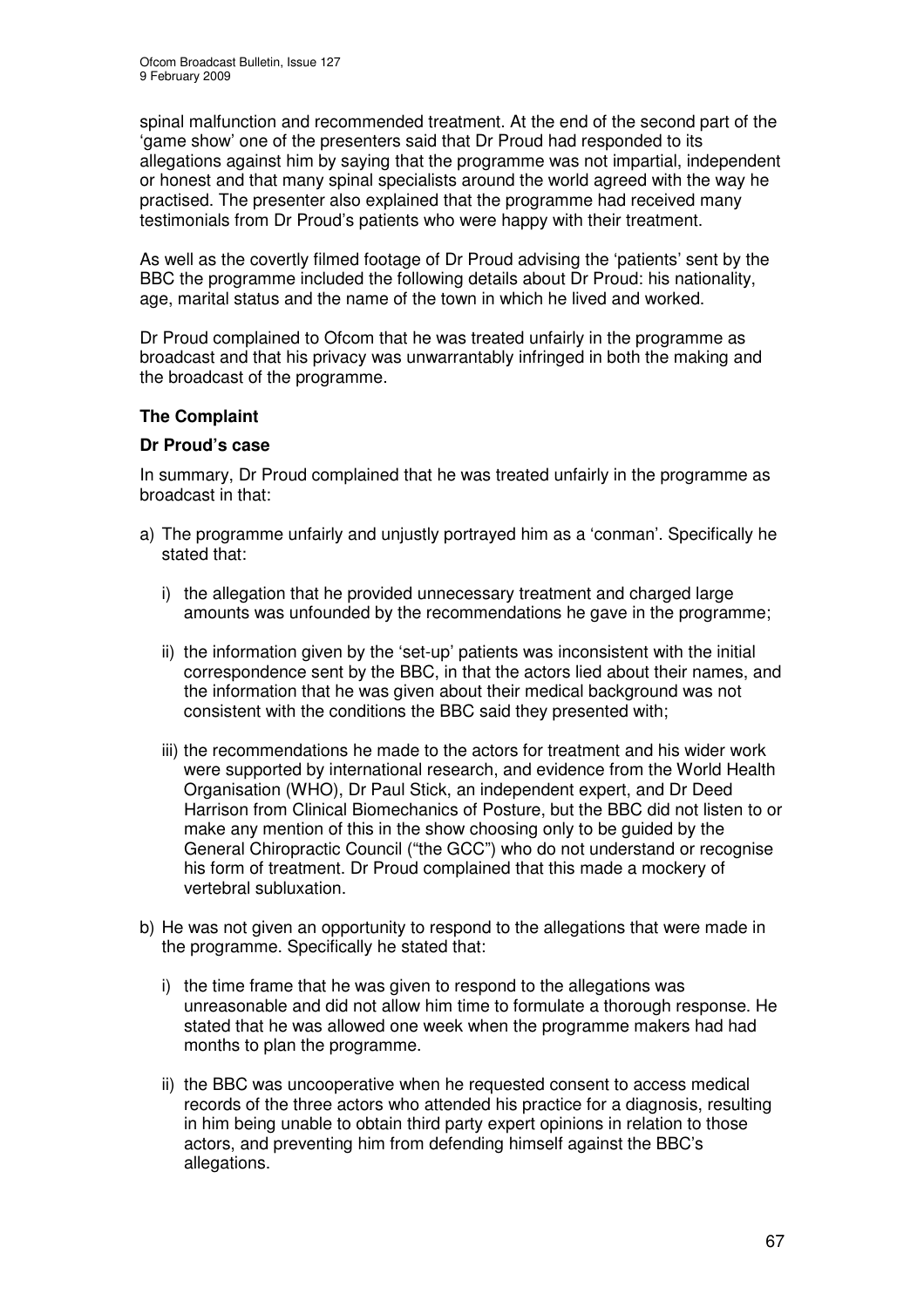iii) the recommendations he made to the actors for treatment and his wider work were supported by international research, and supporting evidence from the World Health Organisation (WHO), Dr Paul Stick, an independent expert, and Dr Deed Harrison from Clinical Biomechanics of Posture, but the BBC did not listen to or make any mention of this in the show, choosing only to be guided by the GCC which does not understand or recognise his form of treatment. Dr Proud complained that this made a mockery of vertebral subluxation.

In summary, Dr Proud complained that his privacy had been unwarrantably infringed in the making of the programme in that:

c) The BBC reporters entered his property without his consent with concealed cameras which was an unwarranted infringement of his privacy, given that he was not aware that he was being filmed.

In summary, Dr Proud complained that his privacy had been unwarrantably infringed in the broadcast of the programme in that:

d) The BBC reporters gave out details of where he lived, his nationality and his marital status during the programme; along with showing undercover footage of him treating the BBC's 'patients' (recorded by the concealed cameras). Dr Proud complained that this material identified him to friends, relatives and patients as a 'conman'.

# **The BBC's case**

In summary the BBC responded to Dr Proud's fairness complaints as follows:

a) The BBC denied that the programme had portrayed Mr Proud<sup>12</sup> unfairly. By way of background to its response, the broadcaster gave details of the removal of Mr Proud from the GCC's Register of Chiropractors. It submitted a copy of the GCC's most recent finding on Mr Proud and argued that this finding supported its view that Mr Proud's approach to his patients was unethical in that he sought to convince healthy people that they had a condition called vertebral subluxation and used scare tactics and high pressure sales to get people to spend large amounts of money.

The BBC noted that there was more than one definition of the term subluxation and that in medical terms subluxation is a significant structural displacement to any joint or organ which is short of dislocation.

The BBC said that there was a dispute in the world of Chiropractic between those who believed that vertebral subluxation was a theoretical model and those who viewed it as a real condition. It said that the mainstream profession in Britain, which was regulated by the GCC, believed the former while Mr Proud believed the latter.

The broadcaster acknowledged that there was no law against someone setting up a business to treat conditions with no medically agreed definition (and no apparent symptoms) but argued that Mr Proud had been included in this programme to show the public that people who consult him would almost always be told they needed his treatment regardless of whether it was appropriate.

<sup>&</sup>lt;sup>12</sup> The BBC referred to the complainant as Mr Proud rather Dr Proud throughout its submission.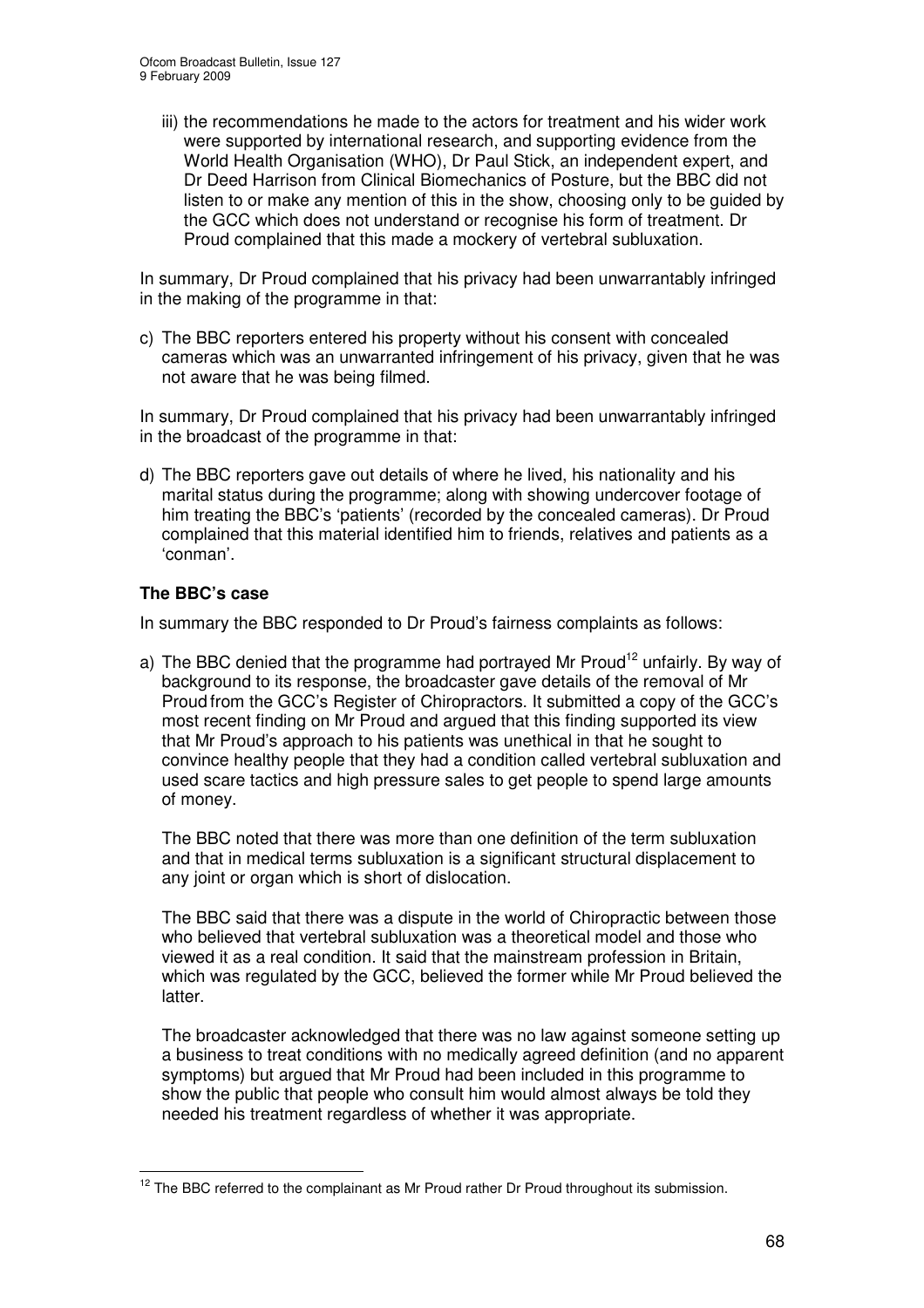The BBC noted that it had consulted an orthopaedic surgeon and spinal specialist, Mr John Getty, who had rejected the definition of vertebral subluxation provided by Dr Farthing (the other back specialist who appeared in the programme). It also noted that as well as Mr Getty, it had used two registered chiropractors and an osteopath to advise on the programme. The BBC said that all the 'patients' who were shown consulting Mr Proud were examined by one of the chiropractors who said that they did not need treatment. The BBC noted that the same chiropractor had examined two other potential 'patients' and recommended that they seek treatment. The broadcaster explained that with the exception of Mr Getty, its medical experts had wished to remain anonymous.

The BBC responded to the three sub-sections of this head of complaint in turn.

- i) In response to the complaint that the programme had unfairly alleged that Mr Proud provided unnecessary treatment and charged large amounts, the BBC argued that the GCC finding was evidence that Mr Proud had put personal gain above the welfare of his patients. The BBC also said that in light of this evidence it had sent in three 'patients', none of whom had back problems, to see how he would diagnose them and that the footage of these consultations in the programme showed that Mr Proud had said that two of these 'patients' needed treatment.
- ii) The BBC responded to Mr Proud's complaint that the information he was given by the three BBC 'patients' was inconsistent with the correspondence sent by the broadcaster about their medical backgrounds and that the actors lied about their names.

The BBC said that it was true but not unfair that Mr Proud was not given the 'patients'' correct names when they consulted him. The broadcaster also said that during the consultations each of the three 'patients' had told Mr Proud that they had back pain and that 'Paula' had added that her back pain had been brought on by lifting weights in the gym. The BBC explained that after these consultations were filmed it sent letters to Mr Proud [copies of which it enclosed with its submission] which set out what the patients were told by an independent chiropractor who had examined them, and compared that to the diagnosis and treatment recommended by Mr Proud.

iii) The BBC addressed Mr Proud's complaint that the programme was unfair because it did not mention that the recommendations he made to the 'patients' for treatment and his wider work was supported by international research, the WHO and two independent experts (Mr Deed Harrison and Mr Paul Stick<sup>13</sup>), because it relied on the GCC's guidance and because it thereby mocked 'vertebral subluxation'.

The broadcaster acknowledged that the programme did not mention his wider work. It said that the programme had showed unfavourable testimony from one of Mr Proud's former patients, who said that he *"took a lot of money off me",* and argued that the programme had fairly reflected Mr Proud's response to the allegations made about him.

The BBC said that Mr Harrison and Mr Stick were not independent, but rather that they were spinal care practitioners who adhered to the belief that vertebral

<sup>&</sup>lt;sup>13</sup> The BBC referred to the Dr Harrison and Dr Stick as Mr Harrison and Mr Stick throughout its submission.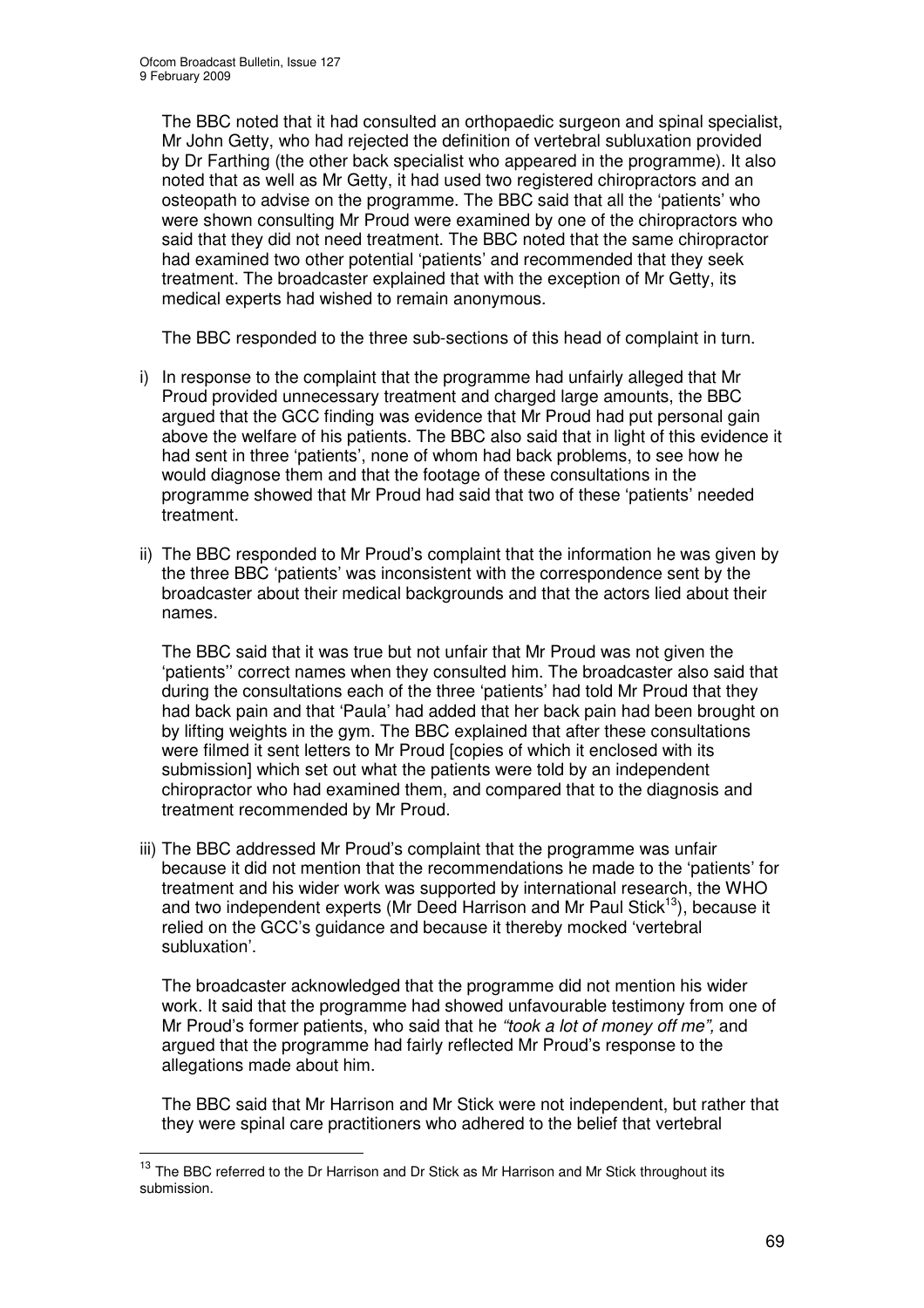subluxation was widespread. It also argued that Mr Harrison had been given no information about the three 'patients' and that Mr Stick's view of the condition of the 'patients' was not independent because it was made on the basis of the notes he received from Mr Proud.

The BBC stated that the WHO had made no statement about the three 'patients' who visited Mr Proud and argued that to claim that the WHO supported Mr Proud's system of treatment was to misquote its guidelines on basic training and safety in chiropractic. The broadcaster added that although there was an element of mockery in the programme about Mr Proud's approach this was justified by his behaviour and the GCC's finding.

- b) The BBC argued that Mr Proud was given an appropriate and timely opportunity to respond to allegations made about him in the programme.
- i) The BBC denied that Mr Proud was allowed only one week to respond to the allegations made about him in the programme. It said that the programme makers' initial letter was sent to Mr Proud on 13 February 2007 and that he responded on 16 February 2007, that the complete exchange consisted of 20 pieces of correspondence over six weeks, and that this was plenty of time for him to formulate an adequate response.
- ii) The BBC denied that it was uncooperative with regard to Mr Proud's request for the medical records of the three 'patients'. It argued that Mr Proud's attempt to get these records was an attempt to evade the issues. The broadcaster also said that based on the medical history he took and his examination of these 'patients' he recommended that two of three 'patients', all of whom had no spinal problems, should have treatment. The BBC added that in contrast to his claim in the complaint Mr Proud had obtained a third party opinion on these 'patients' from Mr Stick and that this opinion was received by the BBC (via Mr Proud's solicitor) before the programme was broadcast.
- iii) The BBC turned to Mr Proud's complaint that the programme did not give him an opportunity to respond to the allegations made about him because it did not mention that the recommendations he made to the 'patients' for treatment and his wider work was supported by international research, the WHO and two independent experts (Mr Deed Harrison and Mr Paul Stick), because it relied on the GCC's guidance, and because it thereby mocked 'vertbral subluxation'.

The BBC said that it was unclear what Mr Proud was complaining of in this section of his complaint. However, the broadcaster stated that if Mr Proud was complaining that no material from the WHO was included in the programme its response was that the WHO did not support the concept of vertebral subluxation. The BBC rejected any suggestion, which Mr Proud might have been making, that the programme should have included an interview with either Mr Harrison or Mr Stick because such material would not have been relevant. The BBC also said that if Mr Proud was saying that the GCC was not qualified to pronounce on whether the form of chiropractic practised by Mr Proud was safe or effective it rejected this contention.

In summary the BBC responded to Dr Proud's complaint that his privacy had been unwarrantably infringed in the making of the programme as follows:

c) The BBC argued that it was justified in having infringed Mr Proud's privacy in the making of the programme by obtaining footage via surreptitious filming.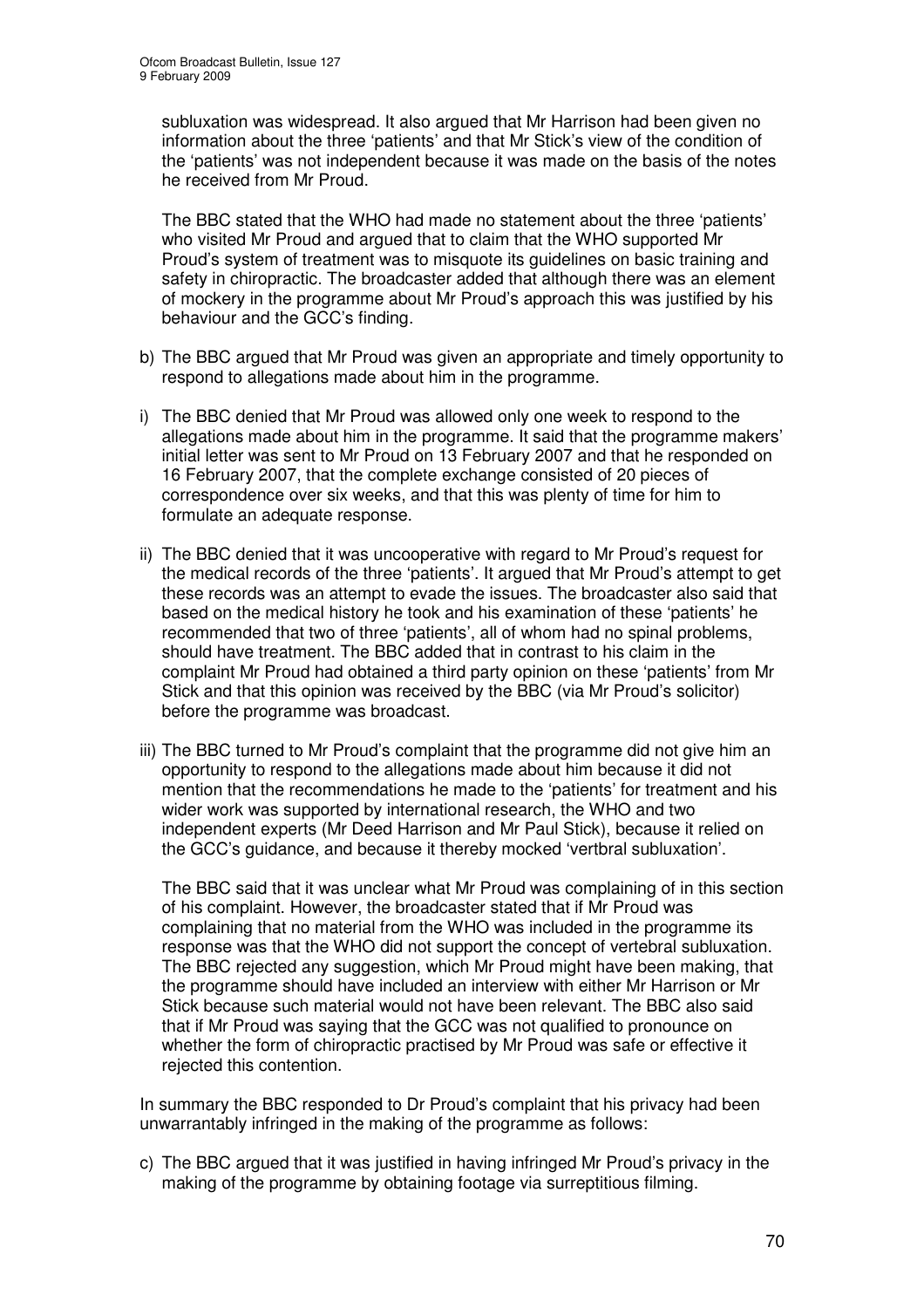It said that it had had prima facie evidence of story in the public interest which included both the GCC's finding against Mr Proud (i.e. his removal from the GCC's Register of Chiropractors) and testimony from five former patients who said that their treatment had been unacceptable. The BBC said that the unacceptable treatment these patients received included unnecessary twelve-month treatment plans, excessive use of x-rays and the use of scare tactics to persuade them to have more treatment. The broadcaster said that while it accepted that Mr Proud had had a reasonable expectation of privacy in his place of work, the infringement was warranted because there was a public interest in filming him in order to demonstrate how he dealt with patients and what diagnosis he would give to individuals whom an independent expert (a GCC registered chiropractor) had declared to be healthy. The BBC argued that this material could not have been gained without the use of surreptitious filming.

In summary the BBC responded to Dr Proud's complaint that his privacy had been unwarrantably infringed in the broadcast of the programme as follows:

d) The BBC denied that the programme had infringed Mr Proud's privacy by including details about his nationality, marital status and where he lived.

It said that the two sections of the programme that were relevant to this section of the complaint described Mr Proud as: *"Australian charmer Peter Proud"* and continued *"He's thirty-four, married and he lives and works in Stourbridge"*.

The BBC argued that most of this information had been put into the public domain by Mr Proud by virtue of his having called a press conference which resulted in an article published in the Stourbridge News on 12 October 2006. The broadcaster said that the article had included the following sentence:

"A Stourbridge therapist has hit back at BBC claims he cons patients and leaves them in greater pain. Peter Proud, from the Living Health Family Spine Centre, Norton…" and gone on to give Mr Proud's age and note that he was Australian.

The BBC acknowledged that this article had not indicated that Mr Proud lived in Stourbridge (as the programme had) but argued that, given that the population of Stourbridge was 82,000, the inclusion of this information in the programme had not disclosed the location of his home and therefore had not unwarrantably infringed Mr Proud's privacy.

The BBC also argued that the "limited and unspecific information" which the programme had revealed about Mr Proud was warranted by the public interest in unambiguously identifying the individual who had acted as it alleged Peter Proud had and preventing any confusion with other people of the same name.

The BBC did not address Mr Proud's complaint that his privacy was unwarrantably infringed due to the broadcast of the surreptitiously filmed footage of him treating the BBC's 'patients'.

# **Decision**

Ofcom's statutory duties include the application, in the case of all television and radio services, of standards which provide adequate protection to members of the public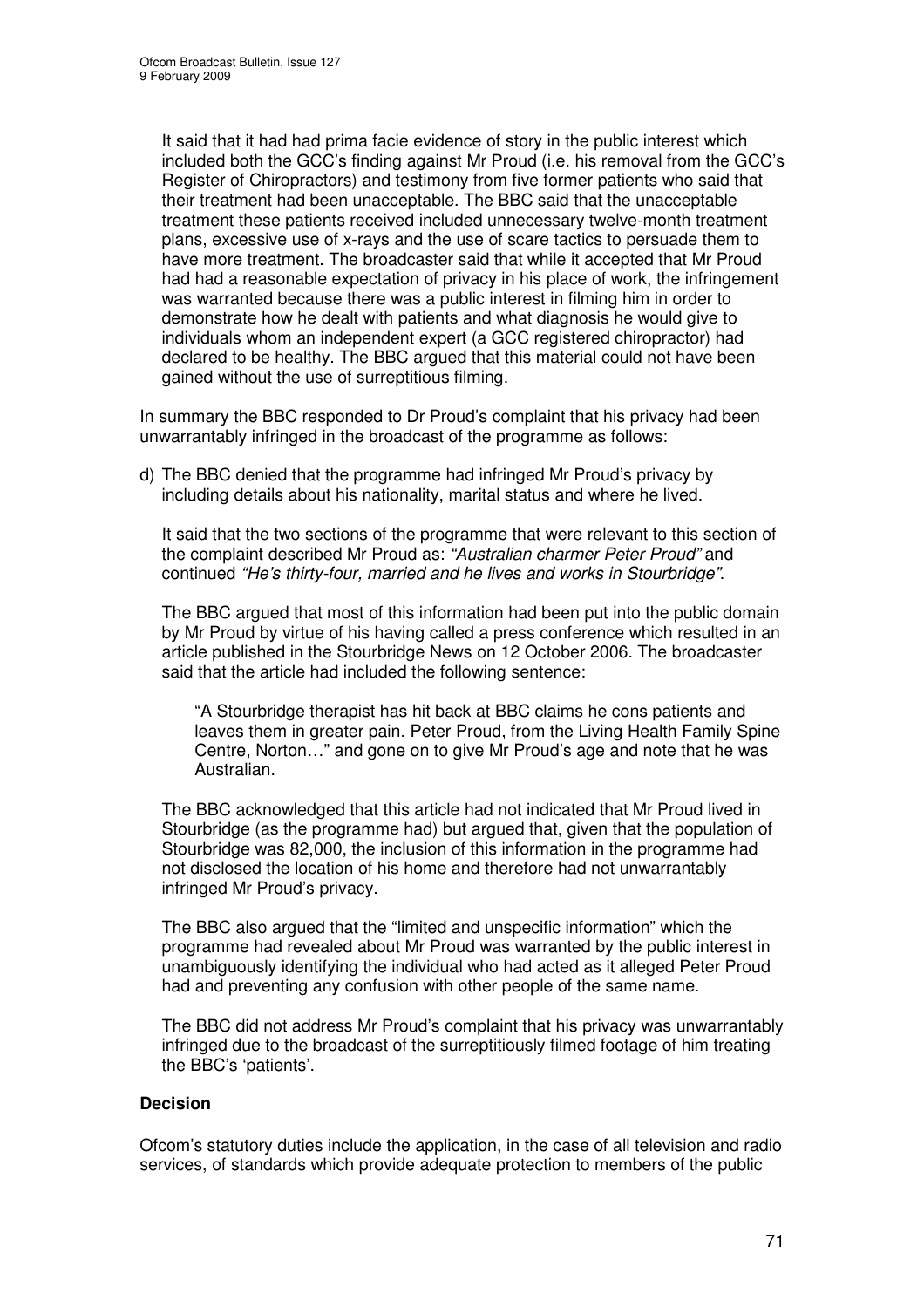and all other persons from unfair treatment and unwarranted infringement of privacy in, or in the making of, programmes included in such services.

Where there appears to have been unfairness in the making of the programme, this will only result in a finding of unfairness if Ofcom finds that it has resulted in unfairness to the complainant in the programme as broadcast.

In carrying out its duties, Ofcom has regard to the need to secure that the application of these standards is in the manner that best guarantees an appropriate level of freedom of expression. Ofcom is also obliged to have regard, in all cases, to the principles under which regulatory activities should be transparent, accountable, proportionate and consistent and targeted only at cases in which action is needed.

Dr Proud's complaint was considered by Ofcom's Executive Fairness Group. In reaching its decision, Ofcom carefully considered all the relevant material provided by both parties. This included a recording of the programme as broadcast and transcript, both parties' written submissions (along with supporting material, including correspondence between the parties), and the available untransmitted footage and transcripts of visits made to Dr Proud by undercover BBC reporters posing as 'patients'<sup>14</sup>.

a) Ofcom first considered Dr Proud's complaint that the programme unfairly portrayed him as a 'conman'. Ofcom considered this complaint in light of the requirement on broadcasters in Rule 7.1 of Ofcom's Broadcasting Code ("the Code") to avoid unjust or unfair treatment of individuals or organisations in programmes. Ofcom also took particular account of Practice 7.9 of the Code, which states that before broadcasting a factual programme broadcasters should take reasonable care to satisfy themselves that material facts have not been presented, disregarded or omitted in a way that is unfair to an individual or organisation.

Ofcom looked at each of the individual concerns raised by Dr Proud in relation to this head of complaint in turn.

i) It considered the complaint that the allegation that Dr Proud provided unnecessary treatments and charged large amounts was unfounded given the recommendations he gave in the programme.

In assessing this section of Dr Proud's complaint Ofcom considered the allegations made about Dr Proud in the programme. The issue of what information Dr Proud was given about the set-up 'patients' who visited his practice and whether or not that information was consistent with that given to the BBC's independent expert is considered in the Decision at head a) ii) below.

Ofcom noted that the first section of the programme that dealt with subluxation included the following commentary:

*"Peter* [Proud] *charges patients hundreds for treatment they don't need. This year he was struck off the General Chiropractic Council for exaggerating how bad his patients' backs were and recommending treatment patients didn't need. His specialist subject is the back condition subluxation".*

<sup>&</sup>lt;sup>14</sup> The BBC did not record all of these visits and was only able to supply material relating to three of the visits made by its reporters to Dr Proud.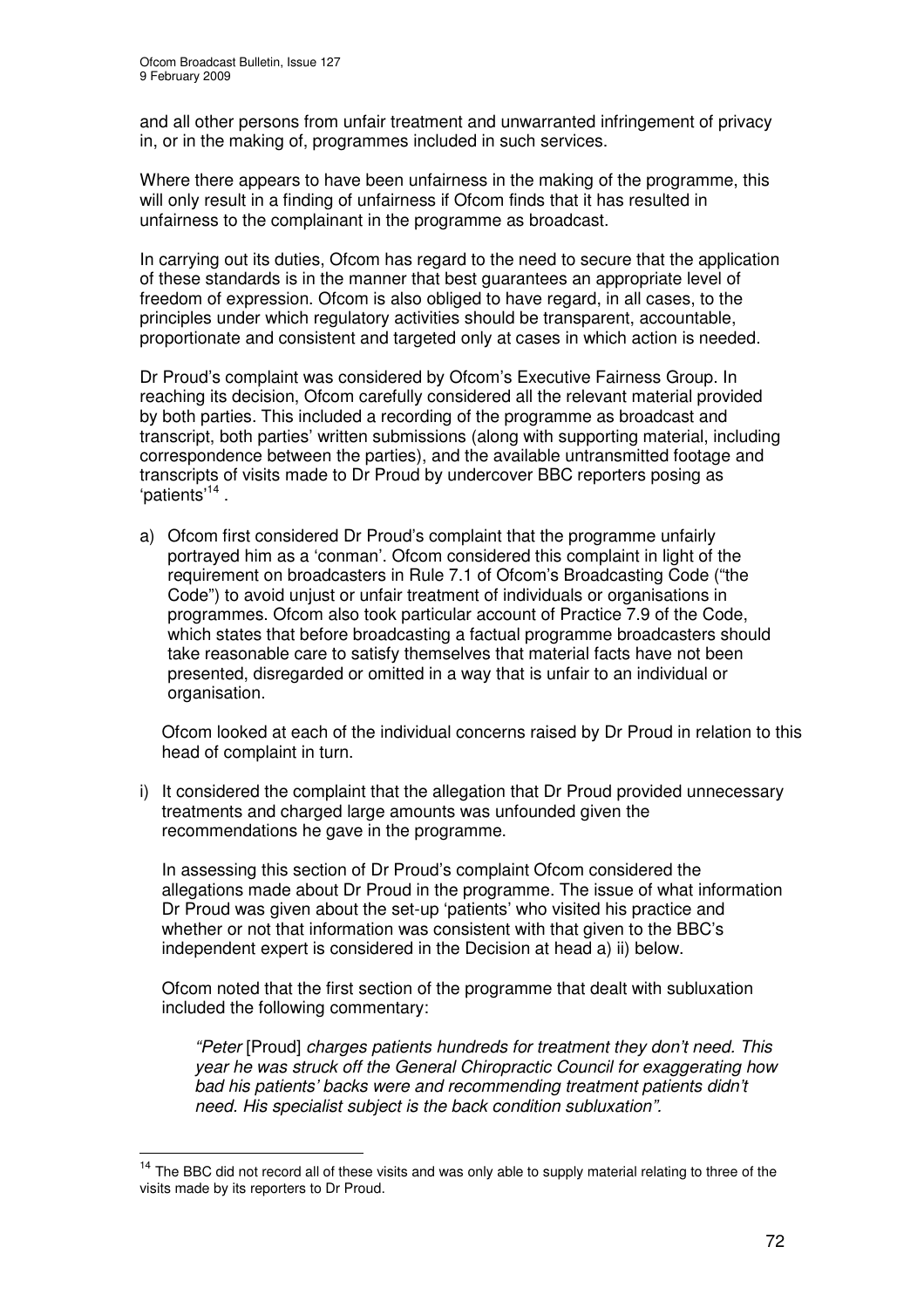In light of this commentary Ofcom considered that the programme had clearly stated that Dr Proud provided unnecessary treatments for which he charged large amounts of money.

Ofcom's role was not to establish conclusively from the broadcast programme or the submissions and supporting material, whether Dr Proud had provided unnecessary treatments for which he charged large amounts of money but rather to address itself to the issue of whether the programme makers took reasonable care in relation to material facts.

Ofcom observed that in its submission the BBC said that the programme had made this claim about Dr Proud based on the GCC's decision to remove Dr Proud from its register and the finding that accompanied this decision which was published by the GGC in January 2007. Ofcom also noted that the BBC argued that this claim was also supported by the testimony of Ms Donna Evans, a former patient of Dr Proud's who had been interviewed for an edition of the BBC consumer affairs programme *Watchdog* in October 2006 and five other former patients of Dr Proud's, to whom the BBC had spoken to during its research for the programme, who said that he had mistreated them as well.

Ofcom assessed the GCC's January 2007 finding against Dr Proud, which it noted was in part based upon a previous finding by the GCC in February 2006 that resulted in Dr Proud's being suspended from practising as a chiropractor for eighteen months. Ofcom noted that the 2007 finding (a copy of which was provided by the BBC in its submission) examined Dr Proud's treatment of four patients between February 2004 and December 2005.

It observed that in relation to Patients A and B the GCC found that Dr Proud's diagnosis was not based on an "adequate examination", his treatment was "inappropriate, excessive and contrary to the best interests of the patient", that he took x-rays that were "not clinically justified" and made "alarmist comments" when discussing the patients' prognosis or symptoms. Ofcom noted that in relation to Patient B Dr Proud also failed to keep adequate records of treatment and progress and failed to modify the treatment given in response to the patient having indicated that the treatments gave her pain. Ofcom observed that the GCC made similar although slightly less extensive findings in relation to Patient C and found that having "spoken in an unduly alarmist manner" to patient D and "misrepresented the gravity of [her] condition" Dr Proud recommend a 12-month course of treatment at a cost of £3,000. In addition, Ofcom noted that the GCC found that Dr Proud attempted to mislead potential patients by placing advertisements which could lead them to believe he was a medical doctor and that despite changing the name of his practice from "Living Health Chiropractic" to "Living Health Family Spine Centre" at some point in either 2004 or 2005 and indicating to new patients that he was not a chiropractor Dr Proud's treatments continued unchanged.

The GCC said that the literature which Dr Proud provided to patients remained the same except for the substitution of the word "spinal" for the word "chiropractic" and found that he had in fact continued to work as a chiropractor. Ofcom observed that the GCC finding had concluded that Dr Proud had "shown an unacceptable lack of concern, empathy and respect towards his patients" and that "he placed personal gain above the welfare of his patients".

As noted above, Ofcom recognised that the GCC had already suspended Dr Proud from practising as a chiropractor for eighteen months in February 2006.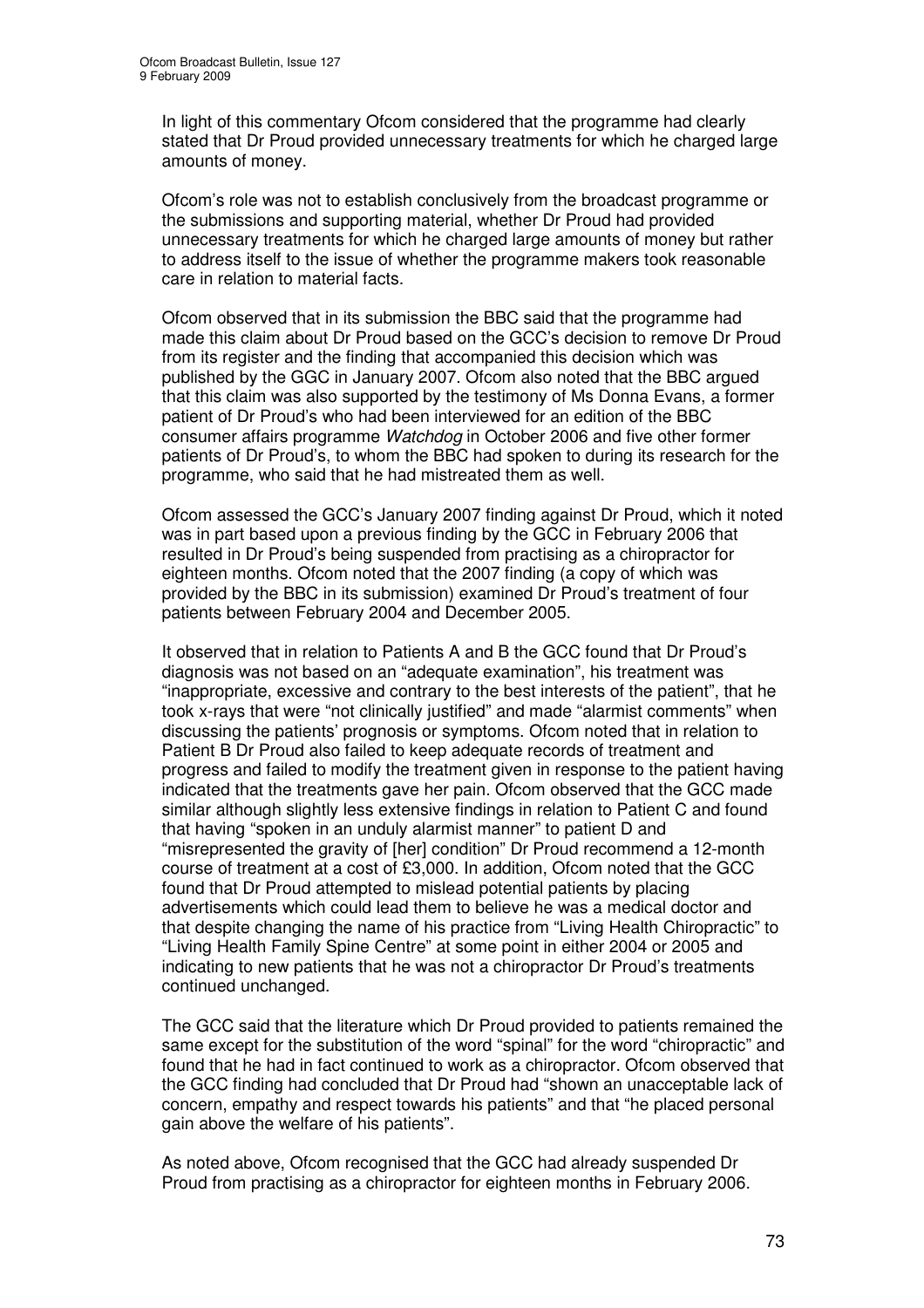Ofcom also observed that, in light of this and the findings detailed above, as well as Dr Proud's decision not to recognise the GCC's authority on matters concerning chiropractic in the UK (he contended that he was not subject to the GCC because he was a spinal specialist rather than a chiropractor), in January 2007 (two months prior to the first broadcast of this programme) the GCC considered that the only suitable sanction it could impose was to remove Dr Proud from its register of chiropractors. Ofcom also noted that this was the first occasion on which the GCC had imposed such a sanction.

Ofcom acknowledged that there are different schools of thought on the diagnosis, treatment and prevalence of the condition known as subluxation and that Dr Proud does not consider that the GCC employs the correct interpretation of this condition or that he should be subject to the GCC's rules. However, Ofcom recognised that the GCC is the relevant professional regulatory body for the practise of chiropractic in the UK and that UK legislation requires anyone practising as a chiropractor in the UK to be registered with the GCC. It also recognised that the GCC considered that despite changing the name of his practice Dr Proud was still practising as a chiropractor.

With regard to the testimony of Ms Evans, Ofcom noted that the programme included the following section of an interview which she originally gave to the BBC for the edition of *Watchdog* broadcast in October 2006:

Ms Evans: *"He told me he was a spinal specialist, he took a lot of money from me and he said I needed help and I feel such an idiot for believing this man."*

Ofcom also noted that the BBC referred to five other unnamed former patients of Dr Proud within its submission whom it said were mistreated.

In light of the factors noted above, Ofcom considered that the BBC had gathered evidence that Dr Proud had a history, over a period of years, of providing and charging for unnecessary treatments, as well as unduly alarming some of his patients, and that as a result of this pattern the regulatory body governing the chiropractic profession in the UK had recently removed him from its register of practitioners. It therefore found that the inclusion in the programme of the claim that Dr Proud provided unnecessary treatment for which he charged large amounts of money did not result in unfairness to him.

ii) Ofcom considered the complaint that the information Dr Proud was given about the medical backgrounds of the set-up 'patients' was inconsistent with that given to the BBC's expert (as set out in the BBC's initial correspondence) and that they lied about their names.

In order to consider this section of Dr Proud's complaint Ofcom assessed the covertly obtained recordings and transcripts of the visits by the 'patients' to Dr Proud which were made available to it<sup>15</sup>. Ofcom also assessed the information which the BBC said (within its pre-broadcast correspondence with the complainant) was given to Dr Proud about the symptoms experienced by and medical histories of the three 'patients'. In addition, it looked at the claims made about their symptoms and medical histories in the programme and any treatment

 $15$  Within its submission the BBC clarified that not all of the 'patients' visits to Dr Proud were recorded. Therefore, it was only able to provide Ofcom with untransmitted footage and transcripts of Rebecca's first and second visits and Dan's second visit to Dr Proud.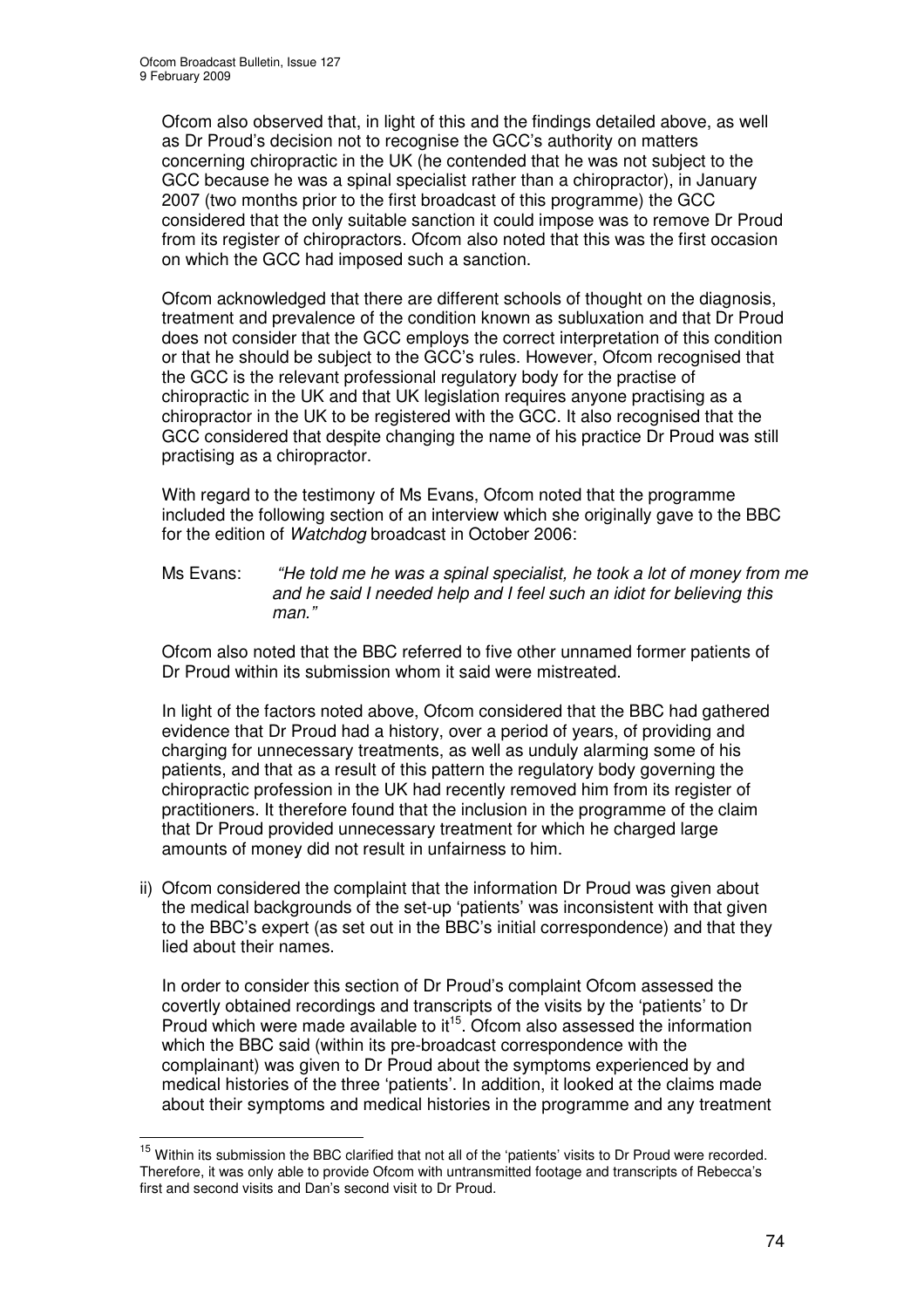which Dr Proud was shown recommending, or was said to have recommended, in the programme.

Ofcom acknowledged that the three set-up 'patients' who visited Dr Proud's practice gave false names ('Rebecca' and 'Dan' gave Dr Proud different surnames and 'Zoe' gave a different first name and surname; during her visit to Dr Proud she went under the name 'Paula Smith'). However, Ofcom considered that this would not have affected Dr Proud's understanding of their symptoms and medical histories or his subsequent diagnoses and, where applicable, recommendations for treatment. Therefore, Ofcom did not consider that this could have resulted in unfairness to Dr Proud.

Ofcom looked at the information given and the claims made about each of the 'patients'.

Ofcom observed that on 13 February 2007 the BBC wrote to Dr Proud informing him that he would be featured in a forthcoming edition of *Conning the Conmen* and that three undercover members of the production team had visited his practice (the letter set out their experiences, indicated that his recommendations to the 'patients' were incorrect and alleged that that as a result of these visits the BBC had concluded that Dr Proud "charge[d] patients large amounts for unnecessary treatment"). The letter also indicated that the programme planned to report on Dr Proud's removal from the GCC register and an accusation of mistreatment made by one of his former patients, Ms Evans.

Ofcom noted that in a follow-up letter on 21 February 2007 to Dr Proud the BBC said that "each member of our team presented to you with symptoms of short-term mild back pain".

Ofcom also noted that within its submission in response to this complaint the BBC said that "all three individuals had previously been examined by a GCC registered chiropractor, who had assured them they had no spinal problems – and none of them actually had any back pain".

### *Rebecca*

Ofcom noted that with regard to Rebecca the BBC's letter of 13 February 2007 said that she had visited Dr Proud's practice on 30 November and 6 December 2006 "complaining of back pain" and that prior to these visits a chiropractor had told her "she [was] in the peak of physical health and that her examination was entirely unremarkable". The letter also noted that an osteopath whom she had consulted had said that "she had some tightness in her muscles which exercise and yoga would improve but that treatment beyond that was unnecessary". In addition, the BBC's letter stated that Dr Proud had "told Rebecca that she had very long-term subluxation in her spine and that subluxation can take anything from twelve months to five years to correct".

Turning to the recording of Rebecca's first visit to Dr Proud, Ofcom observed that during this visit Dr Proud referred to "lower back pain" which Rebecca had "been experiencing for two or three months". It noted that Rebecca told Dr Proud that in 1999 she had been in car accident travelling at thirty or forty miles an hour, that the car was "hit head on" and that afterwards she had suffered from "neck pain". She also spoke of two other occasions during her childhood when she had been involved in car accidents. Ofcom also noted that Rebecca told Dr Proud that for three years she had been working in a sedentary job, that she had fallen from her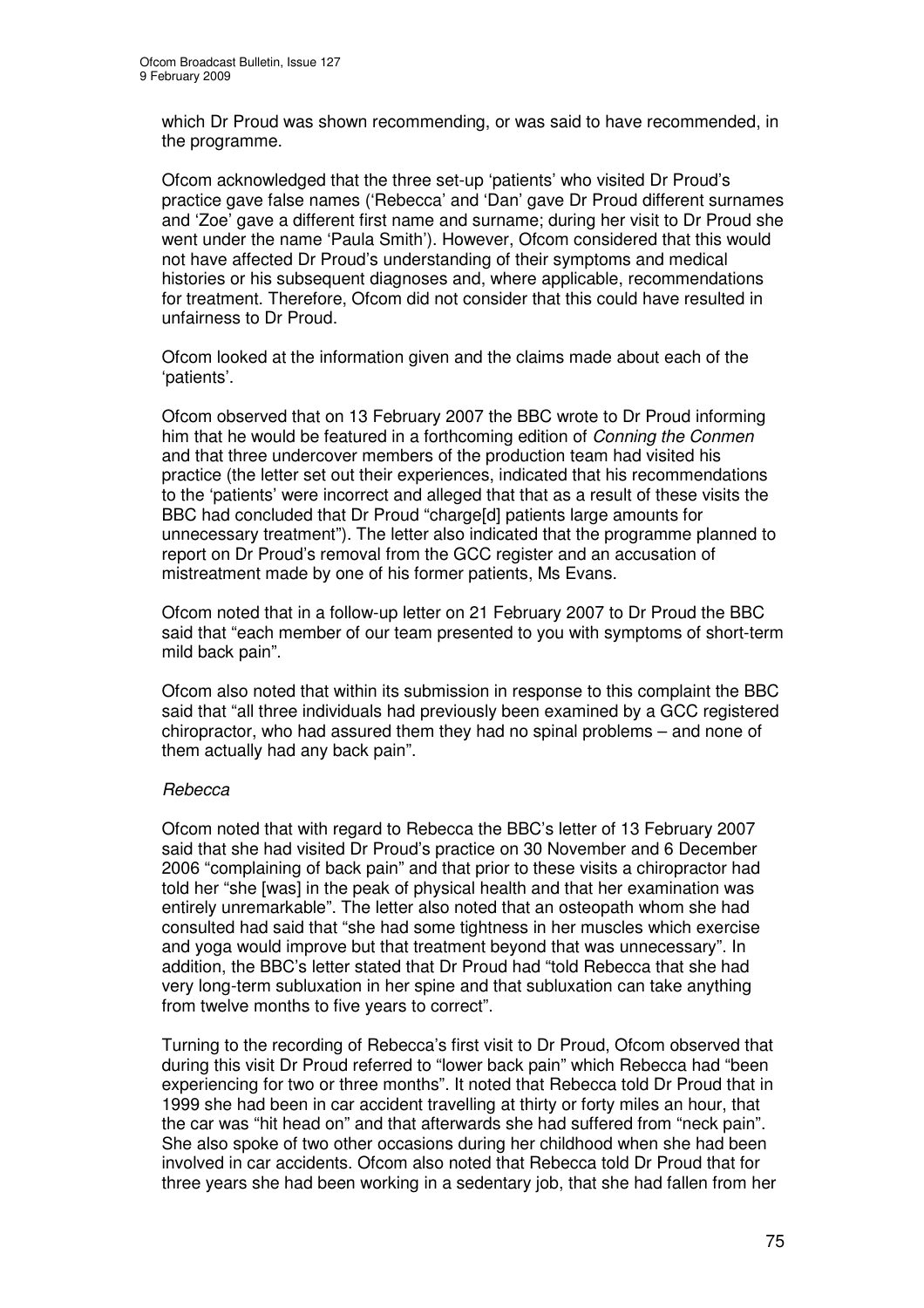horse about ten times when she was a child and that on one of these occasions she had fractured her coccyx. During this visit Rebecca also spoke of being "quite achey" when she sat badly, getting "pins and needless sometimes", sometimes having neck pain when she woke up and getting headaches once or twice a fortnight for which she took over the counter pain medication.

Ofcom observed that one of the presenters (Nana) played the 'host' of a mock 'game show' called "subluxation nation". The 'contestants' were two back specialists, one of whom was Dr Proud. They were 'represented' in the studio by the programme's other two presenters (Rebecca and Dan), and were supposedly 'competing' to win a conning visit from the programme.

During the second part of this mock 'game show' several sections of covertly filmed footage of the set-up 'patients' visiting the two back specialists was shown. Nana introduced this part of the programme by saying:

*"We sent Peter* [Proud] *and Christian* [Farthing] *three test patients each. They all pretended to have mild back pain. Our expert said none of them needed any treatment. This is what happened. Peter first.".*

The programme then showed a section of the footage of Rebecca's second visit to Dr Proud in which he was shown recommending the following treatment:

*"We would really be looking at a minimum of twelve months of spinal care. But what I would recommend is, just initially just by doing a ninety day period".*

Nana then said:

*"Peter says this patient needs treatment. Not true".*

### *Zoe*

Ofcom noted that the BBC letter of 13 February 2007 to Dr Proud indicated that Paula Smith (the name used by Zoe when she posed as a 'patient') had visited the practice on 22 January 2007 "complaining of lower back pain brought on by lifting weights in the gym" and that prior to this visit a chiropractor had told her that "her range of motion tests for each area of the spine were unremarkable and that her orthopaedic and neurological tests were again unremarkable". The BBC's letter stated that Dr Proud had "told Paula that she was putting more weight through one side of her body than the other and that this could be a sign of subluxation" and that "on this occasion he "didn't feel any treatment was necessary beyond a visit to a sports masseur".

No recordings or transcripts of Zoe's visit(s) to Dr Proud's practice were available.

Ofcom observed that during the second part of the mock 'game show' Nana referred to Dr Proud's diagnosis of Zoe in the following way:

*"The second person gets the all clear".*

*Dan*

Ofcom noted that the BBC letter of 13 February 2007 to Dr Proud indicated that Dan had visited the practice on 5 and 12 February 2007 "complaining of lower back pain" and that prior to these visits a chiropractor had told him that "he was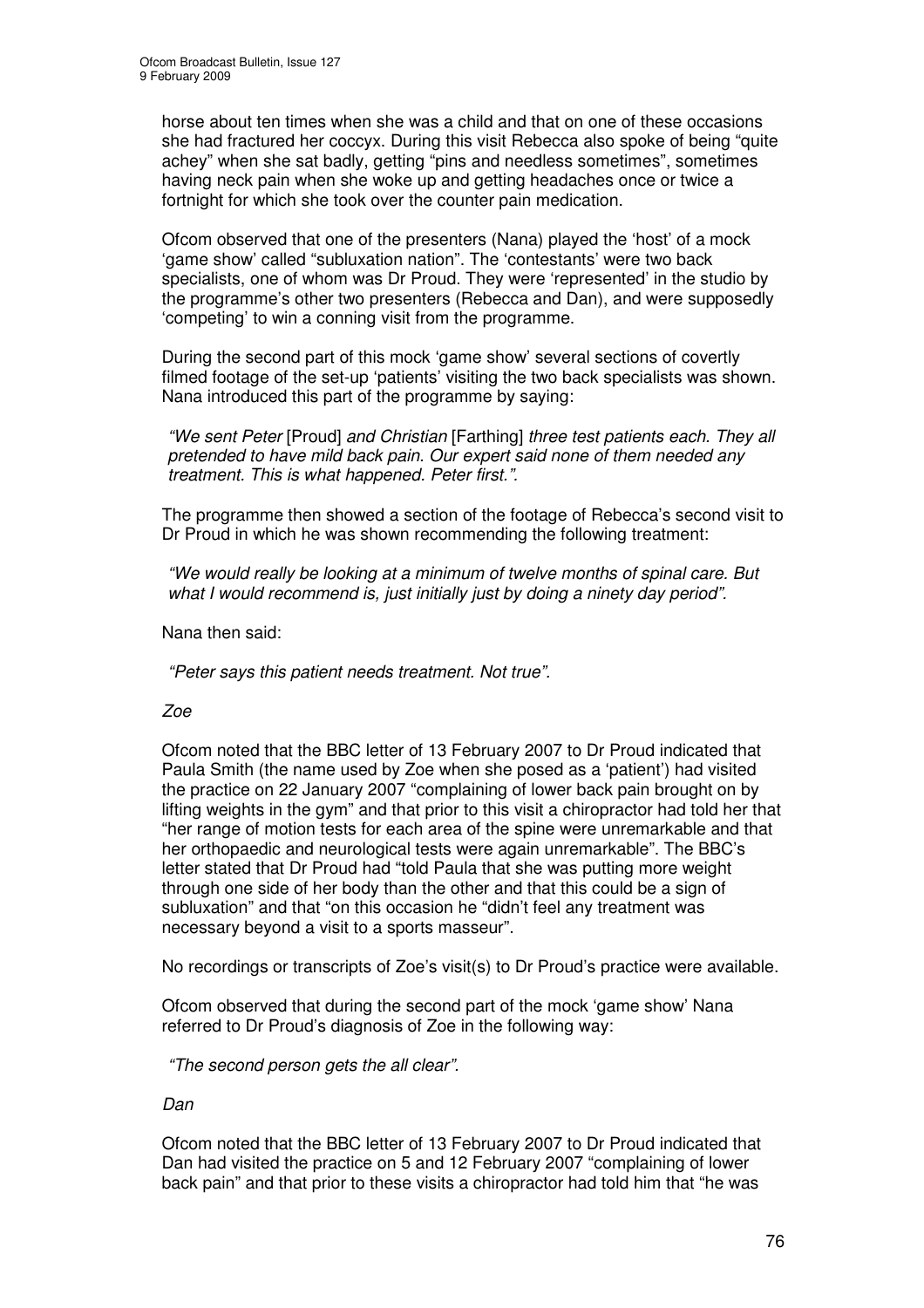not in need of any treatment and that his examination was entirely unremarkable". The BBC's letter stated that Dr Proud had "told Dan that he was suffering from a number of areas of subluxation, with long-standing subluxation in his lower back" and that he had "a large imbalance in his nervous system". The letter stated that Dr Proud had recommended that Dan have "an initial month long treatment programme of three adjustments a week costing £396".

Ofcom recognised that only the second of Dan's visits had been recorded and was therefore available. However, it observed that during this visit Dan referred to the "sort of lower back pain I had", Dr Proud referred to the "problems" Dan had been having for "the last eighteen months or so [that had] kind of gone away [but] come back recently". Ofcom noted that in response to Dr Proud's comment to Dan that his finding of "long-standing areas of subluxation correlates with what Dan had previously told him, Dan said "there's a sort of lower back pain". Ofcom also noted that during this visit Dan and Dr Proud discussed Dan's "history of trauma" and that Dan confirmed that four or five years previously he had been "hit from the side at thirty-five miles an hour" and that he added "as I said ...I wasn't hurt or anything [and] walked out of the car no problem". In addition, Ofcom observed that Dan said "I was just hoping I wouldn't get the back pain again" and that he referred to having been "given exercises to do before when [he] reported problems to [his] GP".

Ofcom observed that during the second part of the mock 'game show' Nana introduced Dr Proud's diagnosis of Dan by saying: *"What about the third patient?"* and that the programme then showed footage of Dr Proud telling Dan: *"I would see you for three adjustments a week for a month".*

The programme then included the following voice over commentary:

*"That's Peter telling two out of three people they need treatment when actually they don't".*

In light of its assessment of the untransmitted recordings of Rebecca and Dan's visits to Dr Proud, Ofcom considered that in each case the complainant was given a detailed medical history of past experiences. Ofcom noted that both 'patients' had apparently indicated that they had pain for an extended period and both had mentioned at least one car crash in which they had been involved. In particular, Ofcom observed that Rebecca indicated to Dr Proud that she had a history of physical trauma from childhood including one incident where she fell from a horse and fractured her coccyx.

In light of the fact that no recordings of Zoe's visits to Dr Proud were available Ofcom could not assess the exact symptoms or medical history she gave to Dr Proud. However, it noted that the BBC's 13 February 2007 letter to Dr Proud indicated that, like Rebecca and Dan, Zoe had told Dr Proud that she suffered from back pain.

Ofcom also observed that in its submission in response to this complaint the BBC said that prior to seeing Dr Proud:

"All three individuals had previously been examined by a GCC registered chiropractor who had assured them [that] they had no spinal problems – and none of them had any back pain".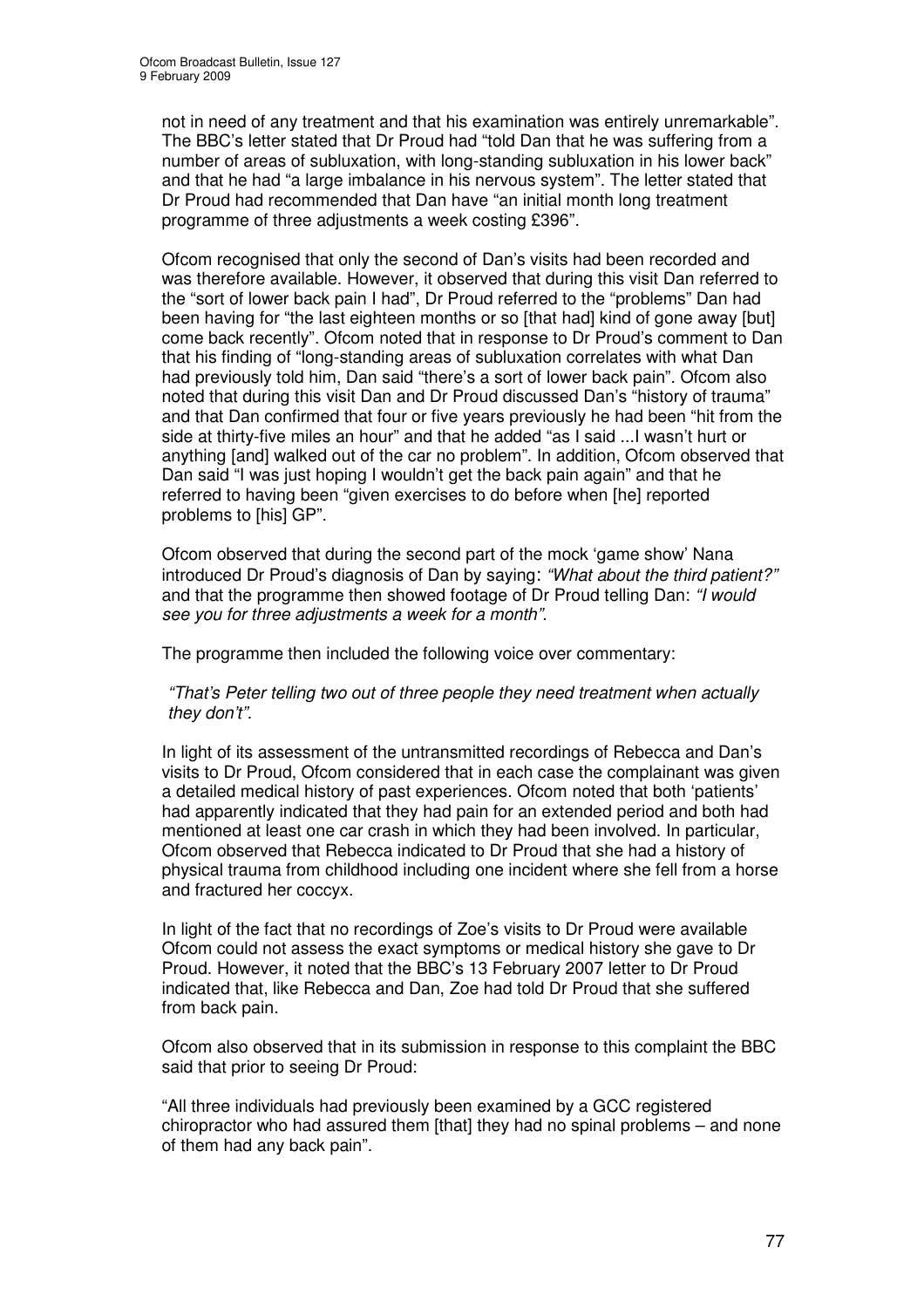Ofcom also noted that the BBC said that in response to Dr Proud's complaint that he was given inconsistent information about the 'patients', the BBC said that in its letters to Dr Proud:

"the only reference to their medical condition is that they complained of back pain, with the additional information in the case of 'Paula Smith' that the pain was brought on by lifting weights in the gym".

Having assessed all of the material noted above, Ofcom considered from the information available to it that the programme did not explain what information the independent expert was given about the medical history or symptoms of the 'patients' and that the programme said that "*They* [the 'patients'] *all pretended to have mild back pain. Our expert said none of them needed any treatment"*. It also considered that material submitted by the BBC showed that Rebecca had reported to Dr Proud a long history of accidents, recent aches, pins and needles, neckpain, and headaches; and that Dan had reported to Dr Proud that he had pain for eighteen months which had gone away but returned recently and a "history of trauma " including a car crash four or five years previously. Ofcom therefore concluded that the programme did not establish that Dr Proud had recommended treatment for Rebecca and Dan which was deemed unnecessary by the independent medical expert because it did not establish that both Dr Proud and the independent expert were given the same medical histories on which to base their judgements. Ofcom therefore found the inclusion of comments like *"So that's Peter telling two out of three people they need treatment when actually they don't"* resulted in unfairness to the complainant.

In relation to Zoe, Ofcom noted that the programme indicated that Dr Proud did not recommend treatment for her. It therefore found that the way Dr Proud was portrayed in the programme in relation to Zoe did not result in unfairness to him.

iii) Ofcom considered the complaint that the programme was unfair because it did not mention that the recommendations Dr Proud made to the 'patients' for treatment and his wider work was supported by international research, the WHO and two independent experts (Mr Deed Harrison and Mr Paul Stick), because it relied on the GCC's guidance and, because it thereby mocked 'vertebral subluxation'.

In assessing this section of Dr Proud's complaint Ofcom considered the way in which the BBC dealt with Dr Proud's correspondence, its reference to and use of the GCC in the programme as broadcast and the issue of whether the programme mocked vertebral subluxation. The issue of how the programme represented Dr Proud's contribution within the programme is considered in the Decision at head b) iii) below.

Ofcom observed that prior to the broadcast of the programme Dr Proud sent the BBC a number of letters responding to the allegations which he had been told would be made about him in the programme and setting out his position on the condition of subluxation. Ofcom also observed that the BBC's correspondence with Dr Proud had begun on 13 February 2007 and ended on 15 March 2007 and that the BBC had acknowledged its receipt of Dr Proud's letters over this period and on several occasions confirmed that it had read the material which he had sent. Ofcom also noted that on 28 March 2007 and 4 April 2007 Carter-Ruck Solicitors (acting on Dr Proud's instructions) had sent the BBC letters from Dr Paul Stick who, having examined Dr Proud's case notes on the three 'patients', gave his opinion on the complainant's diagnoses of them. Ofcom recognised that the BBC had received, but did not acknowledge, these letters from Carter-Ruck.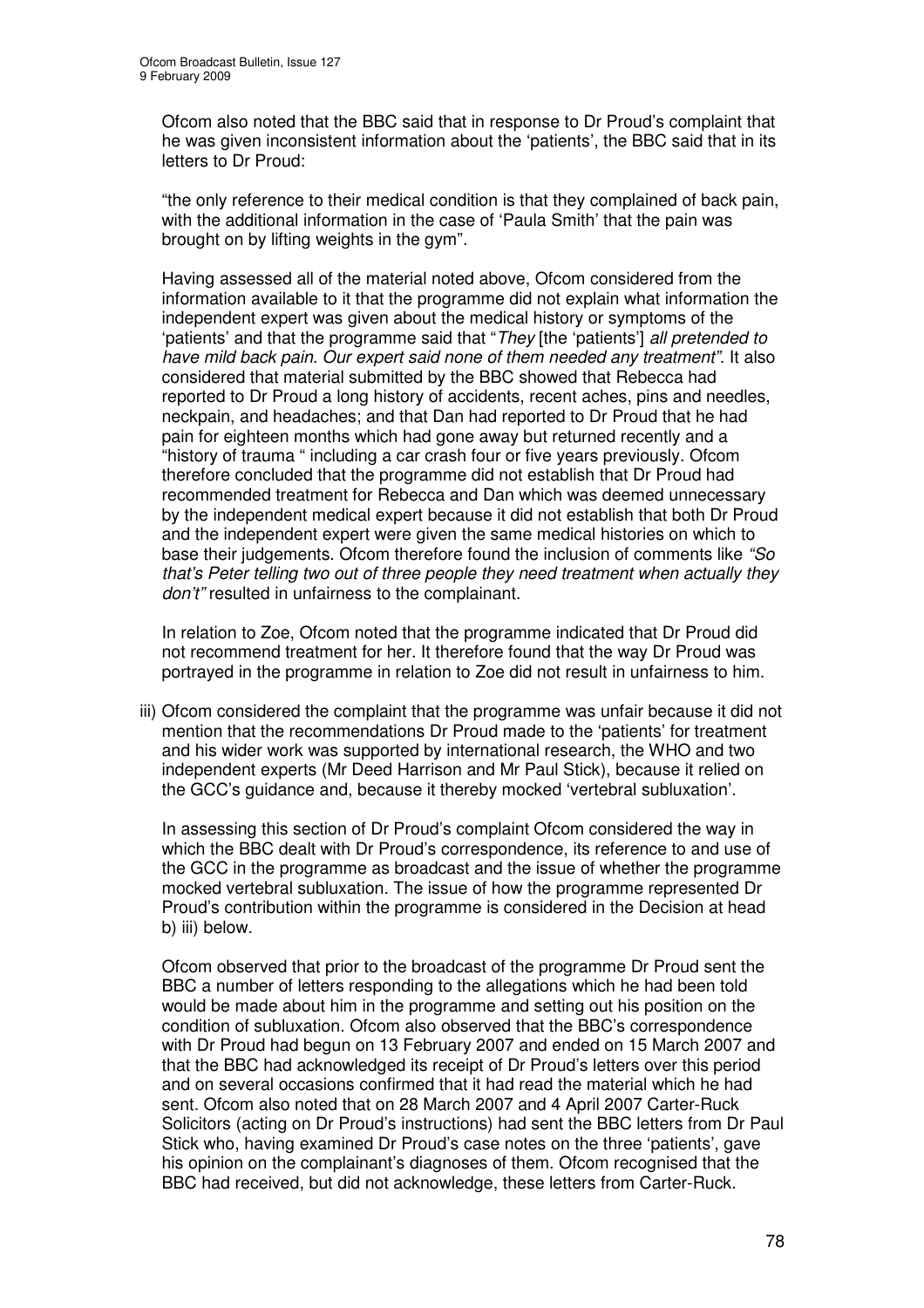However, it also noted that the first was sent on the day prior to the first broadcast of the programme and the second was sent on the day of the second broadcast of the programme. Ofcom considered that the BBC had acknowledged the material supplied to it by Dr Proud prior to the broadcast of the programme.

However, Ofcom recognised that the decision regarding the material that is included in a programme is quite rightly a matter of editorial judgement for the broadcaster.

Ofcom noted that the BBC had relied on the GCC in the making of this programme in that it based its decision to feature Dr Proud in part on the GCC's removal of him from its register and the finding which supported that decision.

Ofcom also noted that the programme had represented the GCC's position on Dr Proud in the following way: *"this year he* [Dr Proud] *was struck off the General Chiropractic Council for exaggerating how bad his patients' backs were and recommending treatment patients didn't need"*.

With regard to the use of the material relating to Dr Proud which was based upon the decision published by the GCC, Ofcom recognised that, as noted in the Decision at head a) i) above, the GCC is the professional regulatory body for chiropractic in the UK and therefore that it was reasonable for the broadcaster to reflect this body's view of chiropractic in this country.

Having assessed the reference in the programme to the GCC and the full text of the GCC's January 2007 finding against Dr Proud (provided with the BBC's submission), Ofcom considered that the programme included a fair reflection of the regulatory body's position with regard to the way in which Dr Proud practised.

Given that it was reasonable for the programme maker to have relied on the GCC's finding against Dr Proud, Ofcom considered that the use of and references to the GCC in the programme did not result in unfairness to the complainant.

Ofcom then addressed the complaint that the programme was unfair because it mocked vertebral subluxation. Ofcom acknowledged that the use of a game show format in the two sections of the programme in which Dr Proud was featured was mocking. However, it also noted that when discussing subluxation itself rather than either of the back specialists featured on the programme, the programme described it as "a misalignment in the spinal bones". In Ofcom's view this was a neutral description and did not mock the condition. It therefore considered that the programme did not mock vertebral subluxation.

In light of the factors noted above, Ofcom found that Dr Proud had not been treated unfairly in the programme as broadcast as a result of the way in which it dealt with each of these issues.

Ofcom did not uphold heads a) i and iii) of this complaint. However, Ofcom did uphold the complaint at head a) ii).

b) Ofcom considered Dr Proud's complaint that he was not given an opportunity to respond to the allegations that were made in the programme.

In considering this head of complaint Ofcom took particular account of Practice 7.11 of the Code, which states that if a programme alleges wrongdoing or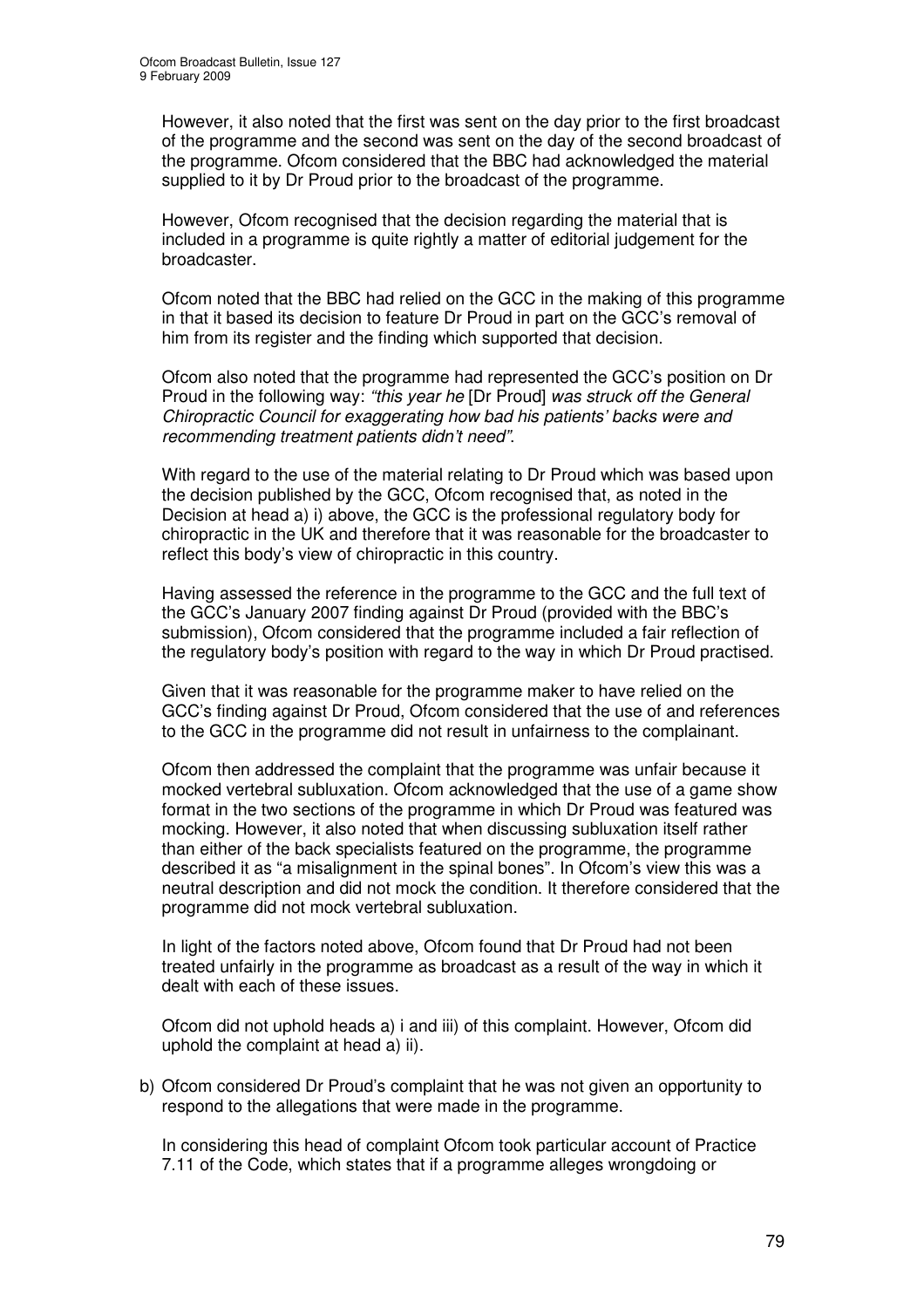incompetence or makes other significant allegations, those concerned should normally be given an appropriate and timely opportunity to respond.

Ofcom looked at each of the individual concerns raised by Dr Proud in relation to this head of complaint in turn.

i) It considered Dr Proud's complaint that the time he was given to respond to the allegations was unreasonable and did not allow him to formulate a thorough response. He stated that he was allowed one week when the programme makers had had months to plan the programme.

Ofcom observed that the programme alleged that *"Peter charges patients hundreds for treatment they don't need"* and that it had shown footage of Dr Proud recommending treatment to two of the three 'patients' followed by this commentary: *"Peter telling two out of three people they need treatment when actually they don't".*

Ofcom considered that these comments amounted to a serious allegation and that therefore it was incumbent upon the broadcaster to offer Dr Proud an appropriate and timely opportunity to respond to them. Moreover, Ofcom recognised that, as noted in the Decision at head a) ii) above, Dr Proud was given such an opportunity in the letter the BBC sent to him on 13 February 2007.

With regard to Dr Proud's comment that the programme makers had had months to plan the programme, Ofcom considered that the length of time taken by the programme makers to produce a report or programme was not the key issue. Rather, the issue was whether Dr Proud was given a timely and appropriate opportunity to respond to the allegation made about him.

Ofcom observed that the BBC's letter of 13 February 2007 letter detailed the nature of the report and informed Dr Proud that he had been visited by three 'setup patients', two of whom he had misdiagnosed. It also said that as a result of these visits the programme would allege that he "charge[d] patients large amounts for unnecessary treatment", report on his removal from the GCC register of chiropractors and include the case of Ms Evans, one his former patients, who had accused him of mistreating her. Ofcom also observed that the letter invited Dr Proud to discuss the allegations or make a statement, which would be reflected in the programme, by a deadline of 20 February 2007.

Ofcom noted that on 16 February 2007 Dr Proud wrote to the BBC to invite the Assistant Producer who had written to him to attend a seminar on the "Clinical Biophysics of Posture" presented by Dr Harrison. On 18 February 2007 Dr Proud wrote a second letter to the BBC saying that in his view the information the BBC planned to broadcast was "not factual" and was "biased as it [was] associated with the GCC". He indicated that the claims the BBC planned to make about his treatment of the 'patients' were incorrect. He also said that the one week deadline he had been given for his response was unreasonable. In addition he enclosed xray and medical release forms for the three 'patients' to be signed and returned to him.

On 19 February the BBC replied to both of Dr Proud's letters. It declined the invitation to the seminar, reiterated the allegations it had made in relation to the two 'patients' to whom it said Dr Proud had offered unnecessary treatment and indicated that it was content to enable Dr Proud to get a second opinion regarding his diagnoses of the 'patients' but asked for details about the third party to whom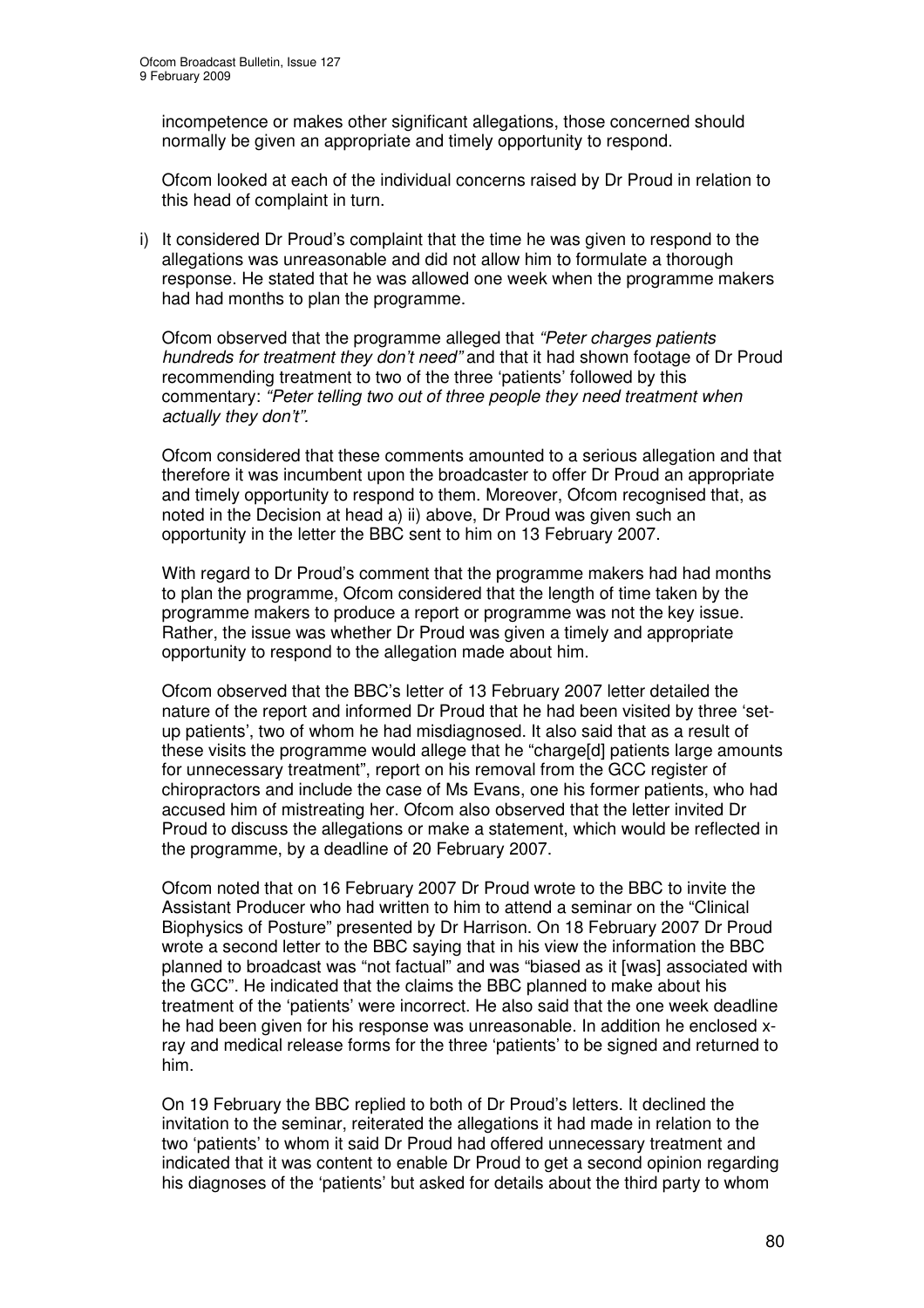the details of the 'patients' would be sent. The BBC also said that it would consider a request for extra time if he could demonstrate why it was necessary.

Ofcom noted that that Dr Proud and the BBC continued to correspond between 20 February 2007 and 15 March 2007 and that this correspondence included discussion between the parties about the treatment offered by Dr Proud to the 'patients', the BBC's provision of x-ray and medical release forms for these 'patients' and the identity and background of the independent experts used by the BBC. As noted above, Ofcom observed that Carter-Ruck had written to the BBC on 28 March and 4 April 2007 to enclose letters from Dr Stick in which he gave his opinion of Dr Proud's diagnoses of the three 'patients'.

The BBC responded promptly to Dr Proud's queries over a month-long period prior to transmission of the programme and its letters to Dr Proud included clear details about the nature of the programme in which he would be featured and the allegations about him which would be made. In light of this, Ofcom considered that Dr Proud was given an appropriate and timely opportunity to respond to the allegation made in the programme in relation to this head of complaint (see also heads b) ii) and iii) below).

ii) Ofcom considered Dr Proud's complaint that the BBC was uncooperative when he requested consent to access the medical records of the three actors who attended his practice for a diagnosis, resulting in him being unable to obtain third party expert opinions in relation to those actors, and preventing him from defending himself against the BBC's allegations.

As noted in the Decision at head b) i) above, Ofcom recognised that the parties had corresponded about the release of the x-rays and medical notes relating to the visits made by the three 'patients' to Dr Proud. In particular, Ofcom noted that in his first response to the BBC (dated 16 February 2007) Dr Proud enclosed three blank release forms for x-rays and medical notes and asked for them to be signed by the 'patients' and returned to him. Ofcom also noted that in its reply of 19 February 2007 the BBC indicated that it would be happy to provide Dr Proud with authorisation to release the x-rays but "due to patient confidentiality" it needed him to provide information about the third party to whom he would pass the patients' records.

In his letter of 28 February 2007 Dr Proud said that "the practice file notes pertaining to each of your actors will be sent to either a professional chiropractic association for review, a chiropractic consultant or a UK based chiropractic program [sic]". In its 2 March 2007 response to this letter, the BBC reiterated its position by saying the 'patients' "are happy for their practice records to be examined by a third party but want to know exact details as to who that will be". On 7 March 2007 Dr Proud emailed the BBC enclosing a letter from Dr Stick (in which he confirmed that he would examine the medical records of these 'patients') and three further release forms which detailed that the medical records would be passed to a radiologist and Dr Stick. On the same day the BBC sent an email to Dr Proud in which it acknowledged receipt of these forms and said that copies of the signed forms would be faxed to him that day and couriered the next day.

Ofcom observed that in an email sent to the BBC on 13 March 2007 Carter-Ruck (writing on behalf of Dr Proud) indicated that its "client only received the [medical] releases yesterday" and that in its response (written on the same day) the BBC explained that it had sent the signed forms to Dr Proud as soon as he had agreed to name the third party who would examine the medical records.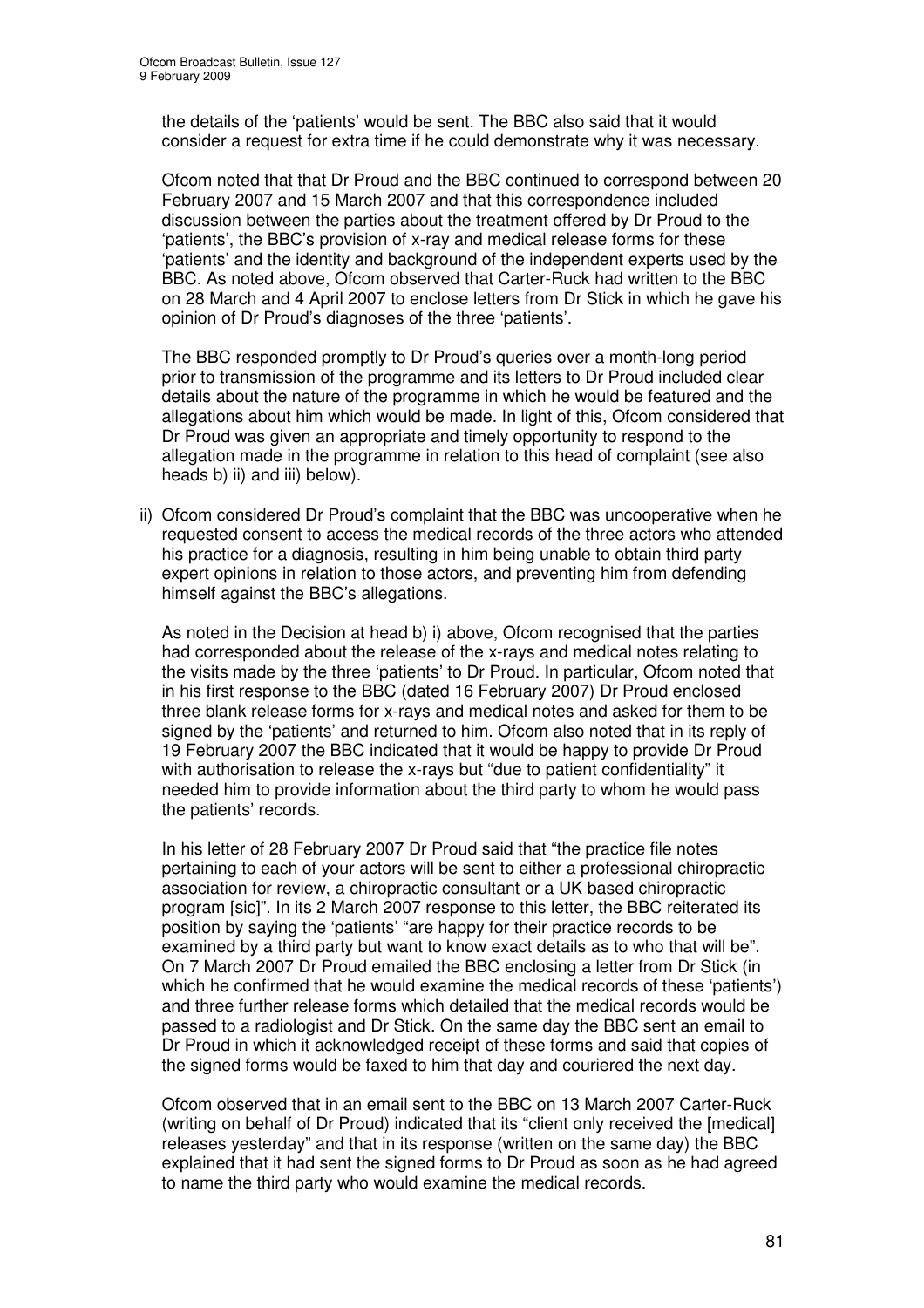In light of the factors noted above, Ofcom concluded that three days after Dr Proud's request for the release of these medical records the BBC clearly stated that it would be happy to provide the release forms if the complainant informed it of the name of the third party to whom the records would be sent. Ofcom also concluded that that the BBC had provided the release forms as soon as this information was provided. Therefore, Ofcom considered that Dr Proud was not treated unfairly in this respect (see also head b) i) above and b) iii) below).

iii) Ofcom considered the complaint that the programme was unfair because it did not mention that the recommendations Dr Proud made to the 'patients' for treatment and his wider work were supported by international research, the WHO and two independent experts (Dr Deed Harrison and Dr Paul Stick), because it relied on the GCC's guidance and because it thereby mocked 'vertebral subluxation'.

As noted in heads b) i) and ii) above, Ofcom considered that the programme included a serious allegation of misconduct on the part of Dr Proud, that it had been incumbent on the broadcaster to offer him an appropriate and timely opportunity to respond to this allegation, and that the broadcaster had offered him such an opportunity.

Therefore, in considering this section of Dr Proud's complaint in the context of his claim that he was not given an opportunity to respond to the allegation made about him, Ofcom assessed his response to the BBC's allegation and how it was represented within the programme. In doing this Ofcom took particular account of Practice 7.6 of the Code, which states that when a programme is edited contributions should be represented fairly. It also recognised that the editing of material is a matter of editorial judgement for the broadcaster and that therefore its concern lay with whether the editing resulted in unfairness to Dr Proud.

Ofcom noted that in his letters responding to the broadcaster's allegation Dr Proud denied that he had offered the 'patients' unnecessary treatment and indicated that the BBC misunderstood the theory of chiropractic that he employed and which he said was used and supported around the world. In particular, Ofcom observed that within his 18 February 2007 letter Dr Proud said that "the information that the BBC intend to present is not factual and is biased as it is associated with the GCC" and that "the program [sic] you intend to run is not independent, impartial or honest". Ofcom also observed that in his email of 28 February 2007 Dr Proud said: "it would appear that the purpose of this program [sic] is to show a one-side, biased and unbalanced view on internationally supported, evidence based, subluxationcentred care. It is also aimed at defamation of my character".

Having considered Dr Proud's response to the broadcaster's allegation Ofcom looked at how it was reflected in the programme. It observed that at the end of the second section of the programme dealing with subluxation images of Dr Proud in his practice were shown with the following voice-over commentary:

*"Peter Proud wrote to us and told us many spinal specialists around the world agree with the way he practises. He says in his opinion our investigation was not independent, impartial or honest. We have also received testimonials from many happy customers".*

In Ofcom's view this was a fair reflection of Dr Proud's response to the allegation of misconduct made about him in the programme in that it included the pertinent point he made about the world-wide support for his method of chiropractic and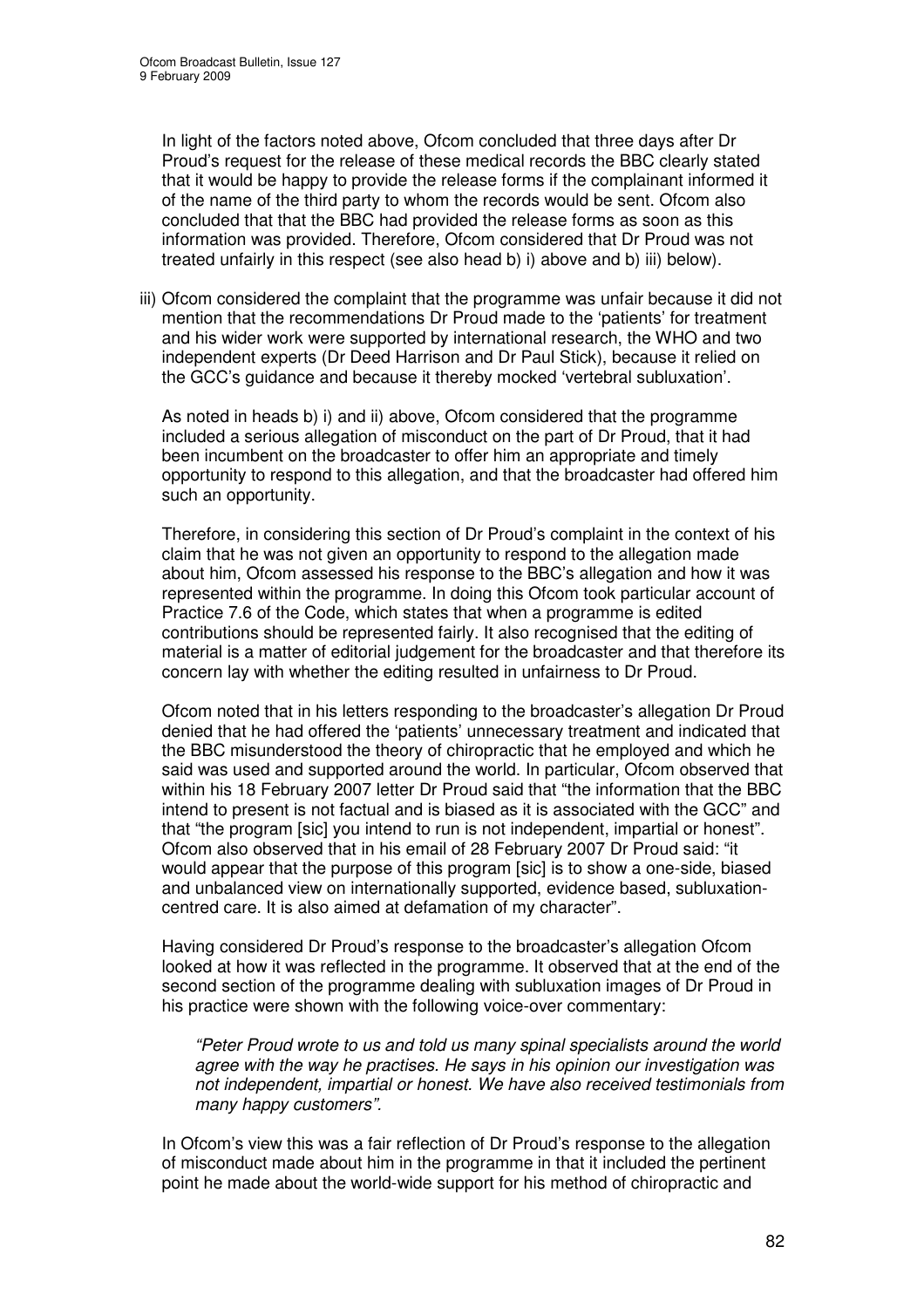made clear that Dr Proud believed that the BBC's investigation into him was deeply flawed and therefore that the claims the programme made about him were untrue.

In addition, having examined Dr Proud's letters to the BBC it did not appear to Ofcom that Dr Proud indicated that he had received testimonials from many happy customers. However, in Ofcom's view this statement would not have adversely affected viewers' opinion of Dr Proud.

Given these factors, Ofcom considered that no unfairness to Dr Proud resulted from the editing of his response to the allegation of misconduct made about him the programme.

In light of the evidence above in relation to heads b) i), ii) and ii) of this complaint, Ofcom found that that Dr Proud was given an appropriate and timely opportunity to respond to the allegation made against him in the programme and that his response to this allegation was fairly represented.

Ofcom then addressed Dr Proud's complaints of unwarranted infringement of privacy.

In Ofcom's view, the line to be drawn between the public's right to information and the citizen's right to privacy can sometimes be a fine one. In considering complaints about the unwarranted infringement of privacy both in relation to the making and the broadcast of the programme, Ofcom must consider two distinct questions: First, has there been an infringement of privacy? Secondly, if so, was it warranted? (Rule 8.1 of the Code).

c) Ofcom considered Dr Proud's complaint of unwarranted infringement of privacy in the making of the programme in that reporters entered his property with concealed cameras and filmed without his knowledge or consent.

In considering this head of complaint Ofcom took particular account of Practice 8.13 of the Code, which states that surreptitious filming or recording should only be used where it is warranted. Normally, it will only be warranted if:

- there is prima facie evidence of a story in the public interest:
- there are reasonable grounds to suspect that further material evidence could be obtained; and,
- it is necessary to the credibility and authenticity of the programme.

In relation to this complaint, Ofcom first considered whether Dr Proud had a legitimate expectation of privacy in relation to the use of surreptitious filming in the making of the programme. Ofcom recognised that Dr Proud's expectation of privacy was lowered by the fact that filming took place in his practice, which is accessed by members of the public. However, it also recognised that Dr Proud's expectation of privacy was heightened by a number of factors including the fact that he was filmed while giving individual consultations to people whom he believed to be patients (and that therefore he could reasonably have expected that matters discussed between them would be treated as being of a private rather than a public nature) and that these 'patients' were seeing Dr Proud as a result of an invitation to attend a pre-arranged meeting rather than because they had walked in off the street. Ofcom also recognised that Dr Proud's expectation of privacy in these circumstances was heightened because actions which took place during these meetings were filmed surreptitiously. Therefore, on balance, Ofcom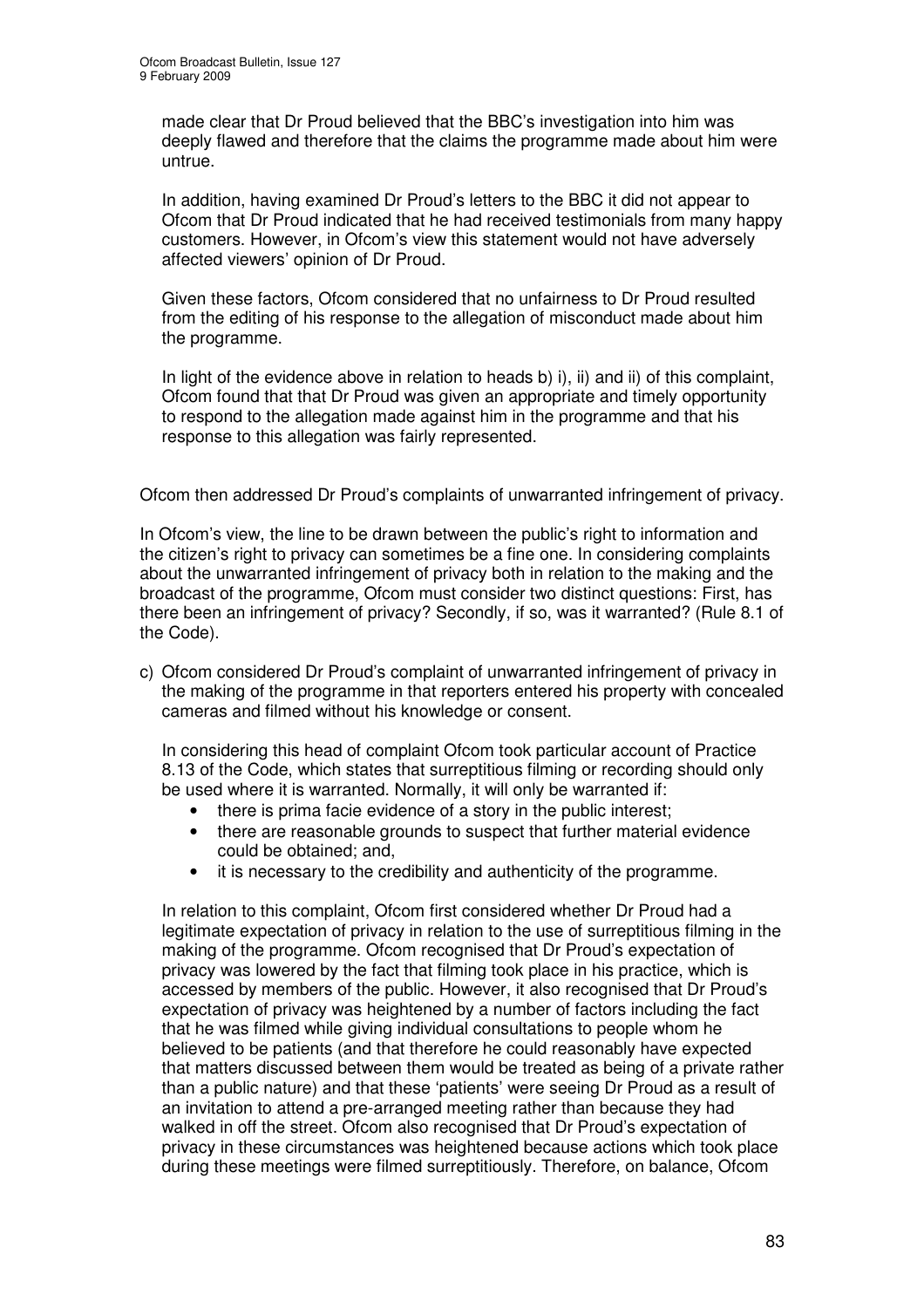considered that Dr Proud had a legitimate expectation that his privacy would not be infringed by the surreptitious filming of actions which took place in his practice.

Given these factors Ofcom considered that Dr Proud's privacy had been infringed by recording of the visits by the 'patients' to his practice.

Ofcom then turned to consider whether the infringement of Dr Proud's privacy in the making of the programme by virtue of surreptitious filming was warranted.

Ofcom observed that in its 13 February 2007 letter to Dr Proud the BBC informed Dr Proud of the dates on which the three 'patients' had visited his practice. The letter stated that Rebecca had visited Dr Proud on 30 November and 6 December 2006, Paula had visited him on 22 January 2007and Dan had visited him on 5 and 12 February 2007.

Ofcom then assessed what prima facie evidence of a story in the public interest was available to the programme makers at the time each of these 'patients' visited Dr Proud.

Ofcom observed that when Rebecca and Paula made their visits to Dr Proud the programme maker was aware that, as noted in the Decision at head a) i) above, Dr Proud had been suspended from practising as a chiropractor for eighteen months by the GCC in February 2006. This was because he had treated several patients who had complained to the GCC that he had dealt with them in an unduly alarmist manner and provided them with inappropriate or unnecessary treatments and because "he placed personal gain above the welfare of his patients".

Ofcom noted that at this time (i.e. prior to Rebecca and Paula's visits) the programme maker had the testimony of Ms Evans (a former patient of Dr Proud's) who had indicated in an October 2006 edition of *Watchdog* that Dr Proud had taken a lot of money from her for unnecessary treatment. Ofcom also noted that the BBC said it had spoken to five other former patients of Dr Proud's during the making of this programme who claimed that he had mistreated them as well.

In addition, Ofcom observed that at the time Dan made his visits to Dr Proud the GCC had decided to remove Dr Proud from its register of chiropractors, in light of its previous finding against him and his decision not to recognise its authority on matters concerning chiropractic in the UK.

In light of the above, Ofcom considered that the BBC had presented evidence that, at the stage when it sent reporters to surreptitiously record Dr Proud's actions in regard to patients visiting his practice (i.e. prior to filming), it had information which clearly indicated that Dr Proud had a history of providing some patients with unnecessary treatments and using an unduly alarmist manner. Ofcom recognised that this evidence was strengthened after January 2007 when the GCC published its decision to remove Dr Proud from its register of chiropractors. However, it considered that even at the time of Rebecca and Paula's visits, i.e. before the GCC's decision to remove Dr Proud from its register, the BBC had sufficient information to conclude that the story about Dr Proud was in the public interest. Ofcom also considered that the BBC had reasonable grounds to suspect that surreptitious filming of Dr Proud would provide further material in the public interest and was necessary to the authenticity and credibility of the story as this material could only be elicited through surreptitious filming.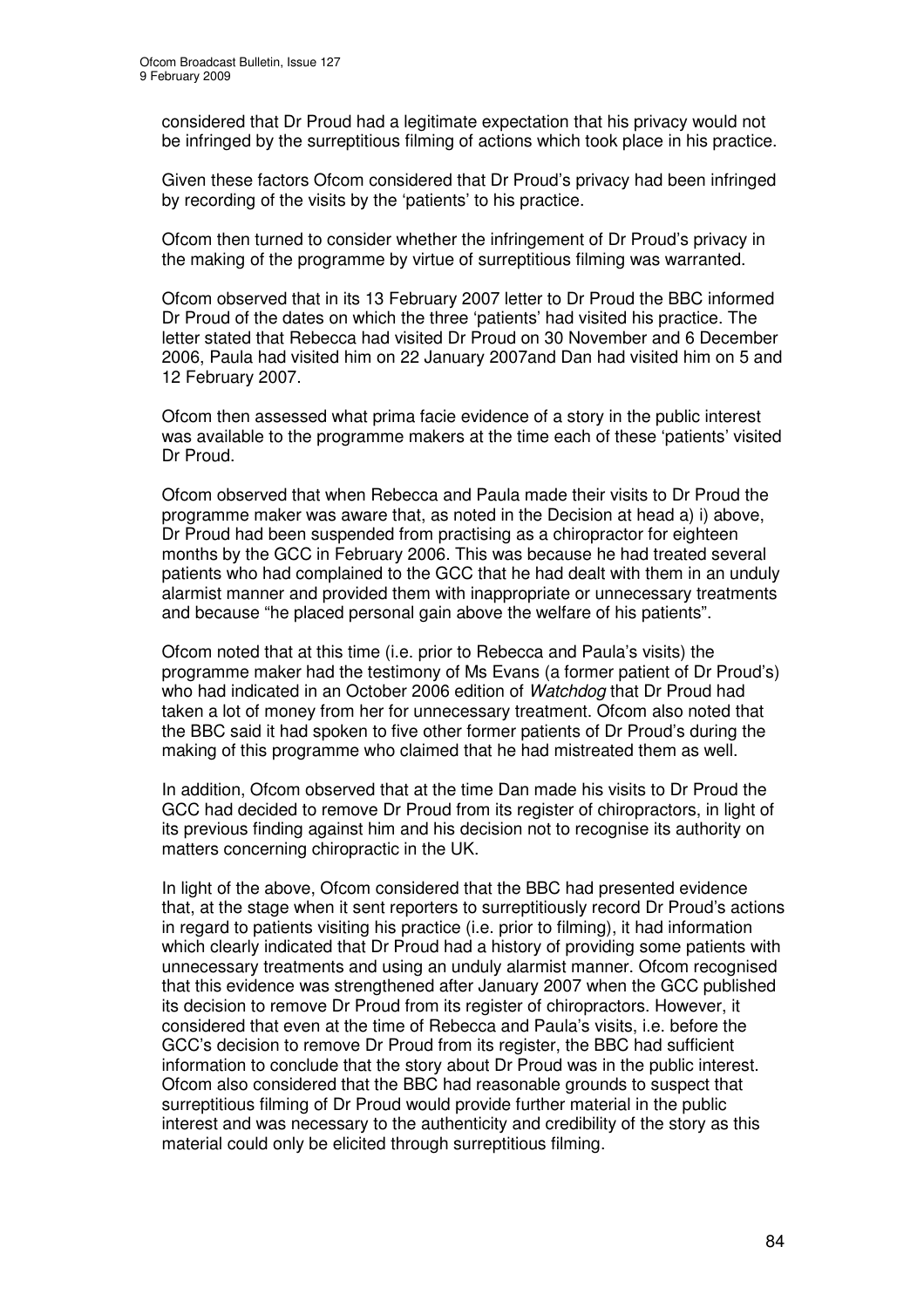Taking these factors together Ofcom found that with regard to the making of the programme the infringement of Dr Proud's privacy due to surreptitious filming was warranted.

d) Ofcom considered Dr Proud's complaint of unwarranted infringement of privacy in the broadcast of the programme in that reporters gave out details of where he lived, his nationality and his marital status during the programme; along with showing undercover footage of him treating the BBC's 'patients' (recorded by the concealed cameras). For ease of understanding Ofcom has divided this head of complaint into three sub-sections.

Ofcom observed that Dr Proud also complained that the disclosure of this material identified to him to friends, relatives and patients as a conman. However, it noted that the complaint that Dr Proud had been unfairly portrayed as a conman was considered in the Decision at head a) above. It therefore considered this head of complaint in relation to the issue of whether any material of a private nature was disclosed in the programme and thereby unwarrantably infringed Dr Proud's privacy.

In considering this complaint, Ofcom took particular account of Practice 8.2 of the Code, which states that information which discloses the location of a person's home or family should not be revealed without permission, unless it is warranted.

i) *Personal details*

Ofcom first considered whether Dr Proud had a legitimate expectation of privacy in relation to his complaint that his nationality and marital status were disclosed in the programme.

It noted that at the start of the first section of the programme which dealt with subluxation one of the presenters (Dan) indicated that it was doing a feature on two *"back specialists"*. Ofcom also noted that in the same section the programme showed another presenter (Rebecca) making the following comments about Dr Proud:

### *"I'm representing Australian charmer Peter Proud"*

and;

### *"*[He's]*married and he lives and works in Stourbridge"*.

Ofcom noted that Dr Proud claimed that the inclusion of these details identified him to friends, relations and patients as a conman.

Ofcom observed that in its submission the BBC had supplied a copy of an article which had appeared in the *Stourbridge News* on 12 October 2006. This article included a photograph of Dr Proud standing next to a woman with her arms linked through his, and accompanied a group of patients who supported his work, all of whom were shown in front of building. Ofcom also observed that this article, which reported on the closure of Dr Proud's clinic in Norton Road, Stourbridge after his eighteen-month suspension by the GCC, included both the complainant's first name and surname and indicated that he was an "Australian therapist".

Ofcom therefore considered that Dr Proud's nationality and the location of his practice was already in the public domain at the time the programme was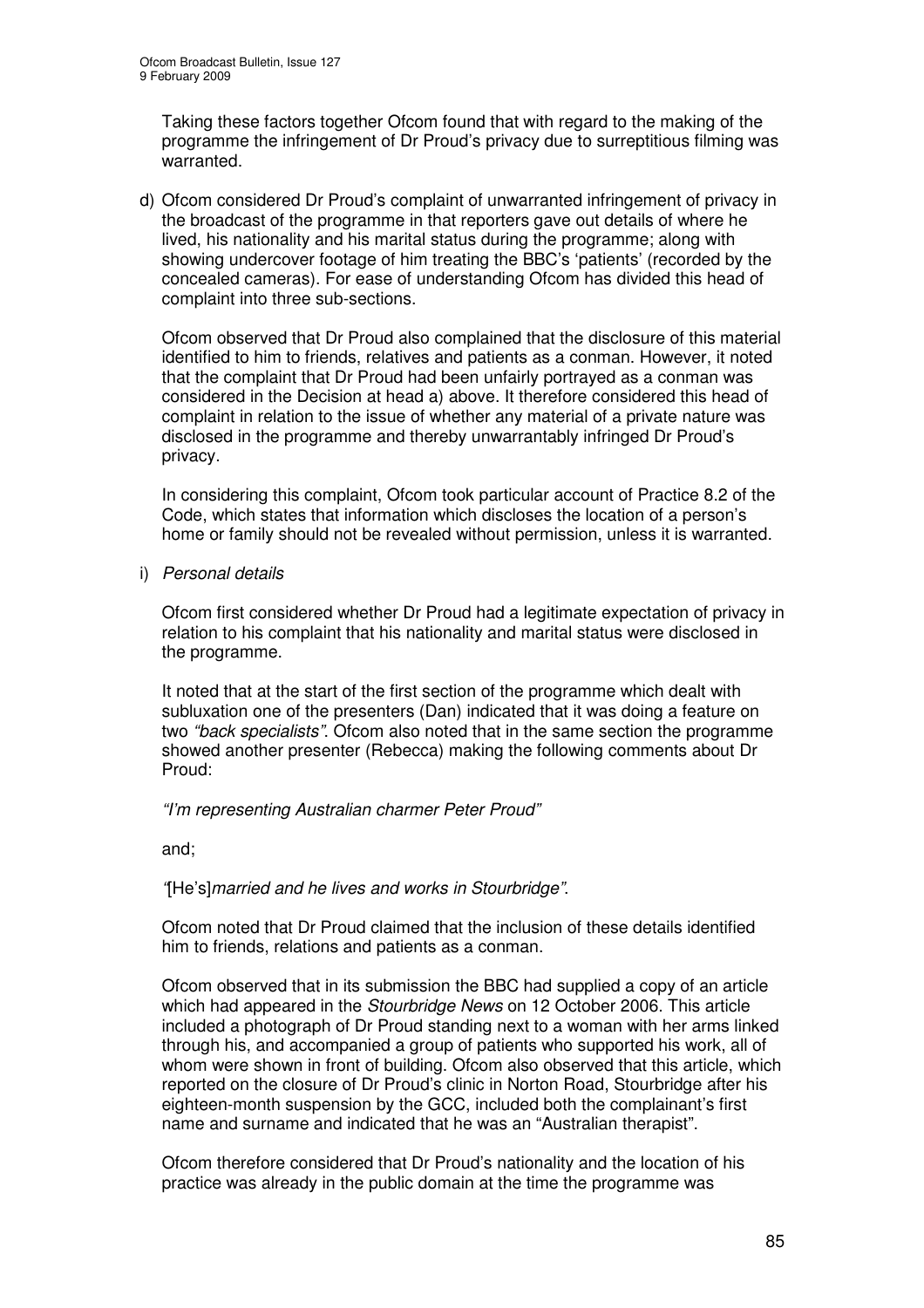broadcast, following an interview which Dr Proud agreed to give to the *Stourbridge News*, and that, from the photograph included in this article, it would be reasonable for members of the public to have assumed that Dr Proud was married or had a close female partner.

In light of the fact that the personal details disclosed about Dr Proud in the programme (about which he complained) were already in the public domain, Ofcom did not consider that he had a legitimate expectation of privacy in regard to the inclusion in the broadcast of his nationality or material status.

ii) *Location of home*

Ofcom then considered whether Dr Proud had a legitimate expectation of privacy in relation to his complaint that the location of his home was disclosed in the programme.

Ofcom recognised that there is a general expectation that a broadcaster will not disclose the location of a person's home or family unless it is warranted. It considered that, in the circumstances of this case, where the location of Dr Proud's home was not relevant to the story being presented and there was no evidence to suggest that his home was in any way accessible by the public or that the location of his home was already in the public domain he could have had a legitimate expectation of privacy in relation to the disclosure of this information.

However, Ofcom observed that the programme indicated that Dr Proud lived in Stourbridge and that it did not give any additional information about the location of Dr Proud's home. In light of this Ofcom concluded that while the programme did indicate the town in which Dr Proud lived the location of Dr Proud's home was not disclosed in the programme as broadcast.

It therefore considered that he did not have a legitimate expectation of privacy with regard to the disclosure of the location of his home in that this information was not disclosed in the programme as broadcast.

### iii) *Inclusion of surreptitiously record footage*

In considering this part of this head of complaint, which concerned the inclusion of surreptitiously filmed footage of Dr Proud in the programme as broadcast, Ofcom took particular account of Practice 8.14 of the Code, which states that material gained by surreptitious filming and recording should only be broadcast when it is warranted.

Ofcom first considered whether Dr Proud had a legitimate expectation of privacy in these circumstances.

Ofcom recognised that Dr Proud's expectation of privacy was lowered by the fact that material in question was footage of his practice, which is accessed by members of the public. However, it also recognised that Dr Proud's expectation of privacy was heightened by a number of factors including the fact that the footage broadcast was of him giving individual consultations to people whom he believed to be patients (and that therefore he could reasonably have expected that matters discussed between them would be treated as being of a private rather than a public nature) and that he had invited the 'patients' included in the footage to prearranged meetings, rather than having them walk in off the street. Ofcom also recognised that Dr Proud's expectation of privacy in these circumstances was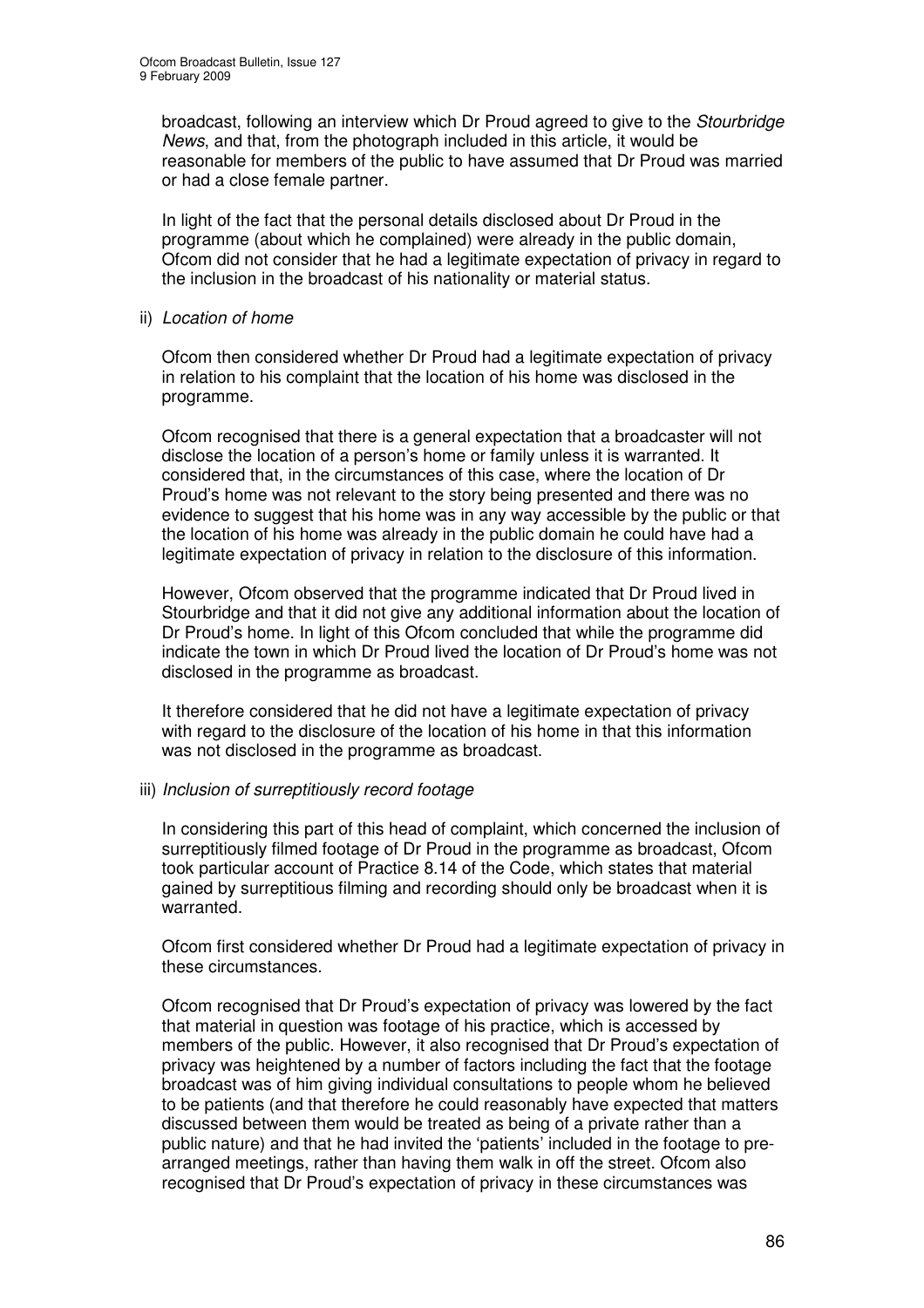heightened because the footage of the actions which took place during these meetings was filmed surreptitiously.

Therefore, on balance, Ofcom considered that Dr Proud had a legitimate expectation of privacy with regard to broadcast of the footage filmed in these circumstances.

Given that surreptitiously filmed footage of Dr Proud's consultations with the 'patients' was included in the programme, Ofcom considered that his privacy had been infringed in the broadcast.

Ofcom turned to consider whether the infringement of Dr Proud's privacy in the broadcast of the programme by virtue of surreptitious filming was warranted. The Code indicates that the word "warranted" in the context of justifying an infringement of privacy has a particular meaning. It means that a broadcaster must be able to demonstrate why the infringement was justified and, if the justification put forward is that it was in the public interest, why in the particular circumstances of the case, the public interest outweighed the complainant's right to privacy.

To determine whether the broadcast of the footage was warranted, Ofcom weighed up the rights of the broadcaster to freely express information that is in the public interest, and Dr Proud's own right to privacy.

As noted in the Decision at head c) above, it was Ofcom's view that it was warranted for the BBC to have infringed Dr Proud's privacy by filming him surreptitiously because the broadcaster had presented convincing evidence that before it filmed it had prima facie evidence of a story in the public interest and reasonable grounds to suspect that further material evidence could be obtained and that this material would be necessary to the credibility and authenticity of the programme.

However, Ofcom also observed that in the Decision at head a) ii) above it had found that Dr Proud had been treated unfairly in that the programme did not establish that Dr Proud had recommended treatment for Rebecca and Dan which they did not need and that comments like *"So that's Peter telling two out of three people they need treatment when actually they don't"* resulted in unfairness to the complainant. In light of this, Ofcom considered that the inclusion of the surreptitiously recorded visits of Rebecca and Dan to Dr Proud did not provide information that was in the public interest and consequently that it was not warranted.

Therefore, Ofcom found that the broadcast of the surreptitiously recorded footage unwarrantably infringed the complainant's privacy.

In light of the evidence above in relation to the first two sections this head of complaint, Ofcom concluded that that Dr Proud did not have a legitimate expectation of privacy in relation to his complaints that the programme included personal details about him and disclosed the location of his home. Therefore, Ofcom found that Dr Proud's privacy had not been infringed in the programme as broadcast and it was not necessary for Ofcom to further consider whether any infringement of privacy was warranted in respect of these aspects of his complaint.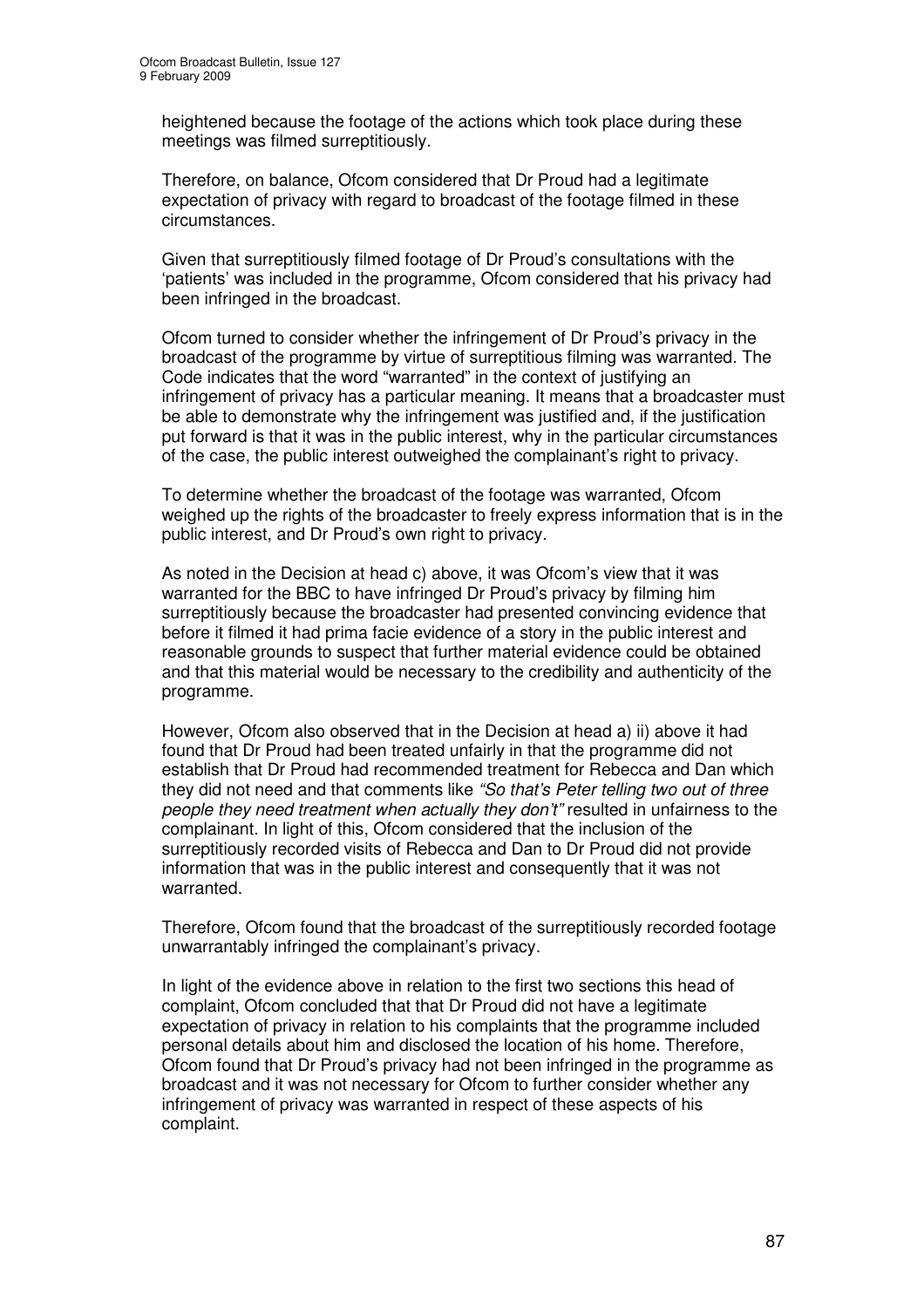However, in relation to the section of this head of complaint which relates to the broadcast of surreptitiously recorded footage Ofcom found that Dr Proud's privacy was unwarrantably infringed in the programme as broadcast.

It therefore upheld part of this head of complaint.

**Accordingly, Ofcom has not upheld heads a) i) and iii) and heads b i) to iii), but has upheld head a) ii) of Dr Proud's complaint of unfair treatment. In addition, it has not upheld Dr Proud's complaint of unwarranted infringement of privacy in the making the programme at head c). However, while it has not upheld Dr Proud's complaint of unwarranted infringement of privacy in the broadcast of the programme at heads d) i) and ii), it has upheld the complaint at head d) iii).**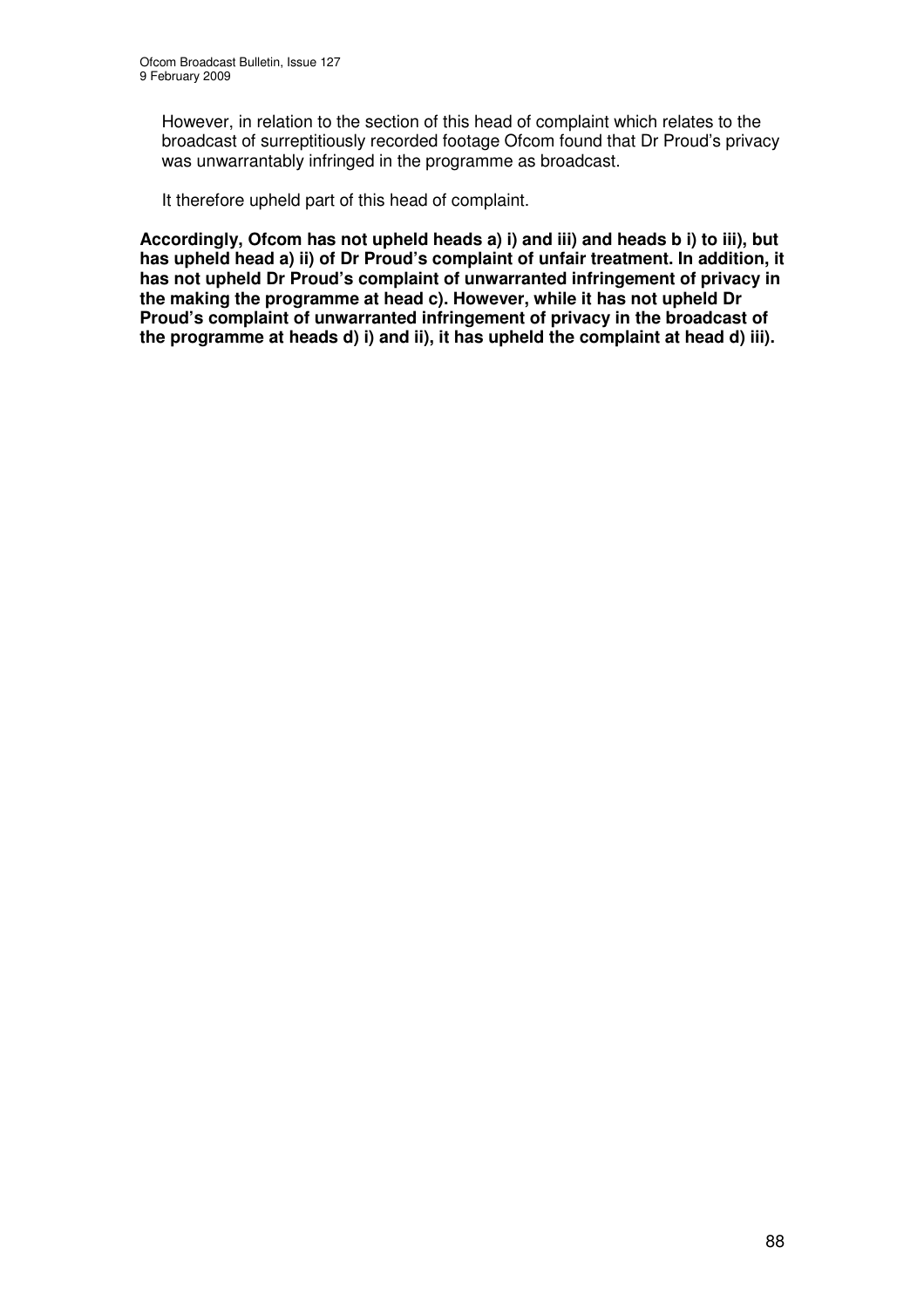# **Other Programmes Not in Breach/Resolved**

## **Up to 3 February**

| Programme                                     | <b>Transmission</b><br>Date | <b>Channel</b>                | Category                            | Number of<br><b>Complaints</b> |
|-----------------------------------------------|-----------------------------|-------------------------------|-------------------------------------|--------------------------------|
| "Boaby Song"                                  | 09/01/2009                  | <b>Real Radio</b><br>Scotland | <b>Generally Accepted Standards</b> | 6                              |
| 90210                                         | 26/01/2009                  | E <sub>4</sub>                | <b>Generally Accepted Standards</b> | 2                              |
| A Room With a View                            | 25/01/2009                  | Film4                         | Sex/Nudity                          | 4                              |
| Andy Nash / Jon Wyer                          | 06/01/2009                  | Beacon Radio                  | Religious Offence                   |                                |
| <b>BBC Breakfast</b>                          | 03/12/2008                  | BBC1                          | Crime (incite/encourage)            |                                |
| <b>BBC News</b>                               | 10/01/2009                  | BBC1                          | Offensive Language                  |                                |
| <b>BBC News</b>                               | 20/01/2009                  | BBC1                          | <b>Generally Accepted Standards</b> |                                |
| <b>BBC News</b>                               | n/a                         | <b>BBC</b>                    | Inaccuracy/Misleading               |                                |
| <b>BBC Sports Personality</b><br>of the Year  | 14/12/2008                  | BBC1                          | Flashing images                     |                                |
| Bear Grylls: Born<br>Survivor                 | 25/01/2009                  | Discovery                     | <b>Animal Welfare</b>               | 1                              |
| <b>Big Brother's Little</b><br><b>Brother</b> | 01/09/2008                  | E4                            | <b>Generally Accepted Standards</b> | 17                             |
| Born to Kill                                  | 08/12/2008                  | Sky Three                     | <b>Generally Accepted Standards</b> | 1                              |
| <b>Brainiac: Science</b><br>Abuse             | 17/01/2009                  | <b>Sky Three</b>              | Sex/Nudity                          | 1                              |
| <b>Brainiac: Science</b><br>Abuse             | 23/01/2009                  | <b>Sky Three</b>              | Sex/Nudity                          | 1                              |
| <b>Brainiac's Test Tube</b><br>Baby           | 07/12/2008                  | <b>Sky Three</b>              | Dangerous Behaviour                 | 1                              |
| Channel 4 News                                | 06/11/2008                  | Channel 4                     | <b>Generally Accepted Standards</b> | 1                              |
| Channel 4 News                                | 27/11/2008                  | Channel 4                     | Violence                            | 1                              |
| Channel 4 News                                | 11/12/2008                  | Channel 4                     | Due Impartiality/Bias               | 1                              |
| Channel idents                                | n/a                         | Eden                          | Unconscious influence/hypnosis      | $\mathbf{1}$                   |
| Chickens, Hugh and<br>Tesco Too               | 26/01/2009                  | Channel 4                     | Offensive Language                  | 1                              |
| Children In Need                              | 14/11/2008                  | BBC1 (Scot)                   | Religious Offence                   | 5                              |
| Chris Rock: Kill The<br>Messenger             | 28/11/2008                  | Channel 4                     | <b>Generally Accepted Standards</b> | 6                              |
| Christmas My Arse                             | 22/12/2008                  | 4 Music                       | <b>Generally Accepted Standards</b> | $\mathbf{1}$                   |
| <b>Combat Chefs</b>                           | 26/11/2008                  | Five                          | Offensive Language                  | 1                              |
| <b>Coronation Street</b>                      | 08/12/2008                  | ITVI                          | Crime (incite/encourage)            | 1                              |
| <b>Coronation Street</b>                      | 22/01/2009                  | ITV1                          | <b>Generally Accepted Standards</b> | $\mathbf{1}$                   |
| <b>Coronation Street</b>                      | 26/01/2009                  | ITV1                          | Animal Welfare                      | 1                              |
| <b>Country House Rescue</b>                   | 16/12/2008                  | Channel 4                     | Offensive Language                  | $\overline{7}$                 |
| <b>Country House Rescue</b>                   | 16/12/2008                  | Channel 4                     | <b>Generally Accepted Standards</b> | 1                              |
| Cowards                                       | 20/01/2009                  | BBC4                          | Offensive Language                  | 1                              |
| <b>Cowboy Builders</b>                        | 22/01/2009                  | Five                          | Dangerous Behaviour                 | 1                              |
| CSI: Miami                                    | 25/11/2008                  | Five                          | Crime (incite/encourage)            | 1                              |
| Dancing on Ice                                | 18/01/2009                  | ITV1                          | Use of Premium Rate Numbers         | 1                              |
| Dancing on Ice                                | 25/01/2009                  | ITV1                          | Use of Premium Rate Numbers         | 4                              |
| Deals on Wheels                               | 08/12/2008                  | Discovery Turbo               | Offensive Language                  | 1                              |
| Demons                                        | 03/01/2009                  | ITV1                          | Offensive Language                  | 22                             |
| Demons                                        | 24/01/2009                  | ITV1                          | Offensive Language                  |                                |
| Demons (Trailer)                              | 22/11/2008                  | ITV1                          | Violence                            | 1                              |
| Dermot O'Leary                                | 08/11/2008                  | <b>BBC Radio 2</b>            | <b>Generally Accepted Standards</b> | 1                              |
| Dexter (Trailer)                              | 11/01/2009                  | ITV1                          | Violence                            | 1                              |
| Dickinson's Real Deal                         | 20/01/2009                  | ITV1                          | Competitions                        | 1                              |
| Dirty Sanchez                                 | 08/01/2009                  | <b>TMF</b>                    | Dangerous Behaviour                 | 1                              |
| Doctors                                       | 18/11/2008                  | BBC1                          | Sex/Nudity                          | 1                              |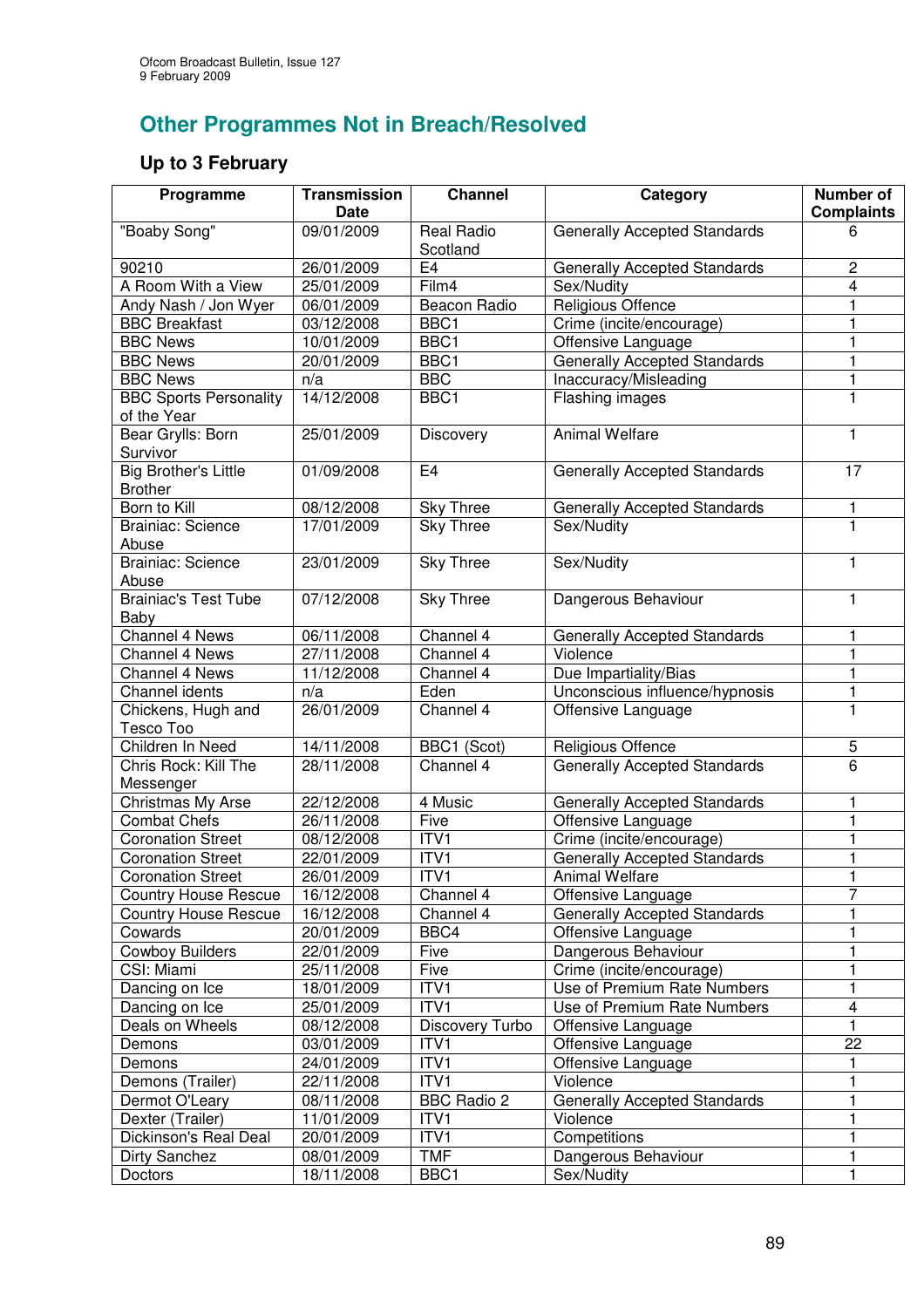| Eamon Holmes                          | 06/12/2008 | <b>BBC Radio 5</b>         | Sex/Nudity                                    | 1              |
|---------------------------------------|------------|----------------------------|-----------------------------------------------|----------------|
|                                       |            | Live                       |                                               |                |
| Eastenders                            | 08/01/2009 | BBC1                       | Other                                         | 1              |
| Emmerdale                             | 04/12/2008 | ITV1                       | Violence                                      | 4              |
| FA Cup Football                       | 14/01/2009 | ITV1                       | Unconscious influence/hypnosis/<br>subliminal | 1              |
| <b>Five News</b>                      | 02/12/2008 | Five                       | Sex/Nudity                                    | 1              |
| <b>Five News</b>                      | 22/01/2009 | Five                       | Inaccuracy/Misleading                         | 1              |
| Foxy Bingo                            | 03/12/2008 | ITV <sub>2</sub>           | <b>Generally Accepted Standards</b>           | 1              |
| sponsorship of                        |            |                            |                                               |                |
| Gay TV                                | 18/01/2009 | Gay $\overline{\text{TV}}$ | Use of Premium Rate Numbers                   | 1              |
| <b>Geoff Lloyd's</b>                  | 07/01/2009 | Absolute Radio             | <b>Generally Accepted Standards</b>           | 1              |
| Hometime Show                         |            |                            |                                               |                |
| Going for Gold                        | n/a        | Five                       | Competitions                                  | $\overline{c}$ |
| Gok Wan: Too Fat Too                  | 27/01/2009 | Channel 4                  | Offensive Language                            | 1              |
| Young                                 |            |                            |                                               |                |
| <b>Golden Balls</b>                   | 04/12/2008 | ITV <sub>1</sub>           | <b>Generally Accepted Standards</b>           | 1              |
| Golden Balls                          | 27/01/2009 | ITVI                       | <b>Generally Accepted Standards</b>           | 1              |
| Goldenballs                           | 05/05/2008 | ITV <sub>1</sub>           | Other                                         | 1              |
| Gordon Ramsay<br>(Trailer)            | 11/12/2008 | Channel 4                  | <b>Animal Welfare</b>                         | 1              |
| <b>Grand Designs</b>                  | 28/01/2009 | Channel 4                  | Inaccuracy/Misleading                         | 1              |
| Grey's Anatomy                        | 29/01/2009 | Living                     | Sex/Nudity                                    | 1              |
| Harry Hill's TV Burp                  | 29/11/2008 | ITV1                       | Dangerous Behaviour                           | 4              |
| Harry Hill's TV Burp                  | 13/12/2008 | ITV1                       | Sex/Nudity                                    | 4              |
| Harry Hill's TV Burp                  | 22/12/2008 | ITVI                       | <b>Generally Accepted Standards</b>           | 1              |
| Hollyoaks                             | 11/12/2008 | Channel 4                  | <b>Generally Accepted Standards</b>           | 1              |
| Hollyoaks                             | 12/12/2008 | Channel 4                  | Violence                                      | 1              |
| Hollyoaks                             | 09/01/2009 | Channel 4                  | Offensive Language                            | 1              |
| Home and Away                         | 28/01/2009 | Five                       | Crime (incite/encourage)                      | 1              |
| Hot Fuzz                              | 12/01/2009 | <b>Sky Movies</b>          | Offensive Language                            | 1              |
|                                       |            | Comedy                     |                                               |                |
| lan Collins                           | 20/01/2009 | Talksport                  | <b>Generally Accepted Standards</b>           | 1              |
| In Our Time                           | 27/11/2008 | <b>BBC Radio 1</b>         | <b>Generally Accepted Standards</b>           | 1              |
| Inside Sports                         | 08/12/2008 | BBC1                       | <b>Generally Accepted Standards</b>           | 1              |
| Is TV Too Rude?                       | 23/01/2009 | ITV1                       | Due Impartiality/Bias                         | 5              |
| Tonight                               |            |                            |                                               |                |
| Jamie Saves Our                       | 29/01/2009 | Channel 4                  | Animal Welfare                                | 2              |
| Bacon                                 |            |                            |                                               |                |
| Jim Davis                             | 15/11/2008 | <b>LBC 97.3FM</b>          | Generally Accepted Standards                  | 1              |
| Jimmy Carr Live:                      | 05/12/2008 | Channel 4                  | <b>Generally Accepted Standards</b>           | $\overline{2}$ |
| Comedian                              |            |                            |                                               |                |
| Journey to the Centre                 | 29/11/2008 | Sky One                    | Violence                                      | 1              |
| of the Earth                          |            |                            |                                               |                |
| Kill It, Cook It, Eat It<br>(Trailer) | 08/12/2008 | <b>BBC Three</b>           | <b>Generally Accepted Standards</b>           | 1              |
| Law and Order: Special                | 31/12/2008 | Hallmark                   | <b>Generally Accepted Standards</b>           | 1              |
| Victims Unit                          |            |                            |                                               |                |
| <b>Little Dorrit</b>                  | 10/11/2008 | BBC1                       | Violence                                      | 1              |
| Live at the Apollo                    | 12/12/2008 | BBC1                       | <b>Generally Accepted Standards</b>           | 1              |
| Live at the Apollo                    | 16/01/2009 | BBC1                       | <b>Generally Accepted Standards</b>           |                |
| Live FA Cup Football                  | 04/01/2009 | ITV1                       | Unconscious influence/hypnosis                |                |
| Live Football                         | 06/12/2008 | Sky Sports 1               | Offensive Language                            |                |
| Living With Jade Goody                | 07/12/2008 | Living                     | Offensive Language                            |                |
| Loose Women                           | 12/12/2008 | ITV1                       | <b>Generally Accepted Standards</b>           |                |
| Loose Women                           | 15/12/2008 | ITV1                       | <b>Generally Accepted Standards</b>           | 1              |
| Loose Women                           | 23/01/2009 | ITV1                       | <b>Generally Accepted Standards</b>           | 2              |
|                                       |            |                            |                                               |                |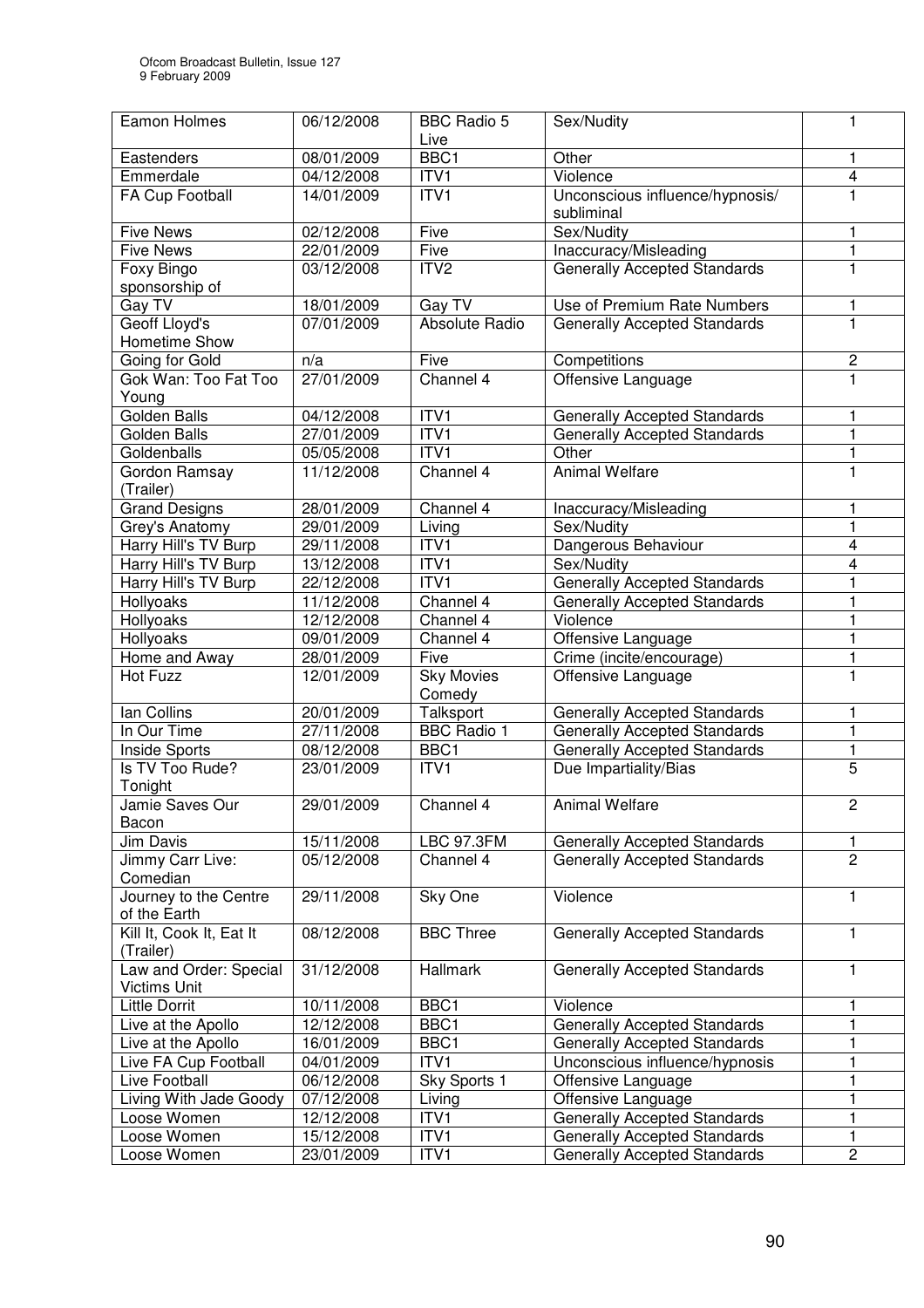| <b>Turkish Toyboys</b><br>Man Hunters: Our<br>Channel 4<br>Inaccuracy/Misleading<br>09/12/2008<br>1<br><b>Turkish Toyboys</b><br>11/01/2009<br>Sky Sports 1<br>$\overline{5}$<br>Manchester United v<br>Offensive Language<br>Chelsea<br>ITVI<br>Midsomer Murders<br>12/01/2009<br>Offensive Language<br>ITVI<br>23/01/2009<br><b>Midsomer Murders</b><br>Offensive Language<br><b>Million Dollar Mansions</b><br>23/11/2008<br>Living 2<br>1<br>Offensive Language<br>Exorcism/Occult/Paranormal<br>1<br>Living TV<br>Most Haunted<br>n/a<br>13/01/2009<br>3<br>Most Haunted Live<br>Living<br>Exorcism/Occult/Paranormal<br>(trailer)<br><b>CITV</b><br>My Parents Are Aliens<br>22/01/2009<br><b>Generally Accepted Standards</b><br>1<br>$\overline{c}$<br>Never Mind the<br>04/12/2008<br>BBC <sub>2</sub><br><b>Animal Welfare</b><br><b>Buzzcocks</b><br>ITVI<br>13/12/2008<br><b>Generally Accepted Standards</b><br>1<br>New You've Been<br>Framed<br>21/11/2008<br><b>BBC Radio 5</b><br><b>Generally Accepted Standards</b><br>1<br><b>News</b><br>Live<br>09/12/2008<br><b>News</b><br><b>Sky News</b><br><b>Generally Accepted Standards</b><br>1<br><b>BBC News 24</b><br>13/01/2009<br>Offensive Language<br><b>News</b><br>1<br>20/01/2009<br><b>Sky Sports</b><br>Inaccuracy/Misleading<br>1<br><b>News</b><br><b>News</b><br>BBC <sub>2</sub><br>05/12/2008<br>Newsnight Review<br><b>Generally Accepted Standards</b><br>1<br><b>Nick Ferrari</b><br><b>LBC 97.3FM</b><br>05/12/2008<br><b>Generally Accepted Standards</b><br>1<br>BBC1<br>Outnumbered<br>06/12/2008<br><b>Generally Accepted Standards</b><br>4<br>Oz & James Drink to<br>15/01/2009<br>BBC <sub>2</sub><br><b>Generally Accepted Standards</b><br>1<br><b>Britain</b><br>Oz & James Drink to<br>22/01/2009<br>BBC <sub>2</sub><br>Offensive Language<br>1<br><b>Britain</b><br>08/12/2008<br>BBC <sub>1</sub><br><b>Generally Accepted Standards</b><br>Panorama<br>1<br>26/01/2009<br>BBC1<br><b>Generally Accepted Standards</b><br>1<br>Panorama<br><b>BBC Three</b><br><b>Animal Welfare</b><br>Pulling<br>12/01/2009<br>1<br>QI<br>BBC <sub>2</sub><br>Religious Offence<br>05/12/2008<br>1<br><b>Question Time</b><br>BBC1<br><b>Generally Accepted Standards</b><br>1<br>11/12/2008<br><b>BBC Radio 1</b><br>Radio 1 Chart Show<br>25/01/2009<br><b>Generally Accepted Standards</b><br>1<br>1<br>Ramsay's Kitchen<br>11/12/2008<br>More4<br><b>Animal Welfare</b><br>Nightmares (Trailer)<br>Channel 4<br>1<br>07/12/2008<br>Sex/Nudity<br>Relentless<br><b>Road Wars</b><br>Violence<br>24/01/2009<br>Sky One<br>1<br>$\overline{c}$<br>Ross Lee's Ghoulies<br>Nickelodeon<br><b>Generally Accepted Standards</b><br>13/12/2008<br>$\overline{\omega}$<br>Rude Tube<br>10/12/2008<br>E4<br><b>Animal Welfare</b><br>Channel 4<br>1<br><b>Animal Welfare</b><br>Rude Tube<br>02/01/2009 | Man Hunters: Our | 09/12/2008 | Channel 4 | <b>Generally Accepted Standards</b> | 6 |
|---------------------------------------------------------------------------------------------------------------------------------------------------------------------------------------------------------------------------------------------------------------------------------------------------------------------------------------------------------------------------------------------------------------------------------------------------------------------------------------------------------------------------------------------------------------------------------------------------------------------------------------------------------------------------------------------------------------------------------------------------------------------------------------------------------------------------------------------------------------------------------------------------------------------------------------------------------------------------------------------------------------------------------------------------------------------------------------------------------------------------------------------------------------------------------------------------------------------------------------------------------------------------------------------------------------------------------------------------------------------------------------------------------------------------------------------------------------------------------------------------------------------------------------------------------------------------------------------------------------------------------------------------------------------------------------------------------------------------------------------------------------------------------------------------------------------------------------------------------------------------------------------------------------------------------------------------------------------------------------------------------------------------------------------------------------------------------------------------------------------------------------------------------------------------------------------------------------------------------------------------------------------------------------------------------------------------------------------------------------------------------------------------------------------------------------------------------------------------------------------------------------------------------------------------------------------------------------------------------------------------------------------------------------------------------------------------------------------------------------------------------------------------------------------------------------------------------------------------------------------------------------|------------------|------------|-----------|-------------------------------------|---|
|                                                                                                                                                                                                                                                                                                                                                                                                                                                                                                                                                                                                                                                                                                                                                                                                                                                                                                                                                                                                                                                                                                                                                                                                                                                                                                                                                                                                                                                                                                                                                                                                                                                                                                                                                                                                                                                                                                                                                                                                                                                                                                                                                                                                                                                                                                                                                                                                                                                                                                                                                                                                                                                                                                                                                                                                                                                                                       |                  |            |           |                                     |   |
|                                                                                                                                                                                                                                                                                                                                                                                                                                                                                                                                                                                                                                                                                                                                                                                                                                                                                                                                                                                                                                                                                                                                                                                                                                                                                                                                                                                                                                                                                                                                                                                                                                                                                                                                                                                                                                                                                                                                                                                                                                                                                                                                                                                                                                                                                                                                                                                                                                                                                                                                                                                                                                                                                                                                                                                                                                                                                       |                  |            |           |                                     |   |
|                                                                                                                                                                                                                                                                                                                                                                                                                                                                                                                                                                                                                                                                                                                                                                                                                                                                                                                                                                                                                                                                                                                                                                                                                                                                                                                                                                                                                                                                                                                                                                                                                                                                                                                                                                                                                                                                                                                                                                                                                                                                                                                                                                                                                                                                                                                                                                                                                                                                                                                                                                                                                                                                                                                                                                                                                                                                                       |                  |            |           |                                     |   |
|                                                                                                                                                                                                                                                                                                                                                                                                                                                                                                                                                                                                                                                                                                                                                                                                                                                                                                                                                                                                                                                                                                                                                                                                                                                                                                                                                                                                                                                                                                                                                                                                                                                                                                                                                                                                                                                                                                                                                                                                                                                                                                                                                                                                                                                                                                                                                                                                                                                                                                                                                                                                                                                                                                                                                                                                                                                                                       |                  |            |           |                                     |   |
|                                                                                                                                                                                                                                                                                                                                                                                                                                                                                                                                                                                                                                                                                                                                                                                                                                                                                                                                                                                                                                                                                                                                                                                                                                                                                                                                                                                                                                                                                                                                                                                                                                                                                                                                                                                                                                                                                                                                                                                                                                                                                                                                                                                                                                                                                                                                                                                                                                                                                                                                                                                                                                                                                                                                                                                                                                                                                       |                  |            |           |                                     |   |
|                                                                                                                                                                                                                                                                                                                                                                                                                                                                                                                                                                                                                                                                                                                                                                                                                                                                                                                                                                                                                                                                                                                                                                                                                                                                                                                                                                                                                                                                                                                                                                                                                                                                                                                                                                                                                                                                                                                                                                                                                                                                                                                                                                                                                                                                                                                                                                                                                                                                                                                                                                                                                                                                                                                                                                                                                                                                                       |                  |            |           |                                     |   |
|                                                                                                                                                                                                                                                                                                                                                                                                                                                                                                                                                                                                                                                                                                                                                                                                                                                                                                                                                                                                                                                                                                                                                                                                                                                                                                                                                                                                                                                                                                                                                                                                                                                                                                                                                                                                                                                                                                                                                                                                                                                                                                                                                                                                                                                                                                                                                                                                                                                                                                                                                                                                                                                                                                                                                                                                                                                                                       |                  |            |           |                                     |   |
|                                                                                                                                                                                                                                                                                                                                                                                                                                                                                                                                                                                                                                                                                                                                                                                                                                                                                                                                                                                                                                                                                                                                                                                                                                                                                                                                                                                                                                                                                                                                                                                                                                                                                                                                                                                                                                                                                                                                                                                                                                                                                                                                                                                                                                                                                                                                                                                                                                                                                                                                                                                                                                                                                                                                                                                                                                                                                       |                  |            |           |                                     |   |
|                                                                                                                                                                                                                                                                                                                                                                                                                                                                                                                                                                                                                                                                                                                                                                                                                                                                                                                                                                                                                                                                                                                                                                                                                                                                                                                                                                                                                                                                                                                                                                                                                                                                                                                                                                                                                                                                                                                                                                                                                                                                                                                                                                                                                                                                                                                                                                                                                                                                                                                                                                                                                                                                                                                                                                                                                                                                                       |                  |            |           |                                     |   |
|                                                                                                                                                                                                                                                                                                                                                                                                                                                                                                                                                                                                                                                                                                                                                                                                                                                                                                                                                                                                                                                                                                                                                                                                                                                                                                                                                                                                                                                                                                                                                                                                                                                                                                                                                                                                                                                                                                                                                                                                                                                                                                                                                                                                                                                                                                                                                                                                                                                                                                                                                                                                                                                                                                                                                                                                                                                                                       |                  |            |           |                                     |   |
|                                                                                                                                                                                                                                                                                                                                                                                                                                                                                                                                                                                                                                                                                                                                                                                                                                                                                                                                                                                                                                                                                                                                                                                                                                                                                                                                                                                                                                                                                                                                                                                                                                                                                                                                                                                                                                                                                                                                                                                                                                                                                                                                                                                                                                                                                                                                                                                                                                                                                                                                                                                                                                                                                                                                                                                                                                                                                       |                  |            |           |                                     |   |
|                                                                                                                                                                                                                                                                                                                                                                                                                                                                                                                                                                                                                                                                                                                                                                                                                                                                                                                                                                                                                                                                                                                                                                                                                                                                                                                                                                                                                                                                                                                                                                                                                                                                                                                                                                                                                                                                                                                                                                                                                                                                                                                                                                                                                                                                                                                                                                                                                                                                                                                                                                                                                                                                                                                                                                                                                                                                                       |                  |            |           |                                     |   |
|                                                                                                                                                                                                                                                                                                                                                                                                                                                                                                                                                                                                                                                                                                                                                                                                                                                                                                                                                                                                                                                                                                                                                                                                                                                                                                                                                                                                                                                                                                                                                                                                                                                                                                                                                                                                                                                                                                                                                                                                                                                                                                                                                                                                                                                                                                                                                                                                                                                                                                                                                                                                                                                                                                                                                                                                                                                                                       |                  |            |           |                                     |   |
|                                                                                                                                                                                                                                                                                                                                                                                                                                                                                                                                                                                                                                                                                                                                                                                                                                                                                                                                                                                                                                                                                                                                                                                                                                                                                                                                                                                                                                                                                                                                                                                                                                                                                                                                                                                                                                                                                                                                                                                                                                                                                                                                                                                                                                                                                                                                                                                                                                                                                                                                                                                                                                                                                                                                                                                                                                                                                       |                  |            |           |                                     |   |
|                                                                                                                                                                                                                                                                                                                                                                                                                                                                                                                                                                                                                                                                                                                                                                                                                                                                                                                                                                                                                                                                                                                                                                                                                                                                                                                                                                                                                                                                                                                                                                                                                                                                                                                                                                                                                                                                                                                                                                                                                                                                                                                                                                                                                                                                                                                                                                                                                                                                                                                                                                                                                                                                                                                                                                                                                                                                                       |                  |            |           |                                     |   |
|                                                                                                                                                                                                                                                                                                                                                                                                                                                                                                                                                                                                                                                                                                                                                                                                                                                                                                                                                                                                                                                                                                                                                                                                                                                                                                                                                                                                                                                                                                                                                                                                                                                                                                                                                                                                                                                                                                                                                                                                                                                                                                                                                                                                                                                                                                                                                                                                                                                                                                                                                                                                                                                                                                                                                                                                                                                                                       |                  |            |           |                                     |   |
|                                                                                                                                                                                                                                                                                                                                                                                                                                                                                                                                                                                                                                                                                                                                                                                                                                                                                                                                                                                                                                                                                                                                                                                                                                                                                                                                                                                                                                                                                                                                                                                                                                                                                                                                                                                                                                                                                                                                                                                                                                                                                                                                                                                                                                                                                                                                                                                                                                                                                                                                                                                                                                                                                                                                                                                                                                                                                       |                  |            |           |                                     |   |
|                                                                                                                                                                                                                                                                                                                                                                                                                                                                                                                                                                                                                                                                                                                                                                                                                                                                                                                                                                                                                                                                                                                                                                                                                                                                                                                                                                                                                                                                                                                                                                                                                                                                                                                                                                                                                                                                                                                                                                                                                                                                                                                                                                                                                                                                                                                                                                                                                                                                                                                                                                                                                                                                                                                                                                                                                                                                                       |                  |            |           |                                     |   |
|                                                                                                                                                                                                                                                                                                                                                                                                                                                                                                                                                                                                                                                                                                                                                                                                                                                                                                                                                                                                                                                                                                                                                                                                                                                                                                                                                                                                                                                                                                                                                                                                                                                                                                                                                                                                                                                                                                                                                                                                                                                                                                                                                                                                                                                                                                                                                                                                                                                                                                                                                                                                                                                                                                                                                                                                                                                                                       |                  |            |           |                                     |   |
|                                                                                                                                                                                                                                                                                                                                                                                                                                                                                                                                                                                                                                                                                                                                                                                                                                                                                                                                                                                                                                                                                                                                                                                                                                                                                                                                                                                                                                                                                                                                                                                                                                                                                                                                                                                                                                                                                                                                                                                                                                                                                                                                                                                                                                                                                                                                                                                                                                                                                                                                                                                                                                                                                                                                                                                                                                                                                       |                  |            |           |                                     |   |
|                                                                                                                                                                                                                                                                                                                                                                                                                                                                                                                                                                                                                                                                                                                                                                                                                                                                                                                                                                                                                                                                                                                                                                                                                                                                                                                                                                                                                                                                                                                                                                                                                                                                                                                                                                                                                                                                                                                                                                                                                                                                                                                                                                                                                                                                                                                                                                                                                                                                                                                                                                                                                                                                                                                                                                                                                                                                                       |                  |            |           |                                     |   |
|                                                                                                                                                                                                                                                                                                                                                                                                                                                                                                                                                                                                                                                                                                                                                                                                                                                                                                                                                                                                                                                                                                                                                                                                                                                                                                                                                                                                                                                                                                                                                                                                                                                                                                                                                                                                                                                                                                                                                                                                                                                                                                                                                                                                                                                                                                                                                                                                                                                                                                                                                                                                                                                                                                                                                                                                                                                                                       |                  |            |           |                                     |   |
|                                                                                                                                                                                                                                                                                                                                                                                                                                                                                                                                                                                                                                                                                                                                                                                                                                                                                                                                                                                                                                                                                                                                                                                                                                                                                                                                                                                                                                                                                                                                                                                                                                                                                                                                                                                                                                                                                                                                                                                                                                                                                                                                                                                                                                                                                                                                                                                                                                                                                                                                                                                                                                                                                                                                                                                                                                                                                       |                  |            |           |                                     |   |
|                                                                                                                                                                                                                                                                                                                                                                                                                                                                                                                                                                                                                                                                                                                                                                                                                                                                                                                                                                                                                                                                                                                                                                                                                                                                                                                                                                                                                                                                                                                                                                                                                                                                                                                                                                                                                                                                                                                                                                                                                                                                                                                                                                                                                                                                                                                                                                                                                                                                                                                                                                                                                                                                                                                                                                                                                                                                                       |                  |            |           |                                     |   |
|                                                                                                                                                                                                                                                                                                                                                                                                                                                                                                                                                                                                                                                                                                                                                                                                                                                                                                                                                                                                                                                                                                                                                                                                                                                                                                                                                                                                                                                                                                                                                                                                                                                                                                                                                                                                                                                                                                                                                                                                                                                                                                                                                                                                                                                                                                                                                                                                                                                                                                                                                                                                                                                                                                                                                                                                                                                                                       |                  |            |           |                                     |   |
|                                                                                                                                                                                                                                                                                                                                                                                                                                                                                                                                                                                                                                                                                                                                                                                                                                                                                                                                                                                                                                                                                                                                                                                                                                                                                                                                                                                                                                                                                                                                                                                                                                                                                                                                                                                                                                                                                                                                                                                                                                                                                                                                                                                                                                                                                                                                                                                                                                                                                                                                                                                                                                                                                                                                                                                                                                                                                       |                  |            |           |                                     |   |
|                                                                                                                                                                                                                                                                                                                                                                                                                                                                                                                                                                                                                                                                                                                                                                                                                                                                                                                                                                                                                                                                                                                                                                                                                                                                                                                                                                                                                                                                                                                                                                                                                                                                                                                                                                                                                                                                                                                                                                                                                                                                                                                                                                                                                                                                                                                                                                                                                                                                                                                                                                                                                                                                                                                                                                                                                                                                                       |                  |            |           |                                     |   |
|                                                                                                                                                                                                                                                                                                                                                                                                                                                                                                                                                                                                                                                                                                                                                                                                                                                                                                                                                                                                                                                                                                                                                                                                                                                                                                                                                                                                                                                                                                                                                                                                                                                                                                                                                                                                                                                                                                                                                                                                                                                                                                                                                                                                                                                                                                                                                                                                                                                                                                                                                                                                                                                                                                                                                                                                                                                                                       |                  |            |           |                                     |   |
|                                                                                                                                                                                                                                                                                                                                                                                                                                                                                                                                                                                                                                                                                                                                                                                                                                                                                                                                                                                                                                                                                                                                                                                                                                                                                                                                                                                                                                                                                                                                                                                                                                                                                                                                                                                                                                                                                                                                                                                                                                                                                                                                                                                                                                                                                                                                                                                                                                                                                                                                                                                                                                                                                                                                                                                                                                                                                       |                  |            |           |                                     |   |
|                                                                                                                                                                                                                                                                                                                                                                                                                                                                                                                                                                                                                                                                                                                                                                                                                                                                                                                                                                                                                                                                                                                                                                                                                                                                                                                                                                                                                                                                                                                                                                                                                                                                                                                                                                                                                                                                                                                                                                                                                                                                                                                                                                                                                                                                                                                                                                                                                                                                                                                                                                                                                                                                                                                                                                                                                                                                                       |                  |            |           |                                     |   |
|                                                                                                                                                                                                                                                                                                                                                                                                                                                                                                                                                                                                                                                                                                                                                                                                                                                                                                                                                                                                                                                                                                                                                                                                                                                                                                                                                                                                                                                                                                                                                                                                                                                                                                                                                                                                                                                                                                                                                                                                                                                                                                                                                                                                                                                                                                                                                                                                                                                                                                                                                                                                                                                                                                                                                                                                                                                                                       |                  |            |           |                                     |   |
|                                                                                                                                                                                                                                                                                                                                                                                                                                                                                                                                                                                                                                                                                                                                                                                                                                                                                                                                                                                                                                                                                                                                                                                                                                                                                                                                                                                                                                                                                                                                                                                                                                                                                                                                                                                                                                                                                                                                                                                                                                                                                                                                                                                                                                                                                                                                                                                                                                                                                                                                                                                                                                                                                                                                                                                                                                                                                       |                  |            |           |                                     |   |
|                                                                                                                                                                                                                                                                                                                                                                                                                                                                                                                                                                                                                                                                                                                                                                                                                                                                                                                                                                                                                                                                                                                                                                                                                                                                                                                                                                                                                                                                                                                                                                                                                                                                                                                                                                                                                                                                                                                                                                                                                                                                                                                                                                                                                                                                                                                                                                                                                                                                                                                                                                                                                                                                                                                                                                                                                                                                                       |                  |            |           |                                     |   |
|                                                                                                                                                                                                                                                                                                                                                                                                                                                                                                                                                                                                                                                                                                                                                                                                                                                                                                                                                                                                                                                                                                                                                                                                                                                                                                                                                                                                                                                                                                                                                                                                                                                                                                                                                                                                                                                                                                                                                                                                                                                                                                                                                                                                                                                                                                                                                                                                                                                                                                                                                                                                                                                                                                                                                                                                                                                                                       |                  |            |           |                                     |   |
|                                                                                                                                                                                                                                                                                                                                                                                                                                                                                                                                                                                                                                                                                                                                                                                                                                                                                                                                                                                                                                                                                                                                                                                                                                                                                                                                                                                                                                                                                                                                                                                                                                                                                                                                                                                                                                                                                                                                                                                                                                                                                                                                                                                                                                                                                                                                                                                                                                                                                                                                                                                                                                                                                                                                                                                                                                                                                       |                  |            |           |                                     |   |
|                                                                                                                                                                                                                                                                                                                                                                                                                                                                                                                                                                                                                                                                                                                                                                                                                                                                                                                                                                                                                                                                                                                                                                                                                                                                                                                                                                                                                                                                                                                                                                                                                                                                                                                                                                                                                                                                                                                                                                                                                                                                                                                                                                                                                                                                                                                                                                                                                                                                                                                                                                                                                                                                                                                                                                                                                                                                                       |                  |            |           |                                     |   |
|                                                                                                                                                                                                                                                                                                                                                                                                                                                                                                                                                                                                                                                                                                                                                                                                                                                                                                                                                                                                                                                                                                                                                                                                                                                                                                                                                                                                                                                                                                                                                                                                                                                                                                                                                                                                                                                                                                                                                                                                                                                                                                                                                                                                                                                                                                                                                                                                                                                                                                                                                                                                                                                                                                                                                                                                                                                                                       |                  |            |           |                                     |   |
|                                                                                                                                                                                                                                                                                                                                                                                                                                                                                                                                                                                                                                                                                                                                                                                                                                                                                                                                                                                                                                                                                                                                                                                                                                                                                                                                                                                                                                                                                                                                                                                                                                                                                                                                                                                                                                                                                                                                                                                                                                                                                                                                                                                                                                                                                                                                                                                                                                                                                                                                                                                                                                                                                                                                                                                                                                                                                       |                  |            |           |                                     |   |
|                                                                                                                                                                                                                                                                                                                                                                                                                                                                                                                                                                                                                                                                                                                                                                                                                                                                                                                                                                                                                                                                                                                                                                                                                                                                                                                                                                                                                                                                                                                                                                                                                                                                                                                                                                                                                                                                                                                                                                                                                                                                                                                                                                                                                                                                                                                                                                                                                                                                                                                                                                                                                                                                                                                                                                                                                                                                                       |                  |            |           |                                     |   |
|                                                                                                                                                                                                                                                                                                                                                                                                                                                                                                                                                                                                                                                                                                                                                                                                                                                                                                                                                                                                                                                                                                                                                                                                                                                                                                                                                                                                                                                                                                                                                                                                                                                                                                                                                                                                                                                                                                                                                                                                                                                                                                                                                                                                                                                                                                                                                                                                                                                                                                                                                                                                                                                                                                                                                                                                                                                                                       |                  |            |           |                                     |   |
|                                                                                                                                                                                                                                                                                                                                                                                                                                                                                                                                                                                                                                                                                                                                                                                                                                                                                                                                                                                                                                                                                                                                                                                                                                                                                                                                                                                                                                                                                                                                                                                                                                                                                                                                                                                                                                                                                                                                                                                                                                                                                                                                                                                                                                                                                                                                                                                                                                                                                                                                                                                                                                                                                                                                                                                                                                                                                       |                  |            |           |                                     |   |
| 1<br>Channel 4<br><b>Generally Accepted Standards</b><br>Rude Tube<br>02/01/2009                                                                                                                                                                                                                                                                                                                                                                                                                                                                                                                                                                                                                                                                                                                                                                                                                                                                                                                                                                                                                                                                                                                                                                                                                                                                                                                                                                                                                                                                                                                                                                                                                                                                                                                                                                                                                                                                                                                                                                                                                                                                                                                                                                                                                                                                                                                                                                                                                                                                                                                                                                                                                                                                                                                                                                                                      |                  |            |           |                                     |   |
| 1<br>Sally Jessy Raphael<br>ITV <sub>2</sub><br>20/01/2009<br><b>Generally Accepted Standards</b>                                                                                                                                                                                                                                                                                                                                                                                                                                                                                                                                                                                                                                                                                                                                                                                                                                                                                                                                                                                                                                                                                                                                                                                                                                                                                                                                                                                                                                                                                                                                                                                                                                                                                                                                                                                                                                                                                                                                                                                                                                                                                                                                                                                                                                                                                                                                                                                                                                                                                                                                                                                                                                                                                                                                                                                     |                  |            |           |                                     |   |
| Channel 4<br>1<br>Saving Africa's Witch<br>12/11/2008<br>U18's in Programmes<br>Children                                                                                                                                                                                                                                                                                                                                                                                                                                                                                                                                                                                                                                                                                                                                                                                                                                                                                                                                                                                                                                                                                                                                                                                                                                                                                                                                                                                                                                                                                                                                                                                                                                                                                                                                                                                                                                                                                                                                                                                                                                                                                                                                                                                                                                                                                                                                                                                                                                                                                                                                                                                                                                                                                                                                                                                              |                  |            |           |                                     |   |
| Shannon - the Mother<br>3<br>04/12/2008<br>BBC1<br>Scheduling                                                                                                                                                                                                                                                                                                                                                                                                                                                                                                                                                                                                                                                                                                                                                                                                                                                                                                                                                                                                                                                                                                                                                                                                                                                                                                                                                                                                                                                                                                                                                                                                                                                                                                                                                                                                                                                                                                                                                                                                                                                                                                                                                                                                                                                                                                                                                                                                                                                                                                                                                                                                                                                                                                                                                                                                                         |                  |            |           |                                     |   |
| of All Lies                                                                                                                                                                                                                                                                                                                                                                                                                                                                                                                                                                                                                                                                                                                                                                                                                                                                                                                                                                                                                                                                                                                                                                                                                                                                                                                                                                                                                                                                                                                                                                                                                                                                                                                                                                                                                                                                                                                                                                                                                                                                                                                                                                                                                                                                                                                                                                                                                                                                                                                                                                                                                                                                                                                                                                                                                                                                           |                  |            |           |                                     |   |
| Shannon - the Mother<br>04/12/2008<br>BBC1<br><b>Generally Accepted Standards</b><br>1                                                                                                                                                                                                                                                                                                                                                                                                                                                                                                                                                                                                                                                                                                                                                                                                                                                                                                                                                                                                                                                                                                                                                                                                                                                                                                                                                                                                                                                                                                                                                                                                                                                                                                                                                                                                                                                                                                                                                                                                                                                                                                                                                                                                                                                                                                                                                                                                                                                                                                                                                                                                                                                                                                                                                                                                |                  |            |           |                                     |   |
| of All Lies                                                                                                                                                                                                                                                                                                                                                                                                                                                                                                                                                                                                                                                                                                                                                                                                                                                                                                                                                                                                                                                                                                                                                                                                                                                                                                                                                                                                                                                                                                                                                                                                                                                                                                                                                                                                                                                                                                                                                                                                                                                                                                                                                                                                                                                                                                                                                                                                                                                                                                                                                                                                                                                                                                                                                                                                                                                                           |                  |            |           |                                     |   |
| 1<br><b>Sky News</b><br>08/10/2008<br><b>Sky News</b><br>Inaccuracy/Misleading                                                                                                                                                                                                                                                                                                                                                                                                                                                                                                                                                                                                                                                                                                                                                                                                                                                                                                                                                                                                                                                                                                                                                                                                                                                                                                                                                                                                                                                                                                                                                                                                                                                                                                                                                                                                                                                                                                                                                                                                                                                                                                                                                                                                                                                                                                                                                                                                                                                                                                                                                                                                                                                                                                                                                                                                        |                  |            |           |                                     |   |
| BBC1<br>Dangerous Behaviour<br>1<br>Snooker<br>13/12/2008                                                                                                                                                                                                                                                                                                                                                                                                                                                                                                                                                                                                                                                                                                                                                                                                                                                                                                                                                                                                                                                                                                                                                                                                                                                                                                                                                                                                                                                                                                                                                                                                                                                                                                                                                                                                                                                                                                                                                                                                                                                                                                                                                                                                                                                                                                                                                                                                                                                                                                                                                                                                                                                                                                                                                                                                                             |                  |            |           |                                     |   |
| Sonya Mac Show<br>1<br>Cool FM<br>Crime (incite/encourage)<br>07/01/2009                                                                                                                                                                                                                                                                                                                                                                                                                                                                                                                                                                                                                                                                                                                                                                                                                                                                                                                                                                                                                                                                                                                                                                                                                                                                                                                                                                                                                                                                                                                                                                                                                                                                                                                                                                                                                                                                                                                                                                                                                                                                                                                                                                                                                                                                                                                                                                                                                                                                                                                                                                                                                                                                                                                                                                                                              |                  |            |           |                                     |   |
| 7<br>04/12/2008<br>Channel 4                                                                                                                                                                                                                                                                                                                                                                                                                                                                                                                                                                                                                                                                                                                                                                                                                                                                                                                                                                                                                                                                                                                                                                                                                                                                                                                                                                                                                                                                                                                                                                                                                                                                                                                                                                                                                                                                                                                                                                                                                                                                                                                                                                                                                                                                                                                                                                                                                                                                                                                                                                                                                                                                                                                                                                                                                                                          |                  |            |           |                                     |   |
| <b>Star Stories</b><br><b>Generally Accepted Standards</b>                                                                                                                                                                                                                                                                                                                                                                                                                                                                                                                                                                                                                                                                                                                                                                                                                                                                                                                                                                                                                                                                                                                                                                                                                                                                                                                                                                                                                                                                                                                                                                                                                                                                                                                                                                                                                                                                                                                                                                                                                                                                                                                                                                                                                                                                                                                                                                                                                                                                                                                                                                                                                                                                                                                                                                                                                            |                  |            |           |                                     |   |
| Religious Offence<br>1<br>Steve Allen<br>LBC 97.3 FM<br>25/11/2008<br>1<br>Steve Penk at<br>07/11/2008<br>The Revolution                                                                                                                                                                                                                                                                                                                                                                                                                                                                                                                                                                                                                                                                                                                                                                                                                                                                                                                                                                                                                                                                                                                                                                                                                                                                                                                                                                                                                                                                                                                                                                                                                                                                                                                                                                                                                                                                                                                                                                                                                                                                                                                                                                                                                                                                                                                                                                                                                                                                                                                                                                                                                                                                                                                                                              |                  |            |           |                                     |   |
| <b>Generally Accepted Standards</b><br><b>Breakfast</b>                                                                                                                                                                                                                                                                                                                                                                                                                                                                                                                                                                                                                                                                                                                                                                                                                                                                                                                                                                                                                                                                                                                                                                                                                                                                                                                                                                                                                                                                                                                                                                                                                                                                                                                                                                                                                                                                                                                                                                                                                                                                                                                                                                                                                                                                                                                                                                                                                                                                                                                                                                                                                                                                                                                                                                                                                               |                  |            |           |                                     |   |